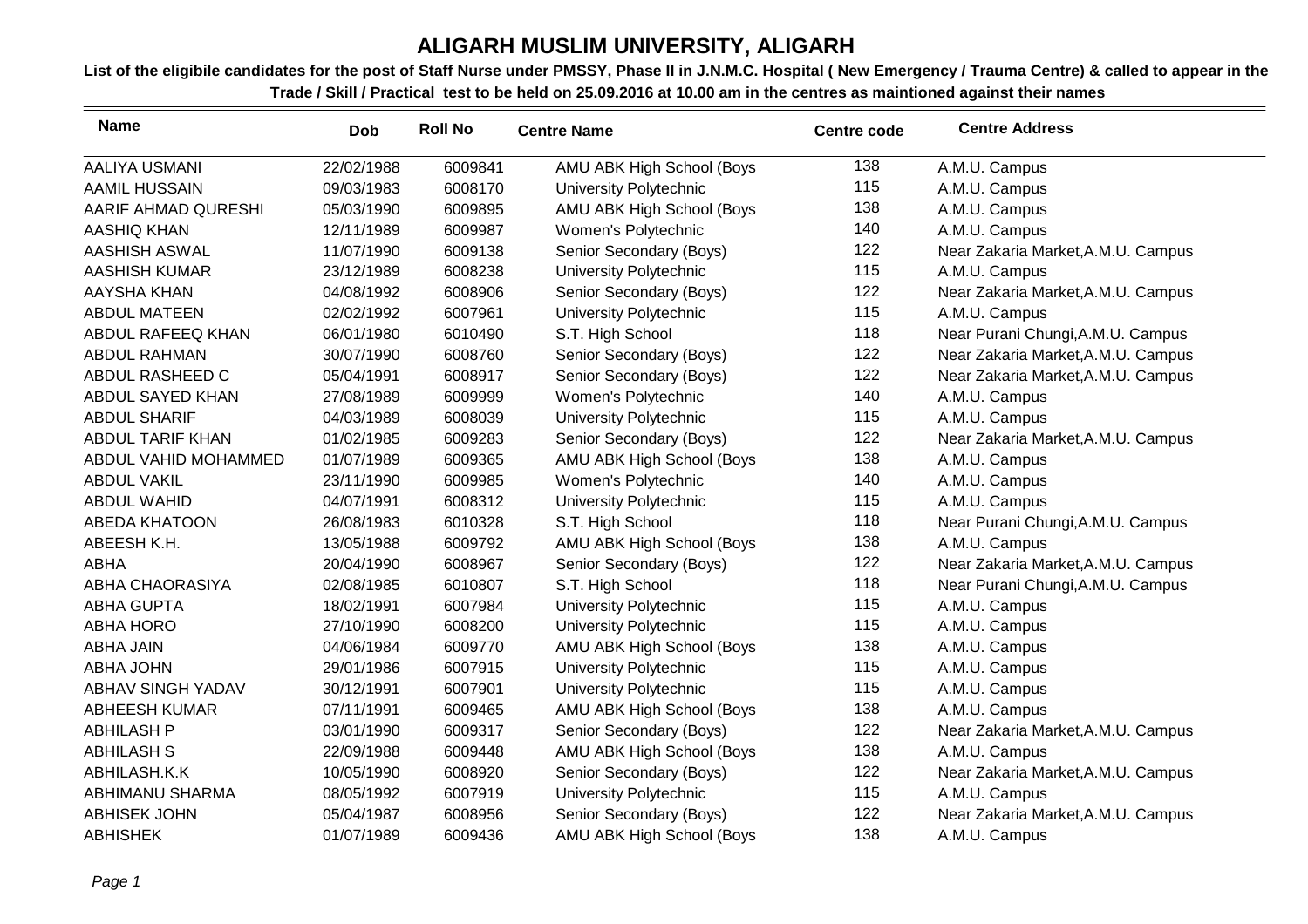| <b>Name</b>                | <b>Dob</b> | <b>Roll No</b> | <b>Centre Name</b>        | <b>Centre code</b> | <b>Centre Address</b>              |
|----------------------------|------------|----------------|---------------------------|--------------------|------------------------------------|
| <b>ABHISHEK ISSAC DASS</b> | 03/09/1991 | 6009167        | Senior Secondary (Boys)   | 122                | Near Zakaria Market, A.M.U. Campus |
| ABHISHEK KUMAR SINGH       | 10/04/1991 | 6010923        | S.T. High School          | 118                | Near Purani Chungi, A.M.U. Campus  |
| <b>ABHISHEK MARGAM</b>     | 15/07/1990 | 6008134        | University Polytechnic    | 115                | A.M.U. Campus                      |
| <b>ABHISHEK MEENA</b>      | 23/06/1990 | 6008937        | Senior Secondary (Boys)   | 122                | Near Zakaria Market, A.M.U. Campus |
| <b>ABHISHEK PRASAD</b>     | 13/10/1981 | 6008828        | Senior Secondary (Boys)   | 122                | Near Zakaria Market, A.M.U. Campus |
| <b>ABHISHEK SEXENA</b>     | 04/06/1991 | 6008211        | University Polytechnic    | 115                | A.M.U. Campus                      |
| <b>ABHISHEK SHARMA</b>     | 28/07/1989 | 6008423        | University Polytechnic    | 115                | A.M.U. Campus                      |
| <b>ABHISHEK SINGH</b>      | 04/06/1989 | 6007971        | University Polytechnic    | 115                | A.M.U. Campus                      |
| <b>ABHISHEK SINGH</b>      | 09/10/1990 | 6010219        | Women's Polytechnic       | 140                | A.M.U. Campus                      |
| <b>ABHISHEK SINGH</b>      | 12/09/1993 | 6010828        | S.T. High School          | 118                | Near Purani Chungi, A.M.U. Campus  |
| <b>ABHISHEK YADAV</b>      | 10/09/1994 | 6009187        | Senior Secondary (Boys)   | 122                | Near Zakaria Market, A.M.U. Campus |
| <b>ABILA RAJ</b>           | 03/11/1991 | 6010826        | S.T. High School          | 118                | Near Purani Chungi, A.M.U. Campus  |
| <b>ABIN VARGHESE</b>       | 23/05/1986 | 6009738        | AMU ABK High School (Boys | 138                | A.M.U. Campus                      |
| ABRAR AHMAD BAGWAN         | 26/01/1989 | 6008877        | Senior Secondary (Boys)   | 122                | Near Zakaria Market, A.M.U. Campus |
| <b>ABRAR KHAN</b>          | 02/05/1990 | 6009666        | AMU ABK High School (Boys | 138                | A.M.U. Campus                      |
| <b>ADARSH KUMAR</b>        | 31/07/1976 | 6009897        | AMU ABK High School (Boys | 138                | A.M.U. Campus                      |
| <b>ADLINA S LAL</b>        | 25/11/1984 | 6007940        | University Polytechnic    | 115                | A.M.U. Campus                      |
| <b>ADVEENA SHERRING</b>    | 26/10/1986 | 6010374        | S.T. High School          | 118                | Near Purani Chungi, A.M.U. Campus  |
| AFJAL KHAN                 | 17/08/1991 | 6009394        | AMU ABK High School (Boys | 138                | A.M.U. Campus                      |
| <b>AFSHAN RAIS</b>         | 09/01/1985 | 6010635        | S.T. High School          | 118                | Near Purani Chungi, A.M.U. Campus  |
| <b>AGNAS LAZRUS</b>        | 11/06/1981 | 6010862        | S.T. High School          | 118                | Near Purani Chungi, A.M.U. Campus  |
| AHALYA. C.V                | 26/08/1991 | 6009935        | AMU ABK High School (Boys | 138                | A.M.U. Campus                      |
| <b>AHANA MATHEW</b>        | 16/03/1991 | 6008195        | University Polytechnic    | 115                | A.M.U. Campus                      |
| <b>AHSAN AHMAD</b>         | 25/05/1989 | 6008953        | Senior Secondary (Boys)   | 122                | Near Zakaria Market, A.M.U. Campus |
| <b>AIEDA THOMAS</b>        | 06/01/1991 | 6010454        | S.T. High School          | 118                | Near Purani Chungi, A.M.U. Campus  |
| AJABAR SINGH KANSHANA      | 10/07/1990 | 6009887        | AMU ABK High School (Boys | 138                | A.M.U. Campus                      |
| <b>AJAD KUMAR</b>          | 28/12/1991 | 6009681        | AMU ABK High School (Boys | 138                | A.M.U. Campus                      |
| <b>AJAY KUMAR SINGH</b>    | 10/09/1991 | 6010715        | S.T. High School          | 118                | Near Purani Chungi, A.M.U. Campus  |
| <b>AJAY PAL</b>            | 18/05/1985 | 6009904        | AMU ABK High School (Boys | 138                | A.M.U. Campus                      |
| <b>AJAY SINGH</b>          | 03/07/1984 | 6009243        | Senior Secondary (Boys)   | 122                | Near Zakaria Market, A.M.U. Campus |
| <b>AJAY SINGH VIRAWAT</b>  | 20/07/1992 | 6010775        | S.T. High School          | 118                | Near Purani Chungi, A.M.U. Campus  |
| <b>AJAY YADAV</b>          | 07/07/1991 | 6010881        | S.T. High School          | 118                | Near Purani Chungi, A.M.U. Campus  |
| <b>AJAYPAL SINGH</b>       | 31/03/1991 | 6008992        | Senior Secondary (Boys)   | 122                | Near Zakaria Market, A.M.U. Campus |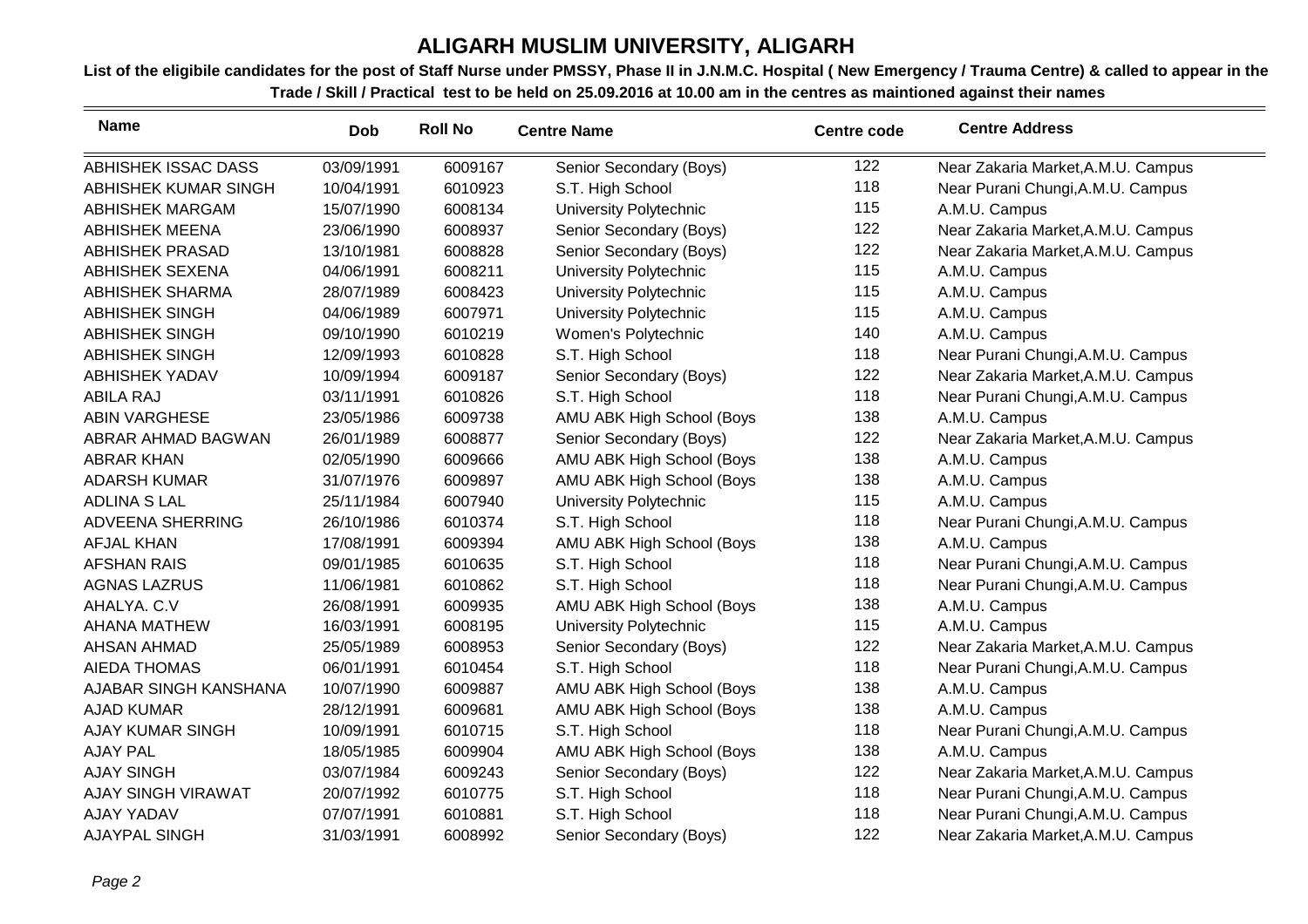| <b>Name</b>               | <b>Dob</b>    | <b>Roll No</b> | <b>Centre Name</b>            | <b>Centre code</b> | <b>Centre Address</b>              |
|---------------------------|---------------|----------------|-------------------------------|--------------------|------------------------------------|
| AJEET CHAUDHARY           | 15/07/1992    | 6007973        | <b>University Polytechnic</b> | 115                | A.M.U. Campus                      |
| AJEET SINGH               | 01/01/1992    | 6008314        | <b>University Polytechnic</b> | 115                | A.M.U. Campus                      |
| AJESH A.V.                | $\frac{1}{2}$ | 6010444        | S.T. High School              | 118                | Near Purani Chungi, A.M.U. Campus  |
| <b>AJIT KUMAR</b>         | 12/09/1990    | 6010712        | S.T. High School              | 118                | Near Purani Chungi, A.M.U. Campus  |
| AJIT KUMAR PRAJAPATI      | 22/07/1989    | 6009250        | Senior Secondary (Boys)       | 122                | Near Zakaria Market, A.M.U. Campus |
| AJITH.V.R                 | 28/05/1987    | 6010113        | Women's Polytechnic           | 140                | A.M.U. Campus                      |
| AJO MATHEW.V              | 25/10/1985    | 6010122        | Women's Polytechnic           | 140                | A.M.U. Campus                      |
| <b>AKANCHHA</b>           | 25/12/1992    | 6009844        | AMU ABK High School (Boys     | 138                | A.M.U. Campus                      |
| <b>AKANCHHA RAO</b>       | 25/07/1991    | 6008269        | <b>University Polytechnic</b> | 115                | A.M.U. Campus                      |
| AKANKSHA LAHARI           | 03/05/1985    | 6009739        | AMU ABK High School (Boys     | 138                | A.M.U. Campus                      |
| AKANKSHA SINGH            | 10/10/1988    | 6008835        | Senior Secondary (Boys)       | 122                | Near Zakaria Market, A.M.U. Campus |
| AKANSHA R DANIEL          | 16/12/1987    | 6007959        | University Polytechnic        | 115                | A.M.U. Campus                      |
| <b>AKANSHA SAINI</b>      | 01/01/1993    | 6009755        | AMU ABK High School (Boys     | 138                | A.M.U. Campus                      |
| AKANSHA SHARMA            | 04/10/1992    | 6010902        | S.T. High School              | 118                | Near Purani Chungi, A.M.U. Campus  |
| AKANSHA V SINGH           | 01/03/1983    | 6009855        | AMU ABK High School (Boys     | 138                | A.M.U. Campus                      |
| <b>AKARAM KHAN</b>        | 31/05/1991    | 6010276        | S.T. High School              | 118                | Near Purani Chungi, A.M.U. Campus  |
| AKASH BHARDWAJ            | 24/03/1987    | 6009559        | AMU ABK High School (Boys     | 138                | A.M.U. Campus                      |
| <b>AKASH KUMAR</b>        | 02/01/1990    | 6010341        | S.T. High School              | 118                | Near Purani Chungi, A.M.U. Campus  |
| <b>AKASH SINGH</b>        | 17/09/1993    | 6009569        | AMU ABK High School (Boys     | 138                | A.M.U. Campus                      |
| <b>AKASH SINGH</b>        | 04/06/1991    | 6009930        | AMU ABK High School (Boys     | 138                | A.M.U. Campus                      |
| <b>AKASH TYAGI</b>        | 02/06/1993    | 6008842        | Senior Secondary (Boys)       | 122                | Near Zakaria Market, A.M.U. Campus |
| <b>AKBAR ALI</b>          | 05/07/1992    | 6008322        | University Polytechnic        | 115                | A.M.U. Campus                      |
| <b>AKBAR SHAI</b>         | 27/05/1987    | 6008899        | Senior Secondary (Boys)       | 122                | Near Zakaria Market, A.M.U. Campus |
| AKHIL.K                   | 03/03/1991    | 6008815        | Senior Secondary (Boys)       | 122                | Near Zakaria Market, A.M.U. Campus |
| <b>AKHILESH KUMAR</b>     | 22/02/1991    | 6008132        | University Polytechnic        | 115                | A.M.U. Campus                      |
| <b>AKRAM</b>              | 04/01/1992    | 6008560        | University Polytechnic        | 115                | A.M.U. Campus                      |
| <b>AKRAM ALI</b>          | 10/01/1977    | 6009832        | AMU ABK High School (Boys     | 138                | A.M.U. Campus                      |
| AKSHAY MALVIN CHAND       | 16/11/1987    | 6010115        | Women's Polytechnic           | 140                | A.M.U. Campus                      |
| <b>ALBIN ANTONY C</b>     | 09/01/1988    | 6009067        | Senior Secondary (Boys)       | 122                | Near Zakaria Market, A.M.U. Campus |
| ALEEJA MOHAMMED           | 12/07/1979    | 6010482        | S.T. High School              | 118                | Near Purani Chungi, A.M.U. Campus  |
| <b>ALI AKBAR</b>          | 09/11/1987    | 6008199        | University Polytechnic        | 115                | A.M.U. Campus                      |
| <b>ALICE</b>              | 25/03/1989    | 6009776        | AMU ABK High School (Boys     | 138                | A.M.U. Campus                      |
| <b>ALICE MONIKA SINGH</b> | 10/03/1987    | 6010870        | S.T. High School              | 118                | Near Purani Chungi, A.M.U. Campus  |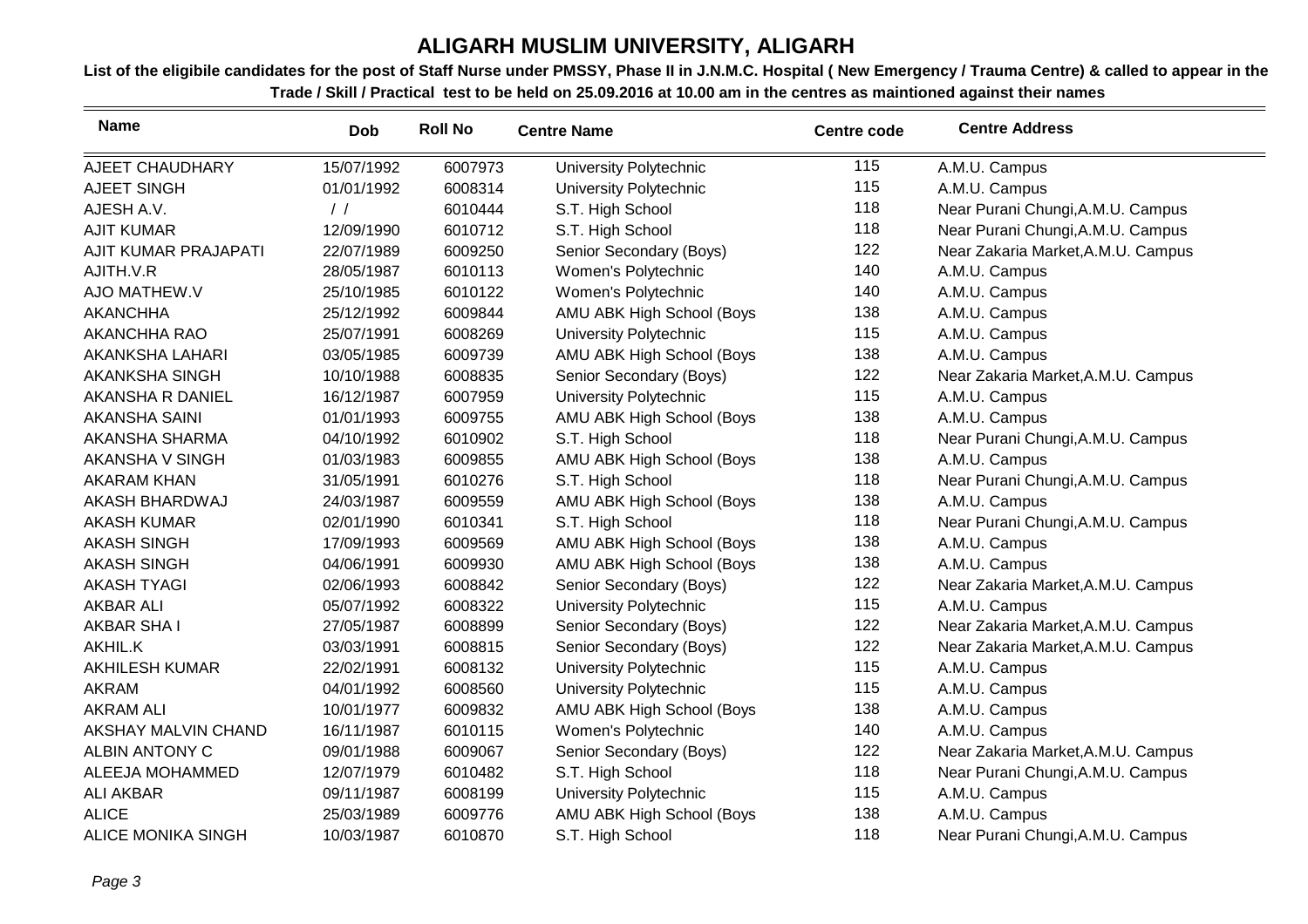| <b>Name</b>           | Dob        | <b>Roll No</b> | <b>Centre Name</b>            | <b>Centre code</b> | <b>Centre Address</b>              |
|-----------------------|------------|----------------|-------------------------------|--------------------|------------------------------------|
| <b>ALINA CROSS</b>    | 28/04/1993 | 6009421        | AMU ABK High School (Boys     | 138                | A.M.U. Campus                      |
| <b>ALIS KHAN</b>      | 22/06/1991 | 6010139        | Women's Polytechnic           | 140                | A.M.U. Campus                      |
| <b>ALIYA KHATOON</b>  | 27/07/1991 | 6010600        | S.T. High School              | 118                | Near Purani Chungi, A.M.U. Campus  |
| ALJO JOY              | 27/05/1992 | 6009027        | Senior Secondary (Boys)       | 122                | Near Zakaria Market, A.M.U. Campus |
| <b>ALKA</b>           | 05/07/1992 | 6008794        | Senior Secondary (Boys)       | 122                | Near Zakaria Market, A.M.U. Campus |
| <b>ALKA</b>           | 20/08/1980 | 6009840        | AMU ABK High School (Boys     | 138                | A.M.U. Campus                      |
| <b>ALKA</b>           | 07/05/1991 | 6010327        | S.T. High School              | 118                | Near Purani Chungi, A.M.U. Campus  |
| <b>ALKA LAL</b>       | 23/11/1988 | 6010895        | S.T. High School              | 118                | Near Purani Chungi, A.M.U. Campus  |
| <b>ALKA TIWARI</b>    | 22/11/1991 | 6010581        | S.T. High School              | 118                | Near Purani Chungi, A.M.U. Campus  |
| <b>ALOK KUMAR</b>     | 10/07/1994 | 6008745        | Senior Secondary (Boys)       | 122                | Near Zakaria Market, A.M.U. Campus |
| <b>ALOK KUMAR</b>     | 15/10/1984 | 6010691        | S.T. High School              | 118                | Near Purani Chungi, A.M.U. Campus  |
| <b>ALOK MAJHI</b>     | 18/03/1991 | 6008805        | Senior Secondary (Boys)       | 122                | Near Zakaria Market, A.M.U. Campus |
| <b>ALOK MISHRA</b>    | 29/08/1992 | 6010131        | Women's Polytechnic           | 140                | A.M.U. Campus                      |
| <b>ALOK PAL</b>       | 01/10/1985 | 6009198        | Senior Secondary (Boys)       | 122                | Near Zakaria Market, A.M.U. Campus |
| <b>ALOK RAJPUT</b>    | 10/07/1990 | 6010738        | S.T. High School              | 118                | Near Purani Chungi, A.M.U. Campus  |
| <b>ALOK SHARMA</b>    | 21/06/1988 | 6008397        | University Polytechnic        | 115                | A.M.U. Campus                      |
| <b>AMAN SINGH</b>     | 24/09/1915 | 6010050        | Women's Polytechnic           | 140                | A.M.U. Campus                      |
| AMAR CHAND KHATEEK    | 17/07/1986 | 6009141        | Senior Secondary (Boys)       | 122                | Near Zakaria Market, A.M.U. Campus |
| AMAR DEEP SAXENA      | 05/05/1983 | 6009809        | AMU ABK High School (Boys     | 138                | A.M.U. Campus                      |
| <b>AMAR PAL</b>       | 20/11/1994 | 6008734        | Senior Secondary (Boys)       | 122                | Near Zakaria Market, A.M.U. Campus |
| <b>AMAR SAINI</b>     | 08/08/1990 | 6009430        | AMU ABK High School (Boys     | 138                | A.M.U. Campus                      |
| <b>AMAR SINGH</b>     | 02/04/1990 | 6008111        | University Polytechnic        | 115                | A.M.U. Campus                      |
| <b>AMAR SINGH</b>     | 12/07/1992 | 6009701        | AMU ABK High School (Boys     | 138                | A.M.U. Campus                      |
| AMAR SINGH CHOUDHARY  | 01/01/1993 | 6010582        | S.T. High School              | 118                | Near Purani Chungi, A.M.U. Campus  |
| AMARDEEP              | 26/03/1979 | 6010550        | S.T. High School              | 118                | Near Purani Chungi, A.M.U. Campus  |
| AMARNADH SASI K       | 16/05/1993 | 6008358        | University Polytechnic        | 115                | A.M.U. Campus                      |
| AMBER JOHN            | 04/07/1987 | 6008957        | Senior Secondary (Boys)       | 122                | Near Zakaria Market, A.M.U. Campus |
| AMEENSAB BALAGAR      | 01/06/1983 | 6009668        | AMU ABK High School (Boys     | 138                | A.M.U. Campus                      |
| AMEET KUMAR BAIRWA    | 08/01/1990 | 6009159        | Senior Secondary (Boys)       | 122                | Near Zakaria Market, A.M.U. Campus |
| <b>AMIN KHAN</b>      | 02/01/1983 | 6008872        | Senior Secondary (Boys)       | 122                | Near Zakaria Market, A.M.U. Campus |
| <b>AMIT</b>           | 11/09/1989 | 6010207        | Women's Polytechnic           | 140                | A.M.U. Campus                      |
| <b>AMIT</b>           | 18/10/1985 | 6010680        | S.T. High School              | 118                | Near Purani Chungi, A.M.U. Campus  |
| <b>AMIT ANAND RAI</b> | 09/07/1988 | 6008298        | <b>University Polytechnic</b> | 115                | A.M.U. Campus                      |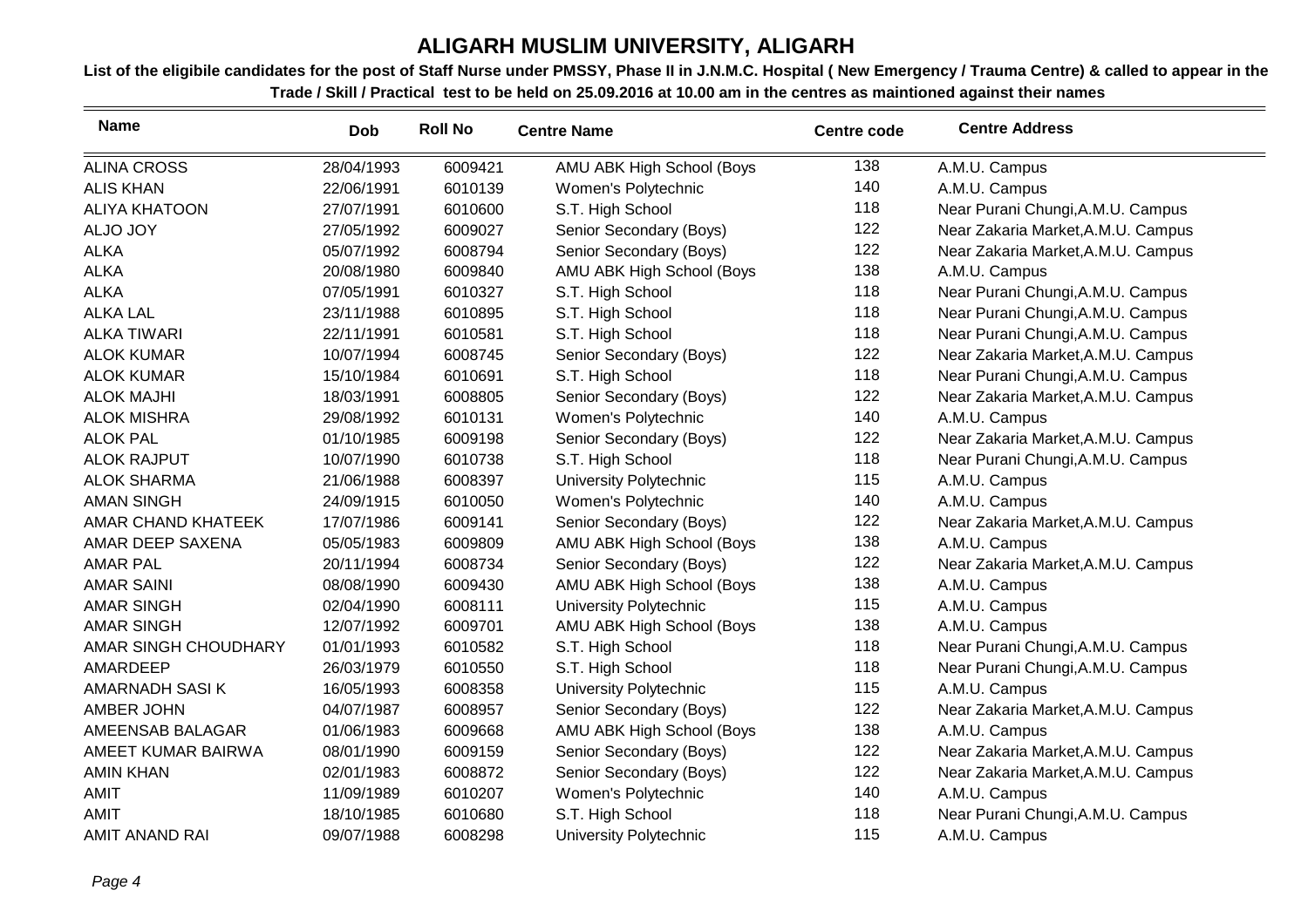| <b>Name</b>            | <b>Dob</b> | <b>Roll No</b> | <b>Centre Name</b>        | <b>Centre code</b> | <b>Centre Address</b>              |
|------------------------|------------|----------------|---------------------------|--------------------|------------------------------------|
| <b>AMIT CHARLES</b>    | 17/08/1982 | 6008696        | Senior Secondary (Boys)   | 122                | Near Zakaria Market, A.M.U. Campus |
| <b>AMIT HARRY</b>      | 05/05/1984 | 6010269        | S.T. High School          | 118                | Near Purani Chungi, A.M.U. Campus  |
| <b>AMIT HULKER</b>     | 06/08/1989 | 6010630        | S.T. High School          | 118                | Near Purani Chungi, A.M.U. Campus  |
| <b>AMIT KUMAR</b>      | 01/05/1980 | 6007877        | University Polytechnic    | 115                | A.M.U. Campus                      |
| <b>AMIT KUMAR</b>      | 01/01/1988 | 6010180        | Women's Polytechnic       | 140                | A.M.U. Campus                      |
| <b>AMIT KUMAR</b>      | 13/12/1988 | 6010629        | S.T. High School          | 118                | Near Purani Chungi, A.M.U. Campus  |
| <b>AMIT KUMAR</b>      | 17/07/1988 | 6010700        | S.T. High School          | 118                | Near Purani Chungi, A.M.U. Campus  |
| AMIT KUMAR JAIN        | 15/06/1982 | 6008576        | University Polytechnic    | 115                | A.M.U. Campus                      |
| AMIT KUMAR PANDET      | 01/01/1992 | 6007972        | University Polytechnic    | 115                | A.M.U. Campus                      |
| AMIT KUMAR SHUKLA      | 01/07/1982 | 6010195        | Women's Polytechnic       | 140                | A.M.U. Campus                      |
| <b>AMIT KUMAR VYAS</b> | 06/03/1988 | 6009368        | AMU ABK High School (Boys | 138                | A.M.U. Campus                      |
| <b>AMIT PAL</b>        | 12/11/1992 | 6010232        | S.T. High School          | 118                | Near Purani Chungi, A.M.U. Campus  |
| <b>AMITA MASSEY</b>    | 10/07/1989 | 6008508        | University Polytechnic    | 115                | A.M.U. Campus                      |
| <b>AMITA NELSON</b>    | 01/07/1988 | 6010132        | Women's Polytechnic       | 140                | A.M.U. Campus                      |
| AMITA RUHINA TUCK      | 25/12/1983 | 6009576        | AMU ABK High School (Boys | 138                | A.M.U. Campus                      |
| <b>AMITA SHARMA</b>    | 15/07/1986 | 6010413        | S.T. High School          | 118                | Near Purani Chungi, A.M.U. Campus  |
| <b>AMITA SHUKLA</b>    | 07/01/1988 | 6008409        | University Polytechnic    | 115                | A.M.U. Campus                      |
| <b>AMITA SINGH</b>     | 01/07/1979 | 6010338        | S.T. High School          | 118                | Near Purani Chungi, A.M.U. Campus  |
| <b>AMJAD KHAN</b>      | 11/04/1990 | 6008236        | University Polytechnic    | 115                | A.M.U. Campus                      |
| <b>AMJAD KHAN</b>      | 10/05/1990 | 6009356        | Senior Secondary (Boys)   | 122                | Near Zakaria Market, A.M.U. Campus |
| <b>AMJAD KHAN</b>      | 04/06/1990 | 6009799        | AMU ABK High School (Boys | 138                | A.M.U. Campus                      |
| <b>AMJAD KHAN</b>      | 11/04/1990 | 6010042        | Women's Polytechnic       | 140                | A.M.U. Campus                      |
| <b>AMRAT SINGH</b>     | 06/07/1991 | 6008578        | University Polytechnic    | 115                | A.M.U. Campus                      |
| <b>AMRITA</b>          | 12/08/1989 | 6009146        | Senior Secondary (Boys)   | 122                | Near Zakaria Market, A.M.U. Campus |
| AMRITA BROUGHTON       | 30/06/1977 | 6010388        | S.T. High School          | 118                | Near Purani Chungi, A.M.U. Campus  |
| <b>AMRITA LAL</b>      | 01/06/1989 | 6009479        | AMU ABK High School (Boys | 138                | A.M.U. Campus                      |
| AMRITA MADHURI DEAM    | 13/12/1991 | 6008629        | Senior Secondary (Boys)   | 122                | Near Zakaria Market, A.M.U. Campus |
| <b>AMRITA MENON</b>    | 12/05/1989 | 6010390        | S.T. High School          | 118                | Near Purani Chungi, A.M.U. Campus  |
| <b>AMRITA PANDEY</b>   | 03/03/1989 | 6009224        | Senior Secondary (Boys)   | 122                | Near Zakaria Market, A.M.U. Campus |
| <b>AMRITA SIMON</b>    | 29/10/1989 | 6010636        | S.T. High School          | 118                | Near Purani Chungi, A.M.U. Campus  |
| <b>AMRITA SINGH</b>    | 02/02/1986 | 6009623        | AMU ABK High School (Boys | 138                | A.M.U. Campus                      |
| <b>AMRITA SINGH</b>    | 30/04/1984 | 6010339        | S.T. High School          | 118                | Near Purani Chungi, A.M.U. Campus  |
| <b>AMRITA VIOLET</b>   | 07/05/1993 | 6007986        | University Polytechnic    | 115                | A.M.U. Campus                      |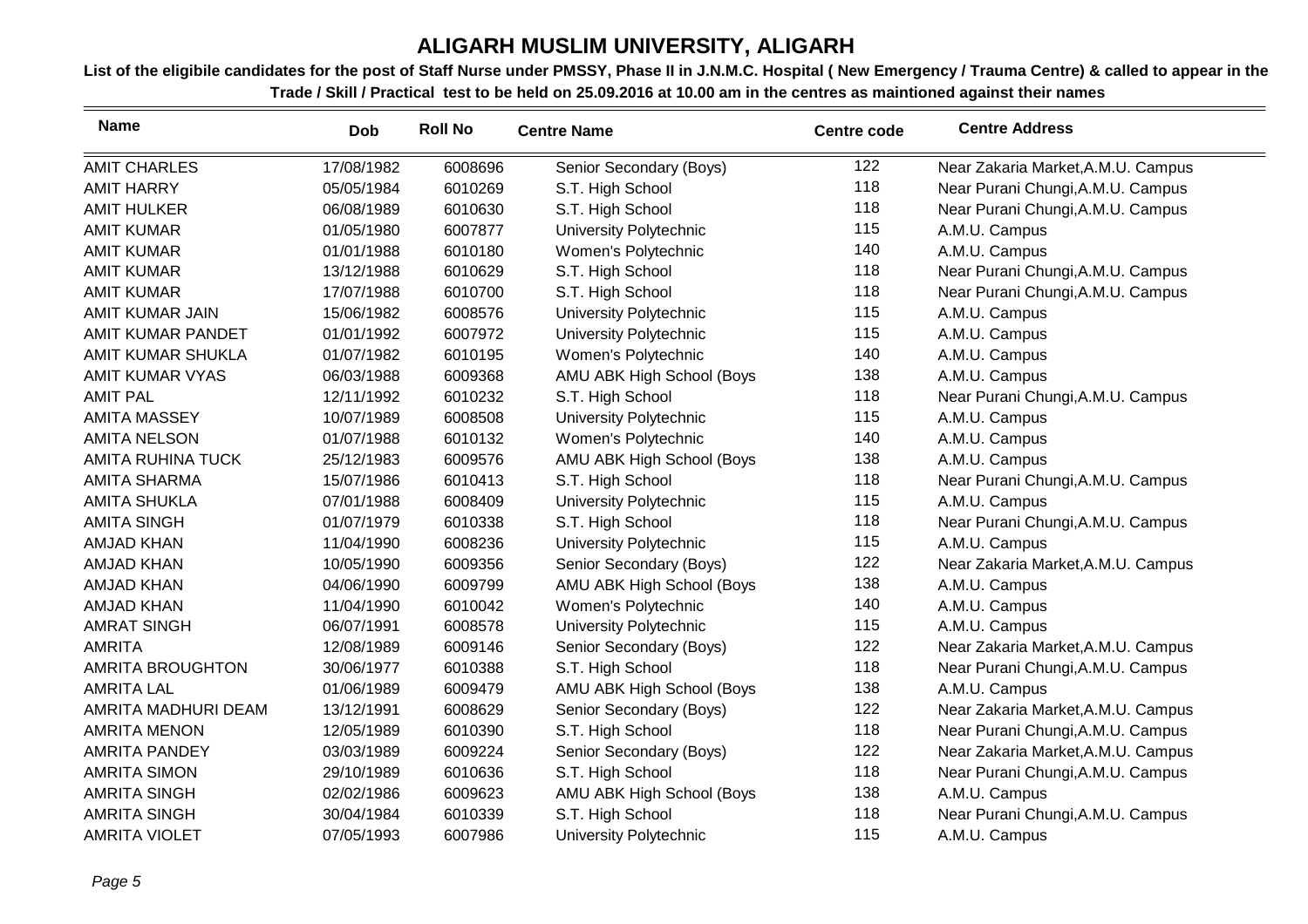| <b>Name</b>           | <b>Dob</b> | <b>Roll No</b> | <b>Centre Name</b>        | <b>Centre code</b> | <b>Centre Address</b>              |
|-----------------------|------------|----------------|---------------------------|--------------------|------------------------------------|
| <b>AMULYA SIMON</b>   | 23/09/1990 | 6009754        | AMU ABK High School (Boys | 138                | A.M.U. Campus                      |
| ANAM MASOOD           | 01/12/1989 | 6009080        | Senior Secondary (Boys)   | 122                | Near Zakaria Market, A.M.U. Campus |
| <b>ANAMIKA JOHN</b>   | 25/10/1986 | 6009627        | AMU ABK High School (Boys | 138                | A.M.U. Campus                      |
| ANAMIKA MAURYA        | 02/05/1991 | 6008902        | Senior Secondary (Boys)   | 122                | Near Zakaria Market, A.M.U. Campus |
| <b>ANAMIKA SINGH</b>  | 27/09/1988 | 6008780        | Senior Secondary (Boys)   | 122                | Near Zakaria Market, A.M.U. Campus |
| ANAND GANGWAR         | 01/04/1986 | 6008201        | University Polytechnic    | 115                | A.M.U. Campus                      |
| <b>ANAND MISHRA</b>   | 08/06/1991 | 6010230        | S.T. High School          | 118                | Near Purani Chungi, A.M.U. Campus  |
| ANAND RAJ DOTASRA     | 09/02/1989 | 6007949        | University Polytechnic    | 115                | A.M.U. Campus                      |
| <b>ANAND YADAV</b>    | 13/10/1983 | 6010435        | S.T. High School          | 118                | Near Purani Chungi, A.M.U. Campus  |
| ANANDU.M.B.           | 28/02/1991 | 6010810        | S.T. High School          | 118                | Near Purani Chungi, A.M.U. Campus  |
| <b>ANANYA SEN</b>     | 21/04/1990 | 6009966        | Women's Polytechnic       | 140                | A.M.U. Campus                      |
| <b>ANAS KHAN</b>      | 12/08/1991 | 6008064        | University Polytechnic    | 115                | A.M.U. Campus                      |
| ANAS. S               | 01/11/1986 | 6008601        | University Polytechnic    | 115                | A.M.U. Campus                      |
| ANEESH G              | 24/04/1990 | 6009461        | AMU ABK High School (Boys | 138                | A.M.U. Campus                      |
| ANEESH KUMAR E SASI   | 01/05/1987 | 6008834        | Senior Secondary (Boys)   | 122                | Near Zakaria Market, A.M.U. Campus |
| <b>ANEESH PA</b>      | 30/01/1987 | 6008004        | University Polytechnic    | 115                | A.M.U. Campus                      |
| <b>ANEMIKA KUMARI</b> | 05/12/1987 | 6007956        | University Polytechnic    | 115                | A.M.U. Campus                      |
| ANGLINA WALLANCE      | 14/11/1983 | 6008626        | Senior Secondary (Boys)   | 122                | Near Zakaria Market, A.M.U. Campus |
| <b>ANIL DHAKAR</b>    | 15/12/1989 | 6009460        | AMU ABK High School (Boys | 138                | A.M.U. Campus                      |
| <b>ANIL KUAMR</b>     | 10/09/1989 | 6008391        | University Polytechnic    | 115                | A.M.U. Campus                      |
| <b>ANIL KUMAR</b>     | 15/08/1984 | 6008336        | University Polytechnic    | 115                | A.M.U. Campus                      |
| <b>ANIL KUMAR</b>     | 27/06/1982 | 6008476        | University Polytechnic    | 115                | A.M.U. Campus                      |
| <b>ANIL KUMAR</b>     | 10/08/1990 | 6008665        | Senior Secondary (Boys)   | 122                | Near Zakaria Market, A.M.U. Campus |
| <b>ANIL KUMAR</b>     | 02/05/1987 | 6010929        | S.T. High School          | 118                | Near Purani Chungi, A.M.U. Campus  |
| ANIL KUMAR GRAWA      | 05/05/1987 | 6010714        | S.T. High School          | 118                | Near Purani Chungi, A.M.U. Campus  |
| ANIL KUMAR INGALESHWR | 22/07/1988 | 6008868        | Senior Secondary (Boys)   | 122                | Near Zakaria Market, A.M.U. Campus |
| ANIL KUMAR LOHIA      | 22/07/1987 | 6010568        | S.T. High School          | 118                | Near Purani Chungi, A.M.U. Campus  |
| ANIL KUMAR MALHOTRA   | 15/06/1991 | 6008829        | Senior Secondary (Boys)   | 122                | Near Zakaria Market, A.M.U. Campus |
| ANIL KUMAR MAURYA     | 03/04/1988 | 6010018        | Women's Polytechnic       | 140                | A.M.U. Campus                      |
| <b>ANIL MEENA</b>     | 03/08/1993 | 6008364        | University Polytechnic    | 115                | A.M.U. Campus                      |
| <b>ANIS LAZRUS</b>    | 11/01/1980 | 6010863        | S.T. High School          | 118                | Near Purani Chungi, A.M.U. Campus  |
| <b>ANIS MALIK</b>     | 10/05/1990 | 6009088        | Senior Secondary (Boys)   | 122                | Near Zakaria Market, A.M.U. Campus |
| <b>ANISH P CHACKO</b> | 18/08/1985 | 6009171        | Senior Secondary (Boys)   | 122                | Near Zakaria Market, A.M.U. Campus |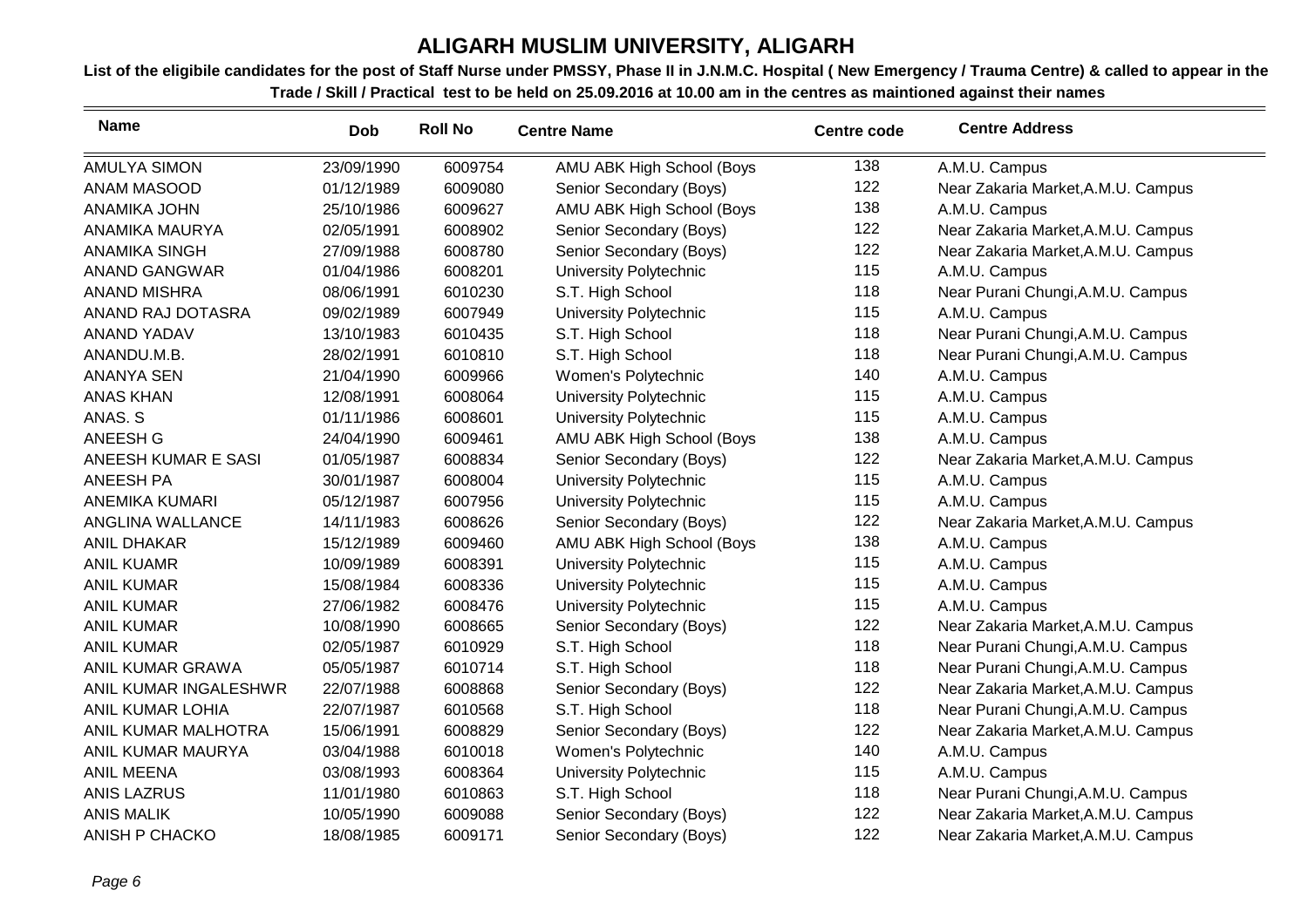| <b>Name</b>              | <b>Dob</b>    | <b>Roll No</b> | <b>Centre Name</b>            | <b>Centre code</b> | <b>Centre Address</b>              |
|--------------------------|---------------|----------------|-------------------------------|--------------------|------------------------------------|
| <b>ANISH SYRICAL</b>     | 17/02/1985    | 6008012        | University Polytechnic        | 115                | A.M.U. Campus                      |
| <b>ANISHA PARVEEN</b>    | 28/06/1975    | 6009382        | AMU ABK High School (Boys     | 138                | A.M.U. Campus                      |
| ANISSUDDIN KHAN          | 30/06/1989    | 6008844        | Senior Secondary (Boys)       | 122                | Near Zakaria Market, A.M.U. Campus |
| <b>ANIT RAJ</b>          | 07/07/1993    | 6008217        | University Polytechnic        | 115                | A.M.U. Campus                      |
| <b>ANITA</b>             | 08/07/1989    | 6008349        | University Polytechnic        | 115                | A.M.U. Campus                      |
| <b>ANITA BHAMA</b>       | 12/01/1993    | 6008499        | University Polytechnic        | 115                | A.M.U. Campus                      |
| <b>ANITA CHARLES</b>     | 29/08/1966    | 6009842        | AMU ABK High School (Boys     | 138                | A.M.U. Campus                      |
| <b>ANITA CHOUDHARY</b>   | 25/12/1990    | 6008722        | Senior Secondary (Boys)       | 122                | Near Zakaria Market, A.M.U. Campus |
| ANITA JAT                | 10/02/1993    | 6009277        | Senior Secondary (Boys)       | 122                | Near Zakaria Market, A.M.U. Campus |
| <b>ANITA KUMARI</b>      | 13/10/1991    | 6008006        | University Polytechnic        | 115                | A.M.U. Campus                      |
| <b>ANITA MASIH</b>       | 04/06/1985    | 6009940        | AMU ABK High School (Boys     | 138                | A.M.U. Campus                      |
| <b>ANITA PAL</b>         | 03/07/1983    | 6010785        | S.T. High School              | 118                | Near Purani Chungi, A.M.U. Campus  |
| <b>ANITA SRIVASTAVA</b>  | 04/07/1998    | 6008297        | University Polytechnic        | 115                | A.M.U. Campus                      |
| <b>ANITA VERMA</b>       | 07/07/1991    | 6009740        | AMU ABK High School (Boys     | 138                | A.M.U. Campus                      |
| <b>ANITHA VARGHESE</b>   | 12/01/1989    | 6009166        | Senior Secondary (Boys)       | 122                | Near Zakaria Market, A.M.U. Campus |
| <b>ANJALI DAS</b>        | 14/02/1986    | 6010560        | S.T. High School              | 118                | Near Purani Chungi, A.M.U. Campus  |
| <b>ANJALI KUMARI</b>     | 16/06/1990    | 6009073        | Senior Secondary (Boys)       | 122                | Near Zakaria Market, A.M.U. Campus |
| <b>ANJALI MORRISON</b>   | 26/06/1989    | 6009617        | AMU ABK High School (Boys     | 138                | A.M.U. Campus                      |
| <b>ANJALI SAHAY</b>      | 01/11/1991    | 6010639        | S.T. High School              | 118                | Near Purani Chungi, A.M.U. Campus  |
| <b>ANJALI SHARMA</b>     | 02/04/1990    | 6009982        | Women's Polytechnic           | 140                | A.M.U. Campus                      |
| <b>ANJALI SHARMA</b>     | 04/07/1994    | 6010501        | S.T. High School              | 118                | Near Purani Chungi, A.M.U. Campus  |
| <b>ANJALI VENU GOPAL</b> | 31/05/1992    | 6008901        | Senior Secondary (Boys)       | 122                | Near Zakaria Market, A.M.U. Campus |
| ANJANA                   | 02/04/1992    | 6010776        | S.T. High School              | 118                | Near Purani Chungi, A.M.U. Campus  |
| <b>ANJANA DEVI</b>       | $\frac{1}{2}$ | 6008307        | <b>University Polytechnic</b> | 115                | A.M.U. Campus                      |
| ANJANEE PANERU           | 17/09/1992    | 6010013        | Women's Polytechnic           | 140                | A.M.U. Campus                      |
| <b>ANJANI</b>            | 12/07/1990    | 6008976        | Senior Secondary (Boys)       | 122                | Near Zakaria Market, A.M.U. Campus |
| <b>ANJLEENA HARRY</b>    | 24/03/1985    | 6010643        | S.T. High School              | 118                | Near Purani Chungi, A.M.U. Campus  |
| ANJTA YADAV              | 30/04/1989    | 6008514        | University Polytechnic        | 115                | A.M.U. Campus                      |
| <b>ANJU</b>              | 10/05/1993    | 6007990        | University Polytechnic        | 115                | A.M.U. Campus                      |
| <b>ANJU</b>              | 14/05/1990    | 6010723        | S.T. High School              | 118                | Near Purani Chungi, A.M.U. Campus  |
| <b>ANJU LATA</b>         | 15/04/1980    | 6009452        | AMU ABK High School (Boys     | 138                | A.M.U. Campus                      |
| <b>ANJU LODHI</b>        | 30/05/1987    | 6010358        | S.T. High School              | 118                | Near Purani Chungi, A.M.U. Campus  |
| ANJU MARY V.V.           | 29/01/1990    | 6010721        | S.T. High School              | 118                | Near Purani Chungi, A.M.U. Campus  |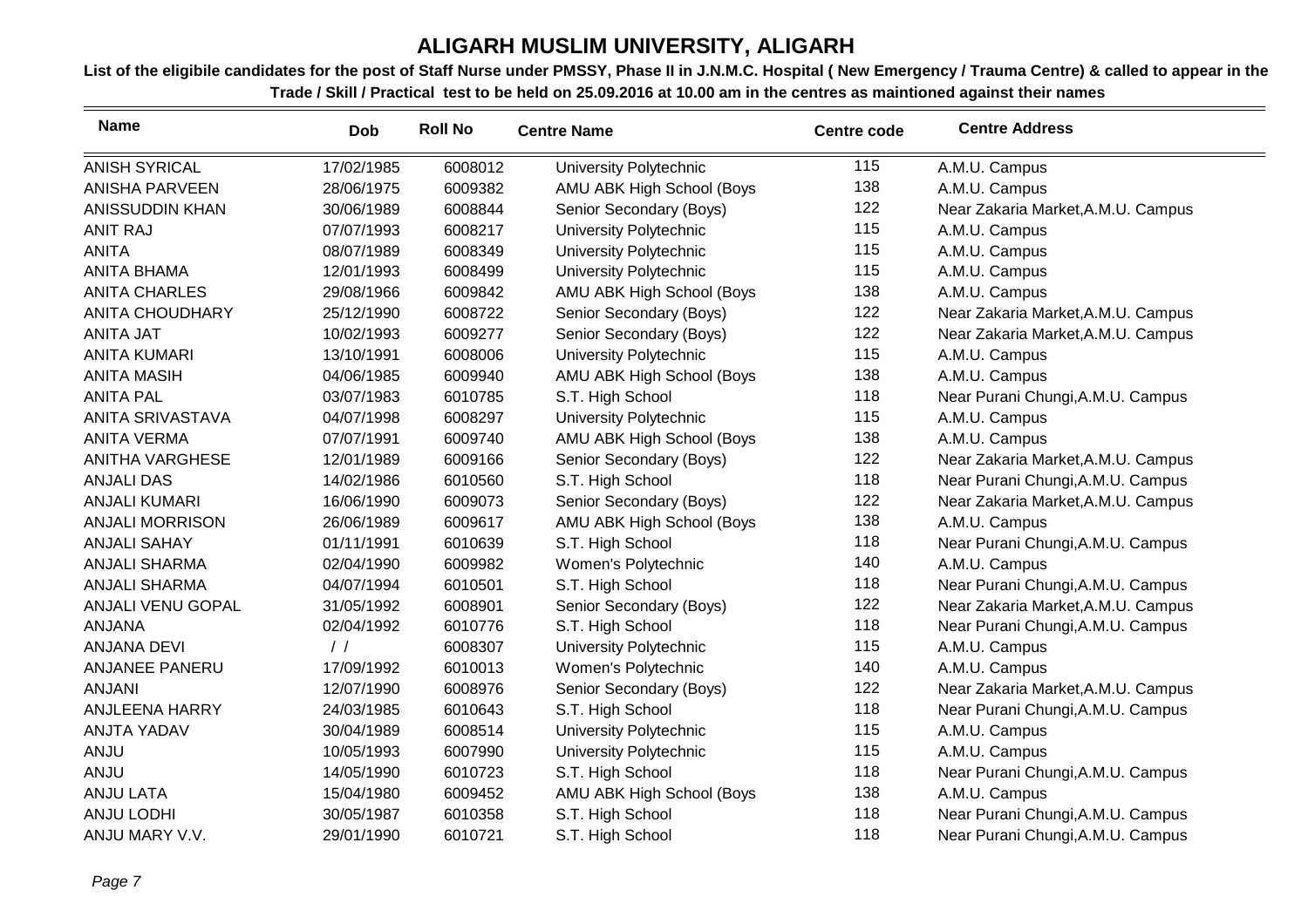| <b>Name</b>            | <b>Dob</b> | <b>Roll No</b> | <b>Centre Name</b>        | <b>Centre code</b> | <b>Centre Address</b>              |
|------------------------|------------|----------------|---------------------------|--------------------|------------------------------------|
| <b>ANJU RANI</b>       | 10/06/1990 | 6009352        | Senior Secondary (Boys)   | 122                | Near Zakaria Market, A.M.U. Campus |
| <b>ANJU SABA</b>       | 30/04/1993 | 6010033        | Women's Polytechnic       | 140                | A.M.U. Campus                      |
| ANJU SEBASTIAN         | 24/11/1988 | 6008048        | University Polytechnic    | 115                | A.M.U. Campus                      |
| ANJU SHARMA            | 14/09/1977 | 6010192        | Women's Polytechnic       | 140                | A.M.U. Campus                      |
| <b>ANJU TR</b>         | 20/05/1992 | 6008895        | Senior Secondary (Boys)   | 122                | Near Zakaria Market, A.M.U. Campus |
| <b>ANJU VERMA</b>      | 01/07/1977 | 6009830        | AMU ABK High School (Boys | 138                | A.M.U. Campus                      |
| ANJUM ARAH BEG         | 05/08/1984 | 6010513        | S.T. High School          | 118                | Near Purani Chungi, A.M.U. Campus  |
| ANJUM HAFEEZ           | 01/08/1982 | 6010397        | S.T. High School          | 118                | Near Purani Chungi, A.M.U. Campus  |
| <b>ANJUM IRSHAD</b>    | 30/08/1990 | 6010321        | S.T. High School          | 118                | Near Purani Chungi, A.M.U. Campus  |
| <b>ANJUM RAIS</b>      | 01/07/1987 | 6009546        | AMU ABK High School (Boys | 138                | A.M.U. Campus                      |
| <b>ANKIT</b>           | 12/11/1992 | 6008354        | University Polytechnic    | 115                | A.M.U. Campus                      |
| <b>ANKIT RAJ</b>       | 20/05/1992 | 6009746        | AMU ABK High School (Boys | 138                | A.M.U. Campus                      |
| <b>ANKITA DAYAL</b>    | 30/04/1990 | 6010625        | S.T. High School          | 118                | Near Purani Chungi, A.M.U. Campus  |
| <b>ANKITA R LAL</b>    | 02/06/1987 | 6009328        | Senior Secondary (Boys)   | 122                | Near Zakaria Market, A.M.U. Campus |
| <b>ANKUR DWIVEDI</b>   | 31/05/1992 | 6009467        | AMU ABK High School (Boys | 138                | A.M.U. Campus                      |
| <b>ANKUR YADAV</b>     | 14/01/1991 | 6008822        | Senior Secondary (Boys)   | 122                | Near Zakaria Market, A.M.U. Campus |
| <b>ANKUSH KUMAR</b>    | 15/07/1982 | 6009142        | Senior Secondary (Boys)   | 122                | Near Zakaria Market, A.M.U. Campus |
| <b>ANNU</b>            | 14/07/1992 | 6010442        | S.T. High School          | 118                | Near Purani Chungi, A.M.U. Campus  |
| <b>ANNU YADAV</b>      | 15/12/1990 | 6010901        | S.T. High School          | 118                | Near Purani Chungi, A.M.U. Campus  |
| ANOOP JACOB GEORGE     | 31/12/1986 | 6007855        | University Polytechnic    | 115                | A.M.U. Campus                      |
| ANOOP KUMAR SINGH      | 04/12/1986 | 6008543        | University Polytechnic    | 115                | A.M.U. Campus                      |
| ANOOP M.A              | 21/10/1986 | 6010750        | S.T. High School          | 118                | Near Purani Chungi, A.M.U. Campus  |
| ANOOP MOHANAN          | 11/03/1989 | 6010767        | S.T. High School          | 118                | Near Purani Chungi, A.M.U. Campus  |
| <b>ANOOP SINGH</b>     | 25/06/1987 | 6010171        | Women's Polytechnic       | 140                | A.M.U. Campus                      |
| ANOOP V                | 28/04/1988 | 6008097        | University Polytechnic    | 115                | A.M.U. Campus                      |
| <b>ANSHIKA R SINGH</b> | 06/05/1988 | 6010154        | Women's Polytechnic       | 140                | A.M.U. Campus                      |
| ANSHU BHARDWAJ         | 31/12/1991 | 6009872        | AMU ABK High School (Boys | 138                | A.M.U. Campus                      |
| ANSHU DAS              | 05/07/1991 | 6010289        | S.T. High School          | 118                | Near Purani Chungi, A.M.U. Campus  |
| <b>ANSU ANTONY</b>     | 09/03/1992 | 6008845        | Senior Secondary (Boys)   | 122                | Near Zakaria Market, A.M.U. Campus |
| <b>ANTHONY PETER</b>   | 10/06/1983 | 6009833        | AMU ABK High School (Boys | 138                | A.M.U. Campus                      |
| ANU ANNA JOY           | 23/01/1993 | 6010039        | Women's Polytechnic       | 140                | A.M.U. Campus                      |
| <b>ANU MATHEW</b>      | 20/10/1988 | 6009556        | AMU ABK High School (Boys | 138                | A.M.U. Campus                      |
| ANU P SINGH            | 01/07/1991 | 6010566        | S.T. High School          | 118                | Near Purani Chungi, A.M.U. Campus  |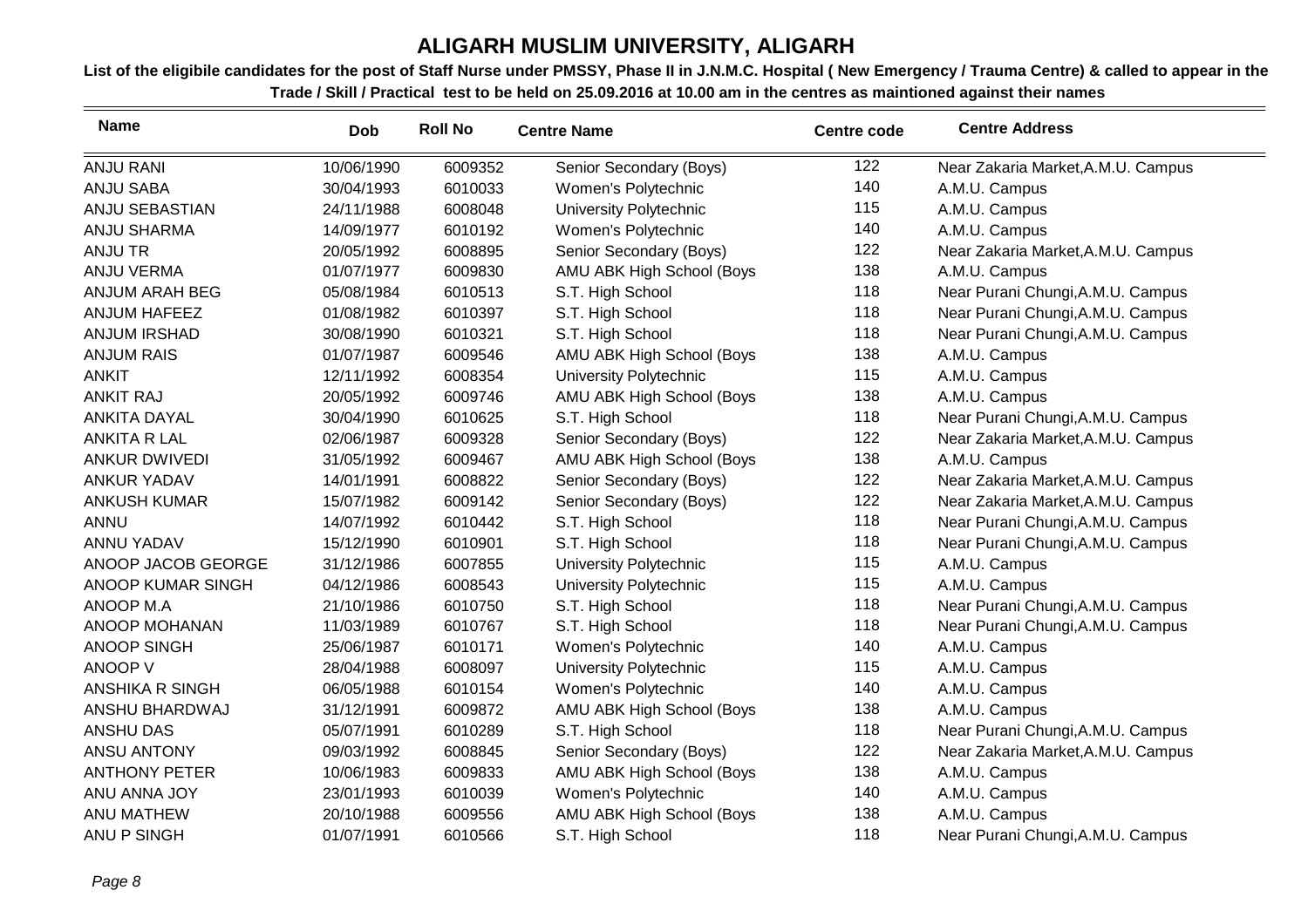| <b>Name</b>           | <b>Dob</b> | <b>Roll No</b> | <b>Centre Name</b>        | <b>Centre code</b> | <b>Centre Address</b>              |
|-----------------------|------------|----------------|---------------------------|--------------------|------------------------------------|
| ANU T JOSE            | 12/11/1987 | 6010711        | S.T. High School          | 118                | Near Purani Chungi, A.M.U. Campus  |
| ANUGRAH BAXTER        | 10/02/1993 | 6007946        | University Polytechnic    | 115                | A.M.U. Campus                      |
| <b>ANUGRAH SETH</b>   | 17/11/1985 | 6008022        | University Polytechnic    | 115                | A.M.U. Campus                      |
| ANUJ KUMAR JAIN       | 15/08/1979 | 6010734        | S.T. High School          | 118                | Near Purani Chungi, A.M.U. Campus  |
| <b>ANUJA CV</b>       | 09/02/1988 | 6010008        | Women's Polytechnic       | 140                | A.M.U. Campus                      |
| ANUMOL JOSEPH         | 11/10/1988 | 6008495        | University Polytechnic    | 115                | A.M.U. Campus                      |
| ANUP KUMAR YADAV      | 11/07/1987 | 6008515        | University Polytechnic    | 115                | A.M.U. Campus                      |
| <b>ANUPAM</b>         | 15/03/1987 | 6008573        | University Polytechnic    | 115                | A.M.U. Campus                      |
| <b>ANUPAM KUMARI</b>  | 07/06/1984 | 6010191        | Women's Polytechnic       | 140                | A.M.U. Campus                      |
| ANUPAM SENGAR         | 21/12/1991 | 6010918        | S.T. High School          | 118                | Near Purani Chungi, A.M.U. Campus  |
| ANUPAMA KOMART        | 05/05/1991 | 6010037        | Women's Polytechnic       | 140                | A.M.U. Campus                      |
| <b>ANUPAMA SINGH</b>  | 20/02/1986 | 6008945        | Senior Secondary (Boys)   | 122                | Near Zakaria Market, A.M.U. Campus |
| ANUPMA MASSEY         | 30/05/1980 | 6008505        | University Polytechnic    | 115                | A.M.U. Campus                      |
| ANURADHA K. BHARTI    | 05/02/1989 | 6010822        | S.T. High School          | 118                | Near Purani Chungi, A.M.U. Campus  |
| ANURAG KUMAR VERMA    | 20/12/1989 | 6009322        | Senior Secondary (Boys)   | 122                | Near Zakaria Market, A.M.U. Campus |
| ANURAG PRATAP SINGH   | 23/01/1991 | 6010200        | Women's Polytechnic       | 140                | A.M.U. Campus                      |
| <b>ANURAG WILLIAM</b> | 06/12/1991 | 6008529        | University Polytechnic    | 115                | A.M.U. Campus                      |
| <b>ANUSHI YASMEEN</b> | 18/06/1993 | 6010474        | S.T. High School          | 118                | Near Purani Chungi, A.M.U. Campus  |
| ANUSREE.T.S.          | 11/05/1991 | 6010818        | S.T. High School          | 118                | Near Purani Chungi, A.M.U. Campus  |
| ANWAR ALI TAILI       | 02/10/1986 | 6008429        | University Polytechnic    | 115                | A.M.U. Campus                      |
| <b>ANWAR SHAHJAD</b>  | 05/07/1991 | 6010896        | S.T. High School          | 118                | Near Purani Chungi, A.M.U. Campus  |
| <b>APILA DEVI</b>     | 04/04/1986 | 6010924        | S.T. High School          | 118                | Near Purani Chungi, A.M.U. Campus  |
| APNESH GANGWAR        | 20/07/1989 | 6010133        | Women's Polytechnic       | 140                | A.M.U. Campus                      |
| <b>APRAJITA LAL</b>   | 31/08/1988 | 6010877        | S.T. High School          | 118                | Near Purani Chungi, A.M.U. Campus  |
| <b>APURV SHARMA</b>   | 01/09/1993 | 6008855        | Senior Secondary (Boys)   | 122                | Near Zakaria Market, A.M.U. Campus |
| ARADHANA KULDEEP      | 20/12/1984 | 6010394        | S.T. High School          | 118                | Near Purani Chungi, A.M.U. Campus  |
| <b>ARADHNA</b>        | 02/04/1978 | 6010781        | S.T. High School          | 118                | Near Purani Chungi, A.M.U. Campus  |
| <b>ARATHY S RAJAN</b> | 20/06/1991 | 6009364        | AMU ABK High School (Boys | 138                | A.M.U. Campus                      |
| <b>ARBIND SINGH</b>   | 02/07/1992 | 6010430        | S.T. High School          | 118                | Near Purani Chungi, A.M.U. Campus  |
| <b>ARCHANA</b>        | 01/07/1990 | 6009533        | AMU ABK High School (Boys | 138                | A.M.U. Campus                      |
| <b>ARCHANA</b>        | 07/01/1992 | 6010698        | S.T. High School          | 118                | Near Purani Chungi, A.M.U. Campus  |
| <b>ARCHANA KUMARI</b> | 03/09/1976 | 6010623        | S.T. High School          | 118                | Near Purani Chungi, A.M.U. Campus  |
| <b>ARCHANA PAL</b>    | 01/07/1989 | 6010072        | Women's Polytechnic       | 140                | A.M.U. Campus                      |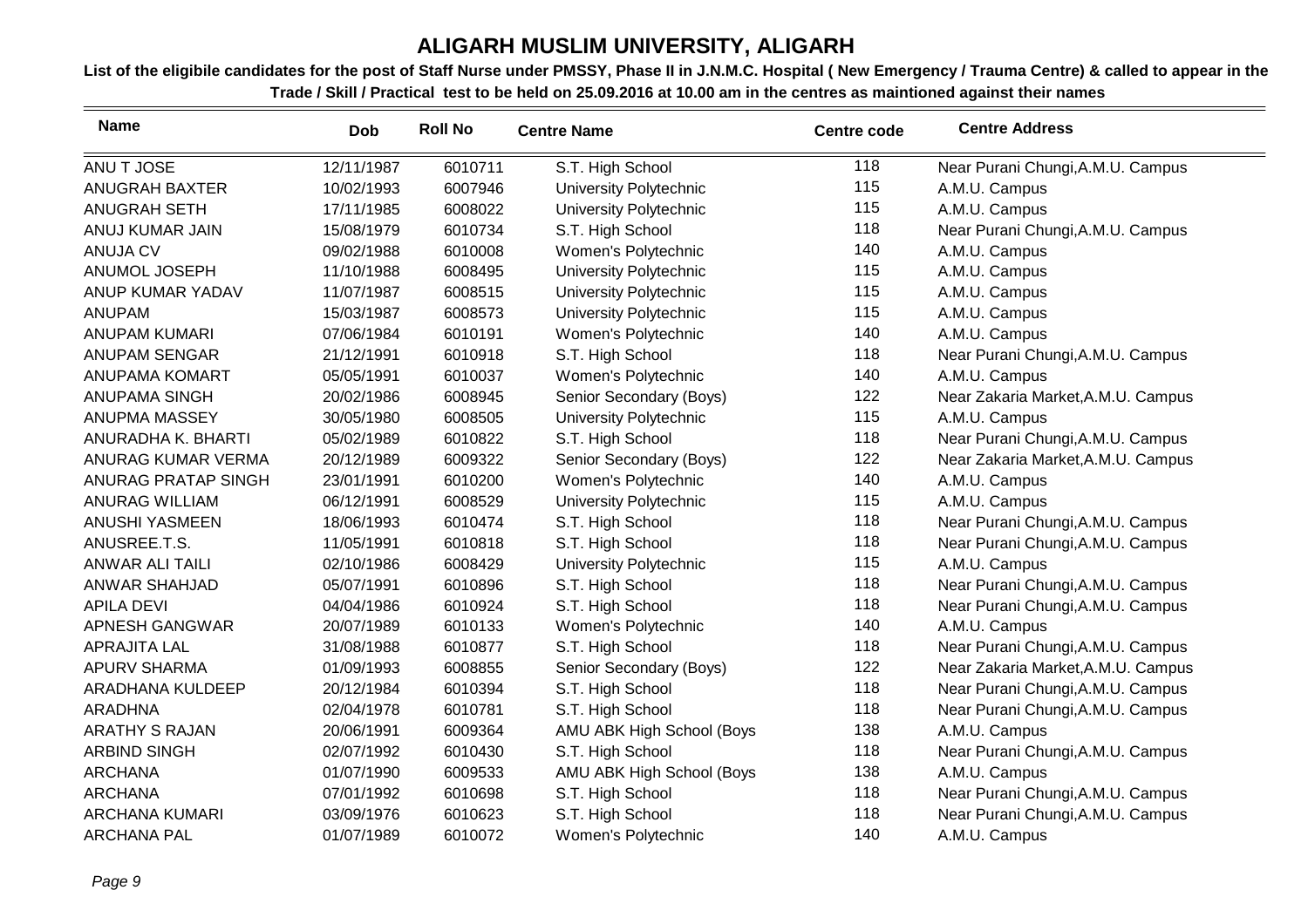| <b>Name</b>               | <b>Dob</b> | <b>Roll No</b> | <b>Centre Name</b>        | <b>Centre code</b> | <b>Centre Address</b>              |
|---------------------------|------------|----------------|---------------------------|--------------------|------------------------------------|
| <b>ARCHANA PS</b>         | 08/07/1990 | 6008700        | Senior Secondary (Boys)   | 122                | Near Zakaria Market, A.M.U. Campus |
| ARCHANA SACHAN            | 10/01/1984 | 6009737        | AMU ABK High School (Boys | 138                | A.M.U. Campus                      |
| ARCHANA SINGH             | 02/07/1991 | 6010855        | S.T. High School          | 118                | Near Purani Chungi, A.M.U. Campus  |
| <b>ARIF ALI</b>           | 10/10/1993 | 6009978        | Women's Polytechnic       | 140                | A.M.U. Campus                      |
| <b>ARIF ALI</b>           | 26/04/1990 | 6010730        | S.T. High School          | 118                | Near Purani Chungi, A.M.U. Campus  |
| <b>ARIF HUSSAIN</b>       | 12/07/1988 | 6008947        | Senior Secondary (Boys)   | 122                | Near Zakaria Market, A.M.U. Campus |
| <b>ARIF KHAN</b>          | 18/06/1990 | 6009094        | Senior Secondary (Boys)   | 122                | Near Zakaria Market, A.M.U. Campus |
| <b>ARIFA</b>              | 07/03/1993 | 6010869        | S.T. High School          | 118                | Near Purani Chungi, A.M.U. Campus  |
| <b>ARIFA BANO</b>         | 11/09/1989 | 6009793        | AMU ABK High School (Boys | 138                | A.M.U. Campus                      |
| <b>ARIKA DAYAL</b>        | 09/07/1992 | 6007907        | University Polytechnic    | 115                | A.M.U. Campus                      |
| <b>ARISHA KHAN</b>        | 20/08/1986 | 6009846        | AMU ABK High School (Boys | 138                | A.M.U. Campus                      |
| <b>ARJUN SINGH</b>        | 10/09/1990 | 6008767        | Senior Secondary (Boys)   | 122                | Near Zakaria Market, A.M.U. Campus |
| <b>ARJUN SINGH</b>        | 10/07/1993 | 6010853        | S.T. High School          | 118                | Near Purani Chungi, A.M.U. Campus  |
| <b>ARPIT PAWAR</b>        | 01/07/1991 | 6008460        | University Polytechnic    | 115                | A.M.U. Campus                      |
| <b>ARPIT VINAY WESLEY</b> | 23/08/1983 | 6010190        | Women's Polytechnic       | 140                | A.M.U. Campus                      |
| ARSHA ALAM                | 03/10/1985 | 6009717        | AMU ABK High School (Boys | 138                | A.M.U. Campus                      |
| ARSHAD AZAM               | 26/10/1989 | 6009437        | AMU ABK High School (Boys | 138                | A.M.U. Campus                      |
| <b>ARSHI AZIZ</b>         | 15/07/1985 | 6008471        | University Polytechnic    | 115                | A.M.U. Campus                      |
| <b>ARTI</b>               | 14/02/1993 | 6007933        | University Polytechnic    | 115                | A.M.U. Campus                      |
| <b>ARTI</b>               | 06/08/1990 | 6008531        | University Polytechnic    | 115                | A.M.U. Campus                      |
| <b>ARTI DEVI</b>          | 01/09/1992 | 6010323        | S.T. High School          | 118                | Near Purani Chungi, A.M.U. Campus  |
| <b>ARTI SINGH</b>         | 20/12/1990 | 6008492        | University Polytechnic    | 115                | A.M.U. Campus                      |
| <b>ARTI SINGH</b>         | 25/08/1988 | 6010088        | Women's Polytechnic       | 140                | A.M.U. Campus                      |
| <b>ARTI VERMA</b>         | 20/05/1985 | 6010684        | S.T. High School          | 118                | Near Purani Chungi, A.M.U. Campus  |
| ARUN E.U                  | 12/12/1992 | 6010450        | S.T. High School          | 118                | Near Purani Chungi, A.M.U. Campus  |
| ARUN GEORGE BOSE          | 27/06/1990 | 6008679        | Senior Secondary (Boys)   | 122                | Near Zakaria Market, A.M.U. Campus |
| ARUN KISHORE S.S.         | 20/05/1986 | 6008032        | University Polytechnic    | 115                | A.M.U. Campus                      |
| <b>ARUN KP</b>            | 10/03/1993 | 6009406        | AMU ABK High School (Boys | 138                | A.M.U. Campus                      |
| <b>ARUN KUMAR</b>         | 15/06/1989 | 6008286        | University Polytechnic    | 115                | A.M.U. Campus                      |
| ARUN KUMAR REGAR          | 03/05/1990 | 6008018        | University Polytechnic    | 115                | A.M.U. Campus                      |
| ARUN KUMAR SHARMA         | 01/10/1986 | 6008127        | University Polytechnic    | 115                | A.M.U. Campus                      |
| <b>ARUN P</b>             | 15/04/1991 | 6009438        | AMU ABK High School (Boys | 138                | A.M.U. Campus                      |
| ARUN SHYAM R              | 16/02/1990 | 6009091        | Senior Secondary (Boys)   | 122                | Near Zakaria Market, A.M.U. Campus |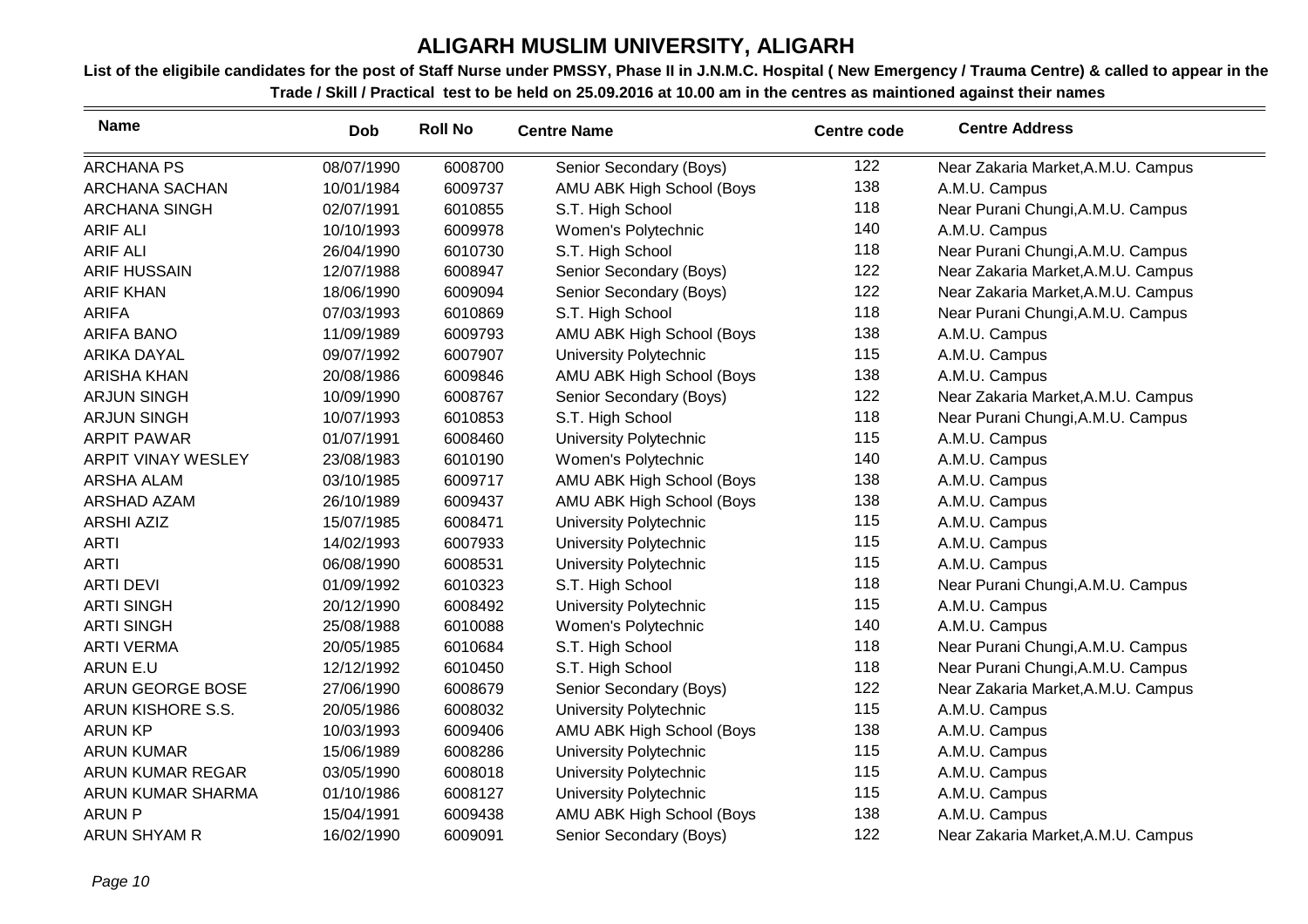| <b>Name</b>                 | <b>Dob</b> | <b>Roll No</b> | <b>Centre Name</b>            | <b>Centre code</b> | <b>Centre Address</b>              |
|-----------------------------|------------|----------------|-------------------------------|--------------------|------------------------------------|
| <b>ARUN SINGH</b>           | 13/05/1984 | 6010486        | S.T. High School              | 118                | Near Purani Chungi, A.M.U. Campus  |
| <b>ARUN SOMAN</b>           | 08/11/1988 | 6009541        | AMU ABK High School (Boys     | 138                | A.M.U. Campus                      |
| <b>ARUN VARGHESE</b>        | 19/06/1987 | 6009332        | Senior Secondary (Boys)       | 122                | Near Zakaria Market, A.M.U. Campus |
| <b>ARUNA DEVI</b>           | 20/07/1987 | 6010607        | S.T. High School              | 118                | Near Purani Chungi, A.M.U. Campus  |
| ARUNMOZHI.P                 | 18/02/1992 | 6008372        | <b>University Polytechnic</b> | 115                | A.M.U. Campus                      |
| <b>ARVIND</b>               | 30/06/1986 | 6009359        | AMU ABK High School (Boys     | 138                | A.M.U. Campus                      |
| <b>ARVIND KUMAR</b>         | 04/06/1988 | 6009439        | AMU ABK High School (Boys     | 138                | A.M.U. Campus                      |
| <b>ARVIND KUMAR</b>         | 02/01/1987 | 6010808        | S.T. High School              | 118                | Near Purani Chungi, A.M.U. Campus  |
| ARVIND KUMAR SHARMA         | 10/12/1989 | 6009440        | AMU ABK High School (Boys     | 138                | A.M.U. Campus                      |
| ARVIND KUMAR SHARMA         | 20/10/1989 | 6010166        | Women's Polytechnic           | 140                | A.M.U. Campus                      |
| <b>ARVIND SINGH</b>         | 02/01/1989 | 6010702        | S.T. High School              | 118                | Near Purani Chungi, A.M.U. Campus  |
| <b>ARVN KUMAR SS</b>        | 19/03/1988 | 6010530        | S.T. High School              | 118                | Near Purani Chungi, A.M.U. Campus  |
| ARVN KUMAR T.A              | 03/12/1986 | 6008181        | University Polytechnic        | 115                | A.M.U. Campus                      |
| <b>ASFAQ HUSAIN</b>         | 05/07/1978 | 6009150        | Senior Secondary (Boys)       | 122                | Near Zakaria Market, A.M.U. Campus |
| <b>ASHA ABRAHAM</b>         | 01/04/1987 | 6009288        | Senior Secondary (Boys)       | 122                | Near Zakaria Market, A.M.U. Campus |
| <b>ASHA MATHEW</b>          | 26/10/1984 | 6008709        | Senior Secondary (Boys)       | 122                | Near Zakaria Market, A.M.U. Campus |
| <b>ASHA RANI</b>            | 15/12/1981 | 6010404        | S.T. High School              | 118                | Near Purani Chungi, A.M.U. Campus  |
| <b>ASHA YADAV</b>           | 07/03/1989 | 6010751        | S.T. High School              | 118                | Near Purani Chungi, A.M.U. Campus  |
| ASHABEER.M.B                | 05/09/1989 | 6008401        | <b>University Polytechnic</b> | 115                | A.M.U. Campus                      |
| <b>ASHESH KUMAR</b>         | 08/08/1983 | 6009849        | AMU ABK High School (Boys     | 138                | A.M.U. Campus                      |
| <b>ASHIB RABBANI</b>        | 03/02/1992 | 6007985        | University Polytechnic        | 115                | A.M.U. Campus                      |
| <b>ASHIQUE ALI</b>          | 09/11/1991 | 6009106        | Senior Secondary (Boys)       | 122                | Near Zakaria Market, A.M.U. Campus |
| <b>ASHISH ELWIN KISHORE</b> | 11/10/1991 | 6010648        | S.T. High School              | 118                | Near Purani Chungi, A.M.U. Campus  |
| <b>ASHISH KAMAL REED</b>    | 17/09/1988 | 6010514        | S.T. High School              | 118                | Near Purani Chungi, A.M.U. Campus  |
| ASHISH KUMAR NAGAR          | 01/08/1990 | 6008792        | Senior Secondary (Boys)       | 122                | Near Zakaria Market, A.M.U. Campus |
| <b>ASHISH KUMAR RUFUS</b>   | 30/12/1987 | 6007997        | <b>University Polytechnic</b> | 115                | A.M.U. Campus                      |
| ASHISH KUMAR SHARMA         | 09/02/1988 | 6009779        | AMU ABK High School (Boys     | 138                | A.M.U. Campus                      |
| ASHISH KUMAR SHARMA         | 02/07/1992 | 6010181        | Women's Polytechnic           | 140                | A.M.U. Campus                      |
| ASHISH KUMAR SRIWASTA       | 25/10/1988 | 6009399        | AMU ABK High School (Boys     | 138                | A.M.U. Campus                      |
| <b>ASHISH MASSEY</b>        | 31/07/1992 | 6010771        | S.T. High School              | 118                | Near Purani Chungi, A.M.U. Campus  |
| <b>ASHISH PRASAD</b>        | 23/08/1987 | 6009287        | Senior Secondary (Boys)       | 122                | Near Zakaria Market, A.M.U. Campus |
| <b>ASHISH SUMIT SINGH</b>   | 28/02/1986 | 6009864        | AMU ABK High School (Boys     | 138                | A.M.U. Campus                      |
| <b>ASHISH VYAS</b>          | 17/03/1991 | 6010797        | S.T. High School              | 118                | Near Purani Chungi, A.M.U. Campus  |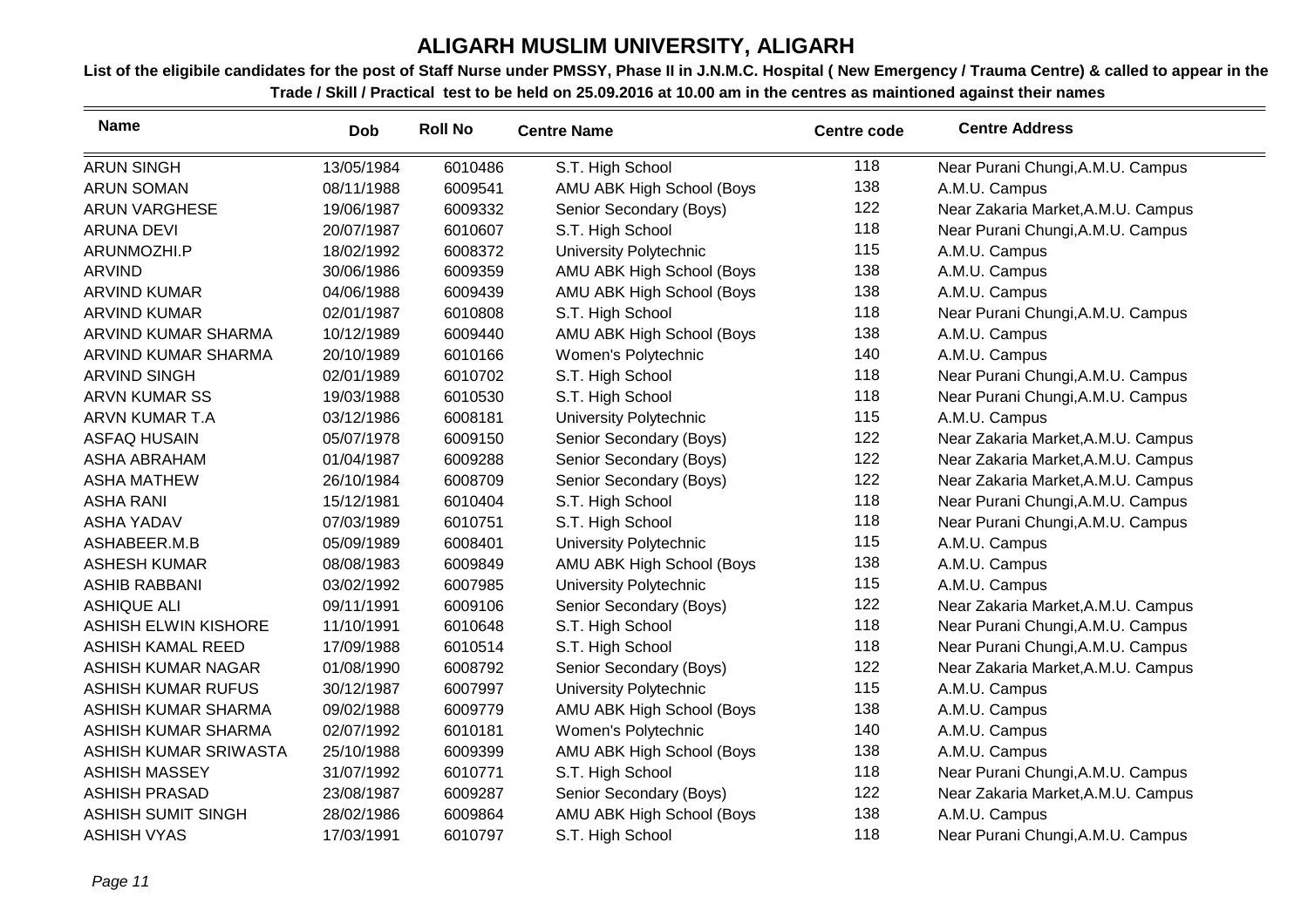| <b>Name</b>               | <b>Dob</b> | <b>Roll No</b> | <b>Centre Name</b>            | <b>Centre code</b> | <b>Centre Address</b>              |
|---------------------------|------------|----------------|-------------------------------|--------------------|------------------------------------|
| ASHISH.N.DAYAL            | 23/02/1987 | 6010014        | Women's Polytechnic           | 140                | A.M.U. Campus                      |
| <b>ASHMA</b>              | 08/09/1994 | 6009921        | AMU ABK High School (Boys     | 138                | A.M.U. Campus                      |
| <b>ASHMA KHATOON</b>      | 09/12/1992 | 6009269        | Senior Secondary (Boys)       | 122                | Near Zakaria Market, A.M.U. Campus |
| <b>ASHOK KUMAR</b>        | 10/07/1990 | 6008816        | Senior Secondary (Boys)       | 122                | Near Zakaria Market, A.M.U. Campus |
| <b>ASHOK KUMAR</b>        | 02/04/1990 | 6009961        | Women's Polytechnic           | 140                | A.M.U. Campus                      |
| <b>ASHOK KUMAR</b>        | 06/05/1991 | 6010178        | Women's Polytechnic           | 140                | A.M.U. Campus                      |
| <b>ASHOK KUMAR NAGAR</b>  | 08/12/1990 | 6008041        | University Polytechnic        | 115                | A.M.U. Campus                      |
| <b>ASHOK KUMAR PAL</b>    | 05/10/1985 | 6010151        | Women's Polytechnic           | 140                | A.M.U. Campus                      |
| <b>ASHOK KUMAR SAHU</b>   | 10/06/1990 | 6008272        | <b>University Polytechnic</b> | 115                | A.M.U. Campus                      |
| <b>ASHOK KUMAR SAINI</b>  | 12/10/1990 | 6008082        | University Polytechnic        | 115                | A.M.U. Campus                      |
| <b>ASHOK KUMAR SAINI</b>  | 09/12/1990 | 6010806        | S.T. High School              | 118                | Near Purani Chungi, A.M.U. Campus  |
| <b>ASHRAF HUSSAIN</b>     | 27/06/1986 | 6010146        | Women's Polytechnic           | 140                | A.M.U. Campus                      |
| ASHRITA J UTTAM           | 26/05/1977 | 6009545        | AMU ABK High School (Boys     | 138                | A.M.U. Campus                      |
| ASHVANI KUMAR SHARMA      | 15/10/1915 | 6008774        | Senior Secondary (Boys)       | 122                | Near Zakaria Market, A.M.U. Campus |
| <b>ASIF ALI ANSARI</b>    | 15/08/1988 | 6008017        | University Polytechnic        | 115                | A.M.U. Campus                      |
| <b>ASIF KHAN</b>          | 22/05/1992 | 6008879        | Senior Secondary (Boys)       | 122                | Near Zakaria Market, A.M.U. Campus |
| ASISH.S                   | 30/05/1990 | 6008813        | Senior Secondary (Boys)       | 122                | Near Zakaria Market, A.M.U. Campus |
| <b>ASKAR KHAN</b>         | 01/07/1989 | 6008758        | Senior Secondary (Boys)       | 122                | Near Zakaria Market, A.M.U. Campus |
| <b>ASMA</b>               | 01/01/1993 | 6008498        | University Polytechnic        | 115                | A.M.U. Campus                      |
| <b>ASMA APOLINA HORO</b>  | 13/07/1986 | 6008977        | Senior Secondary (Boys)       | 122                | Near Zakaria Market, A.M.U. Campus |
| <b>ASMA PARVEEN</b>       | 09/10/1987 | 6008278        | University Polytechnic        | 115                | A.M.U. Campus                      |
| <b>ASMEEN</b>             | 10/07/1987 | 6008502        | University Polytechnic        | 115                | A.M.U. Campus                      |
| <b>ASMIN ANSARI</b>       | 31/07/1985 | 6009252        | Senior Secondary (Boys)       | 122                | Near Zakaria Market, A.M.U. Campus |
| ASWADHAT GK CHAITANYA     | 09/06/1986 | 6010458        | S.T. High School              | 118                | Near Purani Chungi, A.M.U. Campus  |
| <b>ASWATHI CHANDRAN.N</b> | 27/02/1992 | 6009687        | AMU ABK High School (Boys     | 138                | A.M.U. Campus                      |
| <b>ASWATHI T LAL</b>      | 14/08/1987 | 6010463        | S.T. High School              | 118                | Near Purani Chungi, A.M.U. Campus  |
| <b>ASWATHI.P</b>          | 23/10/1991 | 6010821        | S.T. High School              | 118                | Near Purani Chungi, A.M.U. Campus  |
| <b>ASWATHY PS</b>         | 08/01/1997 | 6008715        | Senior Secondary (Boys)       | 122                | Near Zakaria Market, A.M.U. Campus |
| <b>ATIF KHAN</b>          | 01/04/1988 | 6010286        | S.T. High School              | 118                | Near Purani Chungi, A.M.U. Campus  |
| <b>ATUL PARASHAR</b>      | 30/08/1991 | 6008840        | Senior Secondary (Boys)       | 122                | Near Zakaria Market, A.M.U. Campus |
| <b>ATUL SHARMA</b>        | 24/12/1988 | 6008577        | University Polytechnic        | 115                | A.M.U. Campus                      |
| AUSTIN.N.PRAKASH          | 07/12/1987 | 6008922        | Senior Secondary (Boys)       | 122                | Near Zakaria Market, A.M.U. Campus |
| AVADHESH KUMAR MEENA      | 02/07/1991 | 6009231        | Senior Secondary (Boys)       | 122                | Near Zakaria Market, A.M.U. Campus |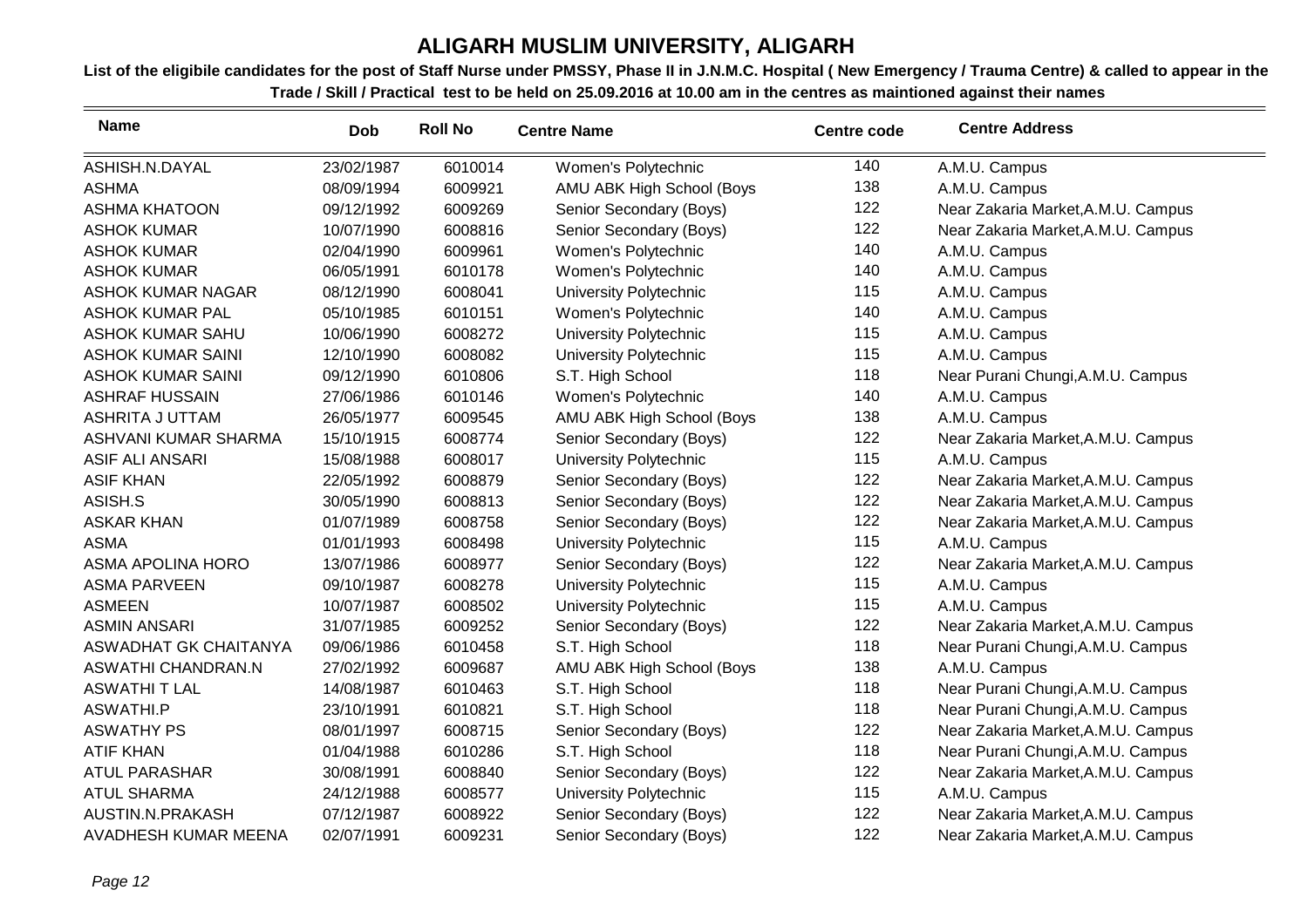| <b>Name</b>                  | <b>Dob</b> | <b>Roll No</b> | <b>Centre Name</b>        | <b>Centre code</b> | <b>Centre Address</b>              |
|------------------------------|------------|----------------|---------------------------|--------------------|------------------------------------|
| AVADHESH KUMAR SHARMA        | 18/05/1991 | 6009215        | Senior Secondary (Boys)   | 122                | Near Zakaria Market, A.M.U. Campus |
| <b>AVANTIKA MASIH</b>        | 21/01/1988 | 6009876        | AMU ABK High School (Boys | 138                | A.M.U. Campus                      |
| AVDESH KUMAR SHARMA          | 08/07/1984 | 6010085        | Women's Polytechnic       | 140                | A.M.U. Campus                      |
| AVINASH CHANDRA MAURYA       | 01/04/1988 | 6008459        | University Polytechnic    | 115                | A.M.U. Campus                      |
| <b>AVINASH CS</b>            | 01/12/1988 | 6009134        | Senior Secondary (Boys)   | 122                | Near Zakaria Market, A.M.U. Campus |
| AVINASH JADON                | 10/06/1991 | 6009654        | AMU ABK High School (Boys | 138                | A.M.U. Campus                      |
| <b>AVINASH JATAV</b>         | 20/08/1992 | 6008347        | University Polytechnic    | 115                | A.M.U. Campus                      |
| AVINASH KUMAR SHARMA         | 18/04/1990 | 6009469        | AMU ABK High School (Boys | 138                | A.M.U. Campus                      |
| <b>AYAZ ABBAS RIZVI</b>      | 05/06/1989 | 6007859        | University Polytechnic    | 115                | A.M.U. Campus                      |
| <b>AYUB KHAN</b>             | 04/06/1989 | 6008757        | Senior Secondary (Boys)   | 122                | Near Zakaria Market, A.M.U. Campus |
| <b>AZAD KHAN</b>             | 04/03/1980 | 6010493        | S.T. High School          | 118                | Near Purani Chungi, A.M.U. Campus  |
| <b>AZAD SINGH MEENA</b>      | 10/11/1988 | 6010028        | Women's Polytechnic       | 140                | A.M.U. Campus                      |
| AZHAR M.                     | 16/05/1993 | 6008077        | University Polytechnic    | 115                | A.M.U. Campus                      |
| <b>AZHAR RAHMAN KHAN</b>     | 25/06/1980 | 6008410        | University Polytechnic    | 115                | A.M.U. Campus                      |
| <b>AZHARUDDIN</b>            | 14/04/1986 | 6008697        | Senior Secondary (Boys)   | 122                | Near Zakaria Market, A.M.U. Campus |
| <b>BABITA KUSHWAHA</b>       | 01/04/1989 | 6010241        | S.T. High School          | 118                | Near Purani Chungi, A.M.U. Campus  |
| <b>BABITA SINGH</b>          | 01/01/1990 | 6008568        | University Polytechnic    | 115                | A.M.U. Campus                      |
| <b>BABITA SONI</b>           | 30/06/1980 | 6010641        | S.T. High School          | 118                | Near Purani Chungi, A.M.U. Campus  |
| <b>BABLU KUMAR YADAV</b>     | 03/08/1989 | 6009789        | AMU ABK High School (Boys | 138                | A.M.U. Campus                      |
| <b>BABU LAL KHOKHAR</b>      | 10/06/1988 | 6010197        | Women's Polytechnic       | 140                | A.M.U. Campus                      |
| <b>BABU LAL SESHMA</b>       | 04/02/1988 | 6008411        | University Polytechnic    | 115                | A.M.U. Campus                      |
| <b>BABULAL CHAUDHARY</b>     | 18/02/1990 | 6010793        | S.T. High School          | 118                | Near Purani Chungi, A.M.U. Campus  |
| <b>BABY</b>                  | 08/12/1984 | 6010866        | S.T. High School          | 118                | Near Purani Chungi, A.M.U. Campus  |
| <b>BABY SURAIYA JAHAN</b>    | 01/07/1986 | 6008477        | University Polytechnic    | 115                | A.M.U. Campus                      |
| <b>BADAN SINGH</b>           | 02/01/1988 | 6009719        | AMU ABK High School (Boys | 138                | A.M.U. Campus                      |
| <b>BADAN SINGH NARWARIYA</b> | 02/12/1990 | 6008432        | University Polytechnic    | 115                | A.M.U. Campus                      |
| <b>BADDU B RAMA KRISHNA</b>  | 01/06/1989 | 6010425        | S.T. High School          | 118                | Near Purani Chungi, A.M.U. Campus  |
| <b>BAHARE ALAM</b>           | 15/12/1992 | 6008949        | Senior Secondary (Boys)   | 122                | Near Zakaria Market, A.M.U. Campus |
| <b>BAJRANGI PAL</b>          | 10/02/1987 | 6009586        | AMU ABK High School (Boys | 138                | A.M.U. Campus                      |
| <b>BAKSHISH KAUR</b>         | 09/09/1986 | 6009313        | Senior Secondary (Boys)   | 122                | Near Zakaria Market, A.M.U. Campus |
| <b>BALA SHANKAR DOLI</b>     | 03/08/1990 | 6009249        | Senior Secondary (Boys)   | 122                | Near Zakaria Market, A.M.U. Campus |
| <b>BALBEER CHOUDHRY</b>      | 20/12/1992 | 6009015        | Senior Secondary (Boys)   | 122                | Near Zakaria Market, A.M.U. Campus |
| <b>BALDEV SINGH SWAMI</b>    | 01/06/1989 | 6009474        | AMU ABK High School (Boys | 138                | A.M.U. Campus                      |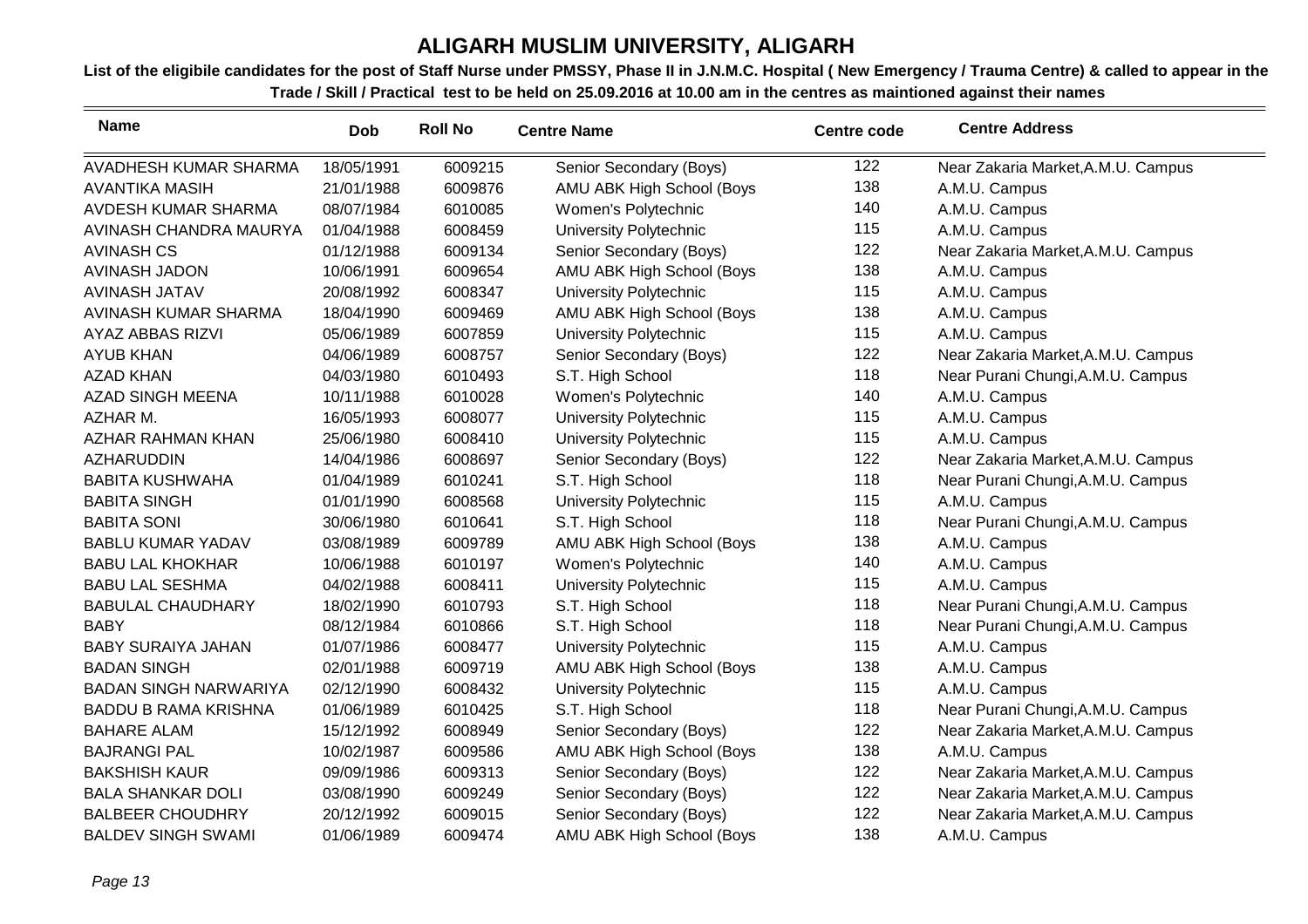| <b>Name</b>                 | <b>Dob</b> | <b>Roll No</b> | <b>Centre Name</b>        | <b>Centre code</b> | <b>Centre Address</b>              |
|-----------------------------|------------|----------------|---------------------------|--------------------|------------------------------------|
| <b>BALKRISHAN SAIN</b>      | 26/01/1991 | 6008172        | University Polytechnic    | 115                | A.M.U. Campus                      |
| <b>BALKRISHAN TRIPATHI</b>  | 01/01/1988 | 6008881        | Senior Secondary (Boys)   | 122                | Near Zakaria Market, A.M.U. Campus |
| <b>BALVEER</b>              | 01/07/1984 | 6008656        | Senior Secondary (Boys)   | 122                | Near Zakaria Market, A.M.U. Campus |
| <b>BALVEER SINGH BHATI</b>  | 18/09/1990 | 6007983        | University Polytechnic    | 115                | A.M.U. Campus                      |
| <b>BALVEER SINGH YADAV</b>  | 04/08/1982 | 6007962        | University Polytechnic    | 115                | A.M.U. Campus                      |
| <b>BANAPPA VAGGAR</b>       | 10/07/1987 | 6008904        | Senior Secondary (Boys)   | 122                | Near Zakaria Market, A.M.U. Campus |
| <b>BANDNA KUSHWAHA</b>      | 07/04/1987 | 6009894        | AMU ABK High School (Boys | 138                | A.M.U. Campus                      |
| <b>BANOTHU ANIL</b>         | 14/06/1990 | 6007896        | University Polytechnic    | 115                | A.M.U. Campus                      |
| <b>BANOTHU TULISHA</b>      | 16/10/1990 | 6008125        | University Polytechnic    | 115                | A.M.U. Campus                      |
| <b>BANWARI LAL</b>          | 30/08/1985 | 6008591        | University Polytechnic    | 115                | A.M.U. Campus                      |
| <b>BANWARI LAL</b>          | 01/05/1988 | 6010934        | S.T. High School          | 118                | Near Purani Chungi, A.M.U. Campus  |
| <b>BARUN PRATAP</b>         | 01/07/1989 | 6008658        | Senior Secondary (Boys)   | 122                | Near Zakaria Market, A.M.U. Campus |
| <b>BASIL JOSE</b>           | 20/06/1991 | 6009692        | AMU ABK High School (Boys | 138                | A.M.U. Campus                      |
| <b>BAZMI</b>                | 10/06/1986 | 6010628        | S.T. High School          | 118                | Near Purani Chungi, A.M.U. Campus  |
| <b>BEBI KUMARI</b>          | 09/07/1994 | 6010305        | S.T. High School          | 118                | Near Purani Chungi, A.M.U. Campus  |
| <b>BEENA</b>                | 20/08/1991 | 6009624        | AMU ABK High School (Boys | 138                | A.M.U. Campus                      |
| <b>BENJAMIN SHALEM DAS</b>  | 11/03/1988 | 6010703        | S.T. High School          | 118                | Near Purani Chungi, A.M.U. Campus  |
| <b>BHAGAT SINGH</b>         | 01/07/1989 | 6008026        | University Polytechnic    | 115                | A.M.U. Campus                      |
| <b>BHAGIRATH LAL GUPTA</b>  | 20/03/1977 | 6010713        | S.T. High School          | 118                | Near Purani Chungi, A.M.U. Campus  |
| <b>BHAGWAN S PRAJAPATI</b>  | 01/07/1991 | 6009414        | AMU ABK High School (Boys | 138                | A.M.U. Campus                      |
| <b>BHAGWAN SAHAI DAGAR</b>  | 10/10/1991 | 6010167        | Women's Polytechnic       | 140                | A.M.U. Campus                      |
| <b>BHAGWAN SHAY MEENA</b>   | 08/08/1985 | 6008864        | Senior Secondary (Boys)   | 122                | Near Zakaria Market, A.M.U. Campus |
| <b>BHAGWAN SINGH MALI</b>   | 03/01/1989 | 6009963        | Women's Polytechnic       | 140                | A.M.U. Campus                      |
| <b>BHAGWANI DEVI</b>        | 15/08/1985 | 6010687        | S.T. High School          | 118                | Near Purani Chungi, A.M.U. Campus  |
| <b>BHAGWATI P SHARMA</b>    | 27/07/1975 | 6010000        | Women's Polytechnic       | 140                | A.M.U. Campus                      |
| <b>BHAKAR RAM</b>           | 03/08/1988 | 6009291        | Senior Secondary (Boys)   | 122                | Near Zakaria Market, A.M.U. Campus |
| <b>BHANU P.S. CHAUDHARY</b> | 15/04/1989 | 6008150        | University Polytechnic    | 115                | A.M.U. Campus                      |
| <b>BHANWAR LAL BAROR</b>    | 05/11/1989 | 6009372        | AMU ABK High School (Boys | 138                | A.M.U. Campus                      |
| <b>BHANWAR LAL JYANI</b>    | 06/07/1986 | 6010577        | S.T. High School          | 118                | Near Purani Chungi, A.M.U. Campus  |
| <b>BHARAT BANSAL</b>        | 20/06/1987 | 6010598        | S.T. High School          | 118                | Near Purani Chungi, A.M.U. Campus  |
| <b>BHARAT KUMAR MEGHWAL</b> | 04/07/1991 | 6008421        | University Polytechnic    | 115                | A.M.U. Campus                      |
| <b>BHARAT LAL BAIRWA</b>    | 15/06/1987 | 6009696        | AMU ABK High School (Boys | 138                | A.M.U. Campus                      |
| <b>BHARAT LAL SAINI</b>     | 10/07/1990 | 6008672        | Senior Secondary (Boys)   | 122                | Near Zakaria Market, A.M.U. Campus |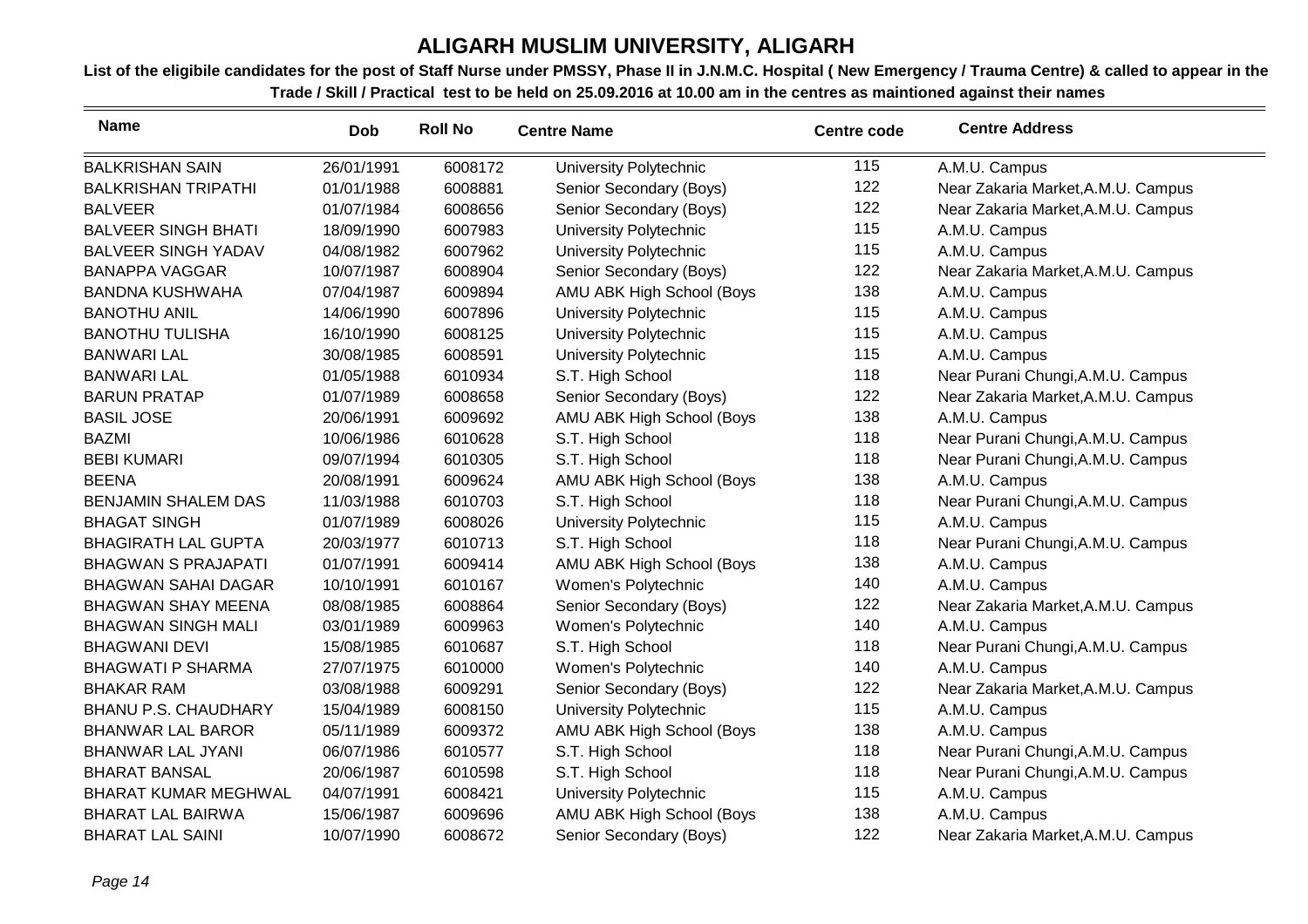| <b>Name</b>                   | <b>Dob</b> | <b>Roll No</b> | <b>Centre Name</b>        | <b>Centre code</b> | <b>Centre Address</b>              |
|-------------------------------|------------|----------------|---------------------------|--------------------|------------------------------------|
| <b>BHARAT LAL SHER</b>        | 06/07/1989 | 6008123        | University Polytechnic    | 115                | A.M.U. Campus                      |
| <b>BHARAT SINGH</b>           | 02/08/1991 | 6007885        | University Polytechnic    | 115                | A.M.U. Campus                      |
| <b>BHARAT SINGH</b>           | 13/01/1984 | 6008284        | University Polytechnic    | 115                | A.M.U. Campus                      |
| <b>BHARAT SINGH BANSHIWA</b>  | 03/02/1986 | 6009280        | Senior Secondary (Boys)   | 122                | Near Zakaria Market, A.M.U. Campus |
| <b>BHARATH KUMAR PS</b>       | 12/07/1988 | 6008306        | University Polytechnic    | 115                | A.M.U. Campus                      |
| <b>BHARATI</b>                | 20/06/1988 | 6008487        | University Polytechnic    | 115                | A.M.U. Campus                      |
| <b>BHART MISHRA</b>           | 07/07/1991 | 6007899        | University Polytechnic    | 115                | A.M.U. Campus                      |
| <b>BHARTI</b>                 | 01/07/1989 | 6009135        | Senior Secondary (Boys)   | 122                | Near Zakaria Market, A.M.U. Campus |
| <b>BHAVANA</b>                | 02/04/1988 | 6010284        | S.T. High School          | 118                | Near Purani Chungi, A.M.U. Campus  |
| <b>BHAVANA RAJWAR</b>         | 05/10/1992 | 6009228        | Senior Secondary (Boys)   | 122                | Near Zakaria Market, A.M.U. Campus |
| <b>BHAVAR LAL MEENA</b>       | 11/07/1988 | 6008203        | University Polytechnic    | 115                | A.M.U. Campus                      |
| <b>BHAVNA DAYAL</b>           | 26/06/1987 | 6009615        | AMU ABK High School (Boys | 138                | A.M.U. Campus                      |
| <b>BHAVNA PANDEY</b>          | 11/04/1992 | 6009175        | Senior Secondary (Boys)   | 122                | Near Zakaria Market, A.M.U. Campus |
| <b>BHAVNA PRAJAPATI</b>       | 05/04/1992 | 6007923        | University Polytechnic    | 115                | A.M.U. Campus                      |
| <b>BHAWANA VESEET</b>         | 10/09/1978 | 6008714        | Senior Secondary (Boys)   | 122                | Near Zakaria Market, A.M.U. Campus |
| <b>BHAWNA GARG</b>            | 28/11/1981 | 6010385        | S.T. High School          | 118                | Near Purani Chungi, A.M.U. Campus  |
| <b>BHEEM DAS</b>              | 02/02/1987 | 6009290        | Senior Secondary (Boys)   | 122                | Near Zakaria Market, A.M.U. Campus |
| <b>BHEEMANA G PADEKANUR</b>   | 22/07/1987 | 6009115        | Senior Secondary (Boys)   | 122                | Near Zakaria Market, A.M.U. Campus |
| <b>BHOJRAJ MEENA</b>          | 26/02/1988 | 6009216        | Senior Secondary (Boys)   | 122                | Near Zakaria Market, A.M.U. Campus |
| <b>BHOMA RAM</b>              | 01/01/1989 | 6009412        | AMU ABK High School (Boys | 138                | A.M.U. Campus                      |
| <b>BHOOPENDRA SINGH</b>       | 15/06/1992 | 6010445        | S.T. High School          | 118                | Near Purani Chungi, A.M.U. Campus  |
| <b>BHOOR SINGH MEENA</b>      | 12/01/1991 | 6009387        | AMU ABK High School (Boys | 138                | A.M.U. Campus                      |
| <b>BHUDEV SINGH</b>           | 01/01/1990 | 6009914        | AMU ABK High School (Boys | 138                | A.M.U. Campus                      |
| <b>BHUPENDRA CHAUDHRY</b>     | 11/11/1990 | 6008413        | University Polytechnic    | 115                | A.M.U. Campus                      |
| <b>BHUPENDRA K SHARMA</b>     | 16/10/1991 | 6010246        | S.T. High School          | 118                | Near Purani Chungi, A.M.U. Campus  |
| <b>BHUPENDRA S. BATHORE</b>   | 03/11/1990 | 6008073        | University Polytechnic    | 115                | A.M.U. Campus                      |
| <b>BHUPENDRA SINGH</b>        | 01/07/1988 | 6010646        | S.T. High School          | 118                | Near Purani Chungi, A.M.U. Campus  |
| <b>BHUPENDRA YADAV</b>        | 10/10/1990 | 6008080        | University Polytechnic    | 115                | A.M.U. Campus                      |
| <b>BHUPENTRA KUMAR KATARA</b> | 14/08/1989 | 6008637        | Senior Secondary (Boys)   | 122                | Near Zakaria Market, A.M.U. Campus |
| <b>BIBIN BABY</b>             | 20/05/1987 | 6009376        | AMU ABK High School (Boys | 138                | A.M.U. Campus                      |
| <b>BICHU JOLY</b>             | 26/10/1988 | 6010547        | S.T. High School          | 118                | Near Purani Chungi, A.M.U. Campus  |
| <b>BIDHIN BABU</b>            | 05/03/1992 | 6009742        | AMU ABK High School (Boys | 138                | A.M.U. Campus                      |
| <b>BIJESH P.M</b>             | 29/05/1984 | 6008190        | University Polytechnic    | 115                | A.M.U. Campus                      |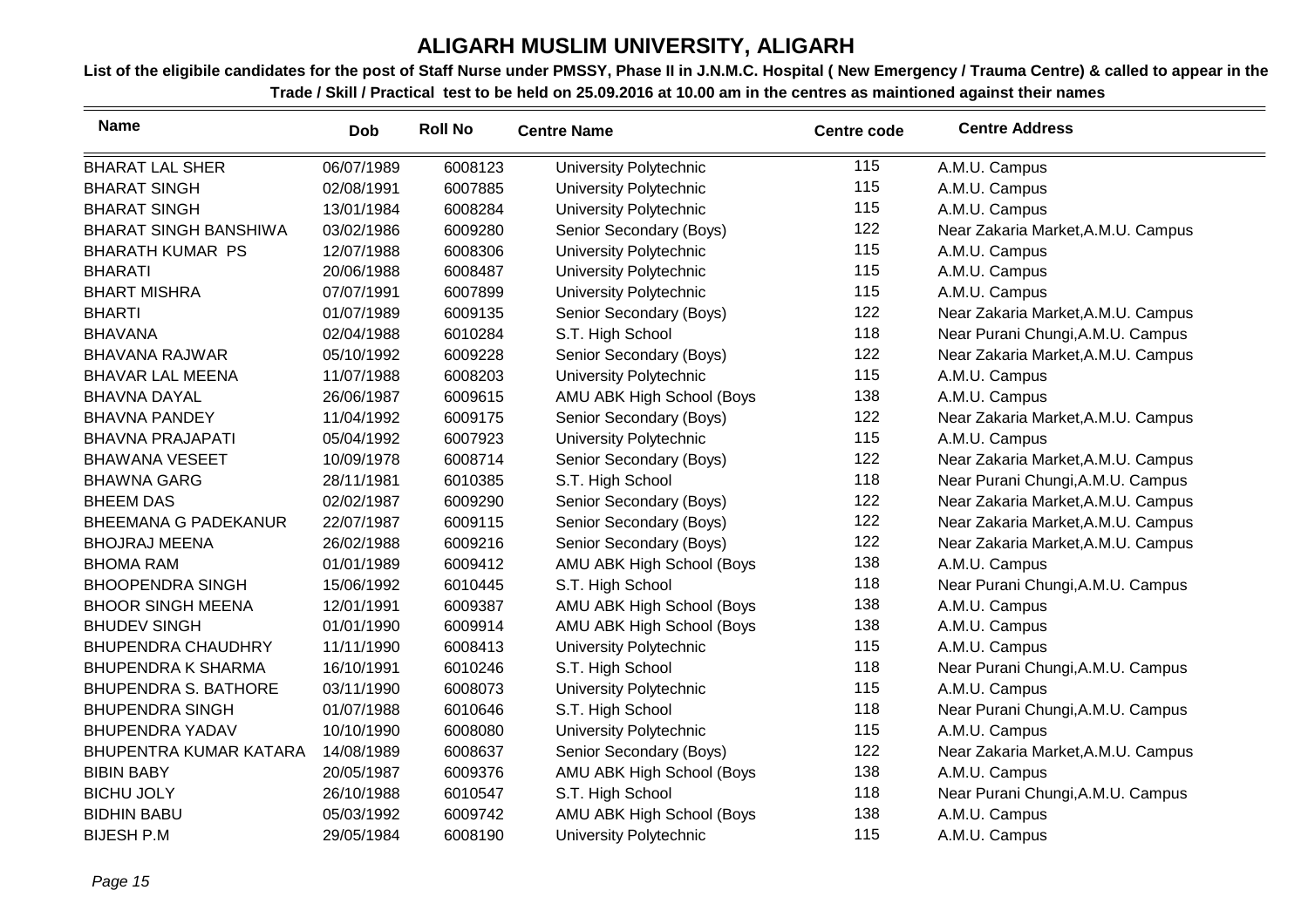| <b>Name</b>                  | Dob        | <b>Roll No</b> | <b>Centre Name</b>        | <b>Centre code</b> | <b>Centre Address</b>              |
|------------------------------|------------|----------------|---------------------------|--------------------|------------------------------------|
| <b>BIJUMON K VARGHESE</b>    | 18/12/1978 | 6009060        | Senior Secondary (Boys)   | 122                | Near Zakaria Market, A.M.U. Campus |
| <b>BIKRAM</b>                | 20/06/1991 | 6009306        | Senior Secondary (Boys)   | 122                | Near Zakaria Market, A.M.U. Campus |
| <b>BILLU SINGH YADAV</b>     | 13/07/1987 | 6008229        | University Polytechnic    | 115                | A.M.U. Campus                      |
| <b>BINCY LUKOSE</b>          | 12/05/1991 | 6009934        | AMU ABK High School (Boys | 138                | A.M.U. Campus                      |
| BINNEES.K.B.                 | 11/06/1992 | 6008382        | University Polytechnic    | 115                | A.M.U. Campus                      |
| <b>BIRBAL SINGH</b>          | 07/05/1980 | 6010419        | S.T. High School          | 118                | Near Purani Chungi, A.M.U. Campus  |
| <b>BOLEM MURALI KRISHNA</b>  | 04/08/1991 | 6008124        | University Polytechnic    | 115                | A.M.U. Campus                      |
| <b>BRAHMADEV GAUTAM</b>      | 06/07/1987 | 6008718        | Senior Secondary (Boys)   | 122                | Near Zakaria Market, A.M.U. Campus |
| <b>BRAHMANAND JATAV</b>      | 01/07/1990 | 6008674        | Senior Secondary (Boys)   | 122                | Near Zakaria Market, A.M.U. Campus |
| <b>BRAJESH KUMAR SHARMA</b>  | 02/06/1991 | 6010103        | Women's Polytechnic       | 140                | A.M.U. Campus                      |
| <b>BRIGHT JOHN</b>           | 16/11/1991 | 6010852        | S.T. High School          | 118                | Near Purani Chungi, A.M.U. Campus  |
| <b>BRIJ KISHOR MILAN</b>     | 07/05/1990 | 6009131        | Senior Secondary (Boys)   | 122                | Near Zakaria Market, A.M.U. Campus |
| <b>BRIJESH KUMAR</b>         | 12/06/1983 | 6010705        | S.T. High School          | 118                | Near Purani Chungi, A.M.U. Campus  |
| <b>BRIJESH KUMARI</b>        | 18/01/1986 | 6010891        | S.T. High School          | 118                | Near Purani Chungi, A.M.U. Campus  |
| <b>BRIJESH MEENA</b>         | 14/10/1990 | 6009794        | AMU ABK High School (Boys | 138                | A.M.U. Campus                      |
| <b>BRIJESH PAL</b>           | 04/08/1992 | 6008703        | Senior Secondary (Boys)   | 122                | Near Zakaria Market, A.M.U. Campus |
| <b>BRIJKISHOR SHARMA</b>     | 02/03/1991 | 6009928        | AMU ABK High School (Boys | 138                | A.M.U. Campus                      |
| <b>BUDDA HARI KRISHNA</b>    | 31/05/1989 | 6008056        | University Polytechnic    | 115                | A.M.U. Campus                      |
| <b>BUDHPAL SINGH</b>         | 15/07/1985 | 6010023        | Women's Polytechnic       | 140                | A.M.U. Campus                      |
| <b>BUDHRAM</b>               | 29/09/1987 | 6010579        | S.T. High School          | 118                | Near Purani Chungi, A.M.U. Campus  |
| <b>BUSHRA HASAN</b>          | 05/09/1979 | 6008538        | University Polytechnic    | 115                | A.M.U. Campus                      |
| <b>CHANCHAL PAL</b>          | 19/11/1988 | 6009891        | AMU ABK High School (Boys | 138                | A.M.U. Campus                      |
| <b>CHANDERSHEKHER SHARMA</b> | 19/05/1975 | 6008588        | University Polytechnic    | 115                | A.M.U. Campus                      |
| <b>CHANDNA CHATERJI</b>      | 11/02/1985 | 6009177        | Senior Secondary (Boys)   | 122                | Near Zakaria Market, A.M.U. Campus |
| <b>CHANDNI DAYAL</b>         | 25/06/1989 | 6008567        | University Polytechnic    | 115                | A.M.U. Campus                      |
| <b>CHANDRA KANT</b>          | 06/01/1986 | 6009657        | AMU ABK High School (Boys | 138                | A.M.U. Campus                      |
| <b>CHANDRA MOHAN SHARMA</b>  | 08/08/1989 | 6008639        | Senior Secondary (Boys)   | 122                | Near Zakaria Market, A.M.U. Campus |
| <b>CHANDRA MOHAN SHARMA</b>  | 01/12/1985 | 6009454        | AMU ABK High School (Boys | 138                | A.M.U. Campus                      |
| <b>CHANDRA MOHAN SHARMA</b>  | 10/07/1992 | 6010613        | S.T. High School          | 118                | Near Purani Chungi, A.M.U. Campus  |
| CHANDRA P. TAKHAR            | 05/07/1990 | 6008369        | University Polytechnic    | 115                | A.M.U. Campus                      |
| <b>CHANDRA PRAKASH</b>       | 12/12/1990 | 6008457        | University Polytechnic    | 115                | A.M.U. Campus                      |
| <b>CHANDRA PRAKASH MEENA</b> | 03/04/1986 | 6009712        | AMU ABK High School (Boys | 138                | A.M.U. Campus                      |
| <b>CHANDRADEV KUNTAL</b>     | 19/05/1993 | 6009443        | AMU ABK High School (Boys | 138                | A.M.U. Campus                      |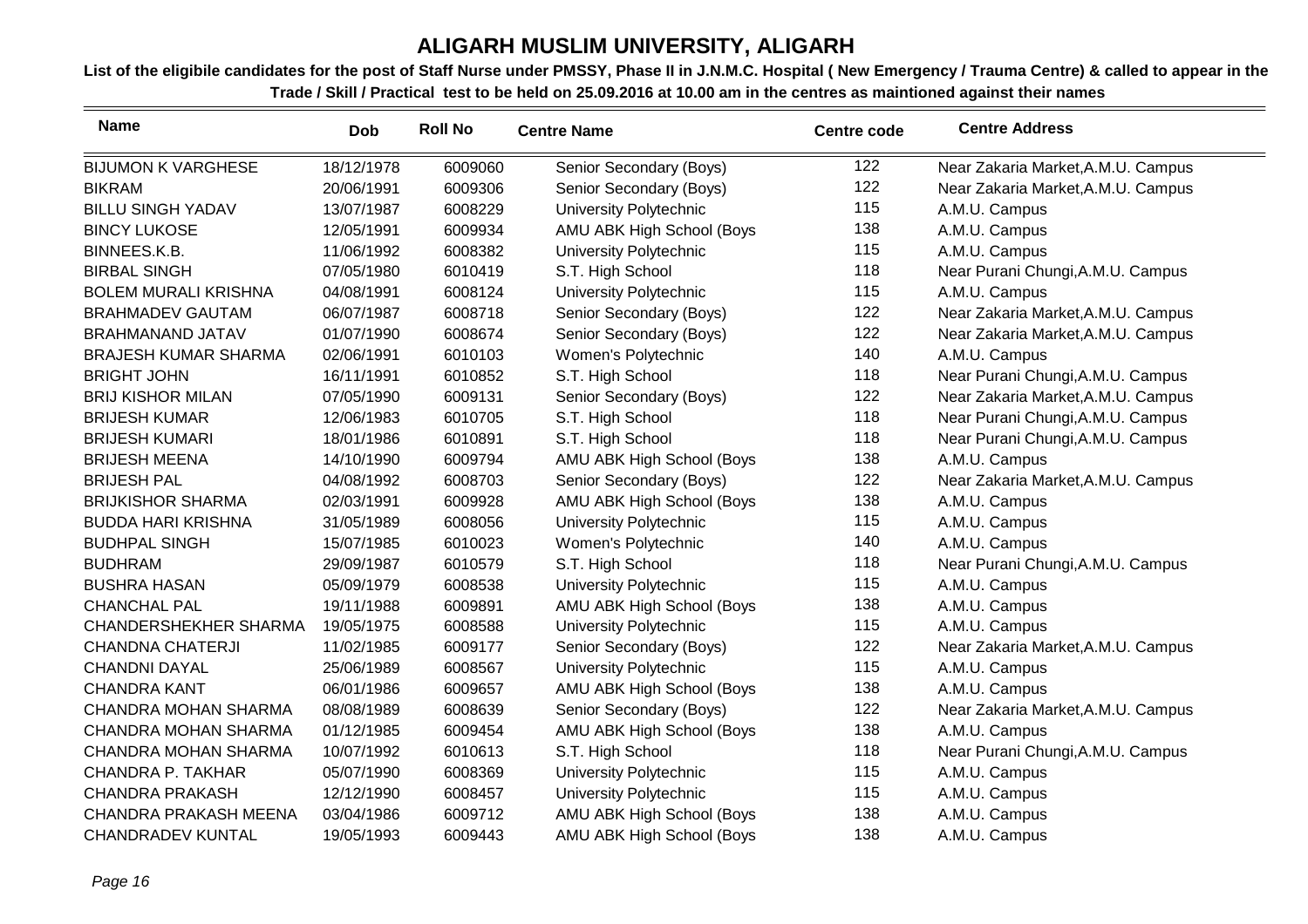| <b>Name</b>                  | <b>Dob</b> | <b>Roll No</b> | <b>Centre Name</b>            | <b>Centre code</b> | <b>Centre Address</b>              |
|------------------------------|------------|----------------|-------------------------------|--------------------|------------------------------------|
| CHANDRAKALA DEVI             | 25/06/1991 | 6010831        | S.T. High School              | 118                | Near Purani Chungi, A.M.U. Campus  |
| <b>CHANDRAKLA JANGID</b>     | 05/05/1983 | 6010726        | S.T. High School              | 118                | Near Purani Chungi, A.M.U. Campus  |
| CHANDRAMOHAN MEENA           | 21/12/1987 | 6008108        | <b>University Polytechnic</b> | 115                | A.M.U. Campus                      |
| <b>CHANDRAPAL SINGH</b>      | 28/03/1990 | 6008711        | Senior Secondary (Boys)       | 122                | Near Zakaria Market, A.M.U. Campus |
| <b>CHANDRIJA SAHU</b>        | 09/09/1990 | 6009735        | AMU ABK High School (Boys     | 138                | A.M.U. Campus                      |
| <b>CHANDRIKA</b>             | 06/05/1994 | 6009007        | Senior Secondary (Boys)       | 122                | Near Zakaria Market, A.M.U. Campus |
| CHANDRU M.S.                 | 03/06/1986 | 6008389        | <b>University Polytechnic</b> | 115                | A.M.U. Campus                      |
| <b>CHARAN SINGH</b>          | 22/07/1988 | 6010455        | S.T. High School              | 118                | Near Purani Chungi, A.M.U. Campus  |
| <b>CHATANY PRAKASH LODHA</b> | 07/09/1983 | 6009976        | Women's Polytechnic           | 140                | A.M.U. Campus                      |
| CHEPALA JHANSIRANI           | 10/04/1989 | 6007890        | University Polytechnic        | 115                | A.M.U. Campus                      |
| <b>CHETAN KUMAR</b>          | 23/07/1992 | 6009513        | AMU ABK High School (Boys     | 138                | A.M.U. Campus                      |
| <b>CHETAN PARIHAR</b>        | 11/02/1989 | 6008003        | University Polytechnic        | 115                | A.M.U. Campus                      |
| <b>CHETAN PRAKASH</b>        | 07/10/1979 | 6010792        | S.T. High School              | 118                | Near Purani Chungi, A.M.U. Campus  |
| <b>CHETNA</b>                | 28/02/1989 | 6010108        | Women's Polytechnic           | 140                | A.M.U. Campus                      |
| <b>CHETNA SHARMA</b>         | 19/10/1992 | 6010220        | Women's Polytechnic           | 140                | A.M.U. Campus                      |
| <b>CHETNA SHARMA</b>         | 12/10/1983 | 6010537        | S.T. High School              | 118                | Near Purani Chungi, A.M.U. Campus  |
| <b>CHETRAM BATRWA</b>        | 07/08/1991 | 6008079        | University Polytechnic        | 115                | A.M.U. Campus                      |
| <b>CHETRAM MEENA</b>         | 06/08/1994 | 6010099        | Women's Polytechnic           | 140                | A.M.U. Campus                      |
| <b>CHHEDA LAL RATHORE</b>    | 01/07/1983 | 6010499        | S.T. High School              | 118                | Near Purani Chungi, A.M.U. Campus  |
| <b>CHHITAR RAM</b>           | 01/06/1984 | 6010539        | S.T. High School              | 118                | Near Purani Chungi, A.M.U. Campus  |
| <b>CHITRANJAN NAGAR</b>      | 01/08/1988 | 6010820        | S.T. High School              | 118                | Near Purani Chungi, A.M.U. Campus  |
| <b>CHITRESH ARYA</b>         | 28/04/1980 | 6010299        | S.T. High School              | 118                | Near Purani Chungi, A.M.U. Campus  |
| <b>CHOTU SINGH RAWAT</b>     | 01/07/1989 | 6010732        | S.T. High School              | 118                | Near Purani Chungi, A.M.U. Campus  |
| <b>CIRIL GEORGE</b>          | 20/05/1986 | 6010035        | Women's Polytechnic           | 140                | A.M.U. Campus                      |
| <b>DAIGOND NIDONI</b>        | 31/07/1988 | 6010520        | S.T. High School              | 118                | Near Purani Chungi, A.M.U. Campus  |
| <b>DAL CHAND</b>             | 09/10/1986 | 6010070        | Women's Polytechnic           | 140                | A.M.U. Campus                      |
| <b>DALEEP KUMAR</b>          | 02/07/1984 | 6009852        | AMU ABK High School (Boys     | 138                | A.M.U. Campus                      |
| <b>DALJEET KAUR</b>          | 18/02/1992 | 6009733        | AMU ABK High School (Boys     | 138                | A.M.U. Campus                      |
| DALVIR SINGH THENUA          | 10/07/1986 | 6008090        | University Polytechnic        | 115                | A.M.U. Campus                      |
| <b>DAMYANTI</b>              | 05/06/1991 | 6008053        | University Polytechnic        | 115                | A.M.U. Campus                      |
| <b>DANAPPA MEDEDAR</b>       | 01/06/1986 | 6008063        | University Polytechnic        | 115                | A.M.U. Campus                      |
| <b>DANISH LAWRENCE</b>       | 15/05/1987 | 6008533        | University Polytechnic        | 115                | A.M.U. Campus                      |
| <b>DARA SINGH KHANGAR</b>    | 09/03/1988 | 6008771        | Senior Secondary (Boys)       | 122                | Near Zakaria Market, A.M.U. Campus |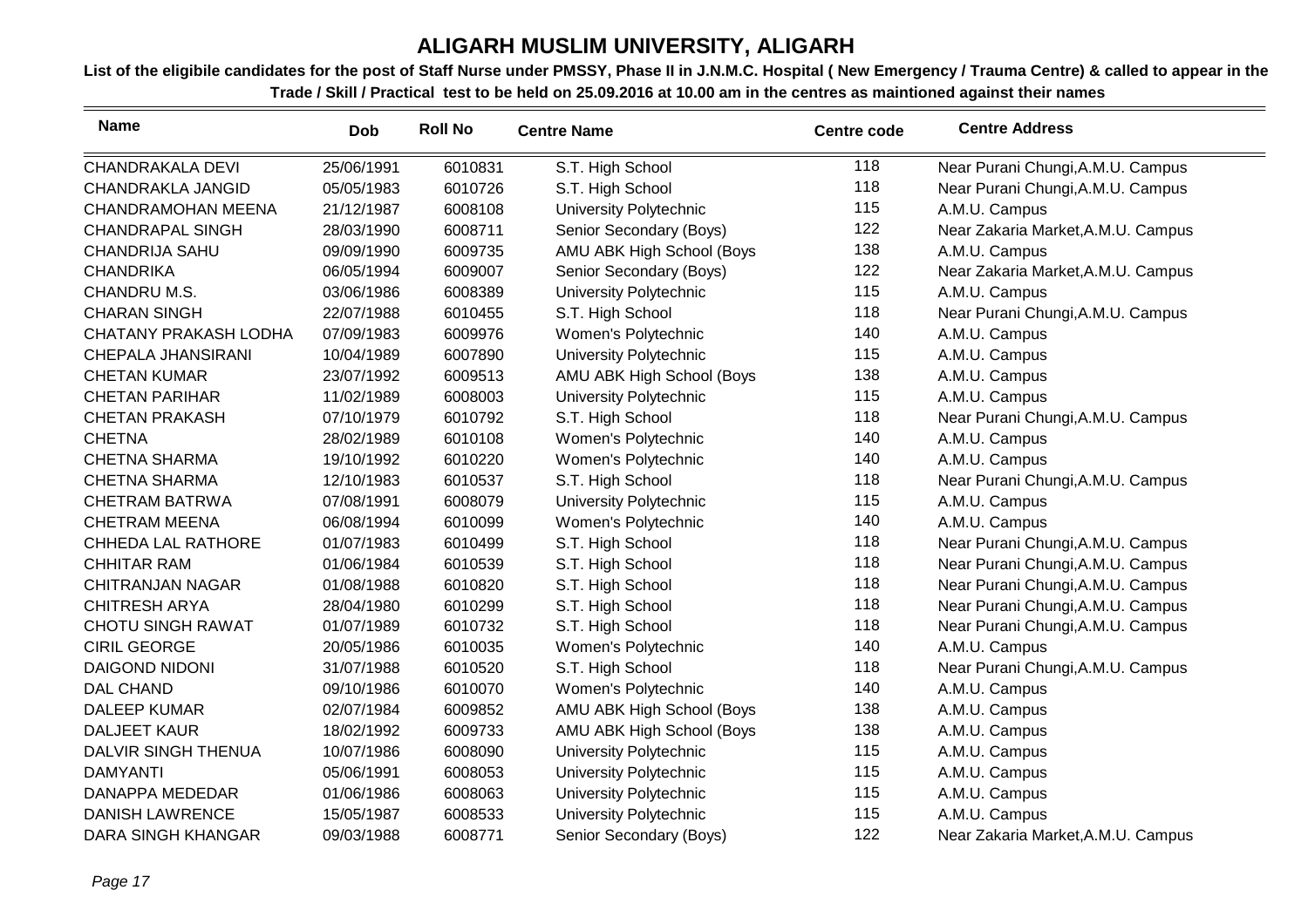| <b>Name</b>              | <b>Dob</b> | <b>Roll No</b> | <b>Centre Name</b>        | <b>Centre code</b> | <b>Centre Address</b>              |
|--------------------------|------------|----------------|---------------------------|--------------------|------------------------------------|
| <b>DARISH VARGHESE</b>   | 26/12/1988 | 6009753        | AMU ABK High School (Boys | 138                | A.M.U. Campus                      |
| <b>DARSHANA SHARMA</b>   | 21/07/1993 | 6009632        | AMU ABK High School (Boys | 138                | A.M.U. Campus                      |
| <b>DARWIN STEPHEN</b>    | 15/11/1985 | 6010347        | S.T. High School          | 118                | Near Purani Chungi, A.M.U. Campus  |
| <b>DASHRATH SINGH</b>    | 16/04/1989 | 6009767        | AMU ABK High School (Boys | 138                | A.M.U. Campus                      |
| <b>DAULEE</b>            | 26/03/1989 | 6008469        | University Polytechnic    | 115                | A.M.U. Campus                      |
| <b>DECHEN YOUDIN</b>     | 05/09/1984 | 6010411        | S.T. High School          | 118                | Near Purani Chungi, A.M.U. Campus  |
| <b>DEEBA</b>             | 14/09/1987 | 6010621        | S.T. High School          | 118                | Near Purani Chungi, A.M.U. Campus  |
| <b>DEECHHA</b>           | 26/12/1991 | 6007957        | University Polytechnic    | 115                | A.M.U. Campus                      |
| <b>DEEKSHA SHARMA</b>    | 20/06/1992 | 6008295        | University Polytechnic    | 115                | A.M.U. Campus                      |
| <b>DEENA SHIJO</b>       | 31/05/1989 | 6007875        | University Polytechnic    | 115                | A.M.U. Campus                      |
| DEENDAYAL BAGRIA         | 10/06/1989 | 6009232        | Senior Secondary (Boys)   | 122                | Near Zakaria Market, A.M.U. Campus |
| <b>DEEPAK</b>            | 05/07/1990 | 6009099        | Senior Secondary (Boys)   | 122                | Near Zakaria Market, A.M.U. Campus |
| <b>DEEPAK JANGIR</b>     | 21/04/1992 | 6008037        | University Polytechnic    | 115                | A.M.U. Campus                      |
| <b>DEEPAK KUMAR</b>      | 01/07/1991 | 6008608        | Senior Secondary (Boys)   | 122                | Near Zakaria Market, A.M.U. Campus |
| DEEPAK KUMAR SHARMA      | 04/04/1989 | 6008932        | Senior Secondary (Boys)   | 122                | Near Zakaria Market, A.M.U. Campus |
| <b>DEEPAK MATHURIYA</b>  | 14/03/1992 | 6008290        | University Polytechnic    | 115                | A.M.U. Campus                      |
| <b>DEEPAK NAGAR</b>      | 25/06/1991 | 6009536        | AMU ABK High School (Boys | 138                | A.M.U. Campus                      |
| DEEPAK RAJ KP            | 25/01/1992 | 6009404        | AMU ABK High School (Boys | 138                | A.M.U. Campus                      |
| <b>DEEPAK SHARMA</b>     | 23/12/1991 | 6009258        | Senior Secondary (Boys)   | 122                | Near Zakaria Market, A.M.U. Campus |
| <b>DEEPAK SHARMA</b>     | 08/03/1990 | 6010005        | Women's Polytechnic       | 140                | A.M.U. Campus                      |
| <b>DEEPAK SHARMA</b>     | 01/09/1982 | 6010089        | Women's Polytechnic       | 140                | A.M.U. Campus                      |
| <b>DEEPAK SHRIVASTAV</b> | 15/06/1989 | 6008854        | Senior Secondary (Boys)   | 122                | Near Zakaria Market, A.M.U. Campus |
| <b>DEEPAMOL L</b>        | 27/03/1978 | 6008663        | Senior Secondary (Boys)   | 122                | Near Zakaria Market, A.M.U. Campus |
| <b>DEEPIKA</b>           | 15/08/1992 | 6009353        | Senior Secondary (Boys)   | 122                | Near Zakaria Market, A.M.U. Campus |
| <b>DEEPIKA</b>           | 24/05/1989 | 6009409        | AMU ABK High School (Boys | 138                | A.M.U. Campus                      |
| <b>DEEPIKA LAWRENCE</b>  | 15/05/1980 | 6010478        | S.T. High School          | 118                | Near Purani Chungi, A.M.U. Campus  |
| DEEPIKA OJHA             | 30/03/1991 | 6009713        | AMU ABK High School (Boys | 138                | A.M.U. Campus                      |
| <b>DEEPIKA SINGH</b>     | 21/04/1991 | 6008950        | Senior Secondary (Boys)   | 122                | Near Zakaria Market, A.M.U. Campus |
| <b>DEEPIKA SINGH</b>     | 30/12/1989 | 6010395        | S.T. High School          | 118                | Near Purani Chungi, A.M.U. Campus  |
| <b>DEEPSHIKHA LAL</b>    | 11/08/1992 | 6008136        | University Polytechnic    | 115                | A.M.U. Campus                      |
| DEEPTHI P.P.             | 03/01/1992 | 6008165        | University Polytechnic    | 115                | A.M.U. Campus                      |
| <b>DEEPTHY RAJ</b>       | 10/06/1991 | 6009314        | Senior Secondary (Boys)   | 122                | Near Zakaria Market, A.M.U. Campus |
| <b>DEEPTI DONALD</b>     | 09/01/1982 | 6007902        | University Polytechnic    | 115                | A.M.U. Campus                      |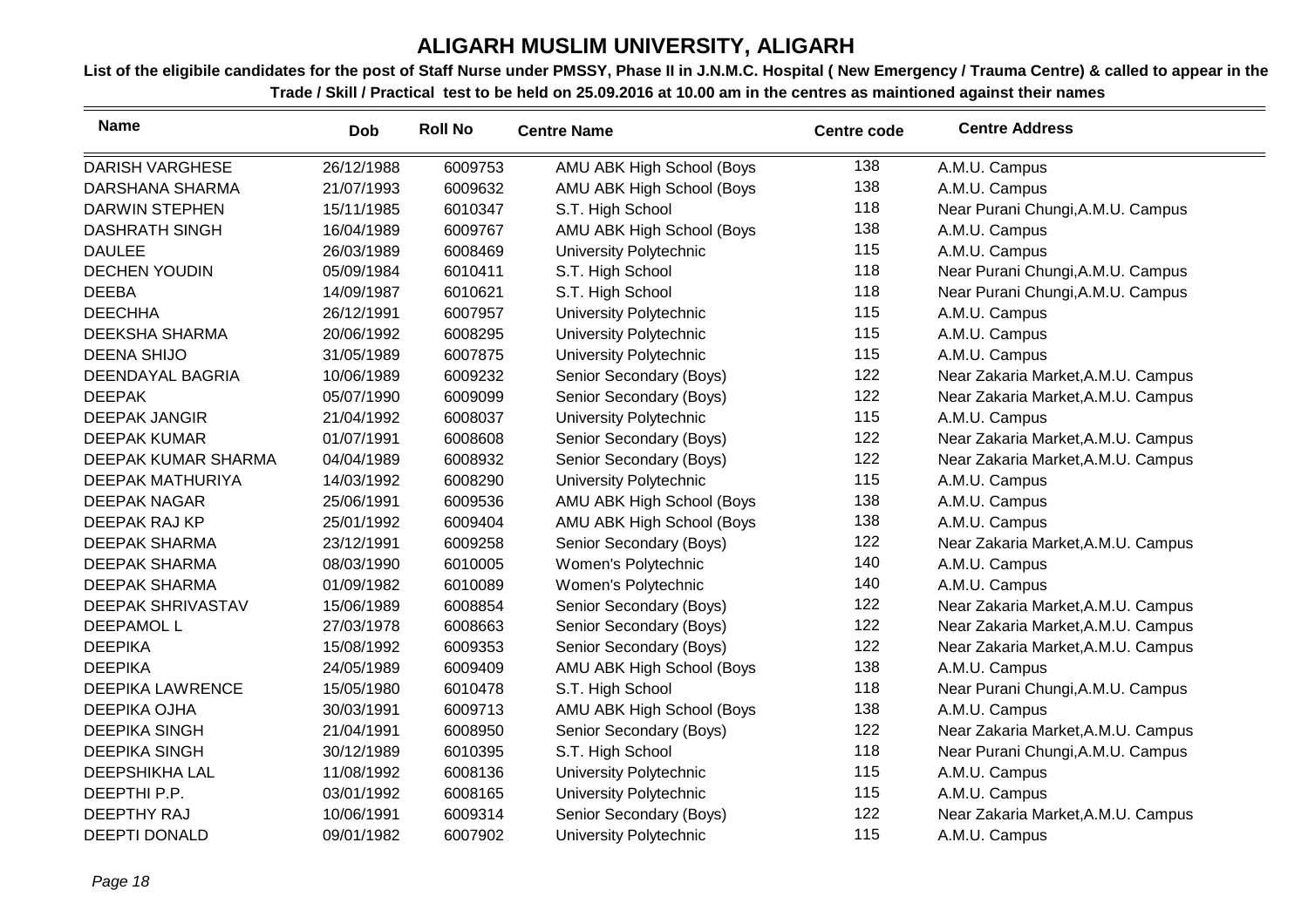| <b>Name</b>                 | <b>Dob</b> | <b>Roll No</b> | <b>Centre Name</b>            | <b>Centre code</b> | <b>Centre Address</b>              |
|-----------------------------|------------|----------------|-------------------------------|--------------------|------------------------------------|
| <b>DEEPTI SHUKLA</b>        | 05/07/1985 | 6010417        | S.T. High School              | 118                | Near Purani Chungi, A.M.U. Campus  |
| <b>DENENDRA KUMAR SAINI</b> | 01/01/1991 | 6008357        | University Polytechnic        | 115                | A.M.U. Campus                      |
| <b>DENNIS THOMAS</b>        | 26/03/1991 | 6010372        | S.T. High School              | 118                | Near Purani Chungi, A.M.U. Campus  |
| DEPENDRA SINGH PARIHAR      | 06/08/1993 | 6009655        | AMU ABK High School (Boys     | 138                | A.M.U. Campus                      |
| <b>DESHRAJ YADAV</b>        | 05/10/1991 | 6010824        | S.T. High School              | 118                | Near Purani Chungi, A.M.U. Campus  |
| DEVENDRA KUDIYA             | 30/11/1991 | 6008428        | University Polytechnic        | 115                | A.M.U. Campus                      |
| DEVENDRA KUMAR BAIRWA       | 28/02/1988 | 6008440        | University Polytechnic        | 115                | A.M.U. Campus                      |
| DEVENDRA KUMAR SAINI        | 01/01/1991 | 6008089        | University Polytechnic        | 115                | A.M.U. Campus                      |
| DEVENDRA PRATAP SIGH        | 15/08/1993 | 6009885        | AMU ABK High School (Boys     | 138                | A.M.U. Campus                      |
| <b>DEVESH KUMAR</b>         | 03/05/1993 | 6007862        | <b>University Polytechnic</b> | 115                | A.M.U. Campus                      |
| <b>DEVIBALA E</b>           | 14/10/1985 | 6009124        | Senior Secondary (Boys)       | 122                | Near Zakaria Market, A.M.U. Campus |
| <b>DEVINDER KUMAR</b>       | 10/05/1983 | 6010056        | Women's Polytechnic           | 140                | A.M.U. Campus                      |
| DEVIPRASAD KUSHWAH          | 10/07/1992 | 6009602        | AMU ABK High School (Boys     | 138                | A.M.U. Campus                      |
| DEVPRAKASH MALAV            | 01/12/1988 | 6009756        | AMU ABK High School (Boys     | 138                | A.M.U. Campus                      |
| DEVRAJ SINGH VERMA          | 10/07/1985 | 6010858        | S.T. High School              | 118                | Near Purani Chungi, A.M.U. Campus  |
| DHANAJAY SINGH CHAUHA       | 24/04/1991 | 6008686        | Senior Secondary (Boys)       | 122                | Near Zakaria Market, A.M.U. Campus |
| DHANANJAY K PANDEY          | 04/09/1980 | 6009766        | AMU ABK High School (Boys     | 138                | A.M.U. Campus                      |
| DHANYMOL A.                 | 17/01/1988 | 6008437        | University Polytechnic        | 115                | A.M.U. Campus                      |
| <b>DHARA SINGH</b>          | 02/08/1985 | 6009449        | AMU ABK High School (Boys     | 138                | A.M.U. Campus                      |
| DHARAM CHAND LAMDA          | 01/10/1986 | 6009957        | Women's Polytechnic           | 140                | A.M.U. Campus                      |
| DHARM CHAND SONI            | 06/08/1988 | 6009194        | Senior Secondary (Boys)       | 122                | Near Zakaria Market, A.M.U. Campus |
| DHARM PRAVEEN BAIRWA        | 08/10/1986 | 6009074        | Senior Secondary (Boys)       | 122                | Near Zakaria Market, A.M.U. Campus |
| DHARMENDAR SIDDULA          | 25/06/1988 | 6007878        | University Polytechnic        | 115                | A.M.U. Campus                      |
| DHARMENDRA K JINEWDIY       | 13/09/1992 | 6008281        | <b>University Polytechnic</b> | 115                | A.M.U. Campus                      |
| DHARMENDRA KUMAR            | 31/12/1988 | 6010491        | S.T. High School              | 118                | Near Purani Chungi, A.M.U. Campus  |
| <b>DHARMENDRA SINGH</b>     | 11/02/1983 | 6008085        | <b>University Polytechnic</b> | 115                | A.M.U. Campus                      |
| <b>DHARMENDRA SINGH</b>     | 16/04/1980 | 6009836        | AMU ABK High School (Boys     | 138                | A.M.U. Campus                      |
| DHARMENDRA SINGH MEENA      | 07/07/1992 | 6009700        | AMU ABK High School (Boys     | 138                | A.M.U. Campus                      |
| <b>DHARMENDRA TYAGI</b>     | 05/10/1993 | 6010690        | S.T. High School              | 118                | Near Purani Chungi, A.M.U. Campus  |
| DHEERAJ GAUTAM              | 05/06/1986 | 6009441        | AMU ABK High School (Boys     | 138                | A.M.U. Campus                      |
| DHEERAJ KUMAR RENWA         | 15/02/1991 | 6008660        | Senior Secondary (Boys)       | 122                | Near Zakaria Market, A.M.U. Campus |
| DHEERENDRA BAGHELA          | 11/07/1989 | 6007909        | University Polytechnic        | 115                | A.M.U. Campus                      |
| <b>DHEERENDRA KUMAR</b>     | 03/07/1986 | 6008659        | Senior Secondary (Boys)       | 122                | Near Zakaria Market, A.M.U. Campus |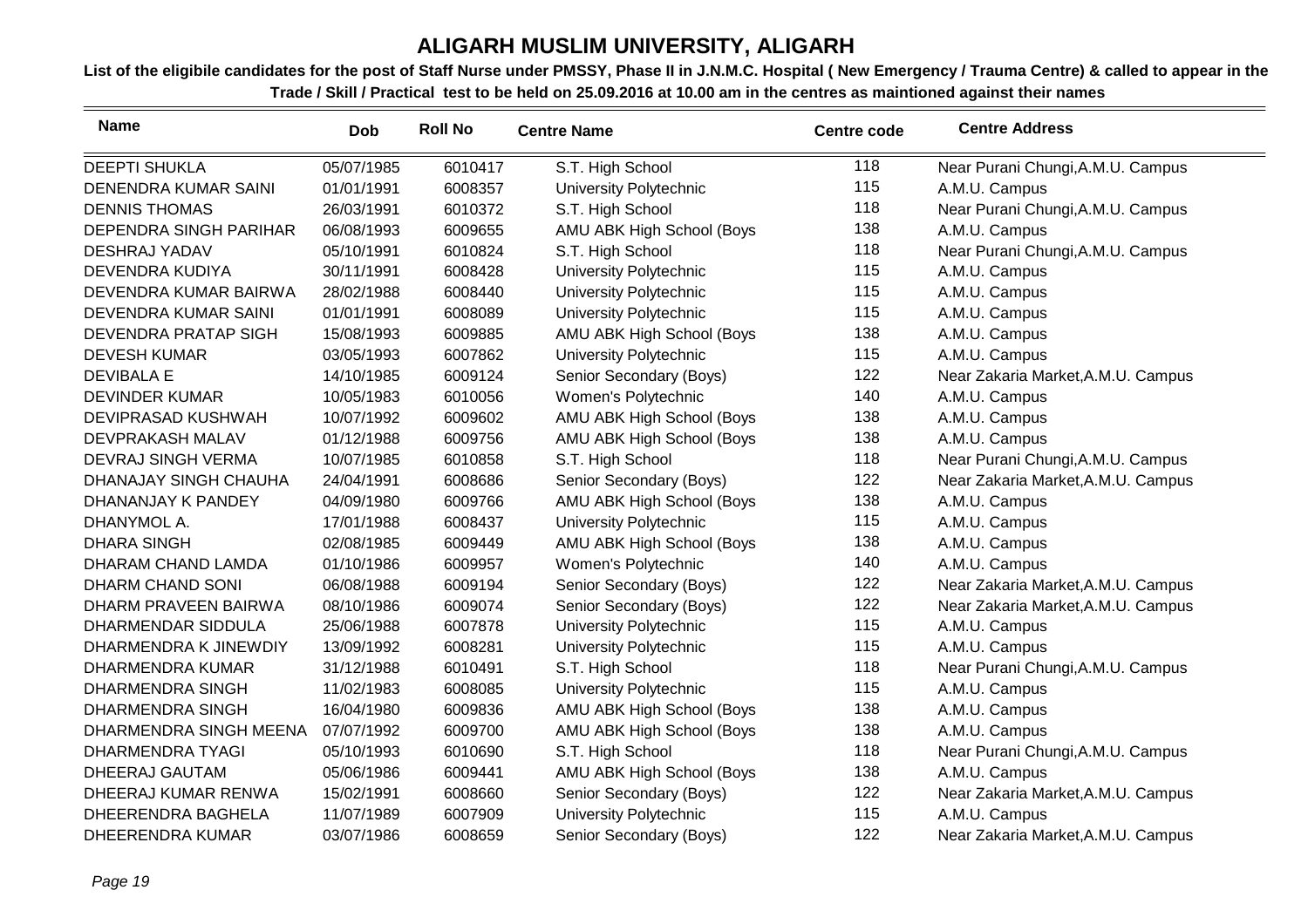| <b>Name</b>                 | <b>Dob</b> | <b>Roll No</b> | <b>Centre Name</b>            | <b>Centre code</b> | <b>Centre Address</b>              |
|-----------------------------|------------|----------------|-------------------------------|--------------------|------------------------------------|
| <b>DHIRENDRA NATH</b>       | 11/07/1987 | 6008827        | Senior Secondary (Boys)       | 122                | Near Zakaria Market, A.M.U. Campus |
| <b>DHRMENDRA KUMAR</b>      | 08/09/1991 | 6008029        | University Polytechnic        | 115                | A.M.U. Campus                      |
| <b>DIGANT KUMAR</b>         | 05/08/1986 | 6008721        | Senior Secondary (Boys)       | 122                | Near Zakaria Market, A.M.U. Campus |
| <b>DIGVIJAY MALIK</b>       | 01/10/1983 | 6007888        | University Polytechnic        | 115                | A.M.U. Campus                      |
| <b>DIGVIJAY SINGH</b>       | 20/08/1989 | 6010842        | S.T. High School              | 118                | Near Purani Chungi, A.M.U. Campus  |
| <b>DILDAR BUX LOHAR</b>     | 25/01/1989 | 6007925        | University Polytechnic        | 115                | A.M.U. Campus                      |
| <b>DILEEP G</b>             | 27/03/1987 | 6009411        | AMU ABK High School (Boys     | 138                | A.M.U. Campus                      |
| <b>DILEEP KUMAR</b>         | 20/07/1983 | 6008592        | University Polytechnic        | 115                | A.M.U. Campus                      |
| DILEEP KUMAR LAVANIYA       | 05/07/1990 | 6009068        | Senior Secondary (Boys)       | 122                | Near Zakaria Market, A.M.U. Campus |
| <b>DILIP KUMAR SHARMA</b>   | 10/08/1985 | 6009450        | AMU ABK High School (Boys     | 138                | A.M.U. Campus                      |
| <b>DILIP SINGH</b>          | 18/08/1992 | 6009781        | AMU ABK High School (Boys     | 138                | A.M.U. Campus                      |
| <b>DINESH BHANKHRIWAL</b>   | 07/10/1987 | 6009193        | Senior Secondary (Boys)       | 122                | Near Zakaria Market, A.M.U. Campus |
| <b>DINESH CHAND BAIRWA</b>  | 12/06/1986 | 6008387        | University Polytechnic        | 115                | A.M.U. Campus                      |
| <b>DINESH CHAND MEENA</b>   | 02/04/1990 | 6009425        | AMU ABK High School (Boys     | 138                | A.M.U. Campus                      |
| <b>DINESH CHAND SAINI</b>   | 27/07/1981 | 6010065        | Women's Polytechnic           | 140                | A.M.U. Campus                      |
| <b>DINESH KUMAR</b>         | 24/03/1987 | 6008106        | University Polytechnic        | 115                | A.M.U. Campus                      |
| <b>DINESH KUMAR</b>         | 25/11/1984 | 6008921        | Senior Secondary (Boys)       | 122                | Near Zakaria Market, A.M.U. Campus |
| <b>DINESH KUMAR</b>         | 18/01/1991 | 6008934        | Senior Secondary (Boys)       | 122                | Near Zakaria Market, A.M.U. Campus |
| <b>DINESH KUMAR</b>         | 01/02/1989 | 6009331        | Senior Secondary (Boys)       | 122                | Near Zakaria Market, A.M.U. Campus |
| <b>DINESH KUMAR</b>         | 25/06/1990 | 6010177        | Women's Polytechnic           | 140                | A.M.U. Campus                      |
| <b>DINESH KUMAR</b>         | 28/09/1989 | 6010326        | S.T. High School              | 118                | Near Purani Chungi, A.M.U. Campus  |
| DINESH KUMAR BAGARIA        | 18/04/1991 | 6008264        | University Polytechnic        | 115                | A.M.U. Campus                      |
| <b>DINESH KUMAR JANGIR</b>  | 24/06/1992 | 6010536        | S.T. High School              | 118                | Near Purani Chungi, A.M.U. Campus  |
| <b>DINESH KUMAR KUMAWAT</b> | 08/08/1990 | 6009391        | AMU ABK High School (Boys     | 138                | A.M.U. Campus                      |
| <b>DINESH KUMAR MEENA</b>   | 23/05/1985 | 6008109        | <b>University Polytechnic</b> | 115                | A.M.U. Campus                      |
| <b>DINESH KUMAR MEENA</b>   | 05/06/1991 | 6008764        | Senior Secondary (Boys)       | 122                | Near Zakaria Market, A.M.U. Campus |
| <b>DINESH KUMAR SAINI</b>   | 16/01/1991 | 6008348        | University Polytechnic        | 115                | A.M.U. Campus                      |
| <b>DINESH KUMAR SHARMA</b>  | 08/07/1992 | 6009495        | AMU ABK High School (Boys     | 138                | A.M.U. Campus                      |
| <b>DINESH KUMAR SHARMA</b>  | 10/09/1985 | 6010044        | Women's Polytechnic           | 140                | A.M.U. Campus                      |
| <b>DINESH KUMAR TELI</b>    | 02/12/1988 | 6008600        | University Polytechnic        | 115                | A.M.U. Campus                      |
| <b>DINESH LUHAR</b>         | 18/07/1986 | 6008673        | Senior Secondary (Boys)       | 122                | Near Zakaria Market, A.M.U. Campus |
| <b>DINESH SHARMA</b>        | 07/08/1988 | 6009428        | AMU ABK High School (Boys     | 138                | A.M.U. Campus                      |
| <b>DIPTI PARASHAR</b>       | 01/07/1980 | 6008565        | University Polytechnic        | 115                | A.M.U. Campus                      |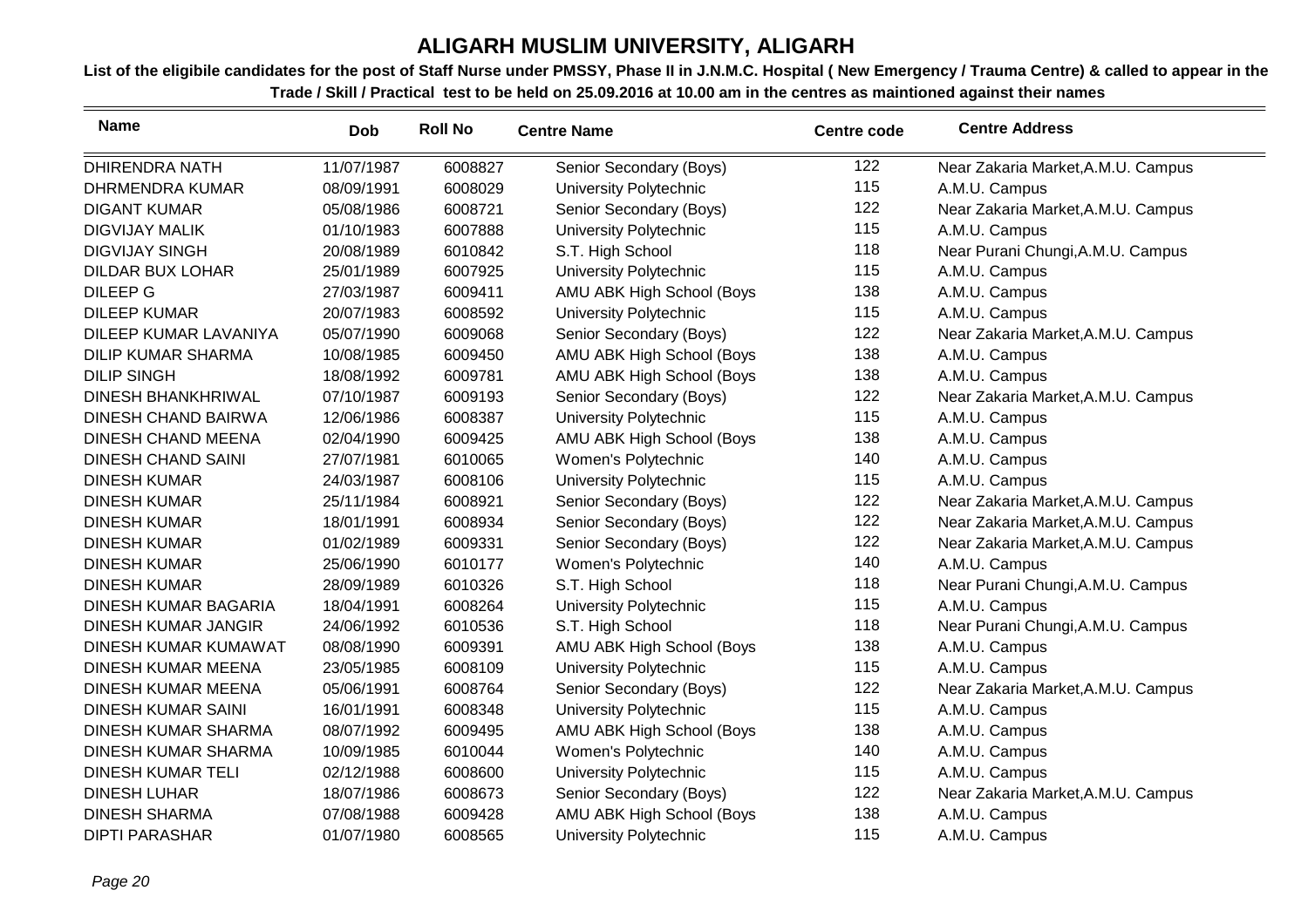| <b>Name</b>                  | <b>Dob</b> | <b>Roll No</b> | <b>Centre Name</b>        | <b>Centre code</b> | <b>Centre Address</b>              |
|------------------------------|------------|----------------|---------------------------|--------------------|------------------------------------|
| <b>DIVYA</b>                 | 13/01/1989 | 6009447        | AMU ABK High School (Boys | 138                | A.M.U. Campus                      |
| <b>DIVYA BATHAM</b>          | 05/06/1990 | 6008729        | Senior Secondary (Boys)   | 122                | Near Zakaria Market, A.M.U. Campus |
| <b>DIVYA BHARTI</b>          | 10/03/1992 | 6008355        | University Polytechnic    | 115                | A.M.U. Campus                      |
| <b>DIVYA SHARMA</b>          | 10/05/1992 | 6008785        | Senior Secondary (Boys)   | 122                | Near Zakaria Market, A.M.U. Campus |
| <b>DIVYA V NAIR</b>          | 07/06/1989 | 6008311        | University Polytechnic    | 115                | A.M.U. Campus                      |
| <b>DIVYENOU PRATAP SHAHI</b> | 10/07/1991 | 6009155        | Senior Secondary (Boys)   | 122                | Near Zakaria Market, A.M.U. Campus |
| <b>DIWAKAR VERMA</b>         | 19/02/1991 | 6008611        | Senior Secondary (Boys)   | 122                | Near Zakaria Market, A.M.U. Campus |
| DIXOM-P                      | 24/12/1989 | 6008112        | University Polytechnic    | 115                | A.M.U. Campus                      |
| DODDU VENKATA GANAPTH        | 02/02/1991 | 6010529        | S.T. High School          | 118                | Near Purani Chungi, A.M.U. Campus  |
| <b>DOLLY</b>                 | 09/07/1982 | 6010438        | S.T. High School          | 118                | Near Purani Chungi, A.M.U. Campus  |
| <b>DOLLY VERMA</b>           | 05/03/1987 | 6009165        | Senior Secondary (Boys)   | 122                | Near Zakaria Market, A.M.U. Campus |
| <b>DORIS JOHN</b>            | 20/04/1984 | 6010668        | S.T. High School          | 118                | Near Purani Chungi, A.M.U. Campus  |
| <b>DURGA PRASAD</b>          | 04/12/1989 | 6010179        | Women's Polytechnic       | 140                | A.M.U. Campus                      |
| <b>DUSHYANI VEER SINGH</b>   | 20/02/1993 | 6010511        | S.T. High School          | 118                | Near Purani Chungi, A.M.U. Campus  |
| <b>EASTHER SHALINI</b>       | 18/05/1977 | 6008970        | Senior Secondary (Boys)   | 122                | Near Zakaria Market, A.M.U. Campus |
| <b>EBADUL HAQUE</b>          | 15/03/1988 | 6008523        | University Polytechnic    | 115                | A.M.U. Campus                      |
| <b>EKANSH KRISHN</b>         | 20/08/1990 | 6008648        | Senior Secondary (Boys)   | 122                | Near Zakaria Market, A.M.U. Campus |
| <b>ELISHIVA</b>              | 27/10/1987 | 6010626        | S.T. High School          | 118                | Near Purani Chungi, A.M.U. Campus  |
| <b>ELIZABETH SEARIA</b>      | 16/06/1992 | 6010140        | Women's Polytechnic       | 140                | A.M.U. Campus                      |
| ELLE ABRAHAM LINCOLN         | 11/03/1988 | 6007886        | University Polytechnic    | 115                | A.M.U. Campus                      |
| <b>ELLEN SINGH</b>           | 31/10/1968 | 6008509        | University Polytechnic    | 115                | A.M.U. Campus                      |
| <b>ELSON JACOB</b>           | 15/05/1976 | 6009310        | Senior Secondary (Boys)   | 122                | Near Zakaria Market, A.M.U. Campus |
| <b>EROJ LATA BHENGRA</b>     | 14/12/1988 | 6008321        | University Polytechnic    | 115                | A.M.U. Campus                      |
| <b>ESTHER LAL</b>            | 15/10/1989 | 6009009        | Senior Secondary (Boys)   | 122                | Near Zakaria Market, A.M.U. Campus |
| <b>EVELIN JAMES</b>          | 03/09/1988 | 6010245        | S.T. High School          | 118                | Near Purani Chungi, A.M.U. Campus  |
| <b>EVLIN MASSEY</b>          | 27/09/1988 | 6010675        | S.T. High School          | 118                | Near Purani Chungi, A.M.U. Campus  |
| <b>FAEJA BEGUM</b>           | 25/10/1987 | 6010650        | S.T. High School          | 118                | Near Purani Chungi, A.M.U. Campus  |
| FAHMEEDA MAQSOOD             | 30/06/1984 | 6008962        | Senior Secondary (Boys)   | 122                | Near Zakaria Market, A.M.U. Campus |
| <b>FAREED MAHMMAD</b>        | 18/01/1991 | 6008905        | Senior Secondary (Boys)   | 122                | Near Zakaria Market, A.M.U. Campus |
| <b>FARHA</b>                 | 20/06/1989 | 6010308        | S.T. High School          | 118                | Near Purani Chungi, A.M.U. Campus  |
| <b>FARHA KHANAM</b>          | 10/10/1989 | 6010920        | S.T. High School          | 118                | Near Purani Chungi, A.M.U. Campus  |
| <b>FARHA NAAZ</b>            | 02/06/1993 | 6010322        | S.T. High School          | 118                | Near Purani Chungi, A.M.U. Campus  |
| <b>FARHANA</b>               | 13/04/1991 | 6008818        | Senior Secondary (Boys)   | 122                | Near Zakaria Market, A.M.U. Campus |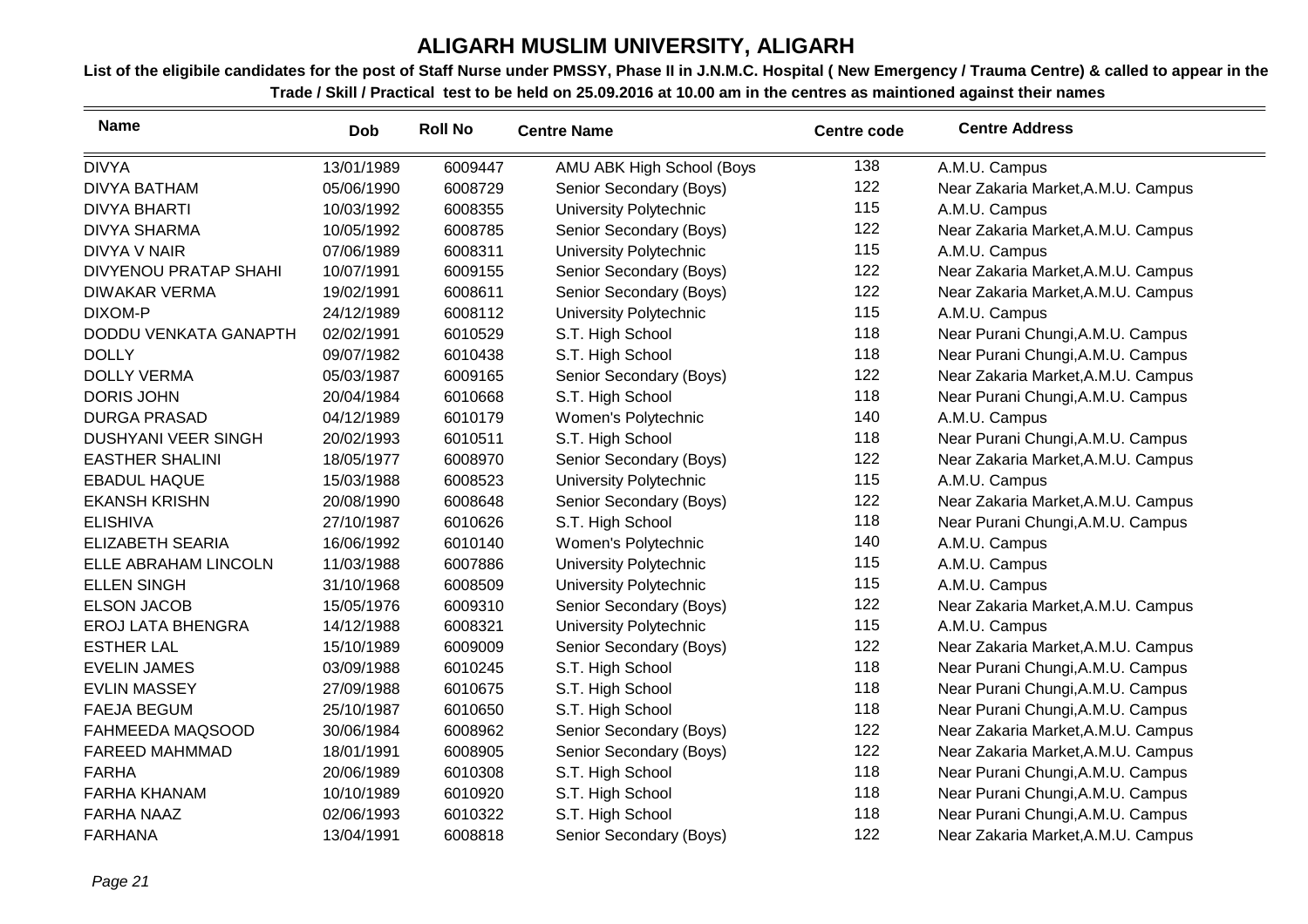| <b>Name</b>                  | <b>Dob</b> | <b>Roll No</b> | <b>Centre Name</b>        | <b>Centre code</b> | <b>Centre Address</b>              |
|------------------------------|------------|----------------|---------------------------|--------------------|------------------------------------|
| <b>FARHANA ALI</b>           | 27/05/1980 | 6010844        | S.T. High School          | 118                | Near Purani Chungi, A.M.U. Campus  |
| <b>FARHAT ANJUM</b>          | 27/04/1982 | 6010183        | Women's Polytechnic       | 140                | A.M.U. Campus                      |
| <b>FARHAT KHAN</b>           | 20/07/1984 | 6010392        | S.T. High School          | 118                | Near Purani Chungi, A.M.U. Campus  |
| <b>FARHAT NAJMI ZEHRA</b>    | 20/06/1976 | 6009143        | Senior Secondary (Boys)   | 122                | Near Zakaria Market, A.M.U. Campus |
| <b>FARHAT PARVEEN</b>        | 01/01/1980 | 6009648        | AMU ABK High School (Boys | 138                | A.M.U. Campus                      |
| <b>FARHEEN KHAN</b>          | 10/11/1992 | 6009570        | AMU ABK High School (Boys | 138                | A.M.U. Campus                      |
| <b>FARHEEN TARANNUM</b>      | 15/08/1985 | 6008954        | Senior Secondary (Boys)   | 122                | Near Zakaria Market, A.M.U. Campus |
| <b>FARID KHAN</b>            | 17/06/1989 | 6009998        | Women's Polytechnic       | 140                | A.M.U. Campus                      |
| <b>FARMAN</b>                | 10/07/1984 | 6009181        | Senior Secondary (Boys)   | 122                | Near Zakaria Market, A.M.U. Campus |
| <b>FARZANA</b>               | 05/01/1990 | 6009144        | Senior Secondary (Boys)   | 122                | Near Zakaria Market, A.M.U. Campus |
| FASALURAHMAN.P.P             | 17/02/1992 | 6008784        | Senior Secondary (Boys)   | 122                | Near Zakaria Market, A.M.U. Campus |
| <b>FAUZIA BEGUM</b>          | 04/01/1984 | 6009975        | Women's Polytechnic       | 140                | A.M.U. Campus                      |
| <b>FAVENDRA KUMAR CHOUHN</b> | 18/09/1991 | 6009197        | Senior Secondary (Boys)   | 122                | Near Zakaria Market, A.M.U. Campus |
| <b>FAZLUR REHMAN</b>         | 10/06/1986 | 6008996        | Senior Secondary (Boys)   | 122                | Near Zakaria Market, A.M.U. Campus |
| <b>FEMINA SINGH</b>          | 03/05/1977 | 6010524        | S.T. High School          | 118                | Near Purani Chungi, A.M.U. Campus  |
| <b>FIRDAUS BANO</b>          | 10/06/1991 | 6009800        | AMU ABK High School (Boys | 138                | A.M.U. Campus                      |
| <b>FIROZ KHAN</b>            | 20/05/1988 | 6009211        | Senior Secondary (Boys)   | 122                | Near Zakaria Market, A.M.U. Campus |
| <b>FIROZ KHAN</b>            | 16/07/1988 | 6009965        | Women's Polytechnic       | 140                | A.M.U. Campus                      |
| <b>FIROZ ZEHRA</b>           | 20/06/1987 | 6009658        | AMU ABK High School (Boys | 138                | A.M.U. Campus                      |
| <b>FLORENCE HARRY</b>        | 14/04/1986 | 6010666        | S.T. High School          | 118                | Near Purani Chungi, A.M.U. Campus  |
| <b>FLORENCE Y SINGH</b>      | 02/04/1981 | 6010753        | S.T. High School          | 118                | Near Purani Chungi, A.M.U. Campus  |
| FORANTEE KUMARI MENA         | 15/06/1992 | 6008062        | University Polytechnic    | 115                | A.M.U. Campus                      |
| <b>FURQANA BEGUM</b>         | 21/06/1980 | 6010649        | S.T. High School          | 118                | Near Purani Chungi, A.M.U. Campus  |
| <b>GAGAN DEEP KAUR</b>       | 17/07/1989 | 6009906        | AMU ABK High School (Boys | 138                | A.M.U. Campus                      |
| <b>GAJANAND MEENA</b>        | 10/04/1990 | 6009282        | Senior Secondary (Boys)   | 122                | Near Zakaria Market, A.M.U. Campus |
| <b>GAJENDRA S. BHAGORIYA</b> | 17/05/1989 | 6008640        | Senior Secondary (Boys)   | 122                | Near Zakaria Market, A.M.U. Campus |
| <b>GAJENDRA SINGH</b>        | 03/10/1985 | 6009456        | AMU ABK High School (Boys | 138                | A.M.U. Campus                      |
| <b>GAJENDRA SINGH</b>        | 12/01/1987 | 6009558        | AMU ABK High School (Boys | 138                | A.M.U. Campus                      |
| <b>GAJENDRA SUMAN</b>        | 15/02/1991 | 6010079        | Women's Polytechnic       | 140                | A.M.U. Campus                      |
| <b>GANAPURAM SHANKAR</b>     | 15/06/1989 | 6008553        | University Polytechnic    | 115                | A.M.U. Campus                      |
| <b>GANESAN V</b>             | 17/01/1992 | 6008323        | University Polytechnic    | 115                | A.M.U. Campus                      |
| <b>GANESH MEENA</b>          | 17/08/1991 | 6008873        | Senior Secondary (Boys)   | 122                | Near Zakaria Market, A.M.U. Campus |
| <b>GANESH NATH</b>           | 10/06/1990 | 6008287        | University Polytechnic    | 115                | A.M.U. Campus                      |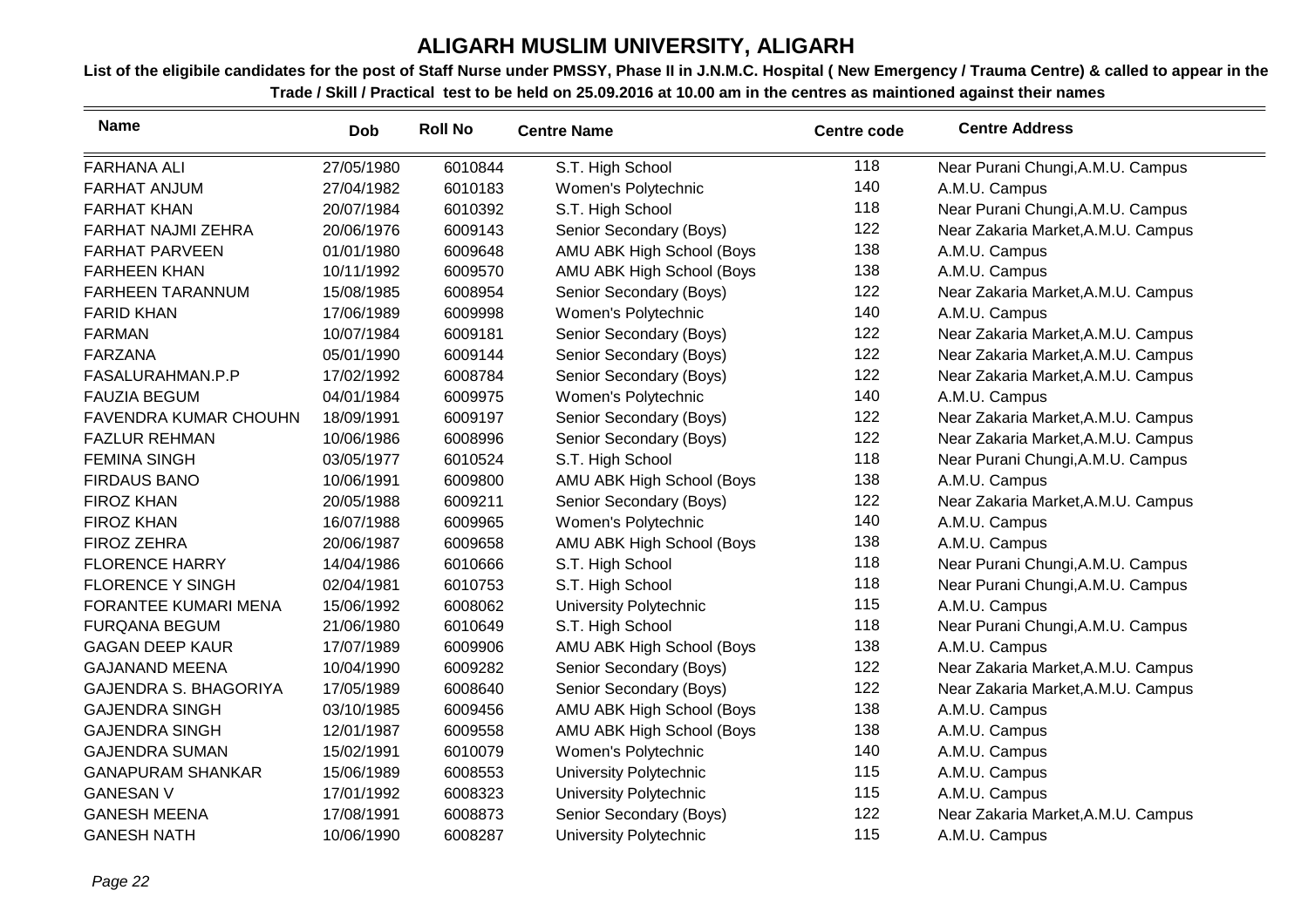| <b>Name</b>                   | <b>Dob</b> | <b>Roll No</b> | <b>Centre Name</b>        | <b>Centre code</b> | <b>Centre Address</b>              |
|-------------------------------|------------|----------------|---------------------------|--------------------|------------------------------------|
| <b>GANESH PRASAD PARASAR</b>  | 02/07/1983 | 6008866        | Senior Secondary (Boys)   | 122                | Near Zakaria Market, A.M.U. Campus |
| <b>GARIMA BHARTI</b>          | 20/07/1991 | 6008806        | Senior Secondary (Boys)   | 122                | Near Zakaria Market, A.M.U. Campus |
| <b>GATOL MEENA</b>            | 30/08/1990 | 6010719        | S.T. High School          | 118                | Near Purani Chungi, A.M.U. Campus  |
| <b>GAURAV KUMAR</b>           | 02/03/1988 | 6010208        | Women's Polytechnic       | 140                | A.M.U. Campus                      |
| <b>GAURAV KUMAR</b>           | 05/07/1991 | 6010696        | S.T. High School          | 118                | Near Purani Chungi, A.M.U. Campus  |
| <b>GAURAV KUMAR SHARMA</b>    | 04/12/1990 | 6009192        | Senior Secondary (Boys)   | 122                | Near Zakaria Market, A.M.U. Campus |
| <b>GAURAV KUMAR TAMOLI</b>    | 08/07/1990 | 6009151        | Senior Secondary (Boys)   | 122                | Near Zakaria Market, A.M.U. Campus |
| <b>GAURAV MARTIN</b>          | 25/08/1989 | 6010889        | S.T. High School          | 118                | Near Purani Chungi, A.M.U. Campus  |
| <b>GAURAV SARSWAT</b>         | 16/03/1988 | 6009416        | AMU ABK High School (Boys | 138                | A.M.U. Campus                      |
| <b>GAURAV SINGH</b>           | 08/07/1990 | 6008587        | University Polytechnic    | 115                | A.M.U. Campus                      |
| GAYATHRI.V                    | 05/01/1985 | 6010588        | S.T. High School          | 118                | Near Purani Chungi, A.M.U. Campus  |
| <b>GAYATRI</b>                | 02/07/1984 | 6008537        | University Polytechnic    | 115                | A.M.U. Campus                      |
| <b>GAYATRI</b>                | 10/03/1990 | 6009919        | AMU ABK High School (Boys | 138                | A.M.U. Campus                      |
| <b>GAYATRI</b>                | 12/05/1983 | 6010418        | S.T. High School          | 118                | Near Purani Chungi, A.M.U. Campus  |
| <b>GAYATRI DEVI</b>           | 20/01/1984 | 6010592        | S.T. High School          | 118                | Near Purani Chungi, A.M.U. Campus  |
| <b>GAYATRI KUMARI</b>         | 16/04/1989 | 6009795        | AMU ABK High School (Boys | 138                | A.M.U. Campus                      |
| <b>GAZALA TYAGI</b>           | 22/07/1986 | 6008510        | University Polytechnic    | 115                | A.M.U. Campus                      |
| <b>GEENA GEORGE</b>           | 04/07/1990 | 6010516        | S.T. High School          | 118                | Near Purani Chungi, A.M.U. Campus  |
| <b>GEETA DEVI</b>             | 08/09/1989 | 6009691        | AMU ABK High School (Boys | 138                | A.M.U. Campus                      |
| <b>GEETA KUMARI</b>           | 01/07/1991 | 6009085        | Senior Secondary (Boys)   | 122                | Near Zakaria Market, A.M.U. Campus |
| <b>GEETA SINGH</b>            | 01/07/1988 | 6009173        | Senior Secondary (Boys)   | 122                | Near Zakaria Market, A.M.U. Campus |
| <b>GEETHU CHANDRAN</b>        | 22/01/1991 | 6008246        | University Polytechnic    | 115                | A.M.U. Campus                      |
| <b>GEETIKA MASIN</b>          | 13/10/1990 | 6010868        | S.T. High School          | 118                | Near Purani Chungi, A.M.U. Campus  |
| <b>GENIE CHILDS</b>           | 08/09/1983 | 6008604        | Senior Secondary (Boys)   | 122                | Near Zakaria Market, A.M.U. Campus |
| <b>GHAN SHYAM SINGH BHATI</b> | 15/05/1979 | 6010046        | Women's Polytechnic       | 140                | A.M.U. Campus                      |
| <b>GHANSHAYAM SINGH</b>       | 27/07/1991 | 6010009        | Women's Polytechnic       | 140                | A.M.U. Campus                      |
| <b>GHAZALA</b>                | 08/02/1991 | 6008528        | University Polytechnic    | 115                | A.M.U. Campus                      |
| <b>GHAZALA PARVEEN</b>        | 28/10/1987 | 6010549        | S.T. High School          | 118                | Near Purani Chungi, A.M.U. Campus  |
| <b>GHOSIA NASEEM ANSAR</b>    | 03/12/1989 | 6008513        | University Polytechnic    | 115                | A.M.U. Campus                      |
| <b>GHUNCHA PARVEEN</b>        | 20/06/1989 | 6010366        | S.T. High School          | 118                | Near Purani Chungi, A.M.U. Campus  |
| <b>GIRAJ PRAJAPATI</b>        | 09/01/1990 | 6010221        | Women's Polytechnic       | 140                | A.M.U. Campus                      |
| <b>GIRDHARI LAL YADAV</b>     | 01/01/1991 | 6008345        | University Polytechnic    | 115                | A.M.U. Campus                      |
| <b>GIRDHARI RAM GAHLOT</b>    | 17/07/1988 | 6008661        | Senior Secondary (Boys)   | 122                | Near Zakaria Market, A.M.U. Campus |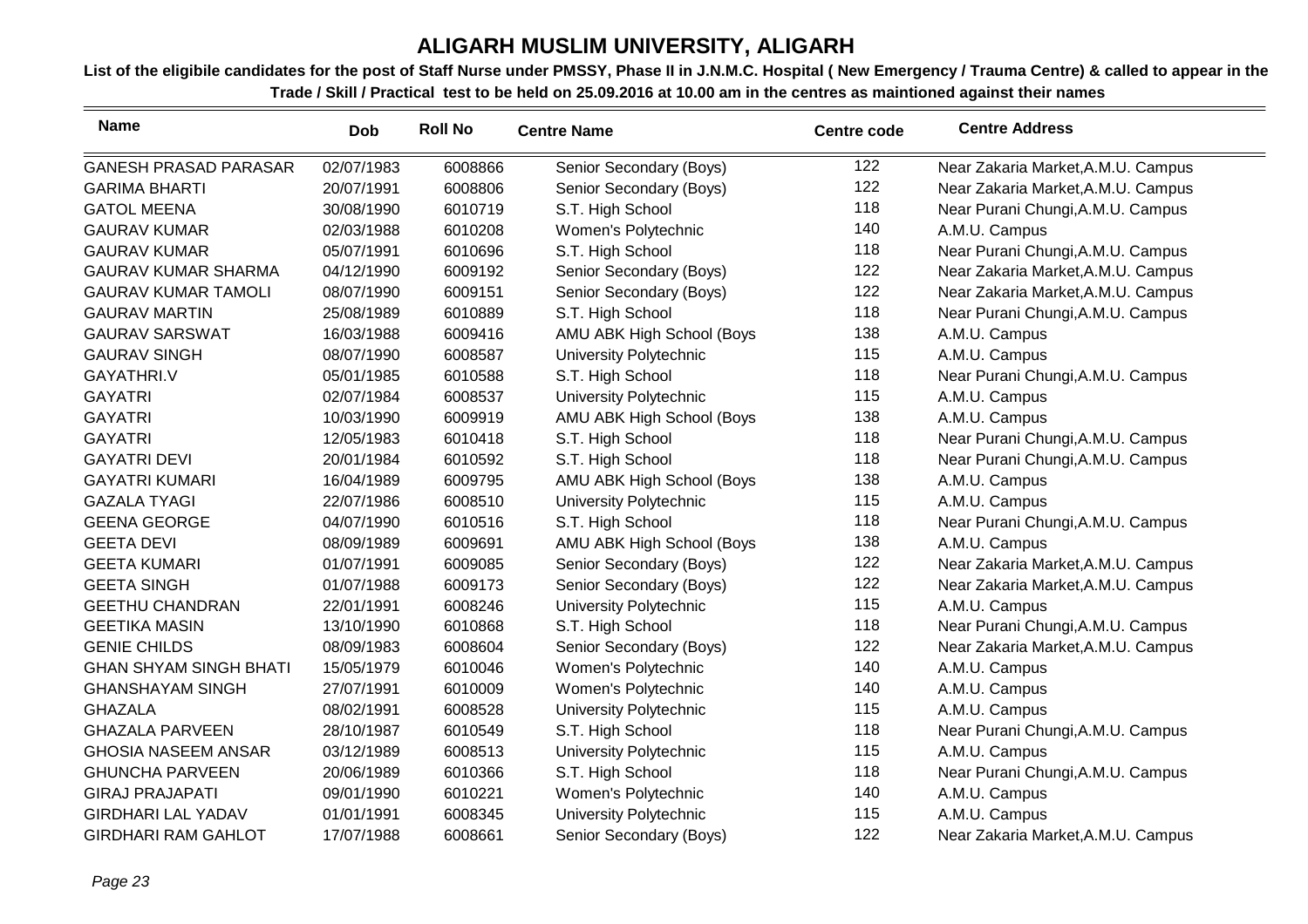| <b>Name</b>                   | <b>Dob</b> | <b>Roll No</b> | <b>Centre Name</b>        | <b>Centre code</b> | <b>Centre Address</b>              |
|-------------------------------|------------|----------------|---------------------------|--------------------|------------------------------------|
| <b>GIRISH KUMAR G</b>         | 20/10/1983 | 6008317        | University Polytechnic    | 115                | A.M.U. Campus                      |
| <b>GIRISH KUMAR SHARMA</b>    | 08/12/1991 | 6010110        | Women's Polytechnic       | 140                | A.M.U. Campus                      |
| <b>GIRRAJ SAINI</b>           | 01/07/1991 | 6008701        | Senior Secondary (Boys)   | 122                | Near Zakaria Market, A.M.U. Campus |
| <b>GISSY M GEORGE</b>         | 20/07/1990 | 6009140        | Senior Secondary (Boys)   | 122                | Near Zakaria Market, A.M.U. Campus |
| <b>GITA RAM MEENA</b>         | 04/02/1988 | 6009959        | Women's Polytechnic       | 140                | A.M.U. Campus                      |
| <b>GLEENA BIRDA SHERRIN</b>   | 22/07/1984 | 6010633        | S.T. High School          | 118                | Near Purani Chungi, A.M.U. Campus  |
| <b>GLORY JOHN</b>             | 08/10/1989 | 6010290        | S.T. High School          | 118                | Near Purani Chungi, A.M.U. Campus  |
| <b>GOMTI MOHARE</b>           | 11/12/1983 | 6008728        | Senior Secondary (Boys)   | 122                | Near Zakaria Market, A.M.U. Campus |
| <b>GOPAL KRISHAN JAI</b>      | 15/12/1990 | 6008202        | University Polytechnic    | 115                | A.M.U. Campus                      |
| <b>GOPAL PARSAD</b>           | 01/05/1983 | 6008216        | University Polytechnic    | 115                | A.M.U. Campus                      |
| <b>GOPAL RAO</b>              | 24/06/1988 | 6008023        | University Polytechnic    | 115                | A.M.U. Campus                      |
| <b>GORAKH NATH</b>            | 01/01/1986 | 6010693        | S.T. High School          | 118                | Near Purani Chungi, A.M.U. Campus  |
| <b>GORAV PRABHAKAR</b>        | 01/11/1990 | 6009483        | AMU ABK High School (Boys | 138                | A.M.U. Campus                      |
| <b>GOVIND BIHARI MEENA</b>    | 01/04/1986 | 6008279        | University Polytechnic    | 115                | A.M.U. Campus                      |
| <b>GOVIND KUMAWAT</b>         | 10/07/1990 | 6008861        | Senior Secondary (Boys)   | 122                | Near Zakaria Market, A.M.U. Campus |
| <b>GOVIND PAL</b>             | 19/12/1992 | 6008294        | University Polytechnic    | 115                | A.M.U. Campus                      |
| <b>GOVIND PRAJAPATI</b>       | 06/04/1991 | 6008248        | University Polytechnic    | 115                | A.M.U. Campus                      |
| <b>GOVIND PRASAD SHARMA</b>   | 07/08/1985 | 6010019        | Women's Polytechnic       | 140                | A.M.U. Campus                      |
| <b>GOVIND RAJ SHARMA</b>      | 07/12/1986 | 6008880        | Senior Secondary (Boys)   | 122                | Near Zakaria Market, A.M.U. Campus |
| <b>GOVIND SINGH</b>           | 03/06/1991 | 6008874        | Senior Secondary (Boys)   | 122                | Near Zakaria Market, A.M.U. Campus |
| <b>GOVIND SINGH SHEKHAWAT</b> | 09/07/1991 | 6008555        | University Polytechnic    | 115                | A.M.U. Campus                      |
| <b>GOVINDA</b>                | 02/06/1985 | 6009499        | AMU ABK High School (Boys | 138                | A.M.U. Campus                      |
| <b>GREESHMA JOSE</b>          | 14/02/1990 | 6010573        | S.T. High School          | 118                | Near Purani Chungi, A.M.U. Campus  |
| <b>GULAB CHAND KOLI</b>       | 10/10/1987 | 6008668        | Senior Secondary (Boys)   | 122                | Near Zakaria Market, A.M.U. Campus |
| <b>GULISHTA PARVEEN</b>       | 01/01/1980 | 6010678        | S.T. High School          | 118                | Near Purani Chungi, A.M.U. Campus  |
| <b>GULSHAN</b>                | 01/05/1993 | 6009899        | AMU ABK High School (Boys | 138                | A.M.U. Campus                      |
| <b>GUNJAN KUMARI</b>          | 13/07/1994 | 6010437        | S.T. High School          | 118                | Near Purani Chungi, A.M.U. Campus  |
| <b>GURDEI</b>                 | 08/05/1991 | 6008667        | Senior Secondary (Boys)   | 122                | Near Zakaria Market, A.M.U. Campus |
| <b>GYAN P. SRIVASTAVA</b>     | 13/05/1987 | 6010770        | S.T. High School          | 118                | Near Purani Chungi, A.M.U. Campus  |
| <b>HANI DAYAL</b>             | 04/02/1983 | 6009889        | AMU ABK High School (Boys | 138                | A.M.U. Campus                      |
| <b>HANS KUMARI</b>            | 18/05/1990 | 6010297        | S.T. High School          | 118                | Near Purani Chungi, A.M.U. Campus  |
| <b>HANUMAN GAUTTAM</b>        | 18/12/1988 | 6010066        | Women's Polytechnic       | 140                | A.M.U. Campus                      |
| HANUMAN SAHAY SHARMA          | 08/12/1990 | 6009734        | AMU ABK High School (Boys | 138                | A.M.U. Campus                      |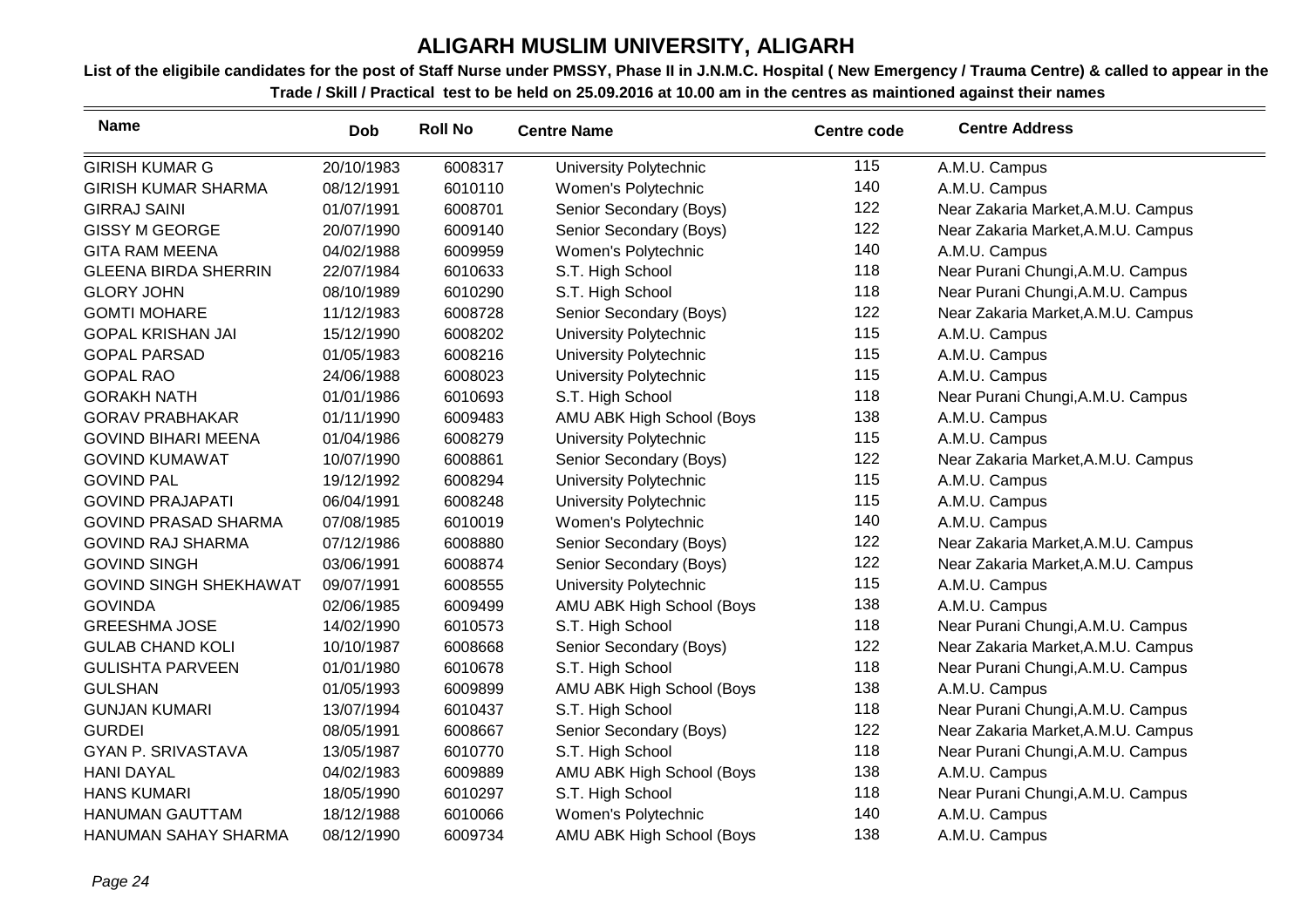| <b>Name</b>                | <b>Dob</b> | <b>Roll No</b> | <b>Centre Name</b>        | <b>Centre code</b> | <b>Centre Address</b>              |
|----------------------------|------------|----------------|---------------------------|--------------------|------------------------------------|
| HANUMANTHA.E               | 26/06/1989 | 6008385        | University Polytechnic    | 115                | A.M.U. Campus                      |
| <b>HARENDRA SINGH</b>      | 25/06/1992 | 6008453        | University Polytechnic    | 115                | A.M.U. Campus                      |
| <b>HARENDRA SINGH</b>      | 01/10/1992 | 6009062        | Senior Secondary (Boys)   | 122                | Near Zakaria Market, A.M.U. Campus |
| HARENDRA SINGH PARMAR      | 15/07/1989 | 6010067        | Women's Polytechnic       | 140                | A.M.U. Campus                      |
| <b>HARI BALLABH GUPTA</b>  | 20/08/1976 | 6010020        | Women's Polytechnic       | 140                | A.M.U. Campus                      |
| <b>HARI CHANDRA</b>        | 11/06/1990 | 6009348        | Senior Secondary (Boys)   | 122                | Near Zakaria Market, A.M.U. Campus |
| <b>HARI MOHAN</b>          | 15/07/1987 | 6009429        | AMU ABK High School (Boys | 138                | A.M.U. Campus                      |
| <b>HARI MOHAN TIWARI</b>   | 15/11/1979 | 6008253        | University Polytechnic    | 115                | A.M.U. Campus                      |
| <b>HARIOM</b>              | 07/06/1984 | 6009003        | Senior Secondary (Boys)   | 122                | Near Zakaria Market, A.M.U. Campus |
| <b>HARIKANT SHARMA</b>     | 15/07/1990 | 6010697        | S.T. High School          | 118                | Near Purani Chungi, A.M.U. Campus  |
| <b>HARIOM MEENA</b>        | 10/12/1991 | 6009127        | Senior Secondary (Boys)   | 122                | Near Zakaria Market, A.M.U. Campus |
| <b>HARIOM VERMA</b>        | 25/05/1990 | 6010561        | S.T. High School          | 118                | Near Purani Chungi, A.M.U. Campus  |
| <b>HARISH</b>              | 02/10/1984 | 6007882        | University Polytechnic    | 115                | A.M.U. Campus                      |
| <b>HARISH KUMAR HG</b>     | 21/11/1986 | 6009954        | AMU ABK High School (Boys | 138                | A.M.U. Campus                      |
| <b>HARISH KUMAR PATHAR</b> | 24/12/1991 | 6009367        | AMU ABK High School (Boys | 138                | A.M.U. Campus                      |
| <b>HARISH MEENA</b>        | 03/07/1988 | 6009156        | Senior Secondary (Boys)   | 122                | Near Zakaria Market, A.M.U. Campus |
| <b>HAROON ALI</b>          | 01/06/1990 | 6010850        | S.T. High School          | 118                | Near Purani Chungi, A.M.U. Campus  |
| <b>HAROON RASHID</b>       | 22/08/1990 | 6009653        | AMU ABK High School (Boys | 138                | A.M.U. Campus                      |
| HARSH NARAYAN VERMA        | 04/04/1983 | 6009186        | Senior Secondary (Boys)   | 122                | Near Zakaria Market, A.M.U. Campus |
| HARSH VARDHAN SINGH        | 10/08/1980 | 6009023        | Senior Secondary (Boys)   | 122                | Near Zakaria Market, A.M.U. Campus |
| <b>HARSHI KUMAR</b>        | 07/12/1993 | 6010409        | S.T. High School          | 118                | Near Purani Chungi, A.M.U. Campus  |
| HARSHINI BHARIDWAJ         | 29/10/1993 | 6009366        | AMU ABK High School (Boys | 138                | A.M.U. Campus                      |
| <b>HASIN UDDIN KHAN</b>    | 10/08/1982 | 6009148        | Senior Secondary (Boys)   | 122                | Near Zakaria Market, A.M.U. Campus |
| <b>HEM PRABHA</b>          | 16/05/1991 | 6010266        | S.T. High School          | 118                | Near Purani Chungi, A.M.U. Campus  |
| <b>HEMA BADGOTYA</b>       | 08/06/1991 | 6007927        | University Polytechnic    | 115                | A.M.U. Campus                      |
| <b>HEMANT KUMARI</b>       | 15/07/1990 | 6008566        | University Polytechnic    | 115                | A.M.U. Campus                      |
| <b>HEMENDRA KUMAR</b>      | 01/07/1991 | 6009034        | Senior Secondary (Boys)   | 122                | Near Zakaria Market, A.M.U. Campus |
| <b>HEMLATA</b>             | 16/01/1987 | 6007866        | University Polytechnic    | 115                | A.M.U. Campus                      |
| <b>HEMLATA</b>             | 15/06/1986 | 6008516        | University Polytechnic    | 115                | A.M.U. Campus                      |
| <b>HEMLATA</b>             | 01/08/1990 | 6009444        | AMU ABK High School (Boys | 138                | A.M.U. Campus                      |
| <b>HEMLATA MAURYA</b>      | 07/07/1984 | 6009810        | AMU ABK High School (Boys | 138                | A.M.U. Campus                      |
| <b>HEMRAJ GURJAR</b>       | 22/05/1988 | 6008615        | Senior Secondary (Boys)   | 122                | Near Zakaria Market, A.M.U. Campus |
| <b>HIMANI SINGH</b>        | 10/06/1987 | 6009838        | AMU ABK High School (Boys | 138                | A.M.U. Campus                      |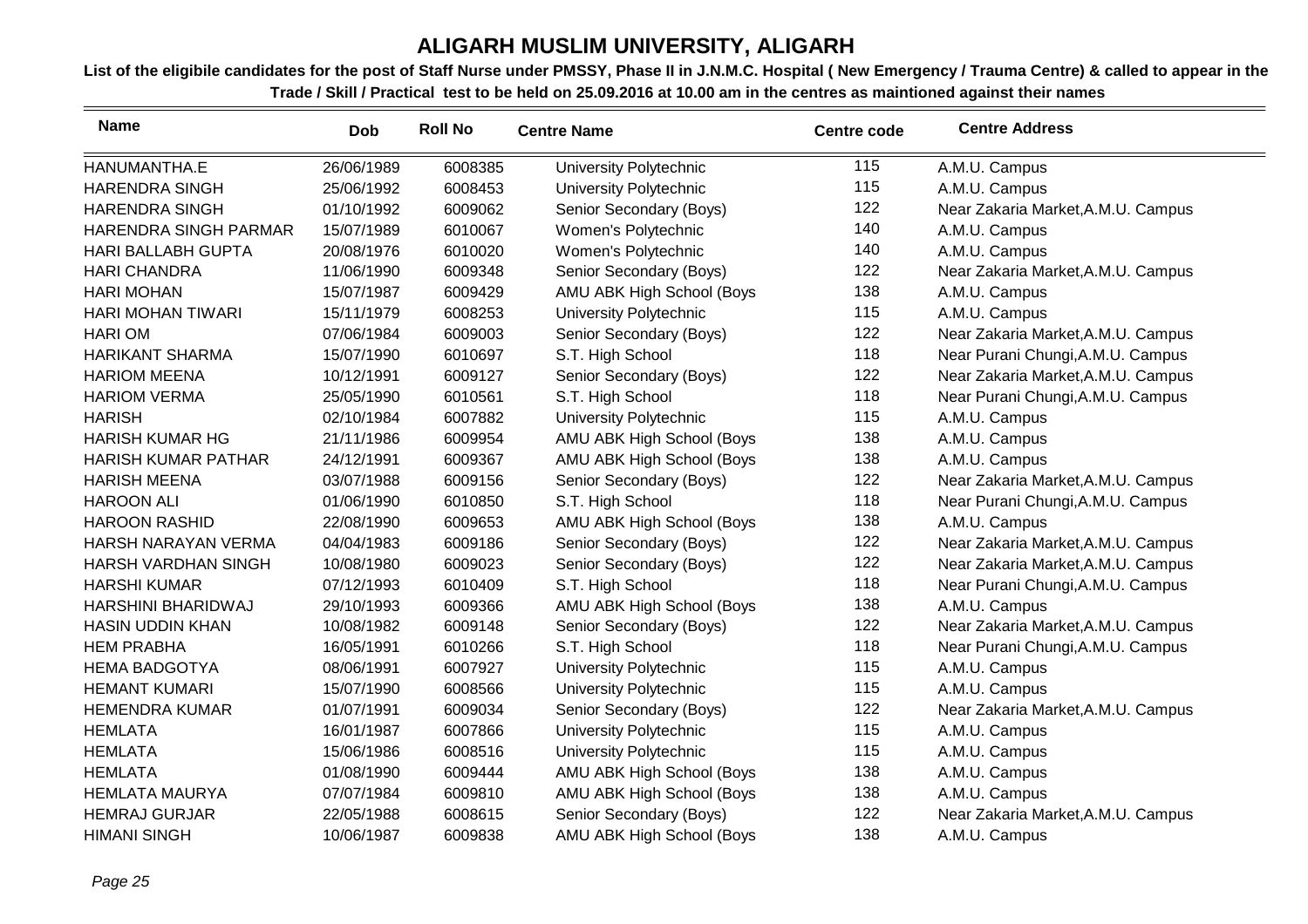| <b>Name</b>                  | <b>Dob</b> | <b>Roll No</b> | <b>Centre Name</b>            | <b>Centre code</b> | <b>Centre Address</b>              |
|------------------------------|------------|----------------|-------------------------------|--------------------|------------------------------------|
| <b>HIMANSHU KASHYAP</b>      | 09/10/1991 | 6009077        | Senior Secondary (Boys)       | 122                | Near Zakaria Market, A.M.U. Campus |
| <b>HIMANSHU PRATAP SINGH</b> | 17/06/1989 | 6009337        | Senior Secondary (Boys)       | 122                | Near Zakaria Market, A.M.U. Campus |
| <b>HIMANSHU SHARMA</b>       | 08/03/1989 | 6009031        | Senior Secondary (Boys)       | 122                | Near Zakaria Market, A.M.U. Campus |
| <b>HIMMAT SINGH</b>          | 15/07/1990 | 6009911        | AMU ABK High School (Boys     | 138                | A.M.U. Campus                      |
| <b>HINA AKBAR</b>            | 18/09/1990 | 6008955        | Senior Secondary (Boys)       | 122                | Near Zakaria Market, A.M.U. Campus |
| <b>HINA JAMEEL</b>           | 18/04/1986 | 6009566        | AMU ABK High School (Boys     | 138                | A.M.U. Campus                      |
| <b>HINA KAUSAR</b>           | 06/06/1979 | 6010840        | S.T. High School              | 118                | Near Purani Chungi, A.M.U. Campus  |
| <b>HINA KHAN</b>             | 15/08/1983 | 6010344        | S.T. High School              | 118                | Near Purani Chungi, A.M.U. Campus  |
| <b>HITESH ANAND</b>          | 25/01/1990 | 6009492        | AMU ABK High School (Boys     | 138                | A.M.U. Campus                      |
| <b>HITESH KUMAR</b>          | 20/01/1989 | 6008762        | Senior Secondary (Boys)       | 122                | Near Zakaria Market, A.M.U. Campus |
| <b>HITESH KUMAR</b>          | 20/07/1991 | 6009398        | AMU ABK High School (Boys     | 138                | A.M.U. Campus                      |
| <b>HONEY KAMEWAL</b>         | 11/09/1990 | 6008549        | University Polytechnic        | 115                | A.M.U. Campus                      |
| <b>HUMA KHANAM</b>           | 01/10/1992 | 6009525        | AMU ABK High School (Boys     | 138                | A.M.U. Campus                      |
| <b>HUMA KHANAM</b>           | 11/04/1992 | 6010876        | S.T. High School              | 118                | Near Purani Chungi, A.M.U. Campus  |
| <b>HUMA PARVEEN</b>          | 01/07/1990 | 6008242        | University Polytechnic        | 115                | A.M.U. Campus                      |
| <b>HUMA WARSI</b>            | 04/05/1970 | 6008841        | Senior Secondary (Boys)       | 122                | Near Zakaria Market, A.M.U. Campus |
| <b>HUMAIRA RAIS</b>          | 16/12/1992 | 6009553        | AMU ABK High School (Boys     | 138                | A.M.U. Campus                      |
| <b>HUMERA KM</b>             | 24/09/1991 | 6009543        | AMU ABK High School (Boys     | 138                | A.M.U. Campus                      |
| <b>IBTISAM WALI</b>          | 07/01/1994 | 6010342        | S.T. High School              | 118                | Near Purani Chungi, A.M.U. Campus  |
| <b>IFFAT AFZAL</b>           | 05/04/1992 | 6009554        | AMU ABK High School (Boys     | 138                | A.M.U. Campus                      |
| <b>IKBAL HUSAIN</b>          | 09/07/1979 | 6008504        | University Polytechnic        | 115                | A.M.U. Campus                      |
| <b>ILMA</b>                  | 02/07/1987 | 6007988        | University Polytechnic        | 115                | A.M.U. Campus                      |
| <b>IMMANUL PAL</b>           | 20/07/1987 | 6008207        | University Polytechnic        | 115                | A.M.U. Campus                      |
| <b>IMRAN ALI</b>             | 13/02/1990 | 6007951        | University Polytechnic        | 115                | A.M.U. Campus                      |
| <b>IMRAN HUSSAIN</b>         | 09/10/1989 | 6008636        | Senior Secondary (Boys)       | 122                | Near Zakaria Market, A.M.U. Campus |
| <b>IMRAN KHAN</b>            | 10/06/1983 | 6008302        | University Polytechnic        | 115                | A.M.U. Campus                      |
| <b>IMRAN KHAN</b>            | 25/01/1985 | 6009424        | AMU ABK High School (Boys     | 138                | A.M.U. Campus                      |
| <b>IMRAN KHAN</b>            | 28/10/1991 | 6009825        | AMU ABK High School (Boys     | 138                | A.M.U. Campus                      |
| <b>IMRAN KHAN TELI</b>       | 03/07/1991 | 6009609        | AMU ABK High School (Boys     | 138                | A.M.U. Campus                      |
| <b>IMRANA MOIN</b>           | 04/01/1982 | 6008473        | University Polytechnic        | 115                | A.M.U. Campus                      |
| <b>IMRANA PARVEEN</b>        | 21/01/1980 | 6008966        | Senior Secondary (Boys)       | 122                | Near Zakaria Market, A.M.U. Campus |
| <b>INDRA KUMAR RATHORE</b>   | 15/07/1988 | 6010126        | Women's Polytechnic           | 140                | A.M.U. Campus                      |
| <b>INDRAJ</b>                | 08/07/1984 | 6008380        | <b>University Polytechnic</b> | 115                | A.M.U. Campus                      |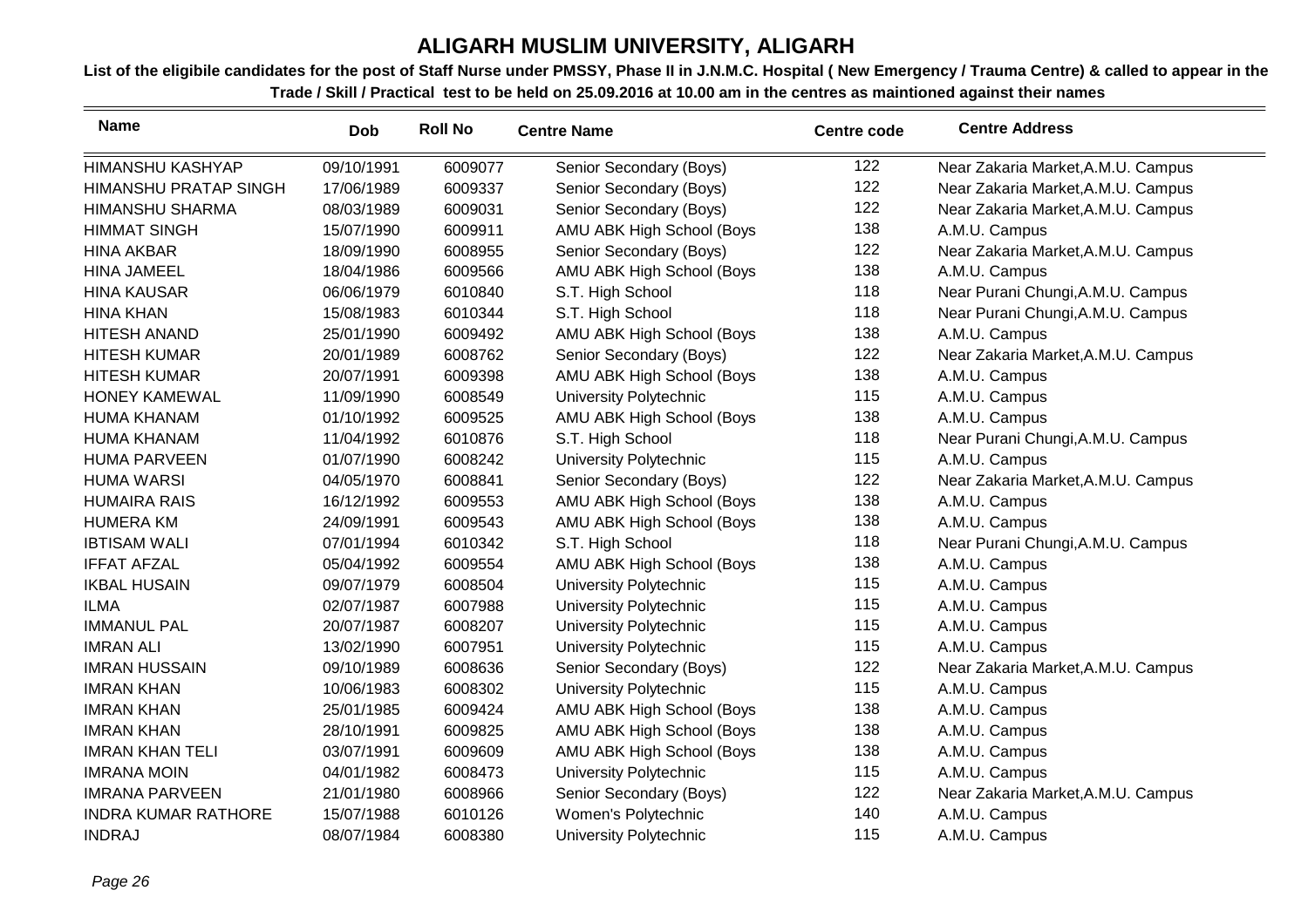| <b>Name</b>                  | <b>Dob</b>    | <b>Roll No</b> | <b>Centre Name</b>            | <b>Centre code</b> | <b>Centre Address</b>              |
|------------------------------|---------------|----------------|-------------------------------|--------------------|------------------------------------|
| <b>INDRAJ SINGH GHOSLIYA</b> | 13/06/1992    | 6010162        | Women's Polytechnic           | 140                | A.M.U. Campus                      |
| <b>INDU SHARMA</b>           | 10/02/1991    | 6008951        | Senior Secondary (Boys)       | 122                | Near Zakaria Market, A.M.U. Campus |
| <b>INTIKHAB FATIMA</b>       | 08/01/1965    | 6010904        | S.T. High School              | 118                | Near Purani Chungi, A.M.U. Campus  |
| <b>IONA JOHN</b>             | 22/10/1984    | 6008551        | University Polytechnic        | 115                | A.M.U. Campus                      |
| <b>IRAM SIDDIQUI</b>         | 06/07/1992    | 6008802        | Senior Secondary (Boys)       | 122                | Near Zakaria Market, A.M.U. Campus |
| <b>IRASANGAPPA MUDAKAVI</b>  | 18/01/1986    | 6009488        | AMU ABK High School (Boys     | 138                | A.M.U. Campus                      |
| <b>IRASHAD MIRZA</b>         | 17/09/1987    | 6009688        | AMU ABK High School (Boys     | 138                | A.M.U. Campus                      |
| <b>IRFAN ALI</b>             | 15/07/1993    | 6010851        | S.T. High School              | 118                | Near Purani Chungi, A.M.U. Campus  |
| <b>IRFAN KHAN</b>            | $\frac{1}{2}$ | 6009257        | Senior Secondary (Boys)       | 122                | Near Zakaria Market, A.M.U. Campus |
| <b>IRIN V IYPE</b>           | 08/01/1990    | 6007876        | University Polytechnic        | 115                | A.M.U. Campus                      |
| <b>IRSHAD KHAN</b>           | 08/01/1992    | 6008447        | University Polytechnic        | 115                | A.M.U. Campus                      |
| <b>ISHA</b>                  | 18/11/1984    | 6008468        | University Polytechnic        | 115                | A.M.U. Campus                      |
| <b>ISHANT KRISCHIN</b>       | 29/07/1992    | 6009610        | AMU ABK High School (Boys     | 138                | A.M.U. Campus                      |
| <b>ISHIKA SOLOMON</b>        | 02/01/1988    | 6009619        | AMU ABK High School (Boys     | 138                | A.M.U. Campus                      |
| <b>ISHWAR BALUL</b>          | 25/07/1985    | 6008144        | University Polytechnic        | 115                | A.M.U. Campus                      |
| <b>ISHWAR CHAN. SWARNKAR</b> | 20/09/1990    | 6008931        | Senior Secondary (Boys)       | 122                | Near Zakaria Market, A.M.U. Campus |
| <b>ISHWAR NATH</b>           | 16/01/1992    | 6009251        | Senior Secondary (Boys)       | 122                | Near Zakaria Market, A.M.U. Campus |
| <b>ISHWAR SINGH</b>          | 12/07/1987    | 6008666        | Senior Secondary (Boys)       | 122                | Near Zakaria Market, A.M.U. Campus |
| <b>ISMAIL KHAN</b>           | 05/05/1991    | 6008561        | <b>University Polytechnic</b> | 115                | A.M.U. Campus                      |
| <b>ISMAIL KHAN</b>           | 17/09/1973    | 6009922        | AMU ABK High School (Boys     | 138                | A.M.U. Campus                      |
| <b>IYAN SINGH</b>            | 20/01/1989    | 6009611        | AMU ABK High School (Boys     | 138                | A.M.U. Campus                      |
| <b>JAANSHAR KAHAN</b>        | 01/01/1992    | 6009682        | AMU ABK High School (Boys     | 138                | A.M.U. Campus                      |
| <b>JAFAR ALAM</b>            | 10/08/1981    | 6010483        | S.T. High School              | 118                | Near Purani Chungi, A.M.U. Campus  |
| <b>JAGDISH GAUTAM</b>        | 10/07/1990    | 6009508        | AMU ABK High School (Boys     | 138                | A.M.U. Campus                      |
| <b>JAGDISH MEGWAL</b>        | 12/10/1988    | 6009704        | AMU ABK High School (Boys     | 138                | A.M.U. Campus                      |
| <b>JAGDISH PRAJAPATI</b>     | 08/10/1990    | 6010541        | S.T. High School              | 118                | Near Purani Chungi, A.M.U. Campus  |
| <b>JAGDISH VISHNOI</b>       | 01/12/1987    | 6008885        | Senior Secondary (Boys)       | 122                | Near Zakaria Market, A.M.U. Campus |
| <b>JAGMOHAN SINGH</b>        | 01/01/1990    | 6009948        | AMU ABK High School (Boys     | 138                | A.M.U. Campus                      |
| <b>JAHAFER SHERIEF</b>       | 04/01/1987    | 6010819        | S.T. High School              | 118                | Near Purani Chungi, A.M.U. Campus  |
| <b>JAI PRAKASH</b>           | 03/08/1983    | 6008769        | Senior Secondary (Boys)       | 122                | Near Zakaria Market, A.M.U. Campus |
| JAI RAM DADARWAL             | 01/05/1989    | 6008783        | Senior Secondary (Boys)       | 122                | Near Zakaria Market, A.M.U. Campus |
| <b>JAINISH SAGAR</b>         | 25/06/1990    | 6007912        | <b>University Polytechnic</b> | 115                | A.M.U. Campus                      |
| <b>JAIPAL SINGH DHANKA</b>   | 13/06/1991    | 6010215        | Women's Polytechnic           | 140                | A.M.U. Campus                      |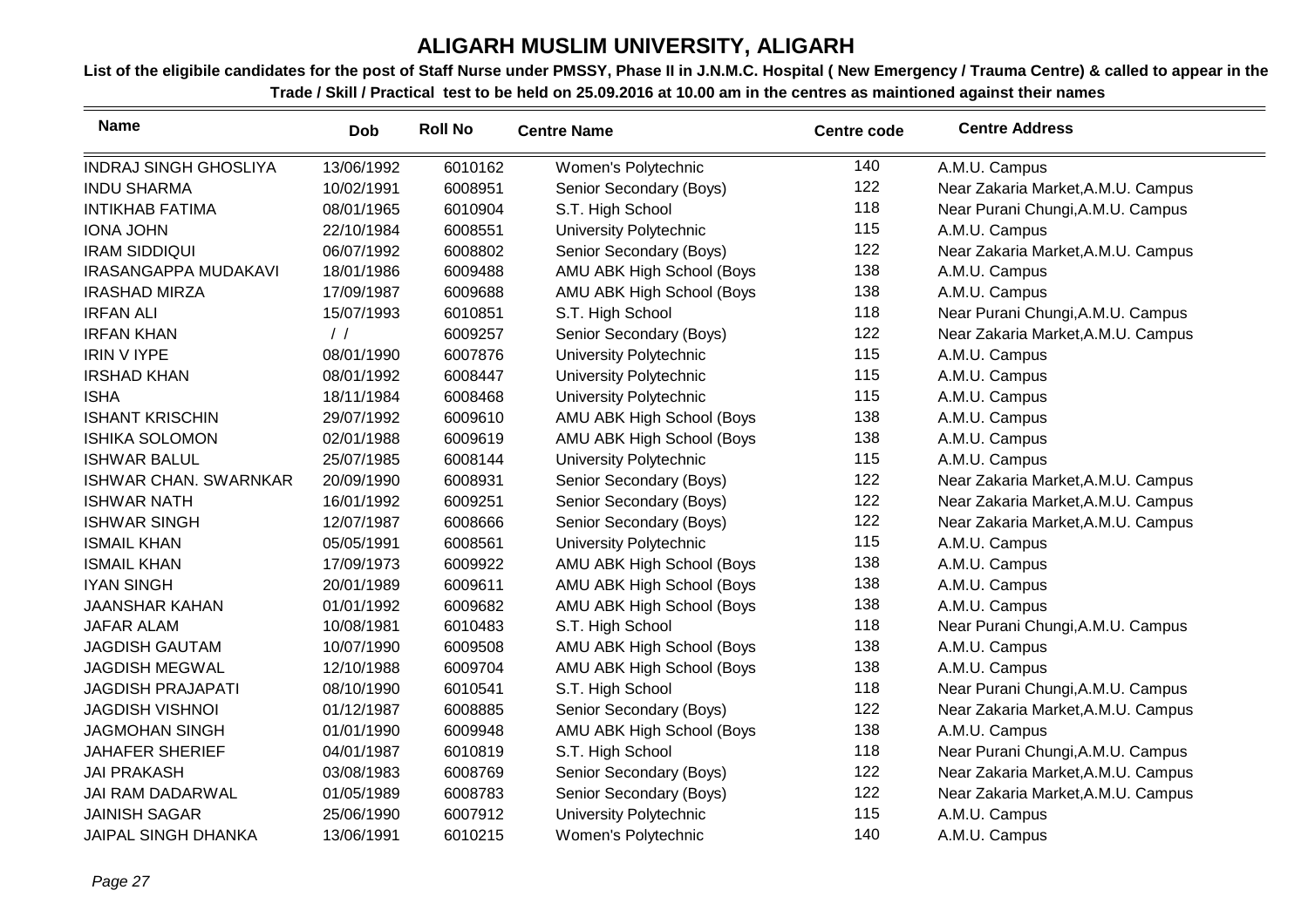| <b>Name</b>                  | <b>Dob</b> | <b>Roll No</b> | <b>Centre Name</b>        | <b>Centre code</b> | <b>Centre Address</b>              |
|------------------------------|------------|----------------|---------------------------|--------------------|------------------------------------|
| JAIPRATAP S CHOUHAN          | 12/07/1987 | 6009119        | Senior Secondary (Boys)   | 122                | Near Zakaria Market, A.M.U. Campus |
| <b>JAIVEER SINGH</b>         | 21/07/1987 | 6009006        | Senior Secondary (Boys)   | 122                | Near Zakaria Market, A.M.U. Campus |
| <b>JAKIR HUSSAIN</b>         | 25/08/1987 | 6009941        | AMU ABK High School (Boys | 138                | A.M.U. Campus                      |
| JANEEFUR TENASHARING         | 04/06/1978 | 6009631        | AMU ABK High School (Boys | 138                | A.M.U. Campus                      |
| <b>JANMEJAY SINGH CHAUHA</b> | 27/08/1993 | 6008687        | Senior Secondary (Boys)   | 122                | Near Zakaria Market, A.M.U. Campus |
| JANMESH KUMAR MEENA          | 08/07/1990 | 6009344        | Senior Secondary (Boys)   | 122                | Near Zakaria Market, A.M.U. Campus |
| <b>JASMIN THOMAS</b>         | 24/03/1990 | 6008258        | University Polytechnic    | 115                | A.M.U. Campus                      |
| <b>JASMINE KNOX</b>          | 28/03/1989 | 6008481        | University Polytechnic    | 115                | A.M.U. Campus                      |
| <b>JASSEY KNOX</b>           | 09/11/1991 | 6008480        | University Polytechnic    | 115                | A.M.U. Campus                      |
| <b>JASWANI SINGH</b>         | 05/11/1991 | 6010189        | Women's Polytechnic       | 140                | A.M.U. Campus                      |
| JAVED AHMED JATU             | 25/12/1984 | 6008158        | University Polytechnic    | 115                | A.M.U. Campus                      |
| <b>JAVED ALI</b>             | 10/02/1989 | 6009017        | Senior Secondary (Boys)   | 122                | Near Zakaria Market, A.M.U. Campus |
| <b>JAVED HASAN</b>           | 05/05/1985 | 6010495        | S.T. High School          | 118                | Near Purani Chungi, A.M.U. Campus  |
| <b>JAYA KUMARI</b>           | 20/10/1989 | 6009490        | AMU ABK High School (Boys | 138                | A.M.U. Campus                      |
| <b>JAYEDDP KUMAR</b>         | 01/08/1990 | 6009351        | Senior Secondary (Boys)   | 122                | Near Zakaria Market, A.M.U. Campus |
| <b>JEERENDRA SINGH</b>       | 08/08/1991 | 6008991        | Senior Secondary (Boys)   | 122                | Near Zakaria Market, A.M.U. Campus |
| JEETENDRA KUMAR SHARM        | 01/06/1991 | 6009183        | Senior Secondary (Boys)   | 122                | Near Zakaria Market, A.M.U. Campus |
| JEETENDRA KUMAR YADAV        | 15/12/1991 | 6008116        | University Polytechnic    | 115                | A.M.U. Campus                      |
| <b>JEETENDRA SINGH</b>       | 03/11/1989 | 6010078        | Women's Polytechnic       | 140                | A.M.U. Campus                      |
| <b>JEETRAM BASWAL</b>        | 14/08/1990 | 6009952        | AMU ABK High School (Boys | 138                | A.M.U. Campus                      |
| <b>JELSYMOL JAMES</b>        | 17/01/1990 | 6009384        | AMU ABK High School (Boys | 138                | A.M.U. Campus                      |
| <b>JENEESH GEORGE</b>        | 28/10/1986 | 6008147        | University Polytechnic    | 115                | A.M.U. Campus                      |
| <b>JENIOUS MASIH</b>         | 01/01/1982 | 6008494        | University Polytechnic    | 115                | A.M.U. Campus                      |
| JERRIN.D.PALACKAL            | 31/03/1986 | 6010585        | S.T. High School          | 118                | Near Purani Chungi, A.M.U. Campus  |
| <b>JESTINE MATHEW</b>        | 17/02/1988 | 6009373        | AMU ABK High School (Boys | 138                | A.M.U. Campus                      |
| <b>JETENDRA SINGH</b>        | 30/05/1991 | 6008318        | University Polytechnic    | 115                | A.M.U. Campus                      |
| <b>JETESH TYAGI</b>          | 15/07/1991 | 6009727        | AMU ABK High School (Boys | 138                | A.M.U. Campus                      |
| <b>JIBIN KV</b>              | 21/08/1990 | 6009489        | AMU ABK High School (Boys | 138                | A.M.U. Campus                      |
| <b>JIBIN MANNAMBATH</b>      | 29/12/1987 | 6008161        | University Polytechnic    | 115                | A.M.U. Campus                      |
| <b>JIJIMOL JOSEPH</b>        | 10/05/1976 | 6009625        | AMU ABK High School (Boys | 138                | A.M.U. Campus                      |
| <b>JIMMY DHARWAL</b>         | 02/12/1990 | 6010574        | S.T. High School          | 118                | Near Purani Chungi, A.M.U. Campus  |
| <b>JINCY JOSEPH</b>          | 06/05/1985 | 6009614        | AMU ABK High School (Boys | 138                | A.M.U. Campus                      |
| JINESH T.T.                  | 25/05/1987 | 6010213        | Women's Polytechnic       | 140                | A.M.U. Campus                      |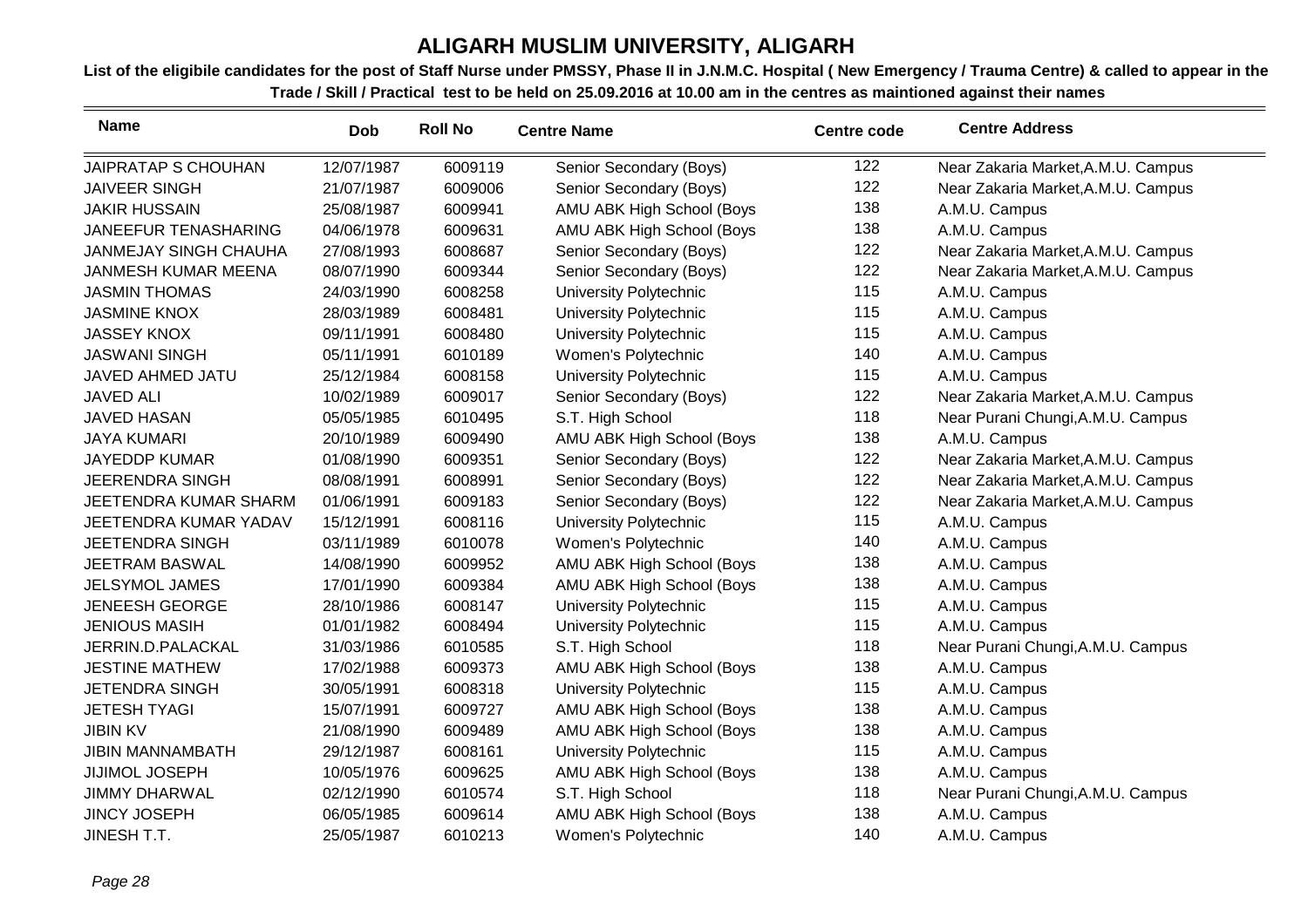| <b>Name</b>                | <b>Dob</b> | <b>Roll No</b> | <b>Centre Name</b>        | <b>Centre code</b> | <b>Centre Address</b>              |
|----------------------------|------------|----------------|---------------------------|--------------------|------------------------------------|
| <b>JINI ABRAHAM</b>        | 24/09/1984 | 6008683        | Senior Secondary (Boys)   | 122                | Near Zakaria Market, A.M.U. Campus |
| <b>JINS MJ</b>             | 22/10/1987 | 6009309        | Senior Secondary (Boys)   | 122                | Near Zakaria Market, A.M.U. Campus |
| <b>JINSA THOMAS</b>        | 30/11/1990 | 6010604        | S.T. High School          | 118                | Near Purani Chungi, A.M.U. Campus  |
| <b>JINVY SAMUEL</b>        | 12/07/1986 | 6009937        | AMU ABK High School (Boys | 138                | A.M.U. Campus                      |
| <b>JISHA PRASAD</b>        | 23/04/1991 | 6008887        | Senior Secondary (Boys)   | 122                | Near Zakaria Market, A.M.U. Campus |
| <b>JISHA T SHAJI</b>       | 03/12/1991 | 6009731        | AMU ABK High School (Boys | 138                | A.M.U. Campus                      |
| <b>JISHNU M KURUP</b>      | 26/07/1990 | 6009890        | AMU ABK High School (Boys | 138                | A.M.U. Campus                      |
| JITENDRA K. CHOUDHARY      | 01/05/1990 | 6008055        | University Polytechnic    | 115                | A.M.U. Campus                      |
| <b>JITENDRA KUMAR</b>      | 25/08/1990 | 6008341        | University Polytechnic    | 115                | A.M.U. Campus                      |
| <b>JITENDRA KUMAR</b>      | 04/07/1990 | 6008790        | Senior Secondary (Boys)   | 122                | Near Zakaria Market, A.M.U. Campus |
| <b>JITENDRA KUMAR</b>      | 07/07/1988 | 6009942        | AMU ABK High School (Boys | 138                | A.M.U. Campus                      |
| <b>JITENDRA KUMAR</b>      | 15/07/1991 | 6009991        | Women's Polytechnic       | 140                | A.M.U. Campus                      |
| <b>JITENDRA KUMAR GAUR</b> | 03/04/1991 | 6008851        | Senior Secondary (Boys)   | 122                | Near Zakaria Market, A.M.U. Campus |
| JITENDRA KUMAR SHARMA      | 09/10/1989 | 6008274        | University Polytechnic    | 115                | A.M.U. Campus                      |
| <b>JITENDRA SHARMA</b>     | 06/07/1991 | 6010682        | S.T. High School          | 118                | Near Purani Chungi, A.M.U. Campus  |
| <b>JITENDRA SINGH</b>      | 25/11/1991 | 6008218        | University Polytechnic    | 115                | A.M.U. Campus                      |
| JITENDRA SINGH             | 08/08/1992 | 6008304        | University Polytechnic    | 115                | A.M.U. Campus                      |
| <b>JITENDRA SUMAN</b>      | 18/02/1991 | 6008154        | University Polytechnic    | 115                | A.M.U. Campus                      |
| <b>JITENDRA YADAV</b>      | 30/04/1987 | 6009944        | AMU ABK High School (Boys | 138                | A.M.U. Campus                      |
| JITENORA KUMAR VERMA       | 12/07/1989 | 6010716        | S.T. High School          | 118                | Near Purani Chungi, A.M.U. Campus  |
| <b>JITHIN C MOHAN</b>      | 01/05/1987 | 6008581        | University Polytechnic    | 115                | A.M.U. Campus                      |
| <b>JITHIN CHACKO</b>       | 30/05/1987 | 6010124        | Women's Polytechnic       | 140                | A.M.U. Campus                      |
| <b>JITHIN THOMAS</b>       | 07/02/1987 | 6008435        | University Polytechnic    | 115                | A.M.U. Campus                      |
| <b>JITTENDRA KUMAR</b>     | 28/10/1991 | 6008653        | Senior Secondary (Boys)   | 122                | Near Zakaria Market, A.M.U. Campus |
| <b>JOBIN JOSEPH</b>        | 15/05/1984 | 6008824        | Senior Secondary (Boys)   | 122                | Near Zakaria Market, A.M.U. Campus |
| <b>JOBY THOMAS</b>         | 20/05/1985 | 6010610        | S.T. High School          | 118                | Near Purani Chungi, A.M.U. Campus  |
| <b>JOBY VARGHESE</b>       | 14/04/1987 | 6009375        | AMU ABK High School (Boys | 138                | A.M.U. Campus                      |
| <b>JOGENDRA SINGH</b>      | 21/04/1988 | 6009600        | AMU ABK High School (Boys | 138                | A.M.U. Campus                      |
| <b>JOHN FRANCIS</b>        | 10/05/1988 | 6008071        | University Polytechnic    | 115                | A.M.U. Campus                      |
| <b>JOLLY GEORAGE</b>       | 20/03/1988 | 6009646        | AMU ABK High School (Boys | 138                | A.M.U. Campus                      |
| JOLLY P.V.                 | 04/07/1986 | 6008584        | University Polytechnic    | 115                | A.M.U. Campus                      |
| <b>JOLLY YADAV</b>         | 18/09/1991 | 6010658        | S.T. High School          | 118                | Near Purani Chungi, A.M.U. Campus  |
| <b>JOMY VARGHEESE</b>      | 14/03/1987 | 6009724        | AMU ABK High School (Boys | 138                | A.M.U. Campus                      |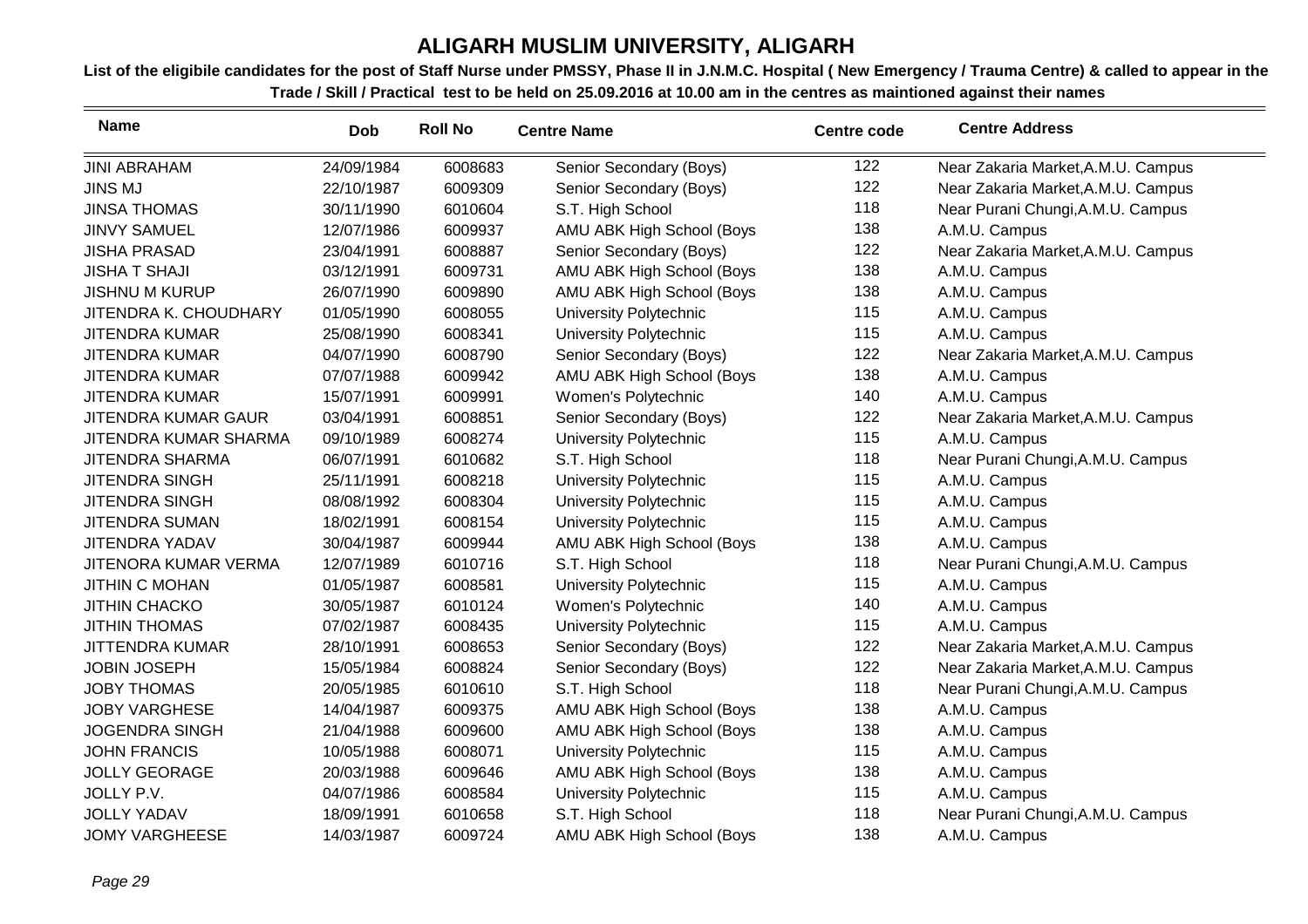| <b>Name</b>               | <b>Dob</b> | <b>Roll No</b> | <b>Centre Name</b>        | <b>Centre code</b> | <b>Centre Address</b>              |
|---------------------------|------------|----------------|---------------------------|--------------------|------------------------------------|
| <b>JOOHEE</b>             | 12/04/1979 | 6010908        | S.T. High School          | 118                | Near Purani Chungi, A.M.U. Campus  |
| <b>JOSHY JOY</b>          | 16/07/1986 | 6008782        | Senior Secondary (Boys)   | 122                | Near Zakaria Market, A.M.U. Campus |
| <b>JOSPHEN ROBERT</b>     | 05/02/1980 | 6008965        | Senior Secondary (Boys)   | 122                | Near Zakaria Market, A.M.U. Campus |
| <b>JOSPINE</b>            | 12/04/1965 | 6010307        | S.T. High School          | 118                | Near Purani Chungi, A.M.U. Campus  |
| <b>JOSSITTA JOSEPH</b>    | 28/09/1991 | 6008403        | University Polytechnic    | 115                | A.M.U. Campus                      |
| <b>JOYAL JOLLY</b>        | 26/02/1988 | 6008684        | Senior Secondary (Boys)   | 122                | Near Zakaria Market, A.M.U. Campus |
| <b>JOYTHISH KM</b>        | 28/02/1991 | 6009126        | Senior Secondary (Boys)   | 122                | Near Zakaria Market, A.M.U. Campus |
| <b>JOYTIKA LALL</b>       | 06/03/1988 | 6010546        | S.T. High School          | 118                | Near Purani Chungi, A.M.U. Campus  |
| <b>JUBER AHMED</b>        | 08/08/1988 | 6008643        | Senior Secondary (Boys)   | 122                | Near Zakaria Market, A.M.U. Campus |
| <b>JUHI DUTTA</b>         | 30/08/1985 | 6010349        | S.T. High School          | 118                | Near Purani Chungi, A.M.U. Campus  |
| <b>JULIE JOSEPH</b>       | 02/01/1979 | 6009867        | AMU ABK High School (Boys | 138                | A.M.U. Campus                      |
| <b>JULIE KIRAN RAM</b>    | 26/11/1992 | 6009652        | AMU ABK High School (Boys | 138                | A.M.U. Campus                      |
| <b>JULIET RAO SINGH</b>   | 31/12/1998 | 6009272        | Senior Secondary (Boys)   | 122                | Near Zakaria Market, A.M.U. Campus |
| <b>JULIUS MARTIN</b>      | 08/10/1977 | 6010479        | S.T. High School          | 118                | Near Purani Chungi, A.M.U. Campus  |
| <b>JULIYANA S. ARTHUR</b> | 09/03/1976 | 6010337        | S.T. High School          | 118                | Near Purani Chungi, A.M.U. Campus  |
| JUNAIS.K.                 | 01/05/1991 | 6008373        | University Polytechnic    | 115                | A.M.U. Campus                      |
| <b>JUNED AHMED</b>        | 09/11/1992 | 6009342        | Senior Secondary (Boys)   | 122                | Near Zakaria Market, A.M.U. Campus |
| <b>JUNED KHAN</b>         | 15/04/1989 | 6007982        | University Polytechnic    | 115                | A.M.U. Campus                      |
| <b>JUNED KHAN</b>         | 01/01/1992 | 6009706        | AMU ABK High School (Boys | 138                | A.M.U. Campus                      |
| <b>JUSTINA JACOB</b>      | 09/05/1992 | 6009633        | AMU ABK High School (Boys | 138                | A.M.U. Campus                      |
| <b>JYOTI</b>              | 12/10/1990 | 6009357        | AMU ABK High School (Boys | 138                | A.M.U. Campus                      |
| <b>JYOTI</b>              | 17/10/1993 | 6009774        | AMU ABK High School (Boys | 138                | A.M.U. Campus                      |
| <b>JYOTI BALA PATEL</b>   | 15/02/1986 | 6009410        | AMU ABK High School (Boys | 138                | A.M.U. Campus                      |
| <b>JYOTI BHADAURIA</b>    | 01/04/1983 | 6008628        | Senior Secondary (Boys)   | 122                | Near Zakaria Market, A.M.U. Campus |
| <b>JYOTI PANDAY</b>       | 24/02/1991 | 6008807        | Senior Secondary (Boys)   | 122                | Near Zakaria Market, A.M.U. Campus |
| <b>JYOTI SHUKLA</b>       | 20/05/1987 | 6010803        | S.T. High School          | 118                | Near Purani Chungi, A.M.U. Campus  |
| <b>JYOTI SINGH</b>        | 16/05/1991 | 6010118        | Women's Polytechnic       | 140                | A.M.U. Campus                      |
| JYOTI UPADHYAY            | 15/07/1977 | 6009056        | Senior Secondary (Boys)   | 122                | Near Zakaria Market, A.M.U. Campus |
| <b>JYOTIKA</b>            | 05/08/1991 | 6008371        | University Polytechnic    | 115                | A.M.U. Campus                      |
| JYOTISANA JOHNSON         | 25/09/1991 | 6008503        | University Polytechnic    | 115                | A.M.U. Campus                      |
| <b>JYOTISINA</b>          | 25/02/1992 | 6009293        | Senior Secondary (Boys)   | 122                | Near Zakaria Market, A.M.U. Campus |
| <b>JYOTSANA CHARLES</b>   | 12/07/1984 | 6010087        | Women's Polytechnic       | 140                | A.M.U. Campus                      |
| <b>JYOTSNA STEPHEN</b>    | 24/07/1980 | 6009644        | AMU ABK High School (Boys | 138                | A.M.U. Campus                      |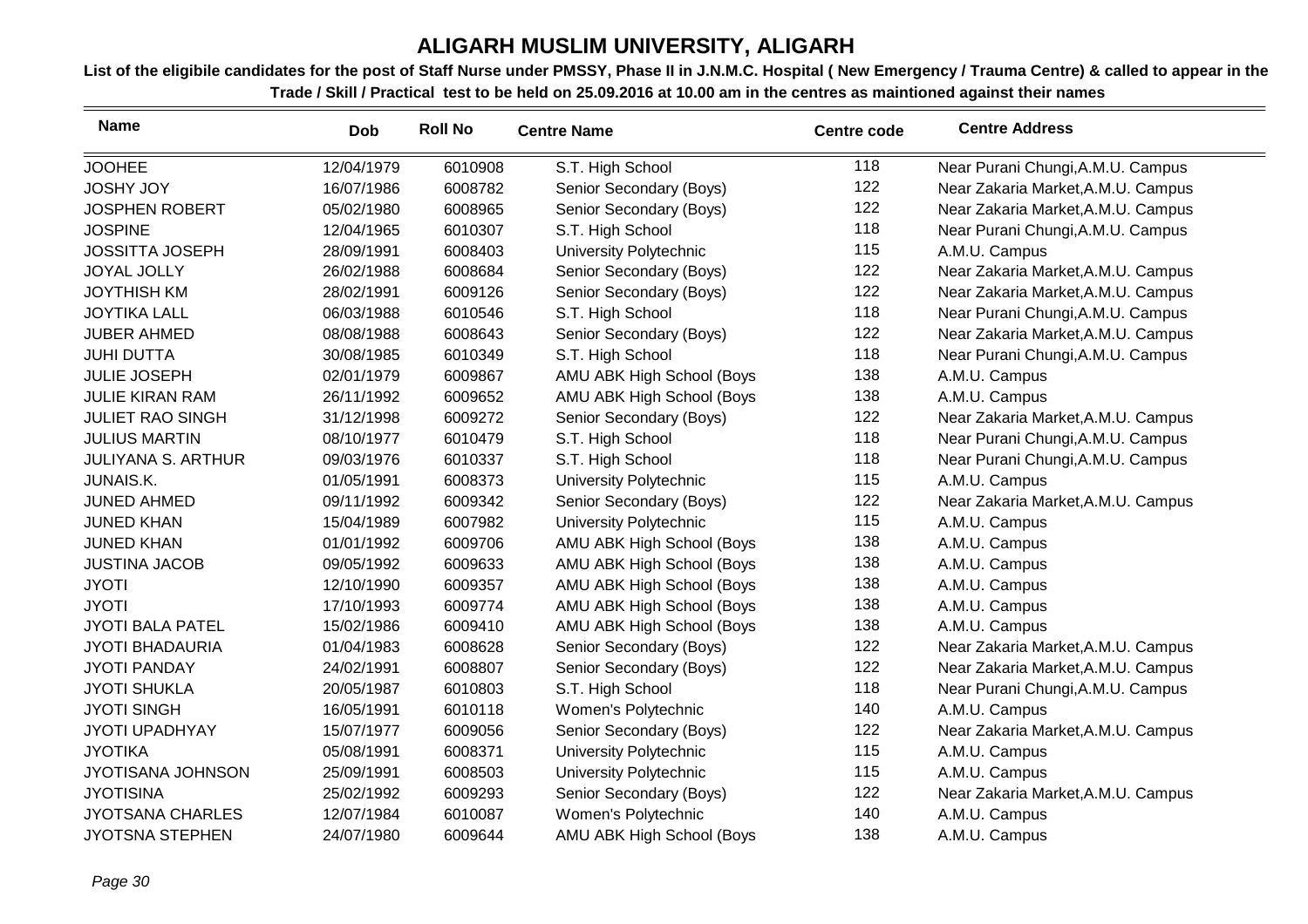| <b>Name</b>            | <b>Dob</b> | <b>Roll No</b> | <b>Centre Name</b>            | <b>Centre code</b> | <b>Centre Address</b>              |
|------------------------|------------|----------------|-------------------------------|--------------------|------------------------------------|
| K PHANEDRA KUMAR       | 12/08/1987 | 6009081        | Senior Secondary (Boys)       | 122                | Near Zakaria Market, A.M.U. Campus |
| K.M. LOVELY            | 09/01/1984 | 6010558        | S.T. High School              | 118                | Near Purani Chungi, A.M.U. Campus  |
| <b>KAILASH CHAND</b>   | 04/08/1986 | 6009769        | AMU ABK High School (Boys     | 138                | A.M.U. Campus                      |
| KAILASH CHAND YADAV    | 30/06/1990 | 6008151        | University Polytechnic        | 115                | A.M.U. Campus                      |
| KAILASH CHOUDHARY      | 09/11/1989 | 6009110        | Senior Secondary (Boys)       | 122                | Near Zakaria Market, A.M.U. Campus |
| <b>KAILASH SINGH</b>   | 02/02/1990 | 6009103        | Senior Secondary (Boys)       | 122                | Near Zakaria Market, A.M.U. Campus |
| KAIPESH KUMAR MEENA    | 07/07/1993 | 6008612        | Senior Secondary (Boys)       | 122                | Near Zakaria Market, A.M.U. Campus |
| <b>KAJAL GUPTA</b>     | 15/09/1986 | 6010481        | S.T. High School              | 118                | Near Purani Chungi, A.M.U. Campus  |
| KALAN DEHAIYA          | 16/03/1986 | 6010211        | Women's Polytechnic           | 140                | A.M.U. Campus                      |
| <b>KALESH K</b>        | 20/02/1989 | 6009102        | Senior Secondary (Boys)       | 122                | Near Zakaria Market, A.M.U. Campus |
| <b>KALPANA KUMARI</b>  | 08/09/1990 | 6008485        | University Polytechnic        | 115                | A.M.U. Campus                      |
| <b>KALPNA</b>          | 01/06/1982 | 6008021        | University Polytechnic        | 115                | A.M.U. Campus                      |
| <b>KALPNA</b>          | 26/01/1983 | 6010141        | Women's Polytechnic           | 140                | A.M.U. Campus                      |
| KALU LAL MEENA         | 18/06/1985 | 6008563        | University Polytechnic        | 115                | A.M.U. Campus                      |
| KAMAL DEEP SHARMA      | 10/07/1989 | 6010754        | S.T. High School              | 118                | Near Purani Chungi, A.M.U. Campus  |
| <b>KAMAL KISHORE</b>   | 15/07/1990 | 6010026        | Women's Polytechnic           | 140                | A.M.U. Campus                      |
| <b>KAMAL SAINI</b>     | 29/04/1991 | 6010156        | Women's Polytechnic           | 140                | A.M.U. Campus                      |
| KAMALESH KUMAR KUMAWA  | 02/06/1991 | 6008888        | Senior Secondary (Boys)       | 122                | Near Zakaria Market, A.M.U. Campus |
| KAMALESH KUMAWAL       | 08/07/1990 | 6008374        | University Polytechnic        | 115                | A.M.U. Campus                      |
| <b>KAMIL KURASHI</b>   | 30/07/1986 | 6010054        | Women's Polytechnic           | 140                | A.M.U. Campus                      |
| <b>KAMINI CHAND</b>    | 10/01/1988 | 6009229        | Senior Secondary (Boys)       | 122                | Near Zakaria Market, A.M.U. Campus |
| <b>KAMINI SENGAR</b>   | 13/08/1991 | 6008384        | <b>University Polytechnic</b> | 115                | A.M.U. Campus                      |
| <b>KAMLEA RANI</b>     | 08/01/1988 | 6009544        | AMU ABK High School (Boys     | 138                | A.M.U. Campus                      |
| <b>KAMLESH</b>         | 17/11/1989 | 6009881        | AMU ABK High School (Boys     | 138                | A.M.U. Campus                      |
| KAMLESH KUMAR BAKOLIYA | 16/11/1989 | 6010090        | Women's Polytechnic           | 140                | A.M.U. Campus                      |
| KAMLESH KUMAR JAJORIA  | 09/11/1988 | 6008846        | Senior Secondary (Boys)       | 122                | Near Zakaria Market, A.M.U. Campus |
| <b>KAMLESH KUMARI</b>  | 10/07/1987 | 6010677        | S.T. High School              | 118                | Near Purani Chungi, A.M.U. Campus  |
| KAMLESH KUMAWAT        | 22/06/1992 | 6010710        | S.T. High School              | 118                | Near Purani Chungi, A.M.U. Campus  |
| KAMLESH SAROJ          | 17/10/1989 | 6009664        | AMU ABK High School (Boys     | 138                | A.M.U. Campus                      |
| <b>KANCHAN</b>         | 08/02/1989 | 6009008        | Senior Secondary (Boys)       | 122                | Near Zakaria Market, A.M.U. Campus |
| <b>KANCHAN</b>         | 02/01/1984 | 6009018        | Senior Secondary (Boys)       | 122                | Near Zakaria Market, A.M.U. Campus |
| <b>KANCHAN MASHI</b>   | 03/10/1982 | 6008332        | University Polytechnic        | 115                | A.M.U. Campus                      |
| <b>KANCHAN SINGH</b>   | 16/04/1987 | 6010632        | S.T. High School              | 118                | Near Purani Chungi, A.M.U. Campus  |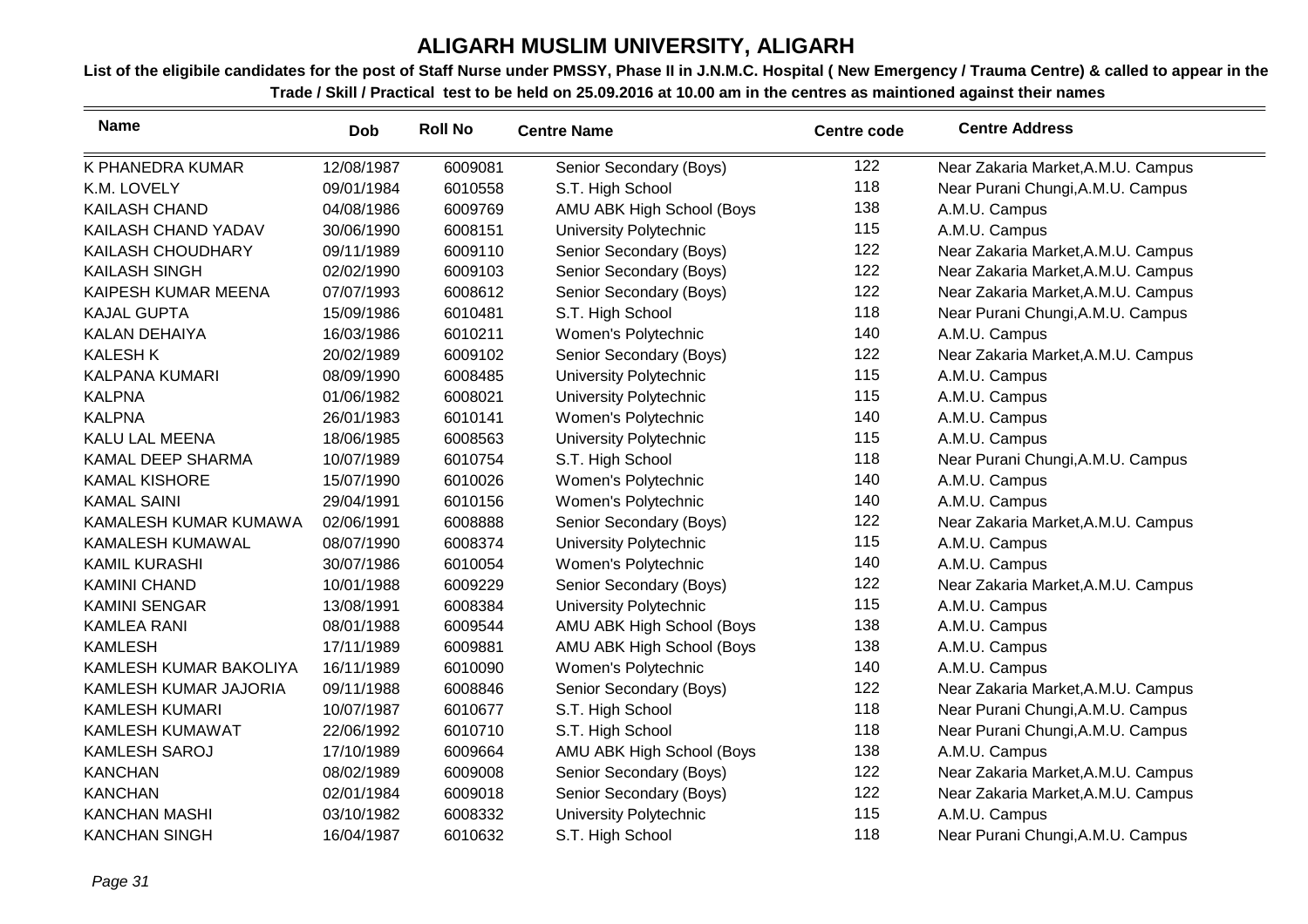| <b>Name</b>               | <b>Dob</b> | <b>Roll No</b> | <b>Centre Name</b>        | <b>Centre code</b> | <b>Centre Address</b>              |
|---------------------------|------------|----------------|---------------------------|--------------------|------------------------------------|
| <b>KANCHAN SINGH</b>      | 10/07/1989 | 6010708        | S.T. High School          | 118                | Near Purani Chungi, A.M.U. Campus  |
| KANHAIYA LAL RATHOR       | 01/04/1992 | 6010589        | S.T. High School          | 118                | Near Purani Chungi, A.M.U. Campus  |
| <b>KANTI DEVI</b>         | 15/07/1978 | 6010488        | S.T. High School          | 118                | Near Purani Chungi, A.M.U. Campus  |
| <b>KAPIL</b>              | 07/09/1984 | 6010878        | S.T. High School          | 118                | Near Purani Chungi, A.M.U. Campus  |
| <b>KAPIL DEV SHARMA</b>   | 15/09/1990 | 6008467        | University Polytechnic    | 115                | A.M.U. Campus                      |
| <b>KAPIL GODARA</b>       | 31/12/1990 | 6008031        | University Polytechnic    | 115                | A.M.U. Campus                      |
| KAPIL KUMAR KHANDELWL     | 02/12/1984 | 6008869        | Senior Secondary (Boys)   | 122                | Near Zakaria Market, A.M.U. Campus |
| <b>KAPIL SHAKYA</b>       | 01/01/1990 | 6010611        | S.T. High School          | 118                | Near Purani Chungi, A.M.U. Campus  |
| <b>KAPIL SHARMA</b>       | 08/02/1987 | 6009386        | AMU ABK High School (Boys | 138                | A.M.U. Campus                      |
| <b>KARAMJEET KAUR</b>     | 04/08/1988 | 6010692        | S.T. High School          | 118                | Near Purani Chungi, A.M.U. Campus  |
| KARAMVEER SINGH RATHO     | 11/01/1991 | 6008705        | Senior Secondary (Boys)   | 122                | Near Zakaria Market, A.M.U. Campus |
| <b>KARANTI KARTIK</b>     | 08/06/1992 | 6010914        | S.T. High School          | 118                | Near Purani Chungi, A.M.U. Campus  |
| <b>KARISHMA</b>           | 22/06/1993 | 6008368        | University Polytechnic    | 115                | A.M.U. Campus                      |
| <b>KARUNA E ABHILASHI</b> | 09/11/1990 | 6009594        | AMU ABK High School (Boys | 138                | A.M.U. Campus                      |
| KARUNA E. ABHILASHI       | 01/11/1990 | 6010773        | S.T. High School          | 118                | Near Purani Chungi, A.M.U. Campus  |
| <b>KASHINATH KARFE</b>    | 01/07/1989 | 6008162        | University Polytechnic    | 115                | A.M.U. Campus                      |
| <b>KASIF KHAN</b>         | 15/10/1995 | 6008464        | University Polytechnic    | 115                | A.M.U. Campus                      |
| <b>KAUSAR KHAN</b>        | 21/09/1988 | 6010911        | S.T. High School          | 118                | Near Purani Chungi, A.M.U. Campus  |
| <b>KAUSHAL KUMAR</b>      | 26/10/1990 | 6008680        | Senior Secondary (Boys)   | 122                | Near Zakaria Market, A.M.U. Campus |
| KAUSHAL RAM MEENA         | 14/06/1991 | 6009790        | AMU ABK High School (Boys | 138                | A.M.U. Campus                      |
| KAUSHAL SACHAN            | 11/06/1992 | 6009385        | AMU ABK High School (Boys | 138                | A.M.U. Campus                      |
| <b>KAVITA</b>             | 23/07/1982 | 6008431        | University Polytechnic    | 115                | A.M.U. Campus                      |
| <b>KAVITA</b>             | 20/08/1979 | 6008717        | Senior Secondary (Boys)   | 122                | Near Zakaria Market, A.M.U. Campus |
| <b>KAVITA</b>             | 06/03/1981 | 6009453        | AMU ABK High School (Boys | 138                | A.M.U. Campus                      |
| <b>KAVITA A LAL</b>       | 31/01/1988 | 6009857        | AMU ABK High School (Boys | 138                | A.M.U. Campus                      |
| <b>KAVITA KUMARI</b>      | 22/12/1991 | 6008676        | Senior Secondary (Boys)   | 122                | Near Zakaria Market, A.M.U. Campus |
| <b>KAVITA NELSON</b>      | 28/06/1989 | 6010172        | Women's Polytechnic       | 140                | A.M.U. Campus                      |
| <b>KAVITA VERMA</b>       | 05/08/1988 | 6009237        | Senior Secondary (Boys)   | 122                | Near Zakaria Market, A.M.U. Campus |
| KAYNAT JAHAN              | 06/08/1987 | 6008754        | Senior Secondary (Boys)   | 122                | Near Zakaria Market, A.M.U. Campus |
| <b>KEDAR MAL SHARMA</b>   | 20/02/1990 | 6008406        | University Polytechnic    | 115                | A.M.U. Campus                      |
| <b>KESHA RAM</b>          | 04/07/1988 | 6009804        | AMU ABK High School (Boys | 138                | A.M.U. Campus                      |
| <b>KESHAV BAINDARA</b>    | 09/09/1985 | 6008351        | University Polytechnic    | 115                | A.M.U. Campus                      |
| <b>KESHAV KUMAR</b>       | 15/08/1993 | 6009903        | AMU ABK High School (Boys | 138                | A.M.U. Campus                      |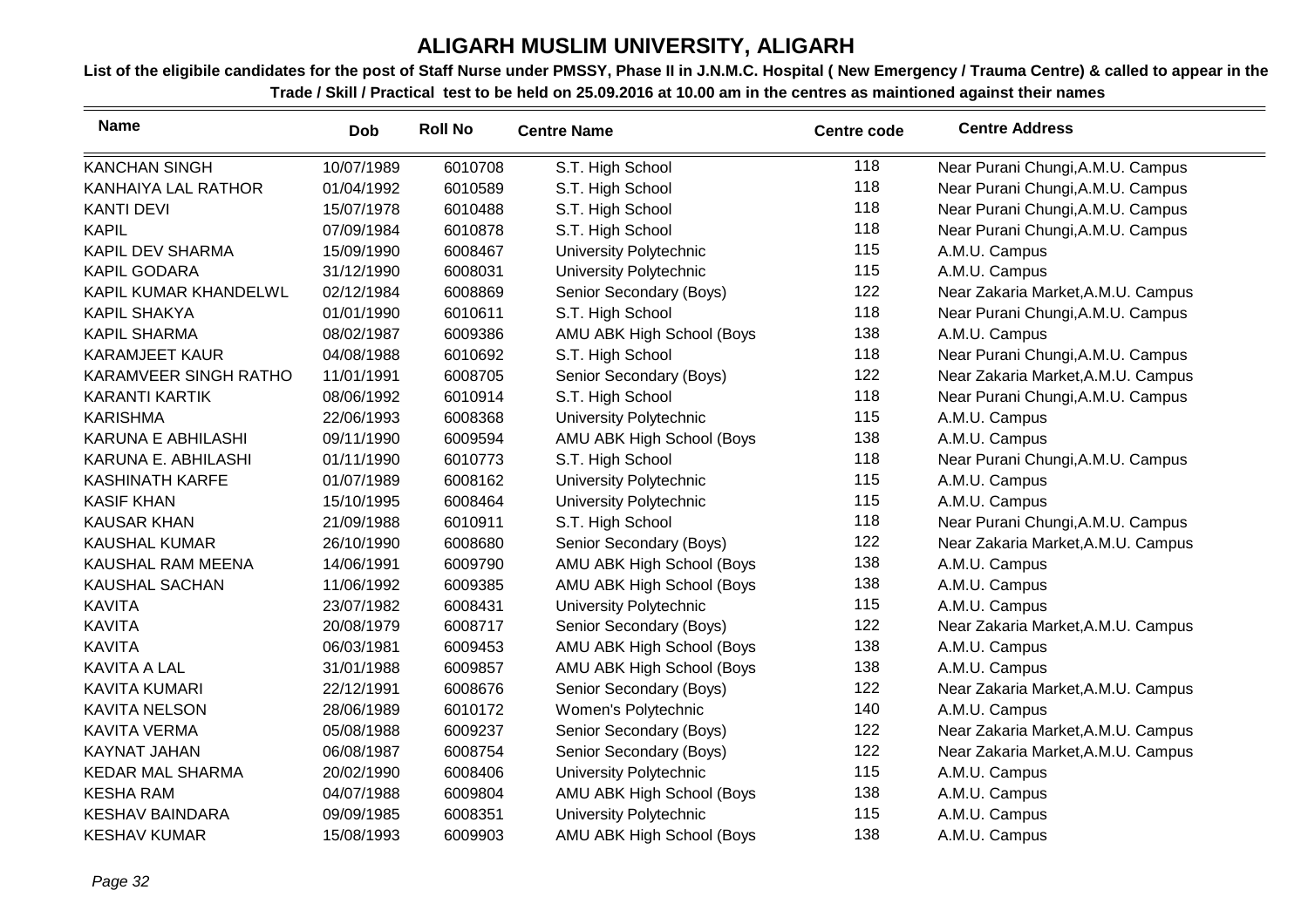| <b>Name</b>             | <b>Dob</b> | <b>Roll No</b> | <b>Centre Name</b>        | <b>Centre code</b> | <b>Centre Address</b>              |
|-------------------------|------------|----------------|---------------------------|--------------------|------------------------------------|
| <b>KESIA RAJAN</b>      | 12/11/1991 | 6008038        | University Polytechnic    | 115                | A.M.U. Campus                      |
| <b>KHALID</b>           | 11/05/1992 | 6008999        | Senior Secondary (Boys)   | 122                | Near Zakaria Market, A.M.U. Campus |
| <b>KHEEMA RAM</b>       | 03/12/1989 | 6009020        | Senior Secondary (Boys)   | 122                | Near Zakaria Market, A.M.U. Campus |
| <b>KHEM CHAND</b>       | 10/03/1991 | 6008928        | Senior Secondary (Boys)   | 122                | Near Zakaria Market, A.M.U. Campus |
| <b>KHEMA RAM</b>        | 17/05/1988 | 6009420        | AMU ABK High School (Boys | 138                | A.M.U. Campus                      |
| KHEMCHAN KUMAWAT        | 10/06/1987 | 6010227        | S.T. High School          | 118                | Near Purani Chungi, A.M.U. Campus  |
| <b>KHEMRAJ MEENA</b>    | 03/07/1987 | 6008544        | University Polytechnic    | 115                | A.M.U. Campus                      |
| <b>KHEMRAJ SAINI</b>    | 22/07/1988 | 6010228        | S.T. High School          | 118                | Near Purani Chungi, A.M.U. Campus  |
| <b>KHUDABAKS</b>        | 05/04/1991 | 6010595        | S.T. High School          | 118                | Near Purani Chungi, A.M.U. Campus  |
| <b>KHUSH PANDEY</b>     | 24/08/1990 | 6009764        | AMU ABK High School (Boys | 138                | A.M.U. Campus                      |
| KHUSH RAM MEENA         | 28/01/1990 | 6010017        | Women's Polytechnic       | 140                | A.M.U. Campus                      |
| <b>KHUSHI MAISI</b>     | 15/10/1989 | 6010660        | S.T. High School          | 118                | Near Purani Chungi, A.M.U. Campus  |
| KHUSHI SENGAR.          | 21/07/1991 | 6008390        | University Polytechnic    | 115                | A.M.U. Campus                      |
| KHUSHNUMA BANO          | 09/02/1986 | 6008572        | University Polytechnic    | 115                | A.M.U. Campus                      |
| <b>KHUSHWANT SINGH</b>  | 15/07/1990 | 6010745        | S.T. High School          | 118                | Near Purani Chungi, A.M.U. Campus  |
| <b>KHYALI RAM</b>       | 01/09/1991 | 6009994        | Women's Polytechnic       | 140                | A.M.U. Campus                      |
| <b>KIRAN</b>            | 25/05/1983 | 6009880        | AMU ABK High School (Boys | 138                | A.M.U. Campus                      |
| <b>KIRAN KUMARI</b>     | 20/11/1989 | 6010086        | Women's Polytechnic       | 140                | A.M.U. Campus                      |
| <b>KIRAN LATA</b>       | 10/08/1985 | 6010894        | S.T. High School          | 118                | Near Purani Chungi, A.M.U. Campus  |
| KIRAN LATA SAXENA       | 07/08/1988 | 6010619        | S.T. High School          | 118                | Near Purani Chungi, A.M.U. Campus  |
| <b>KIRAN ROSE SINGH</b> | 01/08/1970 | 6009902        | AMU ABK High School (Boys | 138                | A.M.U. Campus                      |
| <b>KIRAN YADAV</b>      | 01/08/1989 | 6010794        | S.T. High School          | 118                | Near Purani Chungi, A.M.U. Campus  |
| <b>KIRTI PANDEY</b>     | 19/01/1988 | 6007996        | University Polytechnic    | 115                | A.M.U. Campus                      |
| <b>KIRTI SINGH</b>      | 14/08/1989 | 6010311        | S.T. High School          | 118                | Near Purani Chungi, A.M.U. Campus  |
| <b>KIRTI VERMA</b>      | 02/07/1988 | 6010637        | S.T. High School          | 118                | Near Purani Chungi, A.M.U. Campus  |
| KISHAN SINGH SENGAR     | 02/07/1992 | 6009984        | Women's Polytechnic       | 140                | A.M.U. Campus                      |
| <b>KISHOR KUMAR</b>     | 01/01/1987 | 6009097        | Senior Secondary (Boys)   | 122                | Near Zakaria Market, A.M.U. Campus |
| <b>KISHORE BUDDA</b>    | 02/07/1990 | 6008126        | University Polytechnic    | 115                | A.M.U. Campus                      |
| <b>KISMATUN NISHAN</b>  | 02/12/1991 | 6008367        | University Polytechnic    | 115                | A.M.U. Campus                      |
| <b>KM. ANSHIKA</b>      | 17/08/1993 | 6009298        | Senior Secondary (Boys)   | 122                | Near Zakaria Market, A.M.U. Campus |
| <b>KM. ARCHANA</b>      | 05/06/1993 | 6010401        | S.T. High School          | 118                | Near Purani Chungi, A.M.U. Campus  |
| KM. GEETA DEVI          | 02/09/1989 | 6009763        | AMU ABK High School (Boys | 138                | A.M.U. Campus                      |
| <b>KM. GURIYA</b>       | 05/07/1986 | 6008609        | Senior Secondary (Boys)   | 122                | Near Zakaria Market, A.M.U. Campus |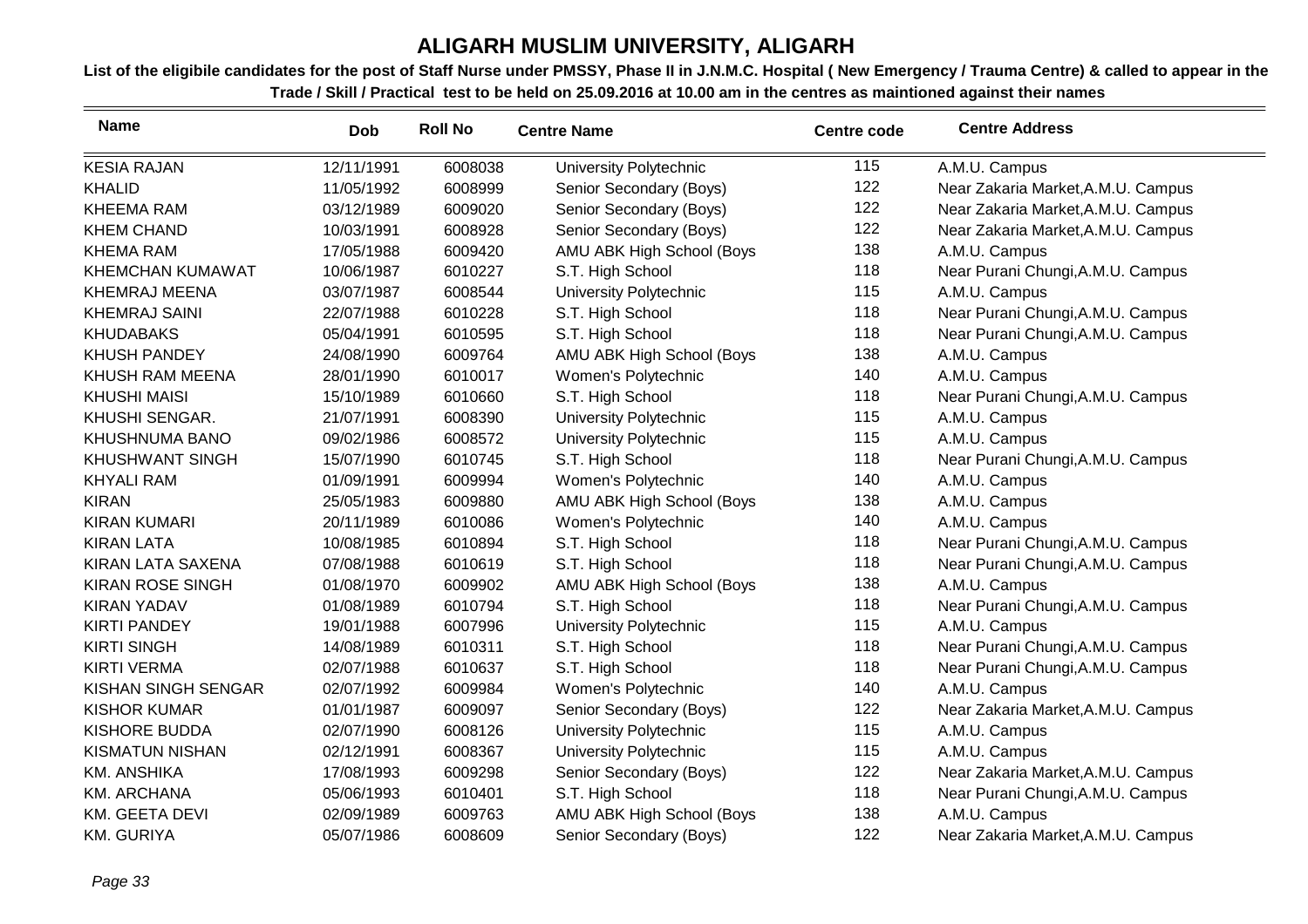| <b>Name</b>                 | <b>Dob</b> | <b>Roll No</b> | <b>Centre Name</b>            | <b>Centre code</b> | <b>Centre Address</b>              |
|-----------------------------|------------|----------------|-------------------------------|--------------------|------------------------------------|
| <b>KM. INDRA</b>            | 28/04/1987 | 6010830        | S.T. High School              | 118                | Near Purani Chungi, A.M.U. Campus  |
| <b>KM. MAMTA YADAV</b>      | 10/07/1987 | 6007934        | <b>University Polytechnic</b> | 115                | A.M.U. Campus                      |
| <b>KM. PIKKI SCOTT</b>      | 13/07/1973 | 6010841        | S.T. High School              | 118                | Near Purani Chungi, A.M.U. Campus  |
| <b>KM. PINKY</b>            | 13/05/1988 | 6010888        | S.T. High School              | 118                | Near Purani Chungi, A.M.U. Campus  |
| <b>KM. POONAM</b>           | 05/01/1990 | 6009759        | AMU ABK High School (Boys     | 138                | A.M.U. Campus                      |
| KM. RANJANA YADAV           | 10/06/1994 | 6010594        | S.T. High School              | 118                | Near Purani Chungi, A.M.U. Campus  |
| <b>KM.LALITA MISHRA</b>     | 11/07/1983 | 6009817        | AMU ABK High School (Boys     | 138                | A.M.U. Campus                      |
| <b>KOMAL SHARMA</b>         | 03/10/1990 | 6007871        | University Polytechnic        | 115                | A.M.U. Campus                      |
| <b>KOMPALLI NARESH</b>      | 03/06/1989 | 6008070        | <b>University Polytechnic</b> | 115                | A.M.U. Campus                      |
| KOTESWARA R. BADAVATH       | 06/06/1989 | 6008621        | Senior Secondary (Boys)       | 122                | Near Zakaria Market, A.M.U. Campus |
| <b>KRIBIN.T</b>             | 12/12/1987 | 6008100        | University Polytechnic        | 115                | A.M.U. Campus                      |
| <b>KRISHAN KUMAR SHARMA</b> | 07/07/1988 | 6010060        | Women's Polytechnic           | 140                | A.M.U. Campus                      |
| <b>KRISHAN KUMAR SHARMA</b> | 10/11/1990 | 6010519        | S.T. High School              | 118                | Near Purani Chungi, A.M.U. Campus  |
| <b>KRISHAN LAL KUMAWAT</b>  | 26/08/1991 | 6009246        | Senior Secondary (Boys)       | 122                | Near Zakaria Market, A.M.U. Campus |
| <b>KRISHAN MOHAN</b>        | 06/08/1992 | 6010260        | S.T. High School              | 118                | Near Purani Chungi, A.M.U. Campus  |
| KRISHANRAJ JATOLIYA         | 24/12/1988 | 6010002        | Women's Polytechnic           | 140                | A.M.U. Campus                      |
| <b>KRISHNA</b>              | 21/12/1990 | 6010352        | S.T. High School              | 118                | Near Purani Chungi, A.M.U. Campus  |
| KRISHNA KANT SHARMA         | 16/09/1978 | 6009343        | Senior Secondary (Boys)       | 122                | Near Zakaria Market, A.M.U. Campus |
| <b>KRISHNA KUMAR MS</b>     | 21/05/1988 | 6008005        | University Polytechnic        | 115                | A.M.U. Campus                      |
| <b>KRISHNA KUMARI</b>       | 12/12/1987 | 6007999        | University Polytechnic        | 115                | A.M.U. Campus                      |
| KRISHNA REDDY. G.           | 16/04/1988 | 6010833        | S.T. High School              | 118                | Near Purani Chungi, A.M.U. Campus  |
| <b>KRISHNA SHARMA</b>       | 04/04/1989 | 6009092        | Senior Secondary (Boys)       | 122                | Near Zakaria Market, A.M.U. Campus |
| <b>KRISHNA SHARMA</b>       | 07/03/1987 | 6009626        | AMU ABK High School (Boys     | 138                | A.M.U. Campus                      |
| <b>KRISHNA SINGH</b>        | 05/01/1988 | 6009202        | Senior Secondary (Boys)       | 122                | Near Zakaria Market, A.M.U. Campus |
| <b>KRISHNAKANT MAHERA</b>   | 08/07/1989 | 6010098        | Women's Polytechnic           | 140                | A.M.U. Campus                      |
| <b>KRISHNAPAL SINGH</b>     | 12/10/1993 | 6008434        | University Polytechnic        | 115                | A.M.U. Campus                      |
| <b>KRSHAMA SHARMA</b>       | 12/12/1978 | 6009530        | AMU ABK High School (Boys     | 138                | A.M.U. Campus                      |
| <b>KSHETRAPAL SINGH</b>     | 04/12/1989 | 6010420        | S.T. High School              | 118                | Near Purani Chungi, A.M.U. Campus  |
| <b>KU HARI RAJPUT</b>       | 05/07/1988 | 6009635        | AMU ABK High School (Boys     | 138                | A.M.U. Campus                      |
| <b>KU RANI</b>              | 08/05/1988 | 6009640        | AMU ABK High School (Boys     | 138                | A.M.U. Campus                      |
| <b>KU SUNITA</b>            | 15/03/1984 | 6009021        | Senior Secondary (Boys)       | 122                | Near Zakaria Market, A.M.U. Campus |
| <b>KULDEEP</b>              | 10/07/1989 | 6009747        | AMU ABK High School (Boys     | 138                | A.M.U. Campus                      |
| <b>KULDEEP BABU</b>         | 10/08/1987 | 6009920        | AMU ABK High School (Boys     | 138                | A.M.U. Campus                      |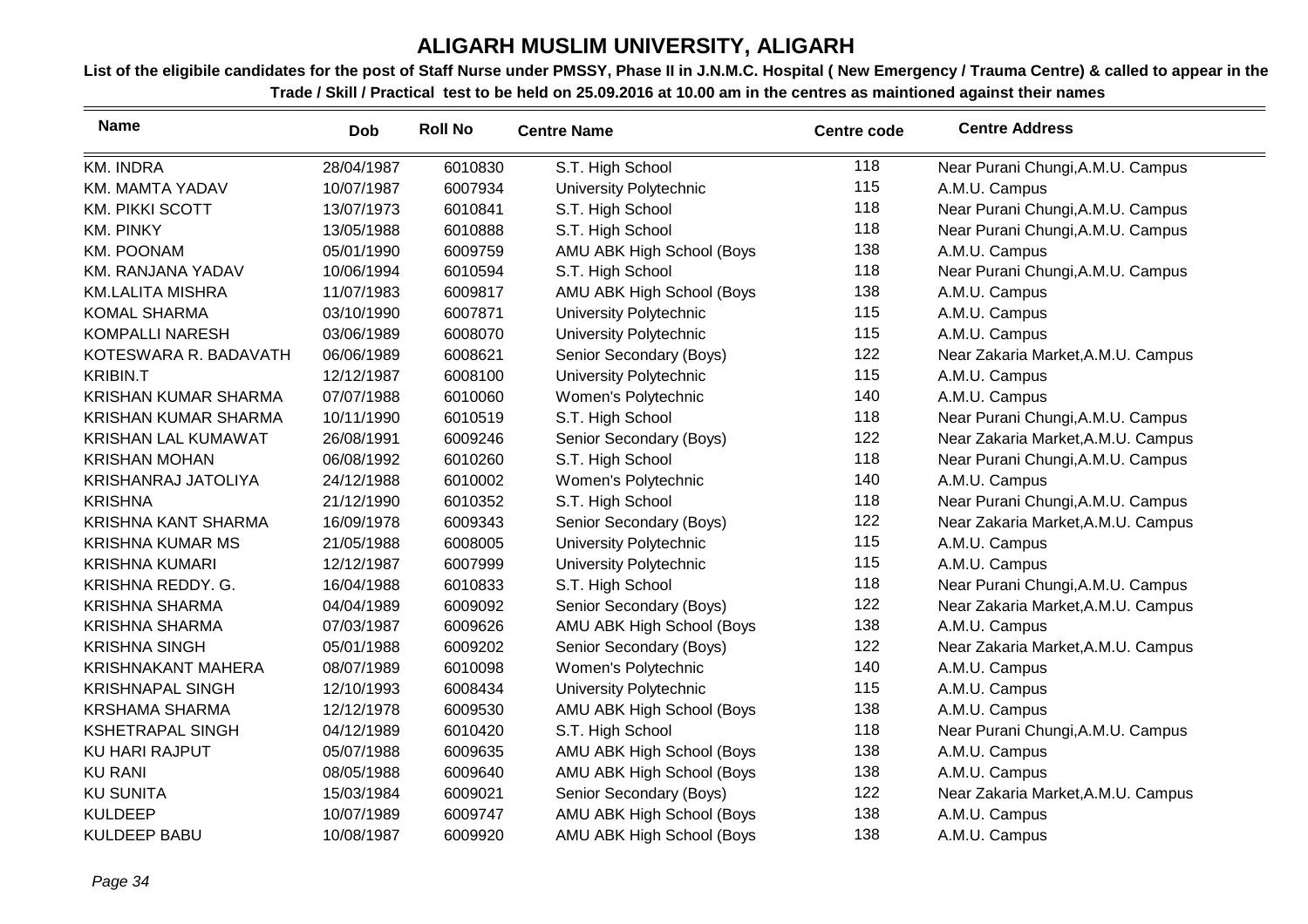| <b>Name</b>                 | <b>Dob</b> | <b>Roll No</b> | <b>Centre Name</b>        | <b>Centre code</b> | <b>Centre Address</b>              |
|-----------------------------|------------|----------------|---------------------------|--------------------|------------------------------------|
| <b>KULDEEP KUMAR</b>        | 08/10/1991 | 6008402        | University Polytechnic    | 115                | A.M.U. Campus                      |
| <b>KULDEEP SHARMA</b>       | 10/06/1991 | 6008375        | University Polytechnic    | 115                | A.M.U. Campus                      |
| <b>KULDEEP SINGH</b>        | 10/08/1986 | 6008939        | Senior Secondary (Boys)   | 122                | Near Zakaria Market, A.M.U. Campus |
| <b>KULDEEP SINGH</b>        | 15/10/1990 | 6009503        | AMU ABK High School (Boys | 138                | A.M.U. Campus                      |
| <b>KULDEEP SINGH</b>        | 22/09/1984 | 6010051        | Women's Polytechnic       | 140                | A.M.U. Campus                      |
| <b>KULDEEP SINGH</b>        | 28/11/1990 | 6010206        | Women's Polytechnic       | 140                | A.M.U. Campus                      |
| KULDEEP SINGH MEENA         | 08/08/1991 | 6009123        | Senior Secondary (Boys)   | 122                | Near Zakaria Market, A.M.U. Campus |
| KULDEEP SINGH SHEKAWT       | 27/09/1990 | 6009484        | AMU ABK High School (Boys | 138                | A.M.U. Campus                      |
| <b>KULDEEP SONI</b>         | 25/10/1990 | 6008149        | University Polytechnic    | 115                | A.M.U. Campus                      |
| <b>KULDEEP VERMA</b>        | 27/07/1988 | 6010209        | Women's Polytechnic       | 140                | A.M.U. Campus                      |
| <b>KULDEP KUMAR</b>         | 21/01/1983 | 6008235        | University Polytechnic    | 115                | A.M.U. Campus                      |
| <b>KULSAM BANO</b>          | 27/08/1980 | 6008548        | University Polytechnic    | 115                | A.M.U. Campus                      |
| <b>KUM SAMTA SHARMA</b>     | 02/10/1973 | 6008892        | Senior Secondary (Boys)   | 122                | Near Zakaria Market, A.M.U. Campus |
| <b>KUMAR SINGH</b>          | 31/07/1991 | 6010915        | S.T. High School          | 118                | Near Purani Chungi, A.M.U. Campus  |
| <b>KUMARI CHITRA</b>        | 03/12/1986 | 6010250        | S.T. High School          | 118                | Near Purani Chungi, A.M.U. Campus  |
| <b>KUMARI MAMATA</b>        | 05/07/1984 | 6009321        | Senior Secondary (Boys)   | 122                | Near Zakaria Market, A.M.U. Campus |
| KUMARI MANJU                | 15/09/1992 | 6008958        | Senior Secondary (Boys)   | 122                | Near Zakaria Market, A.M.U. Campus |
| <b>KUMARI PINKI DEVI</b>    | 08/08/1983 | 6010102        | Women's Polytechnic       | 140                | A.M.U. Campus                      |
| <b>KUMARI PREM LATA</b>     | 14/07/1991 | 6008527        | University Polytechnic    | 115                | A.M.U. Campus                      |
| <b>KUMARI RADHA</b>         | 01/06/1992 | 6010740        | S.T. High School          | 118                | Near Purani Chungi, A.M.U. Campus  |
| <b>KUMARI SONI</b>          | 06/11/1991 | 6010921        | S.T. High School          | 118                | Near Purani Chungi, A.M.U. Campus  |
| <b>KUMARI SUNEETA</b>       | 15/05/1982 | 6010475        | S.T. High School          | 118                | Near Purani Chungi, A.M.U. Campus  |
| <b>KUSHAL PAL SINGH</b>     | 13/07/1989 | 6010106        | Women's Polytechnic       | 140                | A.M.U. Campus                      |
| <b>KUSHALPAL SINGH</b>      | 20/07/1991 | 6007931        | University Polytechnic    | 115                | A.M.U. Campus                      |
| <b>KUSUM</b>                | 01/02/1991 | 6008650        | Senior Secondary (Boys)   | 122                | Near Zakaria Market, A.M.U. Campus |
| <b>KUSUM</b>                | 15/10/1990 | 6010861        | S.T. High School          | 118                | Near Purani Chungi, A.M.U. Campus  |
| <b>KUSUM</b>                | 15/01/1991 | 6010912        | S.T. High School          | 118                | Near Purani Chungi, A.M.U. Campus  |
| <b>LAKHAN GOUTAM</b>        | 16/10/1989 | 6010071        | Women's Polytechnic       | 140                | A.M.U. Campus                      |
| <b>LAKHAN MEENA</b>         | 15/10/1991 | 6009967        | Women's Polytechnic       | 140                | A.M.U. Campus                      |
| <b>LAKHAN SINGH KUSHWAH</b> | 20/10/1989 | 6008010        | University Polytechnic    | 115                | A.M.U. Campus                      |
| <b>LAKSHMI S NAIR</b>       | 01/02/1988 | 6009259        | Senior Secondary (Boys)   | 122                | Near Zakaria Market, A.M.U. Campus |
| <b>LAL SINGH JAT</b>        | 02/01/1985 | 6008305        | University Polytechnic    | 115                | A.M.U. Campus                      |
| <b>LAL SINGH RAJVIR</b>     | 01/07/1992 | 6010034        | Women's Polytechnic       | 140                | A.M.U. Campus                      |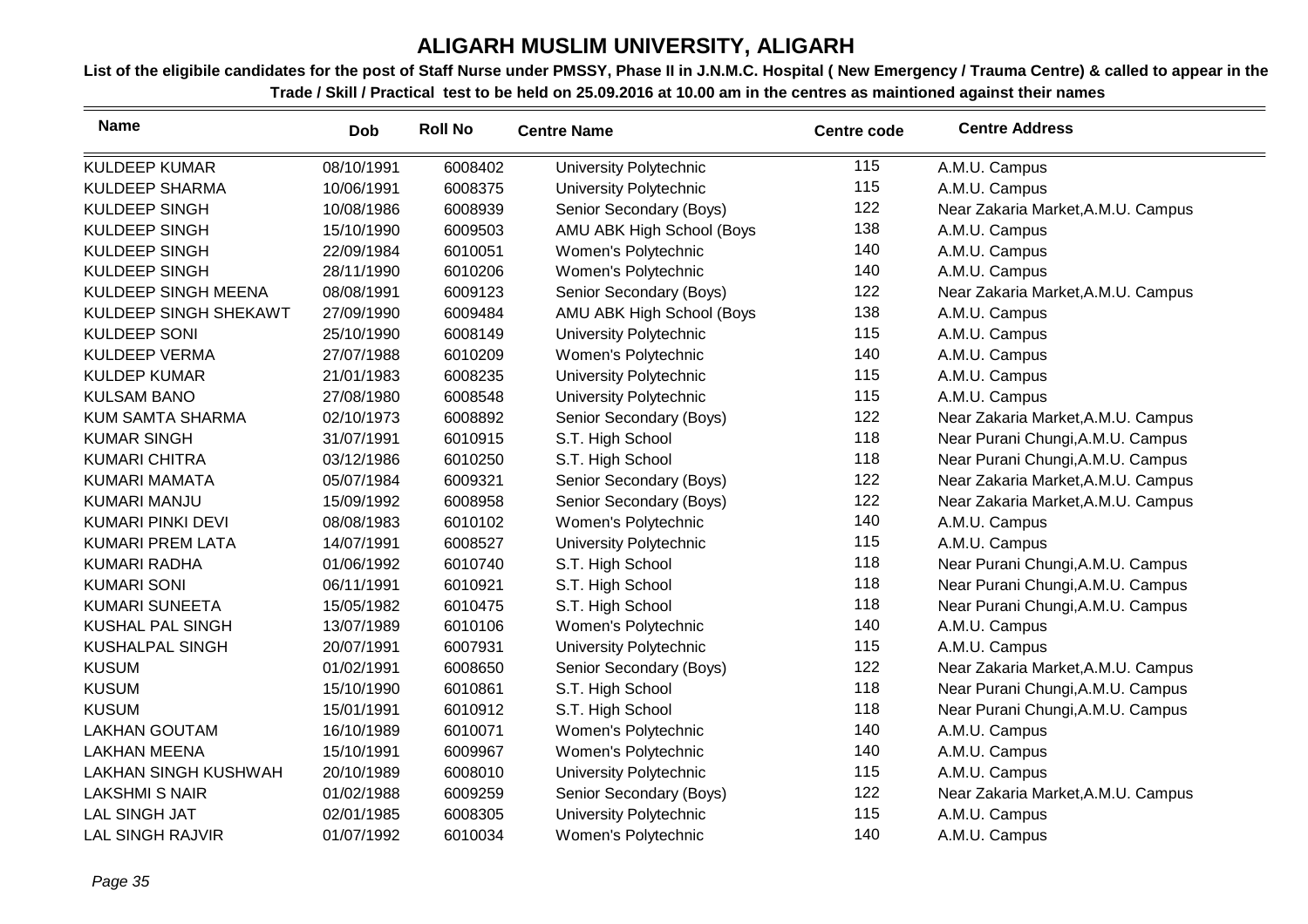| <b>Name</b>                  | <b>Dob</b> | <b>Roll No</b> | <b>Centre Name</b>            | <b>Centre code</b> | <b>Centre Address</b>              |
|------------------------------|------------|----------------|-------------------------------|--------------------|------------------------------------|
| <b>LALIT KUMAR NAGAR</b>     | 03/07/1986 | 6008466        | University Polytechnic        | 115                | A.M.U. Campus                      |
| <b>LALIT SINGH</b>           | 06/01/1982 | 6010258        | S.T. High School              | 118                | Near Purani Chungi, A.M.U. Campus  |
| <b>LALPATI MEENA</b>         | 13/06/1988 | 6008086        | University Polytechnic        | 115                | A.M.U. Campus                      |
| LATA SHANKAR GAUTAM          | 13/05/1991 | 6009693        | AMU ABK High School (Boys     | 138                | A.M.U. Campus                      |
| <b>LATA TOMAR</b>            | 08/07/1986 | 6008450        | University Polytechnic        | 115                | A.M.U. Campus                      |
| <b>LAVAKUSH PANDEY</b>       | 02/06/1998 | 6009751        | AMU ABK High School (Boys     | 138                | A.M.U. Campus                      |
| <b>LAVI KULASHRESTHA</b>     | 15/07/1987 | 6010701        | S.T. High School              | 118                | Near Purani Chungi, A.M.U. Campus  |
| <b>LAVLI RATHAUR</b>         | 05/08/1993 | 6008458        | University Polytechnic        | 115                | A.M.U. Campus                      |
| <b>LAXMI</b>                 | 02/05/1989 | 6009616        | AMU ABK High School (Boys     | 138                | A.M.U. Campus                      |
| <b>LAXMI DEVI</b>            | 20/12/1988 | 6008001        | <b>University Polytechnic</b> | 115                | A.M.U. Campus                      |
| <b>LAXMI KUMARI</b>          | 30/06/1987 | 6008219        | University Polytechnic        | 115                | A.M.U. Campus                      |
| LAXMI NARAYAN GHANCHI        | 01/10/1989 | 6008691        | Senior Secondary (Boys)       | 122                | Near Zakaria Market, A.M.U. Campus |
| <b>LAXMI SINGH</b>           | 26/08/1990 | 6010886        | S.T. High School              | 118                | Near Purani Chungi, A.M.U. Campus  |
| LAXMIKANTH B ANAND           | 10/10/1987 | 6008712        | Senior Secondary (Boys)       | 122                | Near Zakaria Market, A.M.U. Campus |
| LEEJA JAMES                  | 08/04/1992 | 6009129        | Senior Secondary (Boys)       | 122                | Near Zakaria Market, A.M.U. Campus |
| LEELA RAM SHARMA             | 02/01/1991 | 6009462        | AMU ABK High School (Boys     | 138                | A.M.U. Campus                      |
| LEKHRAJ JAT                  | 04/06/1989 | 6008929        | Senior Secondary (Boys)       | 122                | Near Zakaria Market, A.M.U. Campus |
| <b>LEO AROKIA DOSS</b>       | 01/06/1984 | 6009936        | AMU ABK High School (Boys     | 138                | A.M.U. Campus                      |
| LIJI A.P.                    | 21/08/1987 | 6010242        | S.T. High School              | 118                | Near Purani Chungi, A.M.U. Campus  |
| <b>LIJI VARGHESE</b>         | 28/12/1989 | 6010694        | S.T. High School              | 118                | Near Purani Chungi, A.M.U. Campus  |
| <b>LILY PHILLIPS</b>         | 22/04/1994 | 6009390        | AMU ABK High School (Boys     | 138                | A.M.U. Campus                      |
| <b>LINCY THANKACHAN</b>      | 09/03/1991 | 6009938        | AMU ABK High School (Boys     | 138                | A.M.U. Campus                      |
| <b>LINTO DAVIS</b>           | 13/12/1989 | 6009487        | AMU ABK High School (Boys     | 138                | A.M.U. Campus                      |
| <b>LINU FARIDI</b>           | 23/05/1991 | 6010202        | Women's Polytechnic           | 140                | A.M.U. Campus                      |
| <b>LINU SIMON</b>            | 21/06/1990 | 6010031        | Women's Polytechnic           | 140                | A.M.U. Campus                      |
| <b>LITTY LISS THOMAS</b>     | 31/12/1990 | 6008095        | University Polytechnic        | 115                | A.M.U. Campus                      |
| <b>LOKENDRA SINGH MEENA</b>  | 01/07/1987 | 6009698        | AMU ABK High School (Boys     | 138                | A.M.U. Campus                      |
| <b>LOKENDRA VIHARI GUPTA</b> | 17/04/1988 | 6009028        | Senior Secondary (Boys)       | 122                | Near Zakaria Market, A.M.U. Campus |
| <b>LOKESH</b>                | 28/06/1990 | 6010403        | S.T. High School              | 118                | Near Purani Chungi, A.M.U. Campus  |
| <b>LOKESH KUMAR</b>          | 13/11/1989 | 6008145        | University Polytechnic        | 115                | A.M.U. Campus                      |
| <b>LOKESH KUMAR</b>          | 15/07/1993 | 6008738        | Senior Secondary (Boys)       | 122                | Near Zakaria Market, A.M.U. Campus |
| <b>LOKESH KUMAR RAIGAR</b>   | 09/07/1989 | 6008833        | Senior Secondary (Boys)       | 122                | Near Zakaria Market, A.M.U. Campus |
| <b>LOKESH MEENA</b>          | 04/12/1989 | 6007994        | <b>University Polytechnic</b> | 115                | A.M.U. Campus                      |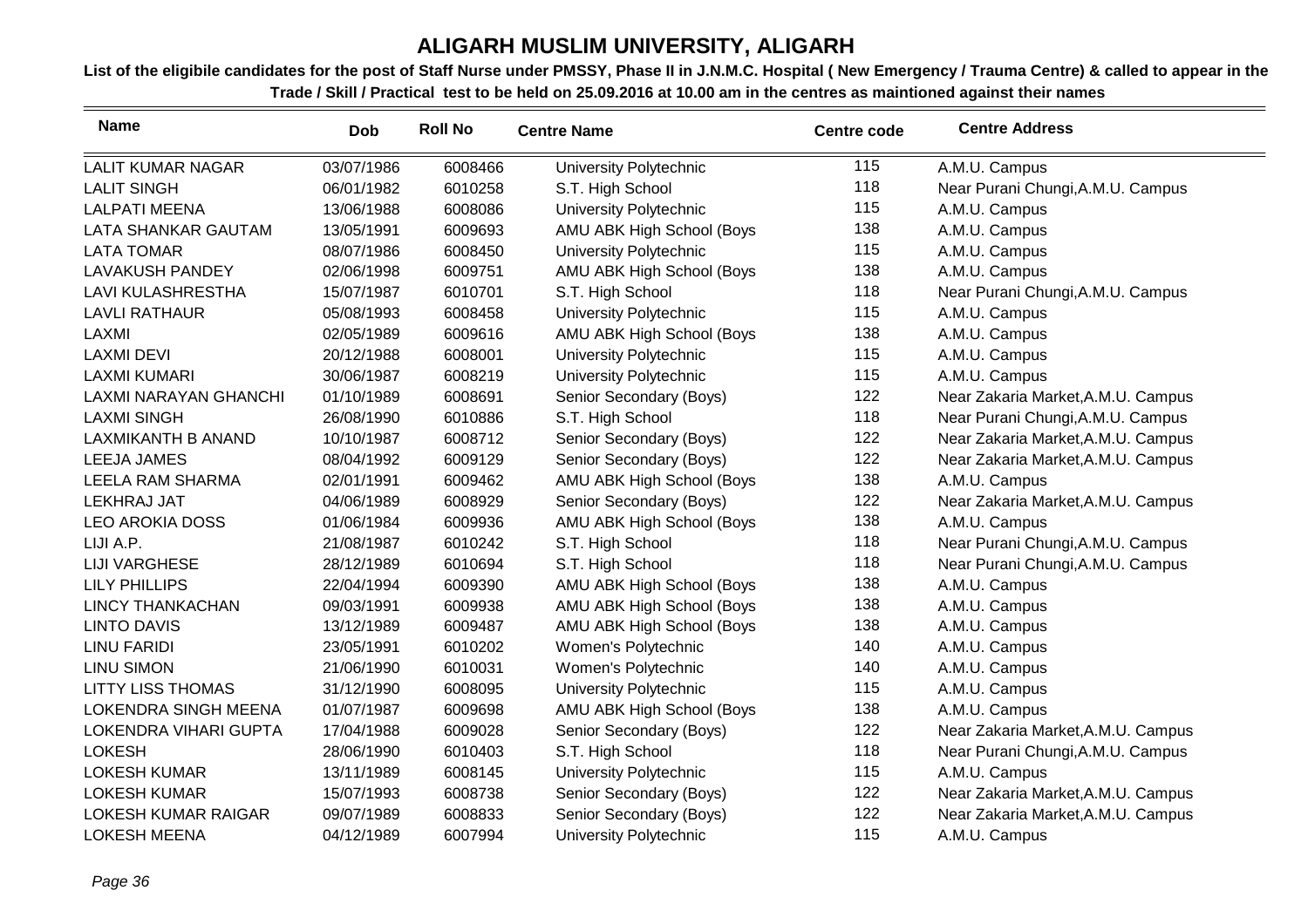| <b>Name</b>              | <b>Dob</b> | <b>Roll No</b> | <b>Centre Name</b>        | <b>Centre code</b> | <b>Centre Address</b>              |
|--------------------------|------------|----------------|---------------------------|--------------------|------------------------------------|
| <b>LOKESH SHARMA</b>     | 29/03/1990 | 6008594        | University Polytechnic    | 115                | A.M.U. Campus                      |
| <b>LOKKU VIJAYA MARY</b> | 19/05/1991 | 6009905        | AMU ABK High School (Boys | 138                | A.M.U. Campus                      |
| <b>LORITA LYALL</b>      | 24/04/1987 | 6010669        | S.T. High School          | 118                | Near Purani Chungi, A.M.U. Campus  |
| <b>LOUISH VISSCHER</b>   | 22/09/1981 | 6010617        | S.T. High School          | 118                | Near Purani Chungi, A.M.U. Campus  |
| <b>LUBNA</b>             | 03/04/1990 | 6009604        | AMU ABK High School (Boys | 138                | A.M.U. Campus                      |
| M. BILKISH               | 28/02/1985 | 6010765        | S.T. High School          | 118                | Near Purani Chungi, A.M.U. Campus  |
| M.MURALI                 | 17/11/1985 | 6008765        | Senior Secondary (Boys)   | 122                | Near Zakaria Market, A.M.U. Campus |
| MACHERLA CHAJJANYA       | 20/07/1990 | 6010049        | Women's Polytechnic       | 140                | A.M.U. Campus                      |
| <b>MADAN GOPAL</b>       | 14/08/1991 | 6009047        | Senior Secondary (Boys)   | 122                | Near Zakaria Market, A.M.U. Campus |
| <b>MADAN LAL JAT</b>     | 20/07/1991 | 6008856        | Senior Secondary (Boys)   | 122                | Near Zakaria Market, A.M.U. Campus |
| <b>MADAN LAL SAMOTA</b>  | 10/07/1989 | 6010433        | S.T. High School          | 118                | Near Purani Chungi, A.M.U. Campus  |
| MADDARAPU VENKATARAO     | 10/06/1989 | 6010695        | S.T. High School          | 118                | Near Purani Chungi, A.M.U. Campus  |
| <b>MADHU</b>             | 21/10/1991 | 6008940        | Senior Secondary (Boys)   | 122                | Near Zakaria Market, A.M.U. Campus |
| <b>MADHU</b>             | 06/06/1988 | 6009671        | AMU ABK High School (Boys | 138                | A.M.U. Campus                      |
| <b>MADHU BALA</b>        | 14/09/1985 | 6010234        | S.T. High School          | 118                | Near Purani Chungi, A.M.U. Campus  |
| <b>MADHU HERVERT</b>     | 14/07/1979 | 6009531        | AMU ABK High School (Boys | 138                | A.M.U. Campus                      |
| <b>MADHU J</b>           | 15/05/1985 | 6010543        | S.T. High School          | 118                | Near Purani Chungi, A.M.U. Campus  |
| <b>MADHU RANI</b>        | 01/07/1992 | 6009601        | AMU ABK High School (Boys | 138                | A.M.U. Campus                      |
| <b>MADHULIKA SINGH</b>   | 10/09/1987 | 6010313        | S.T. High School          | 118                | Near Purani Chungi, A.M.U. Campus  |
| <b>MADHUR MISHRA</b>     | 29/12/1991 | 6009172        | Senior Secondary (Boys)   | 122                | Near Zakaria Market, A.M.U. Campus |
| <b>MADHURI DAS</b>       | 09/02/1987 | 6009571        | AMU ABK High School (Boys | 138                | A.M.U. Campus                      |
| <b>MADHURI GAUR</b>      | 21/11/1989 | 6010247        | S.T. High School          | 118                | Near Purani Chungi, A.M.U. Campus  |
| MADHUSOODAN VERMA        | 15/09/1992 | 6009354        | Senior Secondary (Boys)   | 122                | Near Zakaria Market, A.M.U. Campus |
| <b>MADHVI WILLIAM</b>    | 30/08/1981 | 6009612        | AMU ABK High School (Boys | 138                | A.M.U. Campus                      |
| MAHADEVAN.P              | 01/07/1988 | 6010062        | Women's Polytechnic       | 140                | A.M.U. Campus                      |
| <b>MAHANTESH PUJARI</b>  | 05/06/1986 | 6009505        | AMU ABK High School (Boys | 138                | A.M.U. Campus                      |
| MAHAVEER PRASAD JAT      | 05/08/1991 | 6008140        | University Polytechnic    | 115                | A.M.U. Campus                      |
| MAHAVUR P NAGAR          | 03/07/1983 | 6009325        | Senior Secondary (Boys)   | 122                | Near Zakaria Market, A.M.U. Campus |
| <b>MAHELAKA</b>          | 15/01/1986 | 6009381        | AMU ABK High School (Boys | 138                | A.M.U. Campus                      |
| <b>MAHENDRA JAKHAR</b>   | 01/05/1990 | 6008419        | University Polytechnic    | 115                | A.M.U. Campus                      |
| MAHENDRA K JHAJHDIA      | 13/03/1991 | 6009234        | Senior Secondary (Boys)   | 122                | Near Zakaria Market, A.M.U. Campus |
| <b>MAHENDRA KUMAR</b>    | 09/03/1990 | 6009814        | AMU ABK High School (Boys | 138                | A.M.U. Campus                      |
| MAHENDRA KUMAR BAIRWA    | 10/08/1989 | 6009038        | Senior Secondary (Boys)   | 122                | Near Zakaria Market, A.M.U. Campus |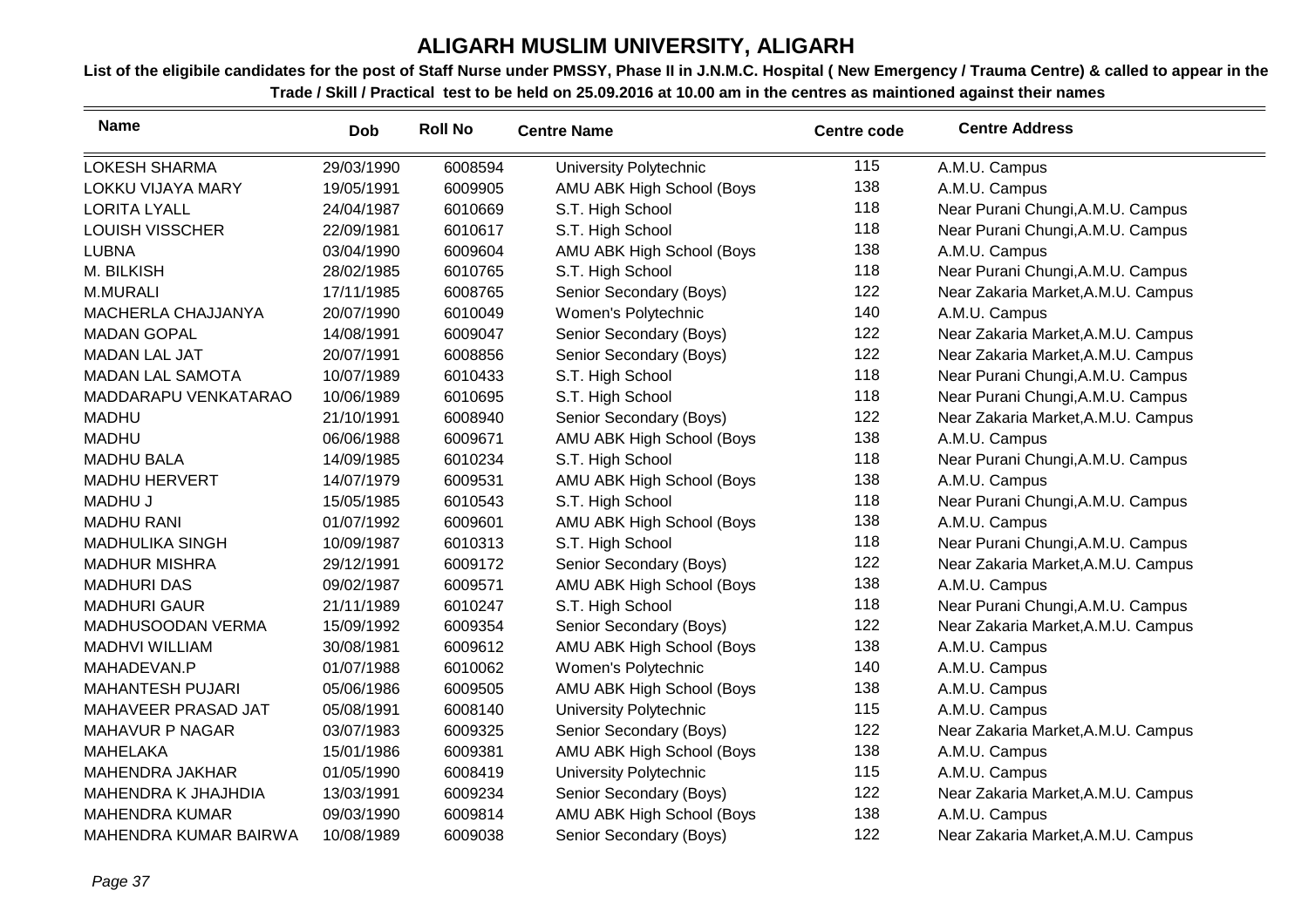| <b>Name</b>                  | <b>Dob</b> | <b>Roll No</b> | <b>Centre Name</b>        | <b>Centre code</b> | <b>Centre Address</b>              |
|------------------------------|------------|----------------|---------------------------|--------------------|------------------------------------|
| MAHENDRA KUMAR GUPTA         | 01/08/1989 | 6010199        | Women's Polytechnic       | 140                | A.M.U. Campus                      |
| MAHENDRA KUMAR MEENA         | 28/03/1990 | 6009407        | AMU ABK High School (Boys | 138                | A.M.U. Campus                      |
| MAHENDRA KUMAR MEENA         | 18/08/1990 | 6009491        | AMU ABK High School (Boys | 138                | A.M.U. Campus                      |
| <b>MAHENDRA KUMAR NAGAR</b>  | 11/02/1990 | 6009699        | AMU ABK High School (Boys | 138                | A.M.U. Campus                      |
| MAHENDRA KUMAR SHARMA        | 10/07/1991 | 6009705        | AMU ABK High School (Boys | 138                | A.M.U. Campus                      |
| MAHENDRA LEELAWAT            | 22/12/1987 | 6008225        | University Polytechnic    | 115                | A.M.U. Campus                      |
| MAHENDRA PANKAJ              | 10/07/1987 | 6008392        | University Polytechnic    | 115                | A.M.U. Campus                      |
| <b>MAHENDRA SINGH BAJIYA</b> | 06/12/1988 | 6008176        | University Polytechnic    | 115                | A.M.U. Campus                      |
| <b>MAHENDRA SINGH BAROTI</b> | 10/07/1990 | 6008262        | University Polytechnic    | 115                | A.M.U. Campus                      |
| <b>MAHESH</b>                | 12/12/1987 | 6008883        | Senior Secondary (Boys)   | 122                | Near Zakaria Market, A.M.U. Campus |
| <b>MAHESH CHAND MEENA</b>    | 08/05/1989 | 6008770        | Senior Secondary (Boys)   | 122                | Near Zakaria Market, A.M.U. Campus |
| <b>MAHESH E</b>              | 21/12/1986 | 6007935        | University Polytechnic    | 115                | A.M.U. Campus                      |
| <b>MAHESH KUMAR</b>          | 10/07/1991 | 6008415        | University Polytechnic    | 115                | A.M.U. Campus                      |
| <b>MAHESH KUMAR</b>          | 05/07/1979 | 6009608        | AMU ABK High School (Boys | 138                | A.M.U. Campus                      |
| MAHESH KUMAR JANGIR          | 13/12/1987 | 6008261        | University Polytechnic    | 115                | A.M.U. Campus                      |
| <b>MAHESH KUMAR JAT</b>      | 15/08/1991 | 6009268        | Senior Secondary (Boys)   | 122                | Near Zakaria Market, A.M.U. Campus |
| <b>MAHESH KUMAR JAT</b>      | 01/01/1989 | 6009274        | Senior Secondary (Boys)   | 122                | Near Zakaria Market, A.M.U. Campus |
| <b>MAHESH KUMAR SAINI</b>    | 14/12/1989 | 6009472        | AMU ABK High School (Boys | 138                | A.M.U. Campus                      |
| <b>MAHESH KUMAR SHEORAN</b>  | 10/08/1988 | 6009805        | AMU ABK High School (Boys | 138                | A.M.U. Campus                      |
| MAHESHA D. HAROMAT           | 30/07/1985 | 6010010        | Women's Polytechnic       | 140                | A.M.U. Campus                      |
| <b>MAHIMA SAMUEL</b>         | 10/04/1994 | 6009744        | AMU ABK High School (Boys | 138                | A.M.U. Campus                      |
| <b>MAHIPAL CHOUHAN</b>       | 21/09/1987 | 6008545        | University Polytechnic    | 115                | A.M.U. Campus                      |
| MAHIPAL MITHARWAL            | 21/07/1986 | 6010188        | Women's Polytechnic       | 140                | A.M.U. Campus                      |
| <b>MAHIPAL SINGH JAKHAR</b>  | 31/03/1987 | 6007967        | University Polytechnic    | 115                | A.M.U. Campus                      |
| <b>MAHIPAL SINGH JHALA</b>   | 14/01/1992 | 6009160        | Senior Secondary (Boys)   | 122                | Near Zakaria Market, A.M.U. Campus |
| MAINUL ANSARI                | 15/05/1970 | 6008987        | Senior Secondary (Boys)   | 122                | Near Zakaria Market, A.M.U. Campus |
| <b>MAKSUD AHMED</b>          | 06/10/1987 | 6008370        | University Polytechnic    | 115                | A.M.U. Campus                      |
| MALI RAMESH MURAGEPPA        | 01/12/1991 | 6009686        | AMU ABK High School (Boys | 138                | A.M.U. Campus                      |
| MALLAPPA YARAZARVI           | 15/07/1991 | 6009510        | AMU ABK High School (Boys | 138                | A.M.U. Campus                      |
| <b>MALLIKARJUN HUGAR</b>     | 25/07/1986 | 6009218        | Senior Secondary (Boys)   | 122                | Near Zakaria Market, A.M.U. Campus |
| <b>MAMIDI MALLESH</b>        | 26/04/1989 | 6009690        | AMU ABK High School (Boys | 138                | A.M.U. Campus                      |
| <b>MAMTA</b>                 | 10/05/1987 | 6009152        | Senior Secondary (Boys)   | 122                | Near Zakaria Market, A.M.U. Campus |
| <b>MAMTA</b>                 | 08/11/1990 | 6009189        | Senior Secondary (Boys)   | 122                | Near Zakaria Market, A.M.U. Campus |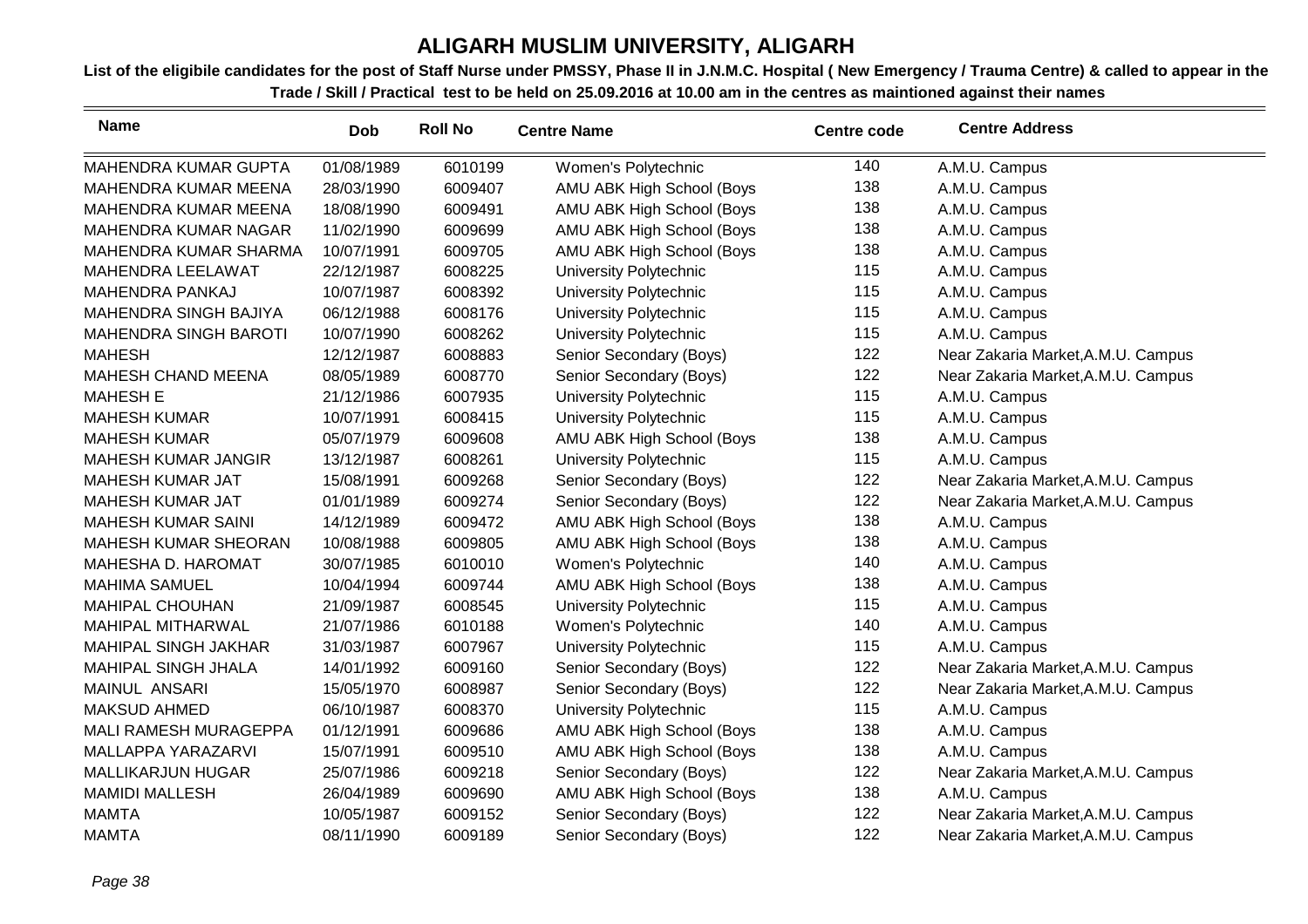| <b>Name</b>                 | Dob        | <b>Roll No</b> | <b>Centre Name</b>        | Centre code | <b>Centre Address</b>              |
|-----------------------------|------------|----------------|---------------------------|-------------|------------------------------------|
| <b>MAMTA</b>                | 07/08/1986 | 6010672        | S.T. High School          | 118         | Near Purani Chungi, A.M.U. Campus  |
| <b>MAMTA BISHT</b>          | 19/06/1988 | 6010015        | Women's Polytechnic       | 140         | A.M.U. Campus                      |
| <b>MAMTA GUPTA</b>          | 20/01/1986 | 6009179        | Senior Secondary (Boys)   | 122         | Near Zakaria Market, A.M.U. Campus |
| <b>MAMTA KUMARI</b>         | 15/07/1990 | 6010022        | Women's Polytechnic       | 140         | A.M.U. Campus                      |
| <b>MAMTA KUMARI</b>         | 03/02/1987 | 6010825        | S.T. High School          | 118         | Near Purani Chungi, A.M.U. Campus  |
| <b>MAMTA MAURYA</b>         | 04/07/1989 | 6008808        | Senior Secondary (Boys)   | 122         | Near Zakaria Market, A.M.U. Campus |
| <b>MAMTA RANI</b>           | 07/12/1991 | 6008860        | Senior Secondary (Boys)   | 122         | Near Zakaria Market, A.M.U. Campus |
| <b>MAMTA RANI</b>           | 02/02/1994 | 6009470        | AMU ABK High School (Boys | 138         | A.M.U. Campus                      |
| <b>MAMTA RANI</b>           | 08/01/1980 | 6010298        | S.T. High School          | 118         | Near Purani Chungi, A.M.U. Campus  |
| <b>MAMTA SAHGEL</b>         | 06/07/1991 | 6009528        | AMU ABK High School (Boys | 138         | A.M.U. Campus                      |
| <b>MAMTA YADAV</b>          | 01/04/1990 | 6009336        | Senior Secondary (Boys)   | 122         | Near Zakaria Market, A.M.U. Campus |
| <b>MAN MOHAN SINGH</b>      | 20/01/1988 | 6009868        | AMU ABK High School (Boys | 138         | A.M.U. Campus                      |
| <b>MANEESH KUMAR</b>        | 02/07/1988 | 6008443        | University Polytechnic    | 115         | A.M.U. Campus                      |
| MANEESH KUMAR MITTAL        | 30/09/1991 | 6008118        | University Polytechnic    | 115         | A.M.U. Campus                      |
| <b>MANEESH KUMAR SHARMA</b> | 05/04/1990 | 6008105        | University Polytechnic    | 115         | A.M.U. Campus                      |
| <b>MANEESH SHARMA</b>       | 18/08/1989 | 6008231        | University Polytechnic    | 115         | A.M.U. Campus                      |
| <b>MANEESHA SINGH</b>       | 26/01/1990 | 6010674        | S.T. High School          | 118         | Near Purani Chungi, A.M.U. Campus  |
| <b>MANGAL CHAND LAMBA</b>   | 21/01/1990 | 6008599        | University Polytechnic    | 115         | A.M.U. Campus                      |
| <b>MANIPAL</b>              | 12/05/1990 | 6007861        | University Polytechnic    | 115         | A.M.U. Campus                      |
| <b>MANISH GUPTA</b>         | 01/05/1990 | 6007928        | University Polytechnic    | 115         | A.M.U. Campus                      |
| <b>MANISH GUPTA</b>         | 01/05/1990 | 6008442        | University Polytechnic    | 115         | A.M.U. Campus                      |
| <b>MANISH KHERIWAL</b>      | 20/08/1990 | 6009820        | AMU ABK High School (Boys | 138         | A.M.U. Campus                      |
| <b>MANISH KUMAR</b>         | 06/10/1989 | 6009220        | Senior Secondary (Boys)   | 122         | Near Zakaria Market, A.M.U. Campus |
| MANISH KUMAR BHARDWAJ       | 01/10/1987 | 6009053        | Senior Secondary (Boys)   | 122         | Near Zakaria Market, A.M.U. Campus |
| <b>MANISH KUMAR GUPTA</b>   | 01/04/1990 | 6010094        | Women's Polytechnic       | 140         | A.M.U. Campus                      |
| <b>MANISH KUMAR MEENA</b>   | 01/07/1990 | 6008884        | Senior Secondary (Boys)   | 122         | Near Zakaria Market, A.M.U. Campus |
| <b>MANISH KUMAR RAIRWA</b>  | 05/11/1986 | 6009709        | AMU ABK High School (Boys | 138         | A.M.U. Campus                      |
| <b>MANISH KUMAR SAINI</b>   | 05/08/1990 | 6008303        | University Polytechnic    | 115         | A.M.U. Campus                      |
| <b>MANISH KUMAR SHARMA</b>  | 26/06/1990 | 6009230        | Senior Secondary (Boys)   | 122         | Near Zakaria Market, A.M.U. Campus |
| <b>MANISH PRATAP SINGH</b>  | 02/09/1990 | 6009741        | AMU ABK High School (Boys | 138         | A.M.U. Campus                      |
| <b>MANISH SARASWAT</b>      | 15/08/1982 | 6010041        | Women's Polytechnic       | 140         | A.M.U. Campus                      |
| <b>MANISHA</b>              | 09/02/1993 | 6010848        | S.T. High School          | 118         | Near Purani Chungi, A.M.U. Campus  |
| <b>MANISHA ABSHI</b>        | 25/03/1984 | 6008000        | University Polytechnic    | 115         | A.M.U. Campus                      |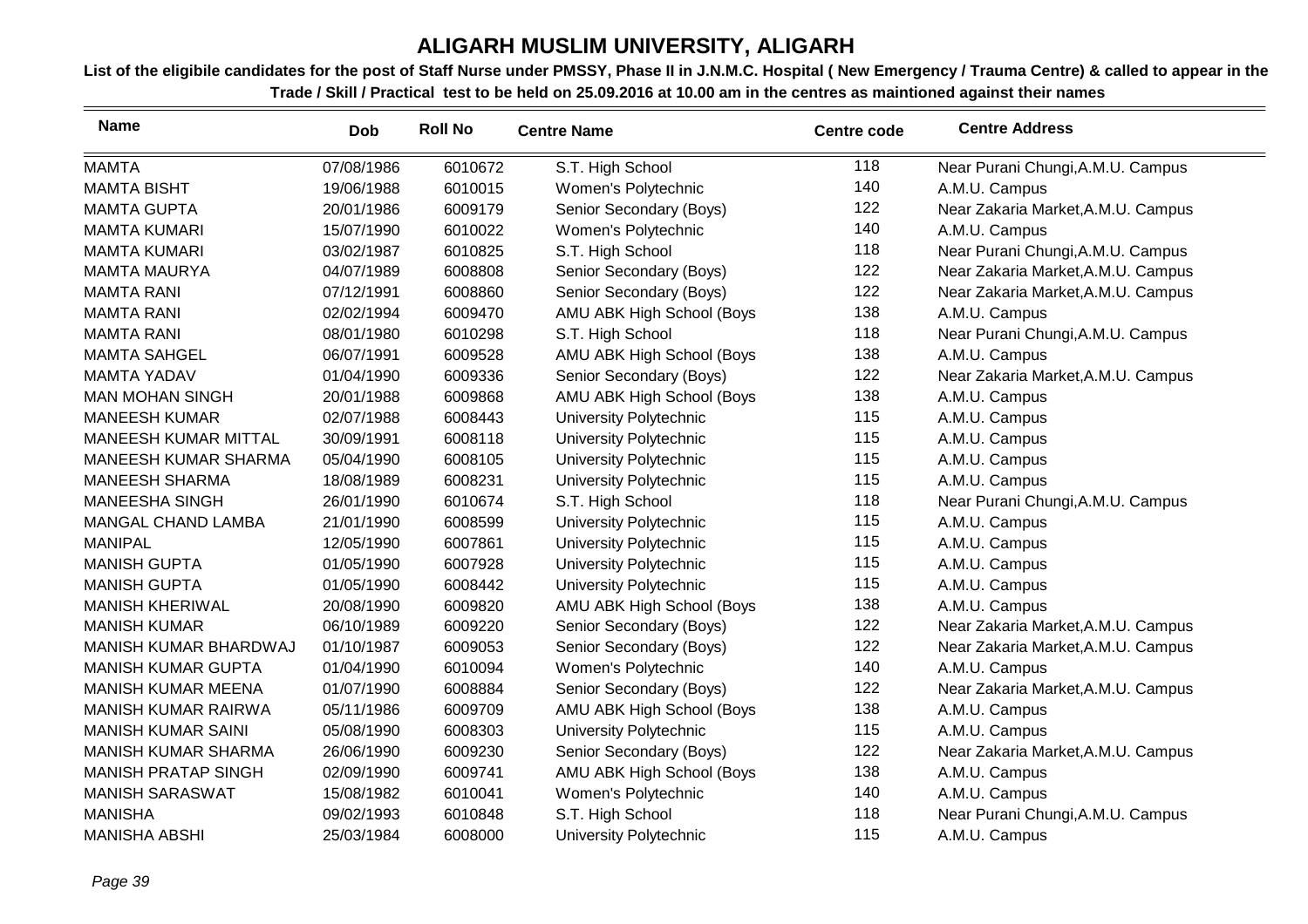| <b>Name</b>                 | <b>Dob</b> | <b>Roll No</b> | <b>Centre Name</b>            | <b>Centre code</b> | <b>Centre Address</b>              |
|-----------------------------|------------|----------------|-------------------------------|--------------------|------------------------------------|
| <b>MANISHA SHARMA</b>       | 10/08/1991 | 6009822        | AMU ABK High School (Boys     | 138                | A.M.U. Campus                      |
| <b>MANISHA VINCENT LALL</b> | 09/01/1990 | 6010224        | Women's Polytechnic           | 140                | A.M.U. Campus                      |
| <b>MANJEET SINGH</b>        | 22/10/1986 | 6009431        | AMU ABK High School (Boys     | 138                | A.M.U. Campus                      |
| <b>MANJOO</b>               | 01/12/1992 | 6010306        | S.T. High School              | 118                | Near Purani Chungi, A.M.U. Campus  |
| <b>MANJU</b>                | 01/08/1989 | 6008129        | University Polytechnic        | 115                | A.M.U. Campus                      |
| <b>MANJU</b>                | 01/01/1990 | 6009199        | Senior Secondary (Boys)       | 122                | Near Zakaria Market, A.M.U. Campus |
| <b>MANJU</b>                | 11/05/1991 | 6009605        | AMU ABK High School (Boys     | 138                | A.M.U. Campus                      |
| <b>MANJU</b>                | 20/08/1982 | 6010287        | S.T. High School              | 118                | Near Purani Chungi, A.M.U. Campus  |
| MANJU CHAUDHARY             | 07/04/1992 | 6008340        | University Polytechnic        | 115                | A.M.U. Campus                      |
| <b>MANJU KUSHWAHA</b>       | 01/01/1986 | 6010564        | S.T. High School              | 118                | Near Purani Chungi, A.M.U. Campus  |
| <b>MANJU LODHI</b>          | 10/08/1988 | 6009587        | AMU ABK High School (Boys     | 138                | A.M.U. Campus                      |
| <b>MANJU MANI</b>           | 28/02/1990 | 6008092        | University Polytechnic        | 115                | A.M.U. Campus                      |
| <b>MANJU SHARMA</b>         | 05/05/1991 | 6008848        | Senior Secondary (Boys)       | 122                | Near Zakaria Market, A.M.U. Campus |
| <b>MANJU SK</b>             | 04/04/1984 | 6008328        | University Polytechnic        | 115                | A.M.U. Campus                      |
| <b>MANJUNATH BANNUR</b>     | 01/06/1988 | 6007897        | University Polytechnic        | 115                | A.M.U. Campus                      |
| <b>MANMOHAN KAUR</b>        | 16/04/1984 | 6008496        | University Polytechnic        | 115                | A.M.U. Campus                      |
| <b>MANMOHAN KUMAWAT</b>     | 08/10/1989 | 6010416        | S.T. High School              | 118                | Near Purani Chungi, A.M.U. Campus  |
| <b>MANMOHAN SINGH</b>       | 22/05/1992 | 6008942        | Senior Secondary (Boys)       | 122                | Near Zakaria Market, A.M.U. Campus |
| <b>MANOHAR LAL</b>          | 10/10/1988 | 6008800        | Senior Secondary (Boys)       | 122                | Near Zakaria Market, A.M.U. Campus |
| <b>MANOJ</b>                | 21/03/1988 | 6010449        | S.T. High School              | 118                | Near Purani Chungi, A.M.U. Campus  |
| <b>MANOJ JAT</b>            | 05/04/1990 | 6010786        | S.T. High School              | 118                | Near Purani Chungi, A.M.U. Campus  |
| <b>MANOJ KUMAR</b>          | 10/06/1988 | 6008014        | <b>University Polytechnic</b> | 115                | A.M.U. Campus                      |
| <b>MANOJ KUMAR</b>          | 07/02/1988 | 6009777        | AMU ABK High School (Boys     | 138                | A.M.U. Campus                      |
| <b>MANOJ KUMAR</b>          | 03/08/1988 | 6010578        | S.T. High School              | 118                | Near Purani Chungi, A.M.U. Campus  |
| <b>MANOJ KUMAR</b>          | 15/07/1987 | 6010584        | S.T. High School              | 118                | Near Purani Chungi, A.M.U. Campus  |
| <b>MANOJ KUMAR</b>          | 20/03/1990 | 6010608        | S.T. High School              | 118                | Near Purani Chungi, A.M.U. Campus  |
| <b>MANOJ KUMAR DHAKA</b>    | 20/11/1989 | 6009471        | AMU ABK High School (Boys     | 138                | A.M.U. Campus                      |
| <b>MANOJ KUMAR MEENA</b>    | 12/07/1992 | 6009227        | Senior Secondary (Boys)       | 122                | Near Zakaria Market, A.M.U. Campus |
| <b>MANOJ KUMAR MEENA</b>    | 22/08/1991 | 6010743        | S.T. High School              | 118                | Near Purani Chungi, A.M.U. Campus  |
| MANOJ KUMAR UPADHYAY        | 02/07/1980 | 6010004        | Women's Polytechnic           | 140                | A.M.U. Campus                      |
| <b>MANOJ PRATAP SINGH</b>   | 03/04/1987 | 6008133        | University Polytechnic        | 115                | A.M.U. Campus                      |
| <b>MANOJ SHARMA</b>         | 24/04/1990 | 6010196        | Women's Polytechnic           | 140                | A.M.U. Campus                      |
| <b>MANOJ SINGH BISHT</b>    | 10/01/1992 | 6009504        | AMU ABK High School (Boys     | 138                | A.M.U. Campus                      |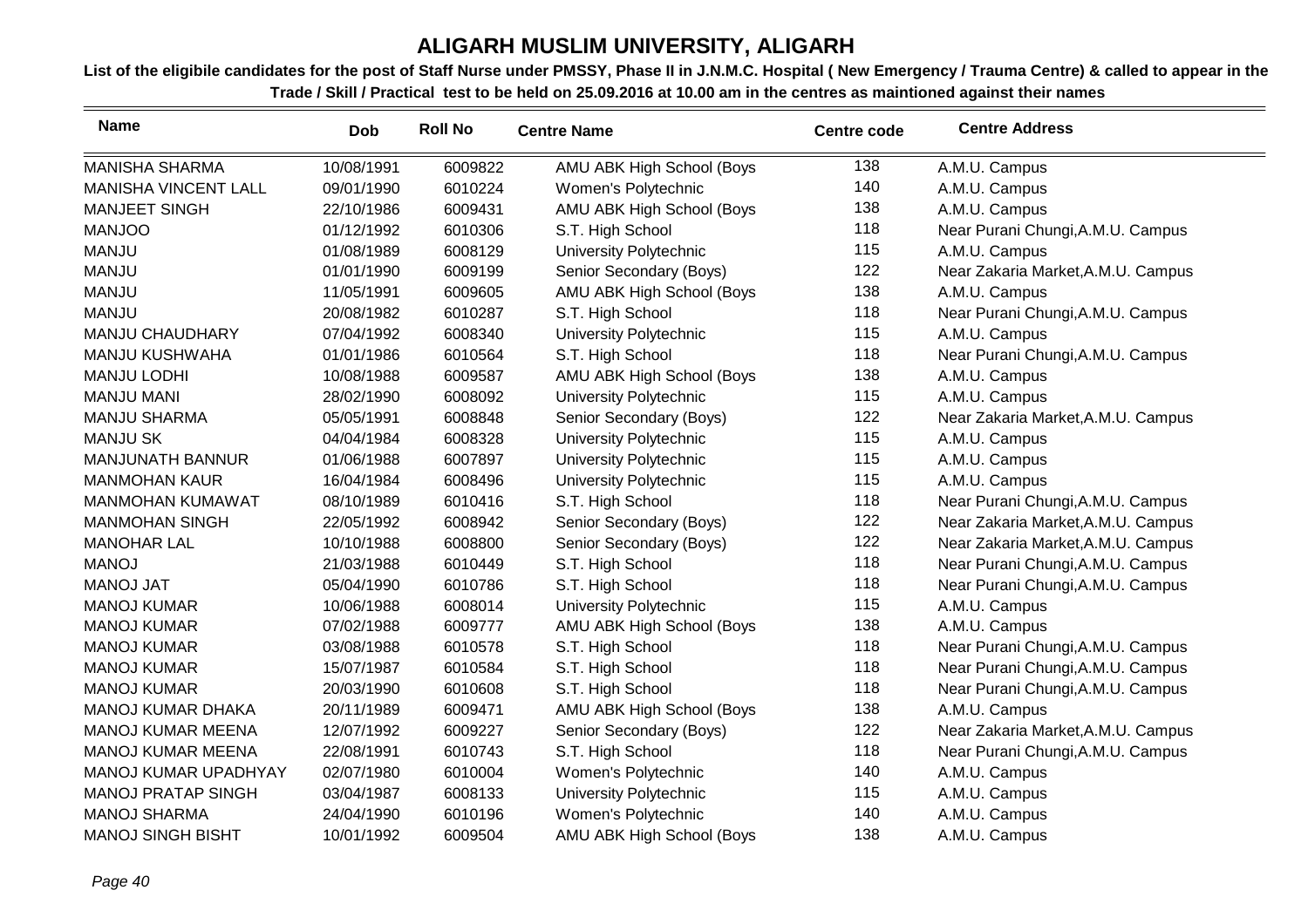| <b>Name</b>                | Dob        | <b>Roll No</b> | <b>Centre Name</b>        | <b>Centre code</b> | <b>Centre Address</b>              |
|----------------------------|------------|----------------|---------------------------|--------------------|------------------------------------|
| MANOJ.M.MAMACHEN           | 27/05/1985 | 6010016        | Women's Polytechnic       | 140                | A.M.U. Campus                      |
| <b>MANSEE</b>              | 31/01/1989 | 6010112        | Women's Polytechnic       | 140                | A.M.U. Campus                      |
| <b>MANSHI RAI</b>          | 10/06/1987 | 6008337        | University Polytechnic    | 115                | A.M.U. Campus                      |
| <b>MANSIH TAGARIYA</b>     | 14/08/1989 | 6008890        | Senior Secondary (Boys)   | 122                | Near Zakaria Market, A.M.U. Campus |
| MANU V MATHEW              | 16/10/1987 | 6008143        | University Polytechnic    | 115                | A.M.U. Campus                      |
| <b>MARDAN SINGH RAWAT</b>  | 02/03/1989 | 6009239        | Senior Secondary (Boys)   | 122                | Near Zakaria Market, A.M.U. Campus |
| MARREDDY RAJESH REDDY      | 16/08/1989 | 6008870        | Senior Secondary (Boys)   | 122                | Near Zakaria Market, A.M.U. Campus |
| <b>MARRI SWAMY</b>         | 24/02/1989 | 6008186        | University Polytechnic    | 115                | A.M.U. Campus                      |
| <b>MARTHA MASIH</b>        | 11/01/1978 | 6010548        | S.T. High School          | 118                | Near Purani Chungi, A.M.U. Campus  |
| <b>MARTIN CYRIAC</b>       | 30/04/1986 | 6009145        | Senior Secondary (Boys)   | 122                | Near Zakaria Market, A.M.U. Campus |
| MARULSIDDESHWAR            | 15/05/1987 | 6008146        | University Polytechnic    | 115                | A.M.U. Campus                      |
| MARUTI NANDAN MANGAL       | 21/01/1992 | 6007894        | University Polytechnic    | 115                | A.M.U. Campus                      |
| <b>MARYAM ANJUM</b>        | 04/05/1988 | 6010651        | S.T. High School          | 118                | Near Purani Chungi, A.M.U. Campus  |
| MAUHAMMAD LUKMAN KHAN      | 05/08/1988 | 6009013        | Senior Secondary (Boys)   | 122                | Near Zakaria Market, A.M.U. Campus |
| <b>MAYA CHOUDHARY</b>      | 15/11/1991 | 6009511        | AMU ABK High School (Boys | 138                | A.M.U. Campus                      |
| <b>MAYA SINGH</b>          | 25/12/1990 | 6010535        | S.T. High School          | 118                | Near Purani Chungi, A.M.U. Campus  |
| <b>MAYANK HANDRY SINGH</b> | 03/01/1990 | 6007944        | University Polytechnic    | 115                | A.M.U. Campus                      |
| <b>MD FAROOQ</b>           | 20/12/1989 | 6009324        | Senior Secondary (Boys)   | 122                | Near Zakaria Market, A.M.U. Campus |
| <b>MD IRFAN QURESHI</b>    | 05/10/1990 | 6009678        | AMU ABK High School (Boys | 138                | A.M.U. Campus                      |
| <b>MD MUSTHAFA</b>         | 03/03/1988 | 6008271        | University Polytechnic    | 115                | A.M.U. Campus                      |
| <b>MEENA KUMARI</b>        | 06/10/1988 | 6007868        | University Polytechnic    | 115                | A.M.U. Campus                      |
| <b>MEENA SINGH</b>         | 15/08/1982 | 6010834        | S.T. High School          | 118                | Near Purani Chungi, A.M.U. Campus  |
| <b>MEENA SINGH</b>         | 18/04/1980 | 6010867        | S.T. High School          | 118                | Near Purani Chungi, A.M.U. Campus  |
| <b>MEENAKSHI</b>           | 25/08/1987 | 6008263        | University Polytechnic    | 115                | A.M.U. Campus                      |
| <b>MEENAKSHI LYALL</b>     | 06/08/1983 | 6010676        | S.T. High School          | 118                | Near Purani Chungi, A.M.U. Campus  |
| MEENAKSHI MOGHA            | 04/05/1984 | 6010117        | Women's Polytechnic       | 140                | A.M.U. Campus                      |
| MEENAKSHI RAUTELA          | 15/03/1992 | 6008412        | University Polytechnic    | 115                | A.M.U. Campus                      |
| <b>MEENAKSHI S SINGH</b>   | 22/06/1986 | 6008907        | Senior Secondary (Boys)   | 122                | Near Zakaria Market, A.M.U. Campus |
| <b>MEENAKSHI VINCENT</b>   | 05/05/1986 | 6008448        | University Polytechnic    | 115                | A.M.U. Campus                      |
| <b>MEENU KUMARI</b>        | 30/06/1985 | 6010671        | S.T. High School          | 118                | Near Purani Chungi, A.M.U. Campus  |
| <b>MEERA KUMAREE</b>       | 05/06/1985 | 6010135        | Women's Polytechnic       | 140                | A.M.U. Campus                      |
| <b>MEERA KUMARI</b>        | 26/11/1989 | 6009603        | AMU ABK High School (Boys | 138                | A.M.U. Campus                      |
| <b>MEERA KUMARI SHARMA</b> | 06/06/1989 | 6009170        | Senior Secondary (Boys)   | 122                | Near Zakaria Market, A.M.U. Campus |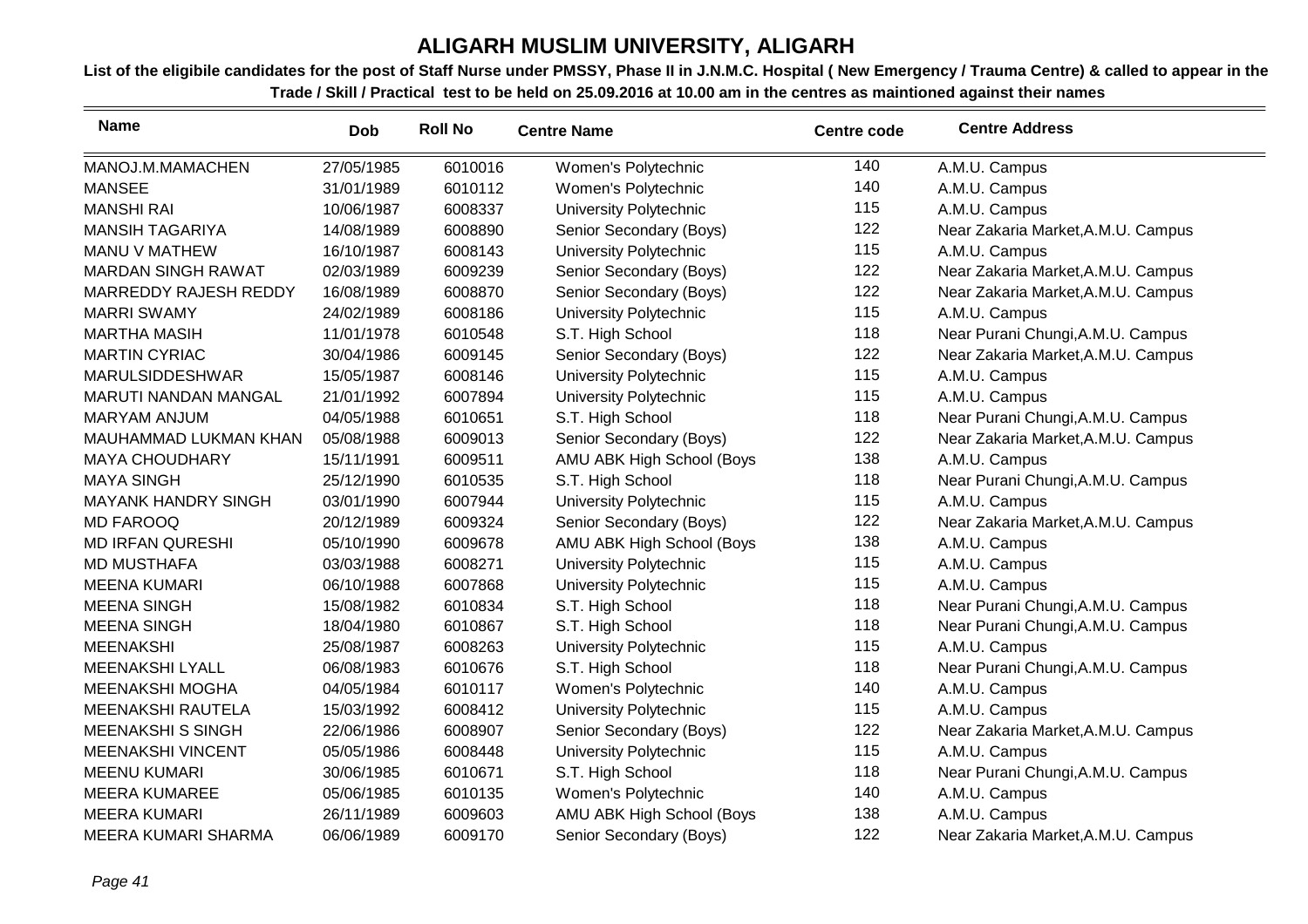| <b>Name</b>                 | <b>Dob</b> | <b>Roll No</b> | <b>Centre Name</b>            | <b>Centre code</b> | <b>Centre Address</b>              |
|-----------------------------|------------|----------------|-------------------------------|--------------------|------------------------------------|
| <b>MEETU SINGH</b>          | 24/08/1991 | 6009815        | AMU ABK High School (Boys     | 138                | A.M.U. Campus                      |
| <b>MEGHA MARY JOSE</b>      | 03/01/1990 | 6008670        | Senior Secondary (Boys)       | 122                | Near Zakaria Market, A.M.U. Campus |
| MEGHANA SEXENA              | 05/11/1991 | 6010926        | S.T. High School              | 118                | Near Purani Chungi, A.M.U. Campus  |
| MEGUNDAYYA RACHAYYA M       | 01/05/1985 | 6009512        | AMU ABK High School (Boys     | 138                | A.M.U. Campus                      |
| <b>MEHABOOB ALI</b>         | 10/02/1991 | 6008422        | University Polytechnic        | 115                | A.M.U. Campus                      |
| <b>MEHAK SARFARAZ</b>       | 18/09/1990 | 6010336        | S.T. High School              | 118                | Near Purani Chungi, A.M.U. Campus  |
| <b>MEHBOOB KHAN</b>         | 27/06/1990 | 6008761        | Senior Secondary (Boys)       | 122                | Near Zakaria Market, A.M.U. Campus |
| <b>MENU TANWAR</b>          | 04/10/1991 | 6009958        | Women's Polytechnic           | 140                | A.M.U. Campus                      |
| <b>MERAJ FATIMA</b>         | 16/01/1950 | 6008535        | University Polytechnic        | 115                | A.M.U. Campus                      |
| <b>MERAJ HUSSAIN ANSARI</b> | 10/12/1988 | 6007974        | University Polytechnic        | 115                | A.M.U. Campus                      |
| <b>MERCY NOEL MASIH</b>     | 21/01/1993 | 6010471        | S.T. High School              | 118                | Near Purani Chungi, A.M.U. Campus  |
| MHOD. HUSAIN                | 08/02/1990 | 6008352        | <b>University Polytechnic</b> | 115                | A.M.U. Campus                      |
| <b>MICHAEL E MASIH</b>      | 14/02/1986 | 6010865        | S.T. High School              | 118                | Near Purani Chungi, A.M.U. Campus  |
| MIDHUN JOSEPH               | 20/05/1987 | 6008918        | Senior Secondary (Boys)       | 122                | Near Zakaria Market, A.M.U. Campus |
| <b>MIGRON RUBIN</b>         | 03/07/1990 | 6008393        | <b>University Polytechnic</b> | 115                | A.M.U. Campus                      |
| <b>MILEE DUTTA</b>          | 09/04/1989 | 6010348        | S.T. High School              | 118                | Near Purani Chungi, A.M.U. Campus  |
| MIRDULA KUMARI              | 30/06/1980 | 6010494        | S.T. High School              | 118                | Near Purani Chungi, A.M.U. Campus  |
| MIRZA SHAJAD BEG            | 11/04/1988 | 6009667        | AMU ABK High School (Boys     | 138                | A.M.U. Campus                      |
| <b>MISHA SINGH</b>          | 06/06/1993 | 6008430        | University Polytechnic        | 115                | A.M.U. Campus                      |
| <b>MISHAL SOPER</b>         | 22/07/1988 | 6008743        | Senior Secondary (Boys)       | 122                | Near Zakaria Market, A.M.U. Campus |
| <b>MISWAH</b>               | 11/11/1988 | 6009548        | AMU ABK High School (Boys     | 138                | A.M.U. Campus                      |
| <b>MITHILESH KUMARI</b>     | 01/03/1980 | 6010353        | S.T. High School              | 118                | Near Purani Chungi, A.M.U. Campus  |
| MITHLESH CHAUDHARY          | 16/07/1989 | 6008221        | University Polytechnic        | 115                | A.M.U. Campus                      |
| <b>MIZAMMIL REHMAN</b>      | 09/06/1973 | 6010897        | S.T. High School              | 118                | Near Purani Chungi, A.M.U. Campus  |
| <b>MOBEEN AHMAD</b>         | 16/06/1983 | 6009560        | AMU ABK High School (Boys     | 138                | A.M.U. Campus                      |
| MOHAMED ABSHAD              | 02/03/1987 | 6009684        | AMU ABK High School (Boys     | 138                | A.M.U. Campus                      |
| <b>MOHAMMAD AARIF</b>       | 10/08/1990 | 6009595        | AMU ABK High School (Boys     | 138                | A.M.U. Campus                      |
| <b>MOHAMMAD AARIF</b>       | 02/07/1986 | 6010504        | S.T. High School              | 118                | Near Purani Chungi, A.M.U. Campus  |
| <b>MOHAMMAD AFZAL</b>       | 10/07/1991 | 6010255        | S.T. High School              | 118                | Near Purani Chungi, A.M.U. Campus  |
| MOHAMMAD AJAM               | 04/03/1990 | 6009422        | AMU ABK High School (Boys     | 138                | A.M.U. Campus                      |
| <b>MOHAMMAD ANSAR ALI</b>   | 15/07/1992 | 6010856        | S.T. High School              | 118                | Near Purani Chungi, A.M.U. Campus  |
| MOHAMMAD AQUIL KHAN         | 20/06/1982 | 6010507        | S.T. High School              | 118                | Near Purani Chungi, A.M.U. Campus  |
| <b>MOHAMMAD ARIF</b>        | 10/05/1992 | 6008972        | Senior Secondary (Boys)       | 122                | Near Zakaria Market, A.M.U. Campus |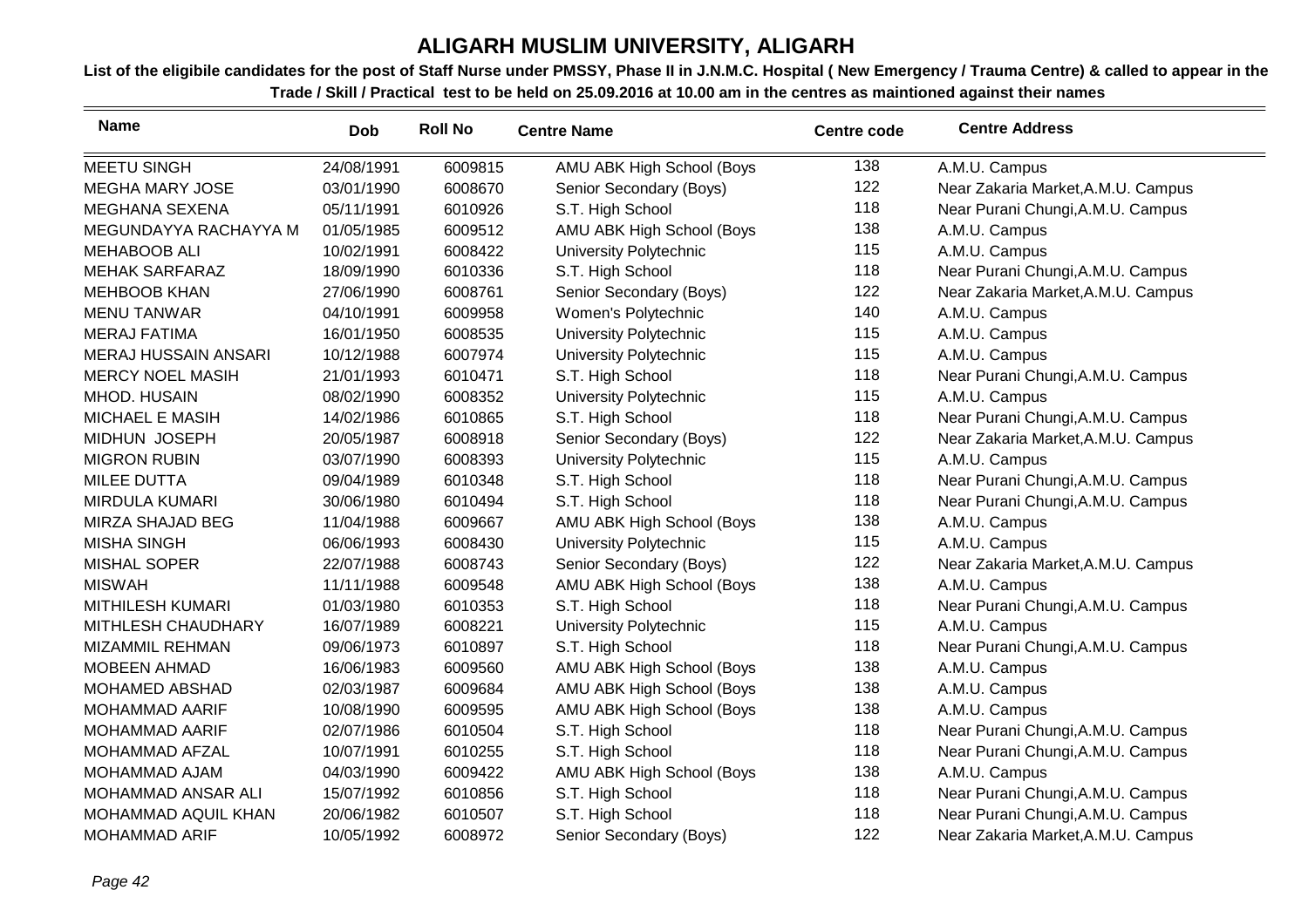| <b>Name</b>              | <b>Dob</b> | <b>Roll No</b> | <b>Centre Name</b>        | <b>Centre code</b> | <b>Centre Address</b>              |
|--------------------------|------------|----------------|---------------------------|--------------------|------------------------------------|
| MOHAMMAD ASIF KHAN       | 29/04/1991 | 6008316        | University Polytechnic    | 115                | A.M.U. Campus                      |
| MOHAMMAD AZAHAR KHAN     | 19/03/1986 | 6010679        | S.T. High School          | 118                | Near Purani Chungi, A.M.U. Campus  |
| MOHAMMAD AZHAR KHAN      | 10/10/1993 | 6009203        | Senior Secondary (Boys)   | 122                | Near Zakaria Market, A.M.U. Campus |
| MOHAMMAD AZMAT           | 30/12/1988 | 6010606        | S.T. High School          | 118                | Near Purani Chungi, A.M.U. Campus  |
| MOHAMMAD I AHMAD         | 28/02/1989 | 6008168        | University Polytechnic    | 115                | A.M.U. Campus                      |
| <b>MOHAMMAD IBRAHIM</b>  | 10/12/1990 | 6010476        | S.T. High School          | 118                | Near Purani Chungi, A.M.U. Campus  |
| <b>MOHAMMAD IDRISH</b>   | 15/12/1987 | 6009279        | Senior Secondary (Boys)   | 122                | Near Zakaria Market, A.M.U. Campus |
| <b>MOHAMMAD IMRAN</b>    | 27/04/1991 | 6008093        | University Polytechnic    | 115                | A.M.U. Campus                      |
| MOHAMMAD ISMAYAL KHAN    | 13/10/1987 | 6010059        | Women's Polytechnic       | 140                | A.M.U. Campus                      |
| MOHAMMAD JAHID KHAN      | 02/04/1992 | 6007995        | University Polytechnic    | 115                | A.M.U. Campus                      |
| <b>MOHAMMAD K HASHMI</b> | 26/02/1990 | 6008166        | University Polytechnic    | 115                | A.M.U. Campus                      |
| <b>MOHAMMAD KASIM</b>    | 15/05/1980 | 6009879        | AMU ABK High School (Boys | 138                | A.M.U. Campus                      |
| <b>MOHAMMAD MASROOR</b>  | 04/08/1982 | 6009639        | AMU ABK High School (Boys | 138                | A.M.U. Campus                      |
| MOHAMMAD R. RANGREJ      | 08/10/1988 | 6009950        | AMU ABK High School (Boys | 138                | A.M.U. Campus                      |
| <b>MOHAMMAD SALIM</b>    | 14/12/1990 | 6008649        | Senior Secondary (Boys)   | 122                | Near Zakaria Market, A.M.U. Campus |
| <b>MOHAMMAD SHAHID</b>   | 11/09/1987 | 6009037        | Senior Secondary (Boys)   | 122                | Near Zakaria Market, A.M.U. Campus |
| <b>MOHAMMAD YUSOF</b>    | 04/07/1988 | 6009725        | AMU ABK High School (Boys | 138                | A.M.U. Campus                      |
| <b>MOHAMMED ATTAHAR</b>  | 02/11/1987 | 6009679        | AMU ABK High School (Boys | 138                | A.M.U. Campus                      |
| MOHAMMED AZAM FARIDI     | 12/11/1988 | 6010121        | Women's Polytechnic       | 140                | A.M.U. Campus                      |
| MOHAMMED AZAM MANSURI    | 25/01/1981 | 6009689        | AMU ABK High School (Boys | 138                | A.M.U. Campus                      |
| MOHAMMED FARUKH MEHAR    | 10/02/1992 | 6009051        | Senior Secondary (Boys)   | 122                | Near Zakaria Market, A.M.U. Campus |
| MOHAMMED GULAM HUSIAN    | 02/07/1989 | 6008727        | Senior Secondary (Boys)   | 122                | Near Zakaria Market, A.M.U. Campus |
| <b>MOHAMMED HUSSAIN</b>  | 19/05/1990 | 6009517        | AMU ABK High School (Boys | 138                | A.M.U. Campus                      |
| MOHAMMED I CHAUHAN       | 20/07/1989 | 6010198        | Women's Polytechnic       | 140                | A.M.U. Campus                      |
| <b>MOHAMMED IRSHAD</b>   | 26/07/1988 | 6009981        | Women's Polytechnic       | 140                | A.M.U. Campus                      |
| <b>MOHAMMED IRSHAD P</b> | 17/06/1989 | 6008910        | Senior Secondary (Boys)   | 122                | Near Zakaria Market, A.M.U. Campus |
| MOHAMMED IZHARULHAK      | 15/09/1990 | 6008206        | University Polytechnic    | 115                | A.M.U. Campus                      |
| MOHAMMED M. ISLAH        | 12/08/1991 | 6008251        | University Polytechnic    | 115                | A.M.U. Campus                      |
| MOHAMMED MISBAH          | 16/06/1984 | 6009190        | Senior Secondary (Boys)   | 122                | Near Zakaria Market, A.M.U. Campus |
| <b>MOHAMMED SABEEH</b>   | 17/10/1987 | 6009816        | AMU ABK High School (Boys | 138                | A.M.U. Campus                      |
| <b>MOHAMMED SAUD</b>     | 01/07/1981 | 6009042        | Senior Secondary (Boys)   | 122                | Near Zakaria Market, A.M.U. Campus |
| <b>MOHAMMED SHAHID</b>   | 09/07/1987 | 6008152        | University Polytechnic    | 115                | A.M.U. Campus                      |
| <b>MOHAMMED SHARIF</b>   | 10/01/1986 | 6008552        | University Polytechnic    | 115                | A.M.U. Campus                      |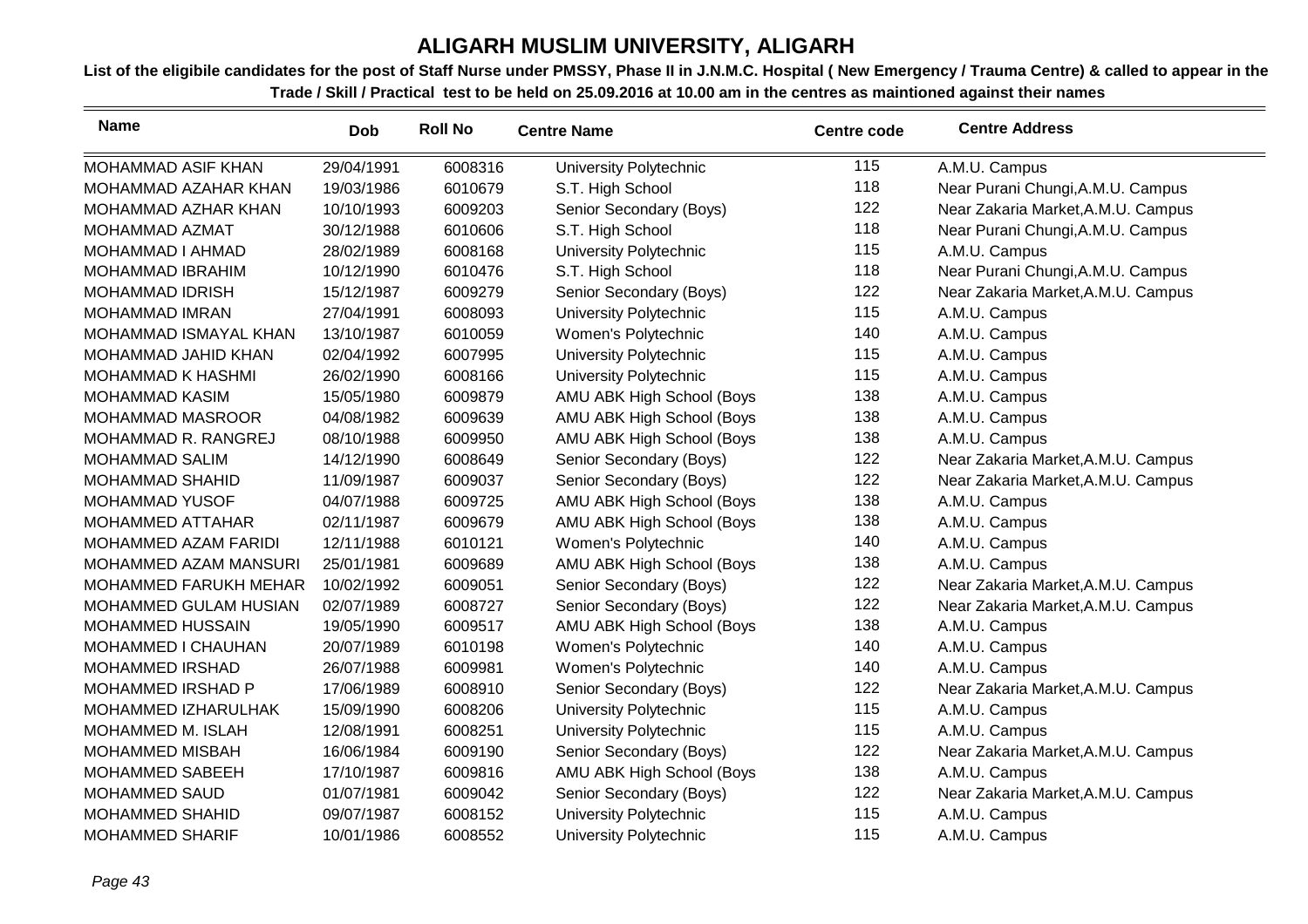| <b>Name</b>                | <b>Dob</b> | <b>Roll No</b> | <b>Centre Name</b>        | Centre code | <b>Centre Address</b>              |
|----------------------------|------------|----------------|---------------------------|-------------|------------------------------------|
| <b>MOHAMMED VASIM KHAN</b> | 10/10/1987 | 6010452        | S.T. High School          | 118         | Near Purani Chungi, A.M.U. Campus  |
| <b>MOHAMMED YUSUF</b>      | 07/07/1982 | 6008791        | Senior Secondary (Boys)   | 122         | Near Zakaria Market, A.M.U. Campus |
| <b>MOHAMMMED ARIF</b>      | 05/06/1984 | 6008159        | University Polytechnic    | 115         | A.M.U. Campus                      |
| <b>MOHAN LAL</b>           | 20/07/1986 | 6008897        | Senior Secondary (Boys)   | 122         | Near Zakaria Market, A.M.U. Campus |
| MOHAN RAJ N.M.             | 20/04/1988 | 6008047        | University Polytechnic    | 115         | A.M.U. Campus                      |
| MOHANJEET SINGH            | 07/01/1988 | 6008657        | Senior Secondary (Boys)   | 122         | Near Zakaria Market, A.M.U. Campus |
| <b>MOHAZZIB KHAN</b>       | 20/03/1991 | 6008042        | University Polytechnic    | 115         | A.M.U. Campus                      |
| <b>MOHD ADNAN</b>          | 07/11/1987 | 6009273        | Senior Secondary (Boys)   | 122         | Near Zakaria Market, A.M.U. Campus |
| <b>MOHD AKRAM BEG</b>      | 04/06/1981 | 6010489        | S.T. High School          | 118         | Near Purani Chungi, A.M.U. Campus  |
| <b>MOHD ARIF</b>           | 01/01/1989 | 6009149        | Senior Secondary (Boys)   | 122         | Near Zakaria Market, A.M.U. Campus |
| <b>MOHD FARHAN</b>         | 10/02/1994 | 6010624        | S.T. High School          | 118         | Near Purani Chungi, A.M.U. Campus  |
| <b>MOHD HUSAIN</b>         | 20/07/1989 | 6010728        | S.T. High School          | 118         | Near Purani Chungi, A.M.U. Campus  |
| <b>MOHD IMRAN</b>          | 20/03/1992 | 6007924        | University Polytechnic    | 115         | A.M.U. Campus                      |
| <b>MOHD IMRAN</b>          | 10/05/1992 | 6008986        | Senior Secondary (Boys)   | 122         | Near Zakaria Market, A.M.U. Campus |
| <b>MOHD IMRAN KHAN</b>     | 26/09/1982 | 6008441        | University Polytechnic    | 115         | A.M.U. Campus                      |
| <b>MOHD ISHRAT ALI</b>     | 15/02/1982 | 6009850        | AMU ABK High School (Boys | 138         | A.M.U. Campus                      |
| <b>MOHD JALAL IDREES</b>   | 01/11/1987 | 6008983        | Senior Secondary (Boys)   | 122         | Near Zakaria Market, A.M.U. Campus |
| MOHD JAVED                 | 07/08/1992 | 6009402        | AMU ABK High School (Boys | 138         | A.M.U. Campus                      |
| <b>MOHD KAYYUM</b>         | 01/07/1992 | 6008642        | Senior Secondary (Boys)   | 122         | Near Zakaria Market, A.M.U. Campus |
| <b>MOHD KHALID</b>         | 12/07/1991 | 6008914        | Senior Secondary (Boys)   | 122         | Near Zakaria Market, A.M.U. Campus |
| MOHD MUJAHID KHAN          | 06/01/1984 | 6010434        | S.T. High School          | 118         | Near Purani Chungi, A.M.U. Campus  |
| MOHD MUJASSIM KHAN         | 24/04/1983 | 6010473        | S.T. High School          | 118         | Near Purani Chungi, A.M.U. Campus  |
| <b>MOHD NADEEM</b>         | 13/09/1987 | 6008857        | Senior Secondary (Boys)   | 122         | Near Zakaria Market, A.M.U. Campus |
| <b>MOHD NADEEM ANSARI</b>  | 07/09/1987 | 6008179        | University Polytechnic    | 115         | A.M.U. Campus                      |
| <b>MOHD OVAIS</b>          | 02/07/1993 | 6010239        | S.T. High School          | 118         | Near Purani Chungi, A.M.U. Campus  |
| <b>MOHD RIZWAN</b>         | 10/06/1991 | 6010936        | S.T. High School          | 118         | Near Purani Chungi, A.M.U. Campus  |
| <b>MOHD SHADAB</b>         | 05/07/1986 | 6008997        | Senior Secondary (Boys)   | 122         | Near Zakaria Market, A.M.U. Campus |
| <b>MOHD SHAHID</b>         | 15/11/1986 | 6008898        | Senior Secondary (Boys)   | 122         | Near Zakaria Market, A.M.U. Campus |
| <b>MOHD TALIB</b>          | 13/05/1991 | 6010460        | S.T. High School          | 118         | Near Purani Chungi, A.M.U. Campus  |
| <b>MOHD TARK AZEEJ</b>     | 09/10/1990 | 6010223        | Women's Polytechnic       | 140         | A.M.U. Campus                      |
| <b>MOHD UMAN SHOUKAT</b>   | 01/08/1992 | 6010123        | Women's Polytechnic       | 140         | A.M.U. Campus                      |
| <b>MOHD YAKUB</b>          | 20/06/1983 | 6009374        | AMU ABK High School (Boys | 138         | A.M.U. Campus                      |
| MOHD. JUNED JAKEE          | 02/04/1986 | 6009806        | AMU ABK High School (Boys | 138         | A.M.U. Campus                      |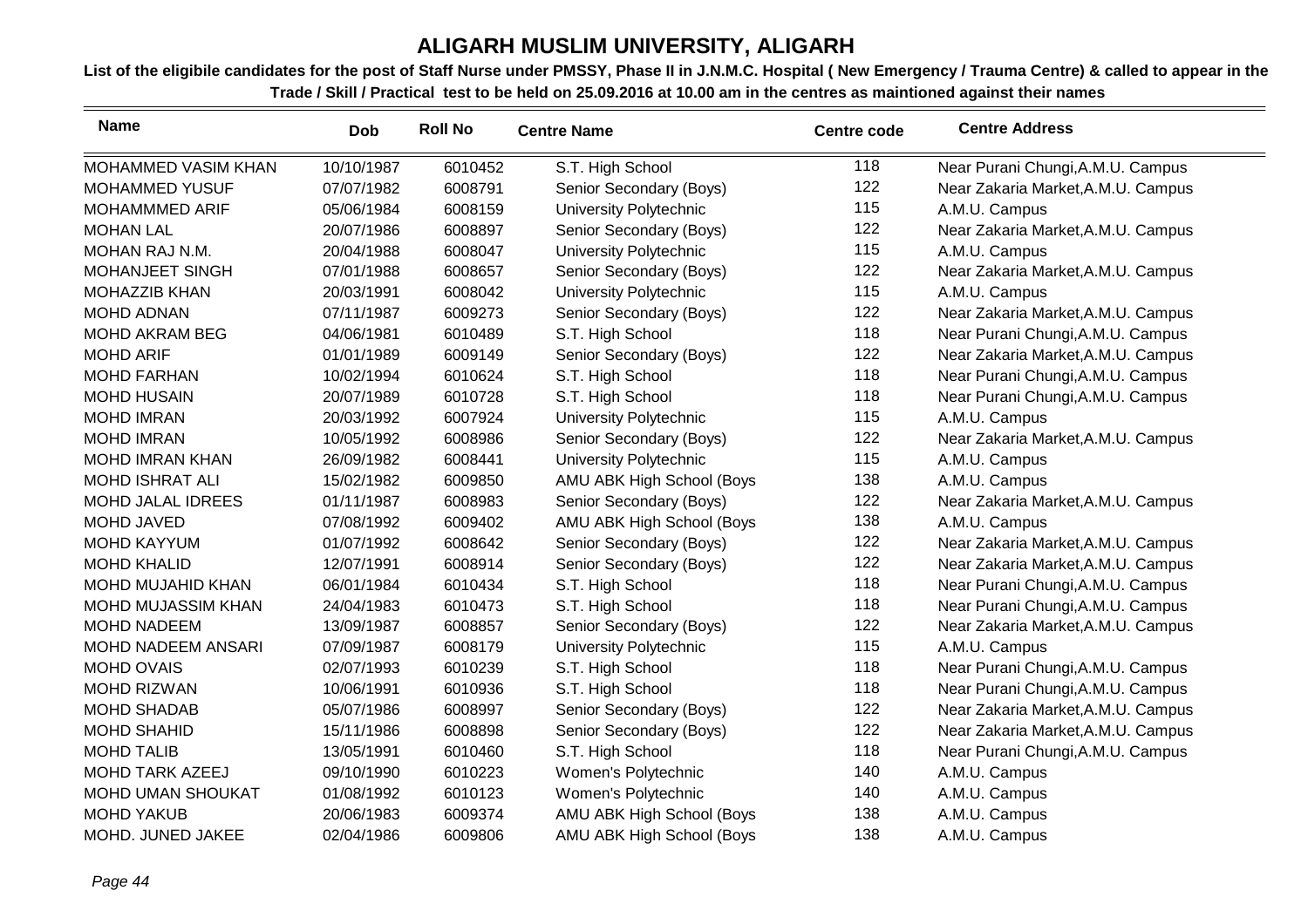| <b>Name</b>                 | Dob        | <b>Roll No</b> | <b>Centre Name</b>        | <b>Centre code</b> | <b>Centre Address</b>              |
|-----------------------------|------------|----------------|---------------------------|--------------------|------------------------------------|
| MOHD. NAKEEL ANSARI         | 10/01/1990 | 6010780        | S.T. High School          | 118                | Near Purani Chungi, A.M.U. Campus  |
| MOHD. SARAFRAJ              | 20/10/1982 | 6010779        | S.T. High School          | 118                | Near Purani Chungi, A.M.U. Campus  |
| MOHD. SHAHNAWAJ             | 12/07/1990 | 6010782        | S.T. High School          | 118                | Near Purani Chungi, A.M.U. Campus  |
| <b>MOHINI MASSEY</b>        | 02/08/1990 | 6010412        | S.T. High School          | 118                | Near Purani Chungi, A.M.U. Campus  |
| <b>MOHIT</b>                | 06/01/1989 | 6007906        | University Polytechnic    | 115                | A.M.U. Campus                      |
| <b>MOHIT GARG</b>           | 24/10/1992 | 6008016        | University Polytechnic    | 115                | A.M.U. Campus                      |
| <b>MOHIT KUMAR</b>          | 23/08/1990 | 6010184        | Women's Polytechnic       | 140                | A.M.U. Campus                      |
| <b>MOHIT KUMAR</b>          | 07/03/1992 | 6010391        | S.T. High School          | 118                | Near Purani Chungi, A.M.U. Campus  |
| MOHIT KUMAR CHATURVEDI      | 17/08/1991 | 6008115        | University Polytechnic    | 115                | A.M.U. Campus                      |
| MOHIT KUMAR CHAUHAN         | 21/12/1988 | 6008282        | University Polytechnic    | 115                | A.M.U. Campus                      |
| MOHIT VINCENT LALL          | 09/09/1986 | 6010772        | S.T. High School          | 118                | Near Purani Chungi, A.M.U. Campus  |
| MOHMAD PARWAJ A SHAH        | 09/07/1990 | 6009326        | Senior Secondary (Boys)   | 122                | Near Zakaria Market, A.M.U. Campus |
| <b>MOHSIN</b>               | 15/08/1990 | 6007860        | University Polytechnic    | 115                | A.M.U. Campus                      |
| <b>MOHSIN AKHTER ANSARI</b> | 03/04/1992 | 6010829        | S.T. High School          | 118                | Near Purani Chungi, A.M.U. Campus  |
| <b>MOHSIN KAMAL</b>         | 10/08/1992 | 6009778        | AMU ABK High School (Boys | 138                | A.M.U. Campus                      |
| <b>MOHSIN KHAN</b>          | 25/04/1990 | 6010461        | S.T. High School          | 118                | Near Purani Chungi, A.M.U. Campus  |
| <b>MOM CHAND</b>            | 05/03/1990 | 6009551        | AMU ABK High School (Boys | 138                | A.M.U. Campus                      |
| <b>MONIKA CHAUHAN</b>       | 23/12/1990 | 6009235        | Senior Secondary (Boys)   | 122                | Near Zakaria Market, A.M.U. Campus |
| <b>MONIKA GOSWAMI</b>       | 30/06/1989 | 6010892        | S.T. High School          | 118                | Near Purani Chungi, A.M.U. Campus  |
| <b>MONIKA KUMARI</b>        | 15/07/1988 | 6008171        | University Polytechnic    | 115                | A.M.U. Campus                      |
| <b>MONIKA NOEL MASIH</b>    | 18/02/1992 | 6010472        | S.T. High School          | 118                | Near Purani Chungi, A.M.U. Campus  |
| <b>MONIKA RANI</b>          | 02/07/1992 | 6010185        | Women's Polytechnic       | 140                | A.M.U. Campus                      |
| <b>MONIKA SAHAE</b>         | 30/03/1986 | 6010288        | S.T. High School          | 118                | Near Purani Chungi, A.M.U. Campus  |
| <b>MONIKA SHARMA</b>        | 14/06/1980 | 6009267        | Senior Secondary (Boys)   | 122                | Near Zakaria Market, A.M.U. Campus |
| <b>MONIKA SINGH</b>         | 27/03/1988 | 6010441        | S.T. High School          | 118                | Near Purani Chungi, A.M.U. Campus  |
| <b>MONU</b>                 | 04/01/1989 | 6008681        | Senior Secondary (Boys)   | 122                | Near Zakaria Market, A.M.U. Campus |
| <b>MONU YADAV</b>           | 25/04/1992 | 6008708        | Senior Secondary (Boys)   | 122                | Near Zakaria Market, A.M.U. Campus |
| <b>MORENDRA SINGH</b>       | 04/07/1989 | 6010278        | S.T. High School          | 118                | Near Purani Chungi, A.M.U. Campus  |
| <b>MORGAN NOIL MASIH</b>    | 21/01/1993 | 6010654        | S.T. High School          | 118                | Near Purani Chungi, A.M.U. Campus  |
| <b>MRITUNJAY S CHAUHAN</b>  | 07/09/1993 | 6010226        | Women's Polytechnic       | 140                | A.M.U. Campus                      |
| <b>MU AFROJ</b>             | 01/08/1988 | 6008837        | Senior Secondary (Boys)   | 122                | Near Zakaria Market, A.M.U. Campus |
| <b>MUBARIK ALI</b>          | 14/08/1988 | 6008787        | Senior Secondary (Boys)   | 122                | Near Zakaria Market, A.M.U. Campus |
| <b>MUBASSIR HASAN</b>       | 11/09/1991 | 6008220        | University Polytechnic    | 115                | A.M.U. Campus                      |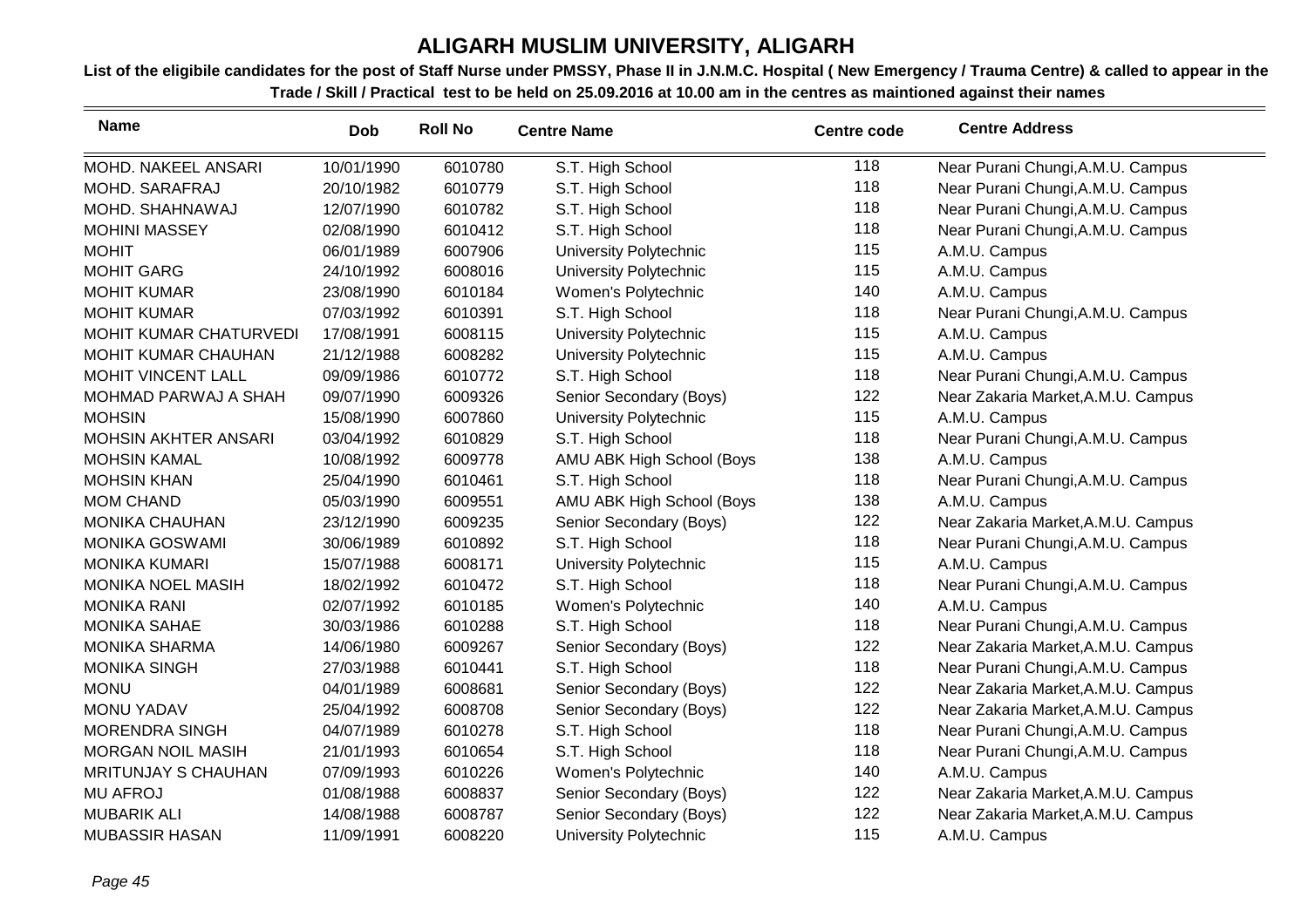| <b>Name</b>               | <b>Dob</b> | <b>Roll No</b> | <b>Centre Name</b>            | <b>Centre code</b> | <b>Centre Address</b>              |
|---------------------------|------------|----------------|-------------------------------|--------------------|------------------------------------|
| MUDASSIR AHMAD            | 29/07/1986 | 6009547        | AMU ABK High School (Boys     | 138                | A.M.U. Campus                      |
| MUHAMMAD ALI U            | 04/05/1989 | 6010937        | S.T. High School              | 118                | Near Purani Chungi, A.M.U. Campus  |
| MUHAMMAD ALI. C           | 06/06/1990 | 6008252        | <b>University Polytechnic</b> | 115                | A.M.U. Campus                      |
| MUHAMMAD RIJWAN           | 05/09/1989 | 6010699        | S.T. High School              | 118                | Near Purani Chungi, A.M.U. Campus  |
| MUHAMMED ISMAIL M.K.      | 21/11/1988 | 6008050        | University Polytechnic        | 115                | A.M.U. Campus                      |
| MUHAMMED RASHID C.H       | 02/01/1991 | 6010254        | S.T. High School              | 118                | Near Purani Chungi, A.M.U. Campus  |
| MUHAMMED RISHAD PK        | 30/07/1992 | 6009743        | AMU ABK High School (Boys     | 138                | A.M.U. Campus                      |
| MUHAMMED SHABEER T.P.     | 31/03/1989 | 6008099        | University Polytechnic        | 115                | A.M.U. Campus                      |
| MUILESH K GHONSLYA        | 08/08/1988 | 6007884        | University Polytechnic        | 115                | A.M.U. Campus                      |
| <b>MUKESH</b>             | 15/10/1989 | 6009029        | Senior Secondary (Boys)       | 122                | Near Zakaria Market, A.M.U. Campus |
| MUKESH CHAND GUPTA        | 31/12/1982 | 6010107        | Women's Polytechnic           | 140                | A.M.U. Campus                      |
| <b>MUKESH CHAND SAINI</b> | 05/01/1989 | 6008678        | Senior Secondary (Boys)       | 122                | Near Zakaria Market, A.M.U. Campus |
| MUKESH CHAND SHARMA       | 15/03/1985 | 6010932        | S.T. High School              | 118                | Near Purani Chungi, A.M.U. Campus  |
| <b>MUKESH DHAYAL</b>      | 01/06/1991 | 6008664        | Senior Secondary (Boys)       | 122                | Near Zakaria Market, A.M.U. Campus |
| <b>MUKESH KAUSHIK</b>     | 25/08/1991 | 6007937        | University Polytechnic        | 115                | A.M.U. Campus                      |
| <b>MUKESH KUMAR</b>       | 02/01/1988 | 6007917        | University Polytechnic        | 115                | A.M.U. Campus                      |
| <b>MUKESH KUMAR</b>       | 10/03/1991 | 6008875        | Senior Secondary (Boys)       | 122                | Near Zakaria Market, A.M.U. Campus |
| <b>MUKESH KUMAR</b>       | 02/05/1989 | 6009271        | Senior Secondary (Boys)       | 122                | Near Zakaria Market, A.M.U. Campus |
| <b>MUKESH KUMAR</b>       | 10/08/1987 | 6010758        | S.T. High School              | 118                | Near Purani Chungi, A.M.U. Campus  |
| <b>MUKESH KUMAR</b>       | 13/09/1990 | 6010928        | S.T. High School              | 118                | Near Purani Chungi, A.M.U. Campus  |
| MUKESH KUMAR BAIRWA       | 05/09/1989 | 6008377        | University Polytechnic        | 115                | A.M.U. Campus                      |
| MUKESH KUMAR CHAUYAL      | 05/01/1991 | 6007947        | University Polytechnic        | 115                | A.M.U. Campus                      |
| MUKESH KUMAR CHOUDHAR     | 04/06/1989 | 6009500        | AMU ABK High School (Boys     | 138                | A.M.U. Campus                      |
| MUKESH KUMAR DHAYAL       | 12/07/1988 | 6008746        | Senior Secondary (Boys)       | 122                | Near Zakaria Market, A.M.U. Campus |
| MUKESH KUMAR GARG         | 07/10/1987 | 6010766        | S.T. High School              | 118                | Near Purani Chungi, A.M.U. Campus  |
| MUKESH KUMAR KUMAWAT      | 09/01/1990 | 6008184        | University Polytechnic        | 115                | A.M.U. Campus                      |
| MUKESH KUMAR RANWA        | 02/07/1990 | 6009111        | Senior Secondary (Boys)       | 122                | Near Zakaria Market, A.M.U. Campus |
| MUKESH KUMAR SHARMA       | 01/04/1989 | 6008360        | <b>University Polytechnic</b> | 115                | A.M.U. Campus                      |
| MUKESH KUMAR YADAV        | 05/07/1991 | 6008750        | Senior Secondary (Boys)       | 122                | Near Zakaria Market, A.M.U. Campus |
| <b>MUKESH NATH</b>        | 29/09/1990 | 6008227        | University Polytechnic        | 115                | A.M.U. Campus                      |
| <b>MUMSHAD ALI</b>        | 06/02/1992 | 6010618        | S.T. High School              | 118                | Near Purani Chungi, A.M.U. Campus  |
| MUMTAJUN NISHA SHAK       | 02/03/1986 | 6008893        | Senior Secondary (Boys)       | 122                | Near Zakaria Market, A.M.U. Campus |
| MUNAWWAR JAHAN            | 05/04/1991 | 6009588        | AMU ABK High School (Boys     | 138                | A.M.U. Campus                      |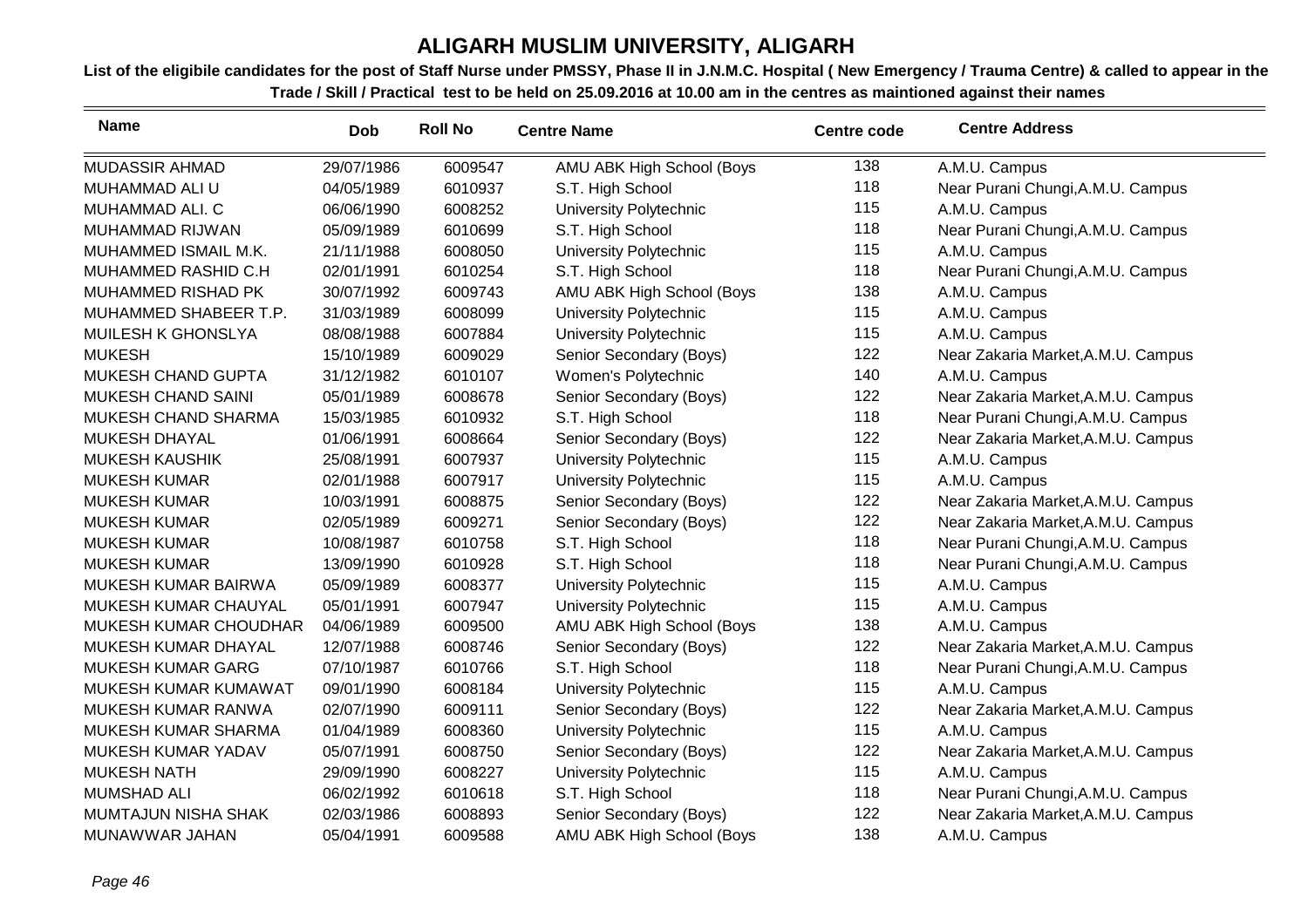| <b>Name</b>              | <b>Dob</b> | <b>Roll No</b> | <b>Centre Name</b>        | <b>Centre code</b> | <b>Centre Address</b>              |
|--------------------------|------------|----------------|---------------------------|--------------------|------------------------------------|
| <b>MUNESH</b>            | 10/03/1989 | 6009634        | AMU ABK High School (Boys | 138                | A.M.U. Campus                      |
| MUNESH KUMAR JATAV       | 26/10/1989 | 6010553        | S.T. High School          | 118                | Near Purani Chungi, A.M.U. Campus  |
| <b>MUNIM KUMAR MEENA</b> | 13/07/1988 | 6008214        | University Polytechnic    | 115                | A.M.U. Campus                      |
| <b>MUNMUN SINGH</b>      | 03/08/1991 | 6007948        | University Polytechnic    | 115                | A.M.U. Campus                      |
| <b>MUNNA SINGH</b>       | 09/01/1991 | 6007898        | University Polytechnic    | 115                | A.M.U. Campus                      |
| MURLIDHAR RANKEWAT       | 13/04/1990 | 6010194        | Women's Polytechnic       | 140                | A.M.U. Campus                      |
| <b>MUSARRAT</b>          | 01/07/1982 | 6010387        | S.T. High School          | 118                | Near Purani Chungi, A.M.U. Campus  |
| <b>MUSARRAT JAHAN</b>    | 06/06/1964 | 6010647        | S.T. High School          | 118                | Near Purani Chungi, A.M.U. Campus  |
| <b>MUSHFEKEEN</b>        | 10/12/1983 | 6009555        | AMU ABK High School (Boys | 138                | A.M.U. Campus                      |
| <b>MUSHKAN KHAN</b>      | 21/07/1989 | 6010300        | S.T. High School          | 118                | Near Purani Chungi, A.M.U. Campus  |
| MUSHTAQ AHMED            | 24/12/1990 | 6007867        | University Polytechnic    | 115                | A.M.U. Campus                      |
| <b>MUSTAK AHAMD</b>      | 20/06/1990 | 6009939        | AMU ABK High School (Boys | 138                | A.M.U. Campus                      |
| <b>MUTTALIB KHAN</b>     | 03/06/1990 | 6008463        | University Polytechnic    | 115                | A.M.U. Campus                      |
| <b>MUVINUL HASAN</b>     | 01/08/1982 | 6010264        | S.T. High School          | 118                | Near Purani Chungi, A.M.U. Campus  |
| <b>MUZAMMIT KHAN</b>     | 02/07/1992 | 6010864        | S.T. High School          | 118                | Near Purani Chungi, A.M.U. Campus  |
| N. SURESH                | 07/04/1985 | 6010451        | S.T. High School          | 118                | Near Purani Chungi, A.M.U. Campus  |
| <b>NAAZ AKHTAR</b>       | 20/12/1983 | 6009875        | AMU ABK High School (Boys | 138                | A.M.U. Campus                      |
| <b>NADEEM AHMAD</b>      | 06/02/1990 | 6008689        | Senior Secondary (Boys)   | 122                | Near Zakaria Market, A.M.U. Campus |
| NADEEM AKHTAR            | 08/04/1992 | 6010429        | S.T. High School          | 118                | Near Purani Chungi, A.M.U. Campus  |
| <b>NADEEM ULLA KHAN</b>  | 22/09/1990 | 6008753        | Senior Secondary (Boys)   | 122                | Near Zakaria Market, A.M.U. Campus |
| <b>NAGA RAJA S</b>       | 25/07/1988 | 6009105        | Senior Secondary (Boys)   | 122                | Near Zakaria Market, A.M.U. Campus |
| <b>NAGA SWATHI G</b>     | 29/07/1990 | 6009473        | AMU ABK High School (Boys | 138                | A.M.U. Campus                      |
| NAGESWARA RAO ARJI       | 15/11/1987 | 6009341        | Senior Secondary (Boys)   | 122                | Near Zakaria Market, A.M.U. Campus |
| <b>NAGHMA ASEEM</b>      | 05/07/1981 | 6010283        | S.T. High School          | 118                | Near Purani Chungi, A.M.U. Campus  |
| <b>NAGINA KUMARI</b>     | 01/07/1990 | 6009826        | AMU ABK High School (Boys | 138                | A.M.U. Campus                      |
| <b>NAGINA PARVEEN</b>    | 10/02/1982 | 6008985        | Senior Secondary (Boys)   | 122                | Near Zakaria Market, A.M.U. Campus |
| <b>NAHAST</b>            | 03/10/1988 | 6009518        | AMU ABK High School (Boys | 138                | A.M.U. Campus                      |
| <b>NAHEED NAWAB</b>      | 15/12/1986 | 6010620        | S.T. High School          | 118                | Near Purani Chungi, A.M.U. Campus  |
| <b>NAHID JAHAN</b>       | 17/08/1992 | 6010314        | S.T. High School          | 118                | Near Purani Chungi, A.M.U. Campus  |
| <b>NAINA DEVI</b>        | 15/05/1990 | 6009307        | Senior Secondary (Boys)   | 122                | Near Zakaria Market, A.M.U. Campus |
| <b>NAJMA KHATUN</b>      | 14/08/1992 | 6008511        | University Polytechnic    | 115                | A.M.U. Campus                      |
| <b>NAJMA SHAFIQ</b>      | 24/07/1991 | 6008964        | Senior Secondary (Boys)   | 122                | Near Zakaria Market, A.M.U. Campus |
| <b>NAJREEN</b>           | 03/07/1993 | 6009745        | AMU ABK High School (Boys | 138                | A.M.U. Campus                      |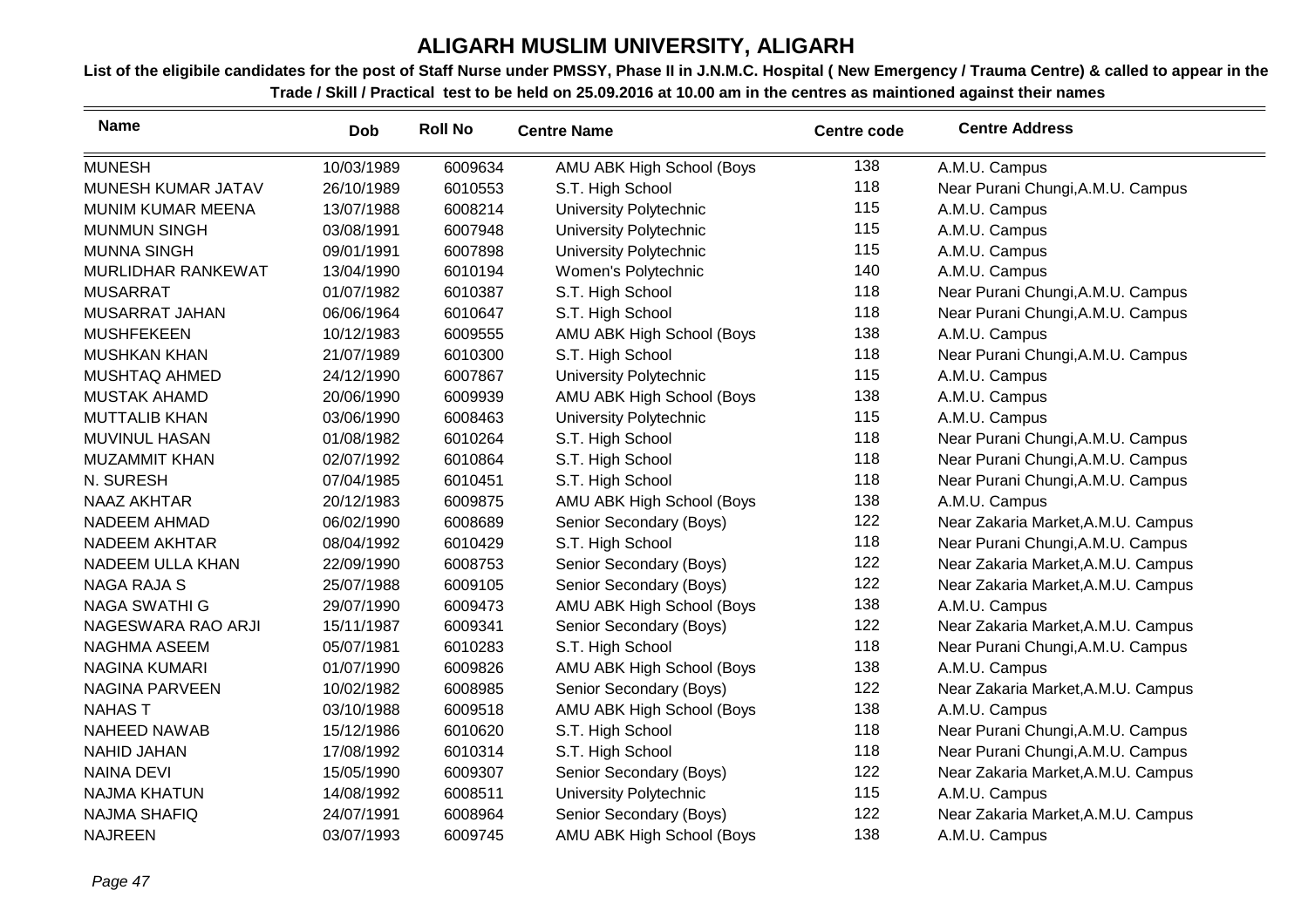| <b>Name</b>              | <b>Dob</b> | <b>Roll No</b> | <b>Centre Name</b>        | <b>Centre code</b> | <b>Centre Address</b>              |
|--------------------------|------------|----------------|---------------------------|--------------------|------------------------------------|
| NALABOLU RAMBABU         | 24/08/1990 | 6009308        | Senior Secondary (Boys)   | 122                | Near Zakaria Market, A.M.U. Campus |
| NAMRATA ASTHANA          | 31/08/1993 | 6008979        | Senior Secondary (Boys)   | 122                | Near Zakaria Market, A.M.U. Campus |
| NAMRATA VARSHA           | 28/10/1982 | 6009831        | AMU ABK High School (Boys | 138                | A.M.U. Campus                      |
| NANCY NELEEMA NATH       | 28/11/1971 | 6009093        | Senior Secondary (Boys)   | 122                | Near Zakaria Market, A.M.U. Campus |
| NANDKISHOR BAJIYA        | 05/06/1981 | 6008634        | Senior Secondary (Boys)   | 122                | Near Zakaria Market, A.M.U. Campus |
| NARAYAN LAL              | 04/01/1991 | 6009418        | AMU ABK High School (Boys | 138                | A.M.U. Campus                      |
| NARENDRA BOLA            | 25/12/1991 | 6010448        | S.T. High School          | 118                | Near Purani Chungi, A.M.U. Campus  |
| NARENDRA K PADIYAR       | 22/11/1989 | 6010001        | Women's Polytechnic       | 140                | A.M.U. Campus                      |
| <b>NARENDRA KUMAR</b>    | 05/05/1993 | 6010727        | S.T. High School          | 118                | Near Purani Chungi, A.M.U. Campus  |
| NARENDRA KUMAR SAINI     | 01/05/1992 | 6008051        | University Polytechnic    | 115                | A.M.U. Campus                      |
| NARENDRA KUMAR SINGHAL   | 27/08/1988 | 6010913        | S.T. High School          | 118                | Near Purani Chungi, A.M.U. Campus  |
| NARENDRA KUMAWAT         | 10/07/1986 | 6009715        | AMU ABK High School (Boys | 138                | A.M.U. Campus                      |
| NARENDRA MAHAWAR         | 03/05/1990 | 6009064        | Senior Secondary (Boys)   | 122                | Near Zakaria Market, A.M.U. Campus |
| NARENDRA PAL SINGH       | 12/12/1987 | 6009650        | AMU ABK High School (Boys | 138                | A.M.U. Campus                      |
| <b>NARENDRA SINGH</b>    | 15/04/1991 | 6009457        | AMU ABK High School (Boys | 138                | A.M.U. Campus                      |
| <b>NARENDRA SINGH</b>    | 15/12/1987 | 6010309        | S.T. High School          | 118                | Near Purani Chungi, A.M.U. Campus  |
| <b>NARESH BHATI</b>      | 14/10/1990 | 6008925        | Senior Secondary (Boys)   | 122                | Near Zakaria Market, A.M.U. Campus |
| NARESH CHAND MEENA       | 01/07/1991 | 6009970        | Women's Polytechnic       | 140                | A.M.U. Campus                      |
| NARESH KUMAR GOSWAMI     | 10/07/1991 | 6010332        | S.T. High School          | 118                | Near Purani Chungi, A.M.U. Campus  |
| <b>NARESH KUMAR SAIN</b> | 02/01/1992 | 6010047        | Women's Polytechnic       | 140                | A.M.U. Campus                      |
| NARESH KUMAR SHARMA      | 24/07/1990 | 6008137        | University Polytechnic    | 115                | A.M.U. Campus                      |
| NARESH KUMAR SHARMA      | 16/10/1977 | 6008255        | University Polytechnic    | 115                | A.M.U. Campus                      |
| <b>NARESH KUMARI</b>     | 12/01/1990 | 6008299        | University Polytechnic    | 115                | A.M.U. Campus                      |
| <b>NARESH PAL SINGH</b>  | 01/10/1990 | 6009915        | AMU ABK High School (Boys | 138                | A.M.U. Campus                      |
| <b>NARESH RAWAT</b>      | 11/07/1992 | 6010540        | S.T. High School          | 118                | Near Purani Chungi, A.M.U. Campus  |
| <b>NARGIS</b>            | 01/06/1993 | 6008542        | University Polytechnic    | 115                | A.M.U. Campus                      |
| <b>NARGIS FARHEEN</b>    | 09/12/1990 | 6008960        | Senior Secondary (Boys)   | 122                | Near Zakaria Market, A.M.U. Campus |
| <b>NARPET SINGH</b>      | 06/06/1990 | 6009964        | Women's Polytechnic       | 140                | A.M.U. Campus                      |
| <b>NASEEM AHMAD</b>      | 12/10/1991 | 6009010        | Senior Secondary (Boys)   | 122                | Near Zakaria Market, A.M.U. Campus |
| <b>NASEEM BANO</b>       | 17/09/1992 | 6010405        | S.T. High School          | 118                | Near Purani Chungi, A.M.U. Campus  |
| <b>NASREEN</b>           | 15/06/1990 | 6010315        | S.T. High School          | 118                | Near Purani Chungi, A.M.U. Campus  |
| <b>NASREEN BANO</b>      | 16/06/1985 | 6010277        | S.T. High School          | 118                | Near Purani Chungi, A.M.U. Campus  |
| <b>NAUSE MIYAN</b>       | 07/07/1992 | 6008952        | Senior Secondary (Boys)   | 122                | Near Zakaria Market, A.M.U. Campus |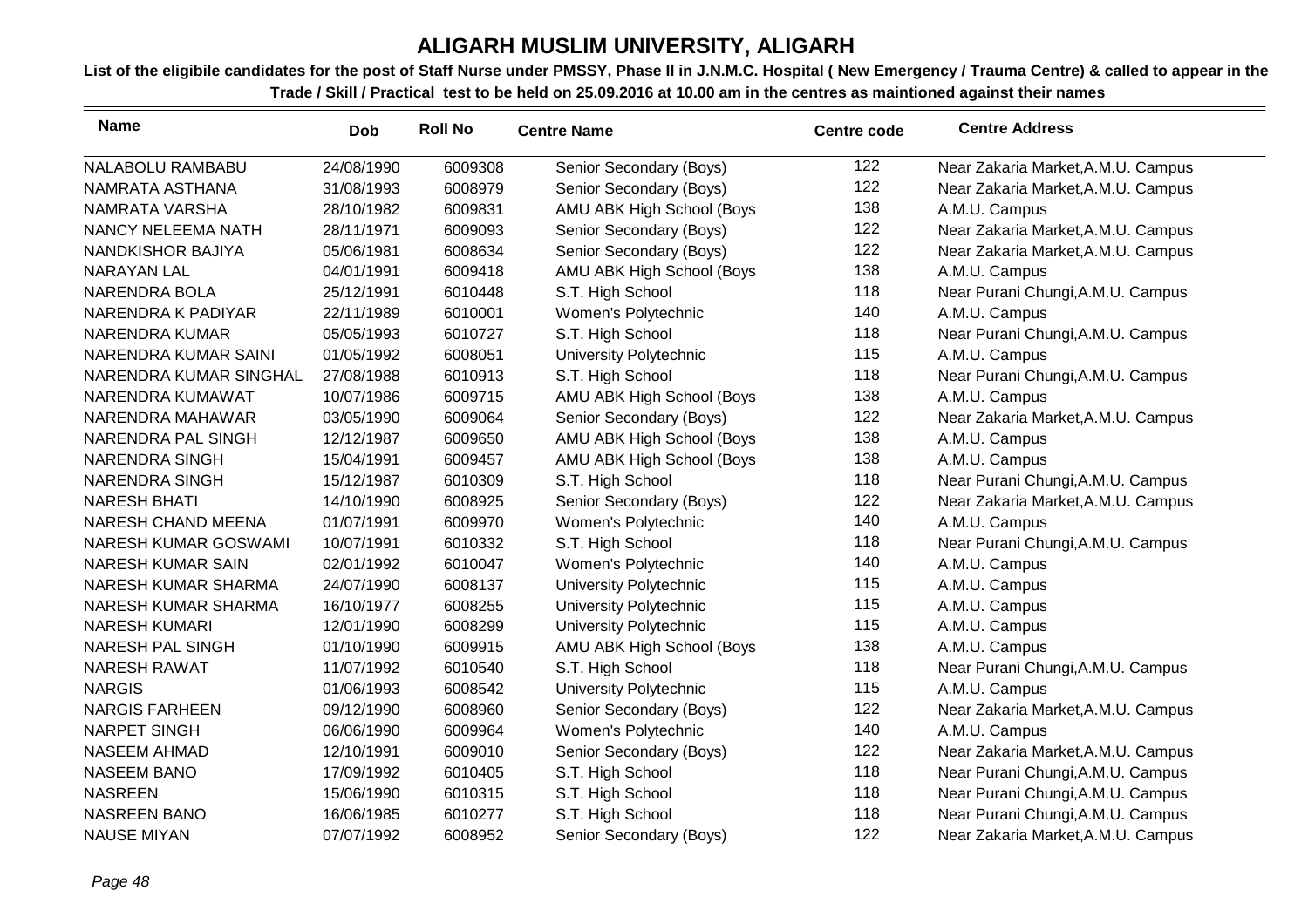| <b>Name</b>             | <b>Dob</b> | <b>Roll No</b> | <b>Centre Name</b>        | <b>Centre code</b> | <b>Centre Address</b>              |
|-------------------------|------------|----------------|---------------------------|--------------------|------------------------------------|
| NAVEEN CHANDRA PANDEY   | 02/07/1989 | 6008607        | Senior Secondary (Boys)   | 122                | Near Zakaria Market, A.M.U. Campus |
| <b>NAVEEN KUMAR</b>     | 01/07/1981 | 6009534        | AMU ABK High School (Boys | 138                | A.M.U. Campus                      |
| <b>NAVEEN KUMARI</b>    | 23/09/1990 | 6009468        | AMU ABK High School (Boys | 138                | A.M.U. Campus                      |
| <b>NAVEEN YADAV</b>     | 06/12/1990 | 6008633        | Senior Secondary (Boys)   | 122                | Near Zakaria Market, A.M.U. Campus |
| <b>NAVIN SAXENA</b>     | 18/07/1989 | 6010722        | S.T. High School          | 118                | Near Purani Chungi, A.M.U. Campus  |
| <b>NAZIA</b>            | 01/12/1987 | 6010365        | S.T. High School          | 118                | Near Purani Chungi, A.M.U. Campus  |
| <b>NAZIA HAMEED</b>     | 01/08/1990 | 6009858        | AMU ABK High School (Boys | 138                | A.M.U. Campus                      |
| <b>NAZIA PARVEEN</b>    | 07/07/1990 | 6010367        | S.T. High School          | 118                | Near Purani Chungi, A.M.U. Campus  |
| <b>NAZIA RIYAZUL</b>    | 10/07/1988 | 6010909        | S.T. High School          | 118                | Near Purani Chungi, A.M.U. Campus  |
| <b>NAZISH ALI</b>       | 22/06/1992 | 6010837        | S.T. High School          | 118                | Near Purani Chungi, A.M.U. Campus  |
| <b>NAZISH GULJAR</b>    | 08/04/1989 | 6008749        | Senior Secondary (Boys)   | 122                | Near Zakaria Market, A.M.U. Campus |
| <b>NAZISH KHANAM</b>    | 23/03/1988 | 6010898        | S.T. High School          | 118                | Near Purani Chungi, A.M.U. Campus  |
| <b>NAZIYA KHATOON</b>   | 01/01/1982 | 6009835        | AMU ABK High School (Boys | 138                | A.M.U. Campus                      |
| NAZIYA PARVEEN          | 30/04/1988 | 6008383        | University Polytechnic    | 115                | A.M.U. Campus                      |
| <b>NAZMA</b>            | 25/07/1987 | 6010859        | S.T. High School          | 118                | Near Purani Chungi, A.M.U. Campus  |
| <b>NAZMA BANO</b>       | 07/10/1986 | 6009866        | AMU ABK High School (Boys | 138                | A.M.U. Campus                      |
| <b>NAZNEEN</b>          | 10/09/1979 | 6009955        | AMU ABK High School (Boys | 138                | A.M.U. Campus                      |
| <b>NAZREEN</b>          | 10/03/1983 | 6008980        | Senior Secondary (Boys)   | 122                | Near Zakaria Market, A.M.U. Campus |
| NEELAM BHARDWAJ         | 05/01/1984 | 6010257        | S.T. High School          | 118                | Near Purani Chungi, A.M.U. Campus  |
| <b>NEELAM CHAUDHRY</b>  | 12/06/1988 | 6008944        | Senior Secondary (Boys)   | 122                | Near Zakaria Market, A.M.U. Campus |
| <b>NEELAM KUMARI</b>    | 17/11/1988 | 6009589        | AMU ABK High School (Boys | 138                | A.M.U. Campus                      |
| <b>NEELAM KUMARI</b>    | 01/12/1990 | 6010662        | S.T. High School          | 118                | Near Purani Chungi, A.M.U. Campus  |
| <b>NEELAM MAURYA</b>    | 25/05/1992 | 6009813        | AMU ABK High School (Boys | 138                | A.M.U. Campus                      |
| <b>NEELAM SINGH</b>     | 05/12/1977 | 6008479        | University Polytechnic    | 115                | A.M.U. Campus                      |
| <b>NEELAM VERMA</b>     | 01/08/1983 | 6010400        | S.T. High School          | 118                | Near Purani Chungi, A.M.U. Campus  |
| <b>NEELIMA C MARTIN</b> | 31/08/1986 | 6010884        | S.T. High School          | 118                | Near Purani Chungi, A.M.U. Campus  |
| NEELOFAR ABRAR          | 25/01/1988 | 6010899        | S.T. High School          | 118                | Near Purani Chungi, A.M.U. Campus  |
| <b>NEENA KILODIAS</b>   | 11/11/1982 | 6009870        | AMU ABK High School (Boys | 138                | A.M.U. Campus                      |
| <b>NEENA KUMARI</b>     | 10/01/1977 | 6010371        | S.T. High School          | 118                | Near Purani Chungi, A.M.U. Campus  |
| <b>NEERA MASIH</b>      | 17/01/1979 | 6010272        | S.T. High School          | 118                | Near Purani Chungi, A.M.U. Campus  |
| NEERAJ CHAUDHARY        | 18/01/1985 | 6008982        | Senior Secondary (Boys)   | 122                | Near Zakaria Market, A.M.U. Campus |
| <b>NEERAJ HUDSON</b>    | 22/09/1972 | 6010231        | S.T. High School          | 118                | Near Purani Chungi, A.M.U. Campus  |
| NEERAJ JOSEPH           | 17/11/1990 | 6009865        | AMU ABK High School (Boys | 138                | A.M.U. Campus                      |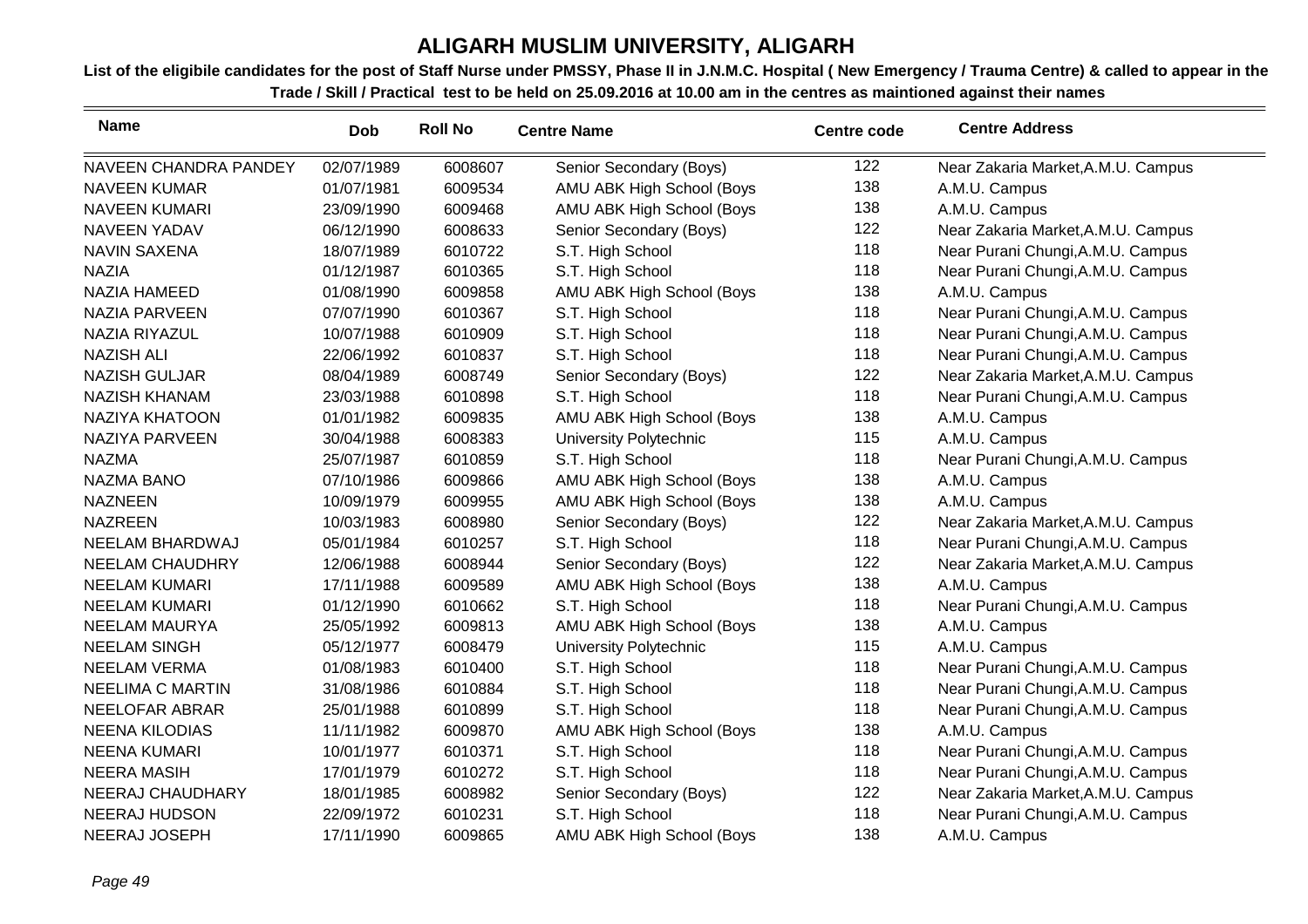| <b>Name</b>              | <b>Dob</b> | <b>Roll No</b> | <b>Centre Name</b>        | <b>Centre code</b> | <b>Centre Address</b>              |
|--------------------------|------------|----------------|---------------------------|--------------------|------------------------------------|
| NEERAJ KUMAR DIXIT       | 05/11/1988 | 6008398        | University Polytechnic    | 115                | A.M.U. Campus                      |
| NEERAJ PARASHAR          | 26/02/1989 | 6010576        | S.T. High School          | 118                | Near Purani Chungi, A.M.U. Campus  |
| <b>NEERAJ SINGH</b>      | 05/08/1985 | 6009157        | Senior Secondary (Boys)   | 122                | Near Zakaria Market, A.M.U. Campus |
| <b>NEERAJ SINGH</b>      | 04/09/1990 | 6009973        | Women's Polytechnic       | 140                | A.M.U. Campus                      |
| NEETA KUMARI PALANG      | 02/07/1989 | 6010136        | Women's Polytechnic       | 140                | A.M.U. Campus                      |
| <b>NEETHUP</b>           | 26/01/1990 | 6008330        | University Polytechnic    | 115                | A.M.U. Campus                      |
| <b>NEETHU P JAMES</b>    | 02/03/1992 | 6008167        | University Polytechnic    | 115                | A.M.U. Campus                      |
| <b>NEETHU SABU</b>       | 05/10/1989 | 6009718        | AMU ABK High School (Boys | 138                | A.M.U. Campus                      |
| NEETU FAZAL MASIH        | 28/01/1975 | 6010273        | S.T. High School          | 118                | Near Purani Chungi, A.M.U. Campus  |
| <b>NEETU KUMARI</b>      | 20/08/1981 | 6009572        | AMU ABK High School (Boys | 138                | A.M.U. Campus                      |
| <b>NEETU RAJAN</b>       | 19/12/1990 | 6010518        | S.T. High School          | 118                | Near Purani Chungi, A.M.U. Campus  |
| <b>NEETU SINGH PARMR</b> | 16/05/1978 | 6010616        | S.T. High School          | 118                | Near Purani Chungi, A.M.U. Campus  |
| <b>NEHA</b>              | 10/04/1993 | 6009971        | Women's Polytechnic       | 140                | A.M.U. Campus                      |
| <b>NEHA CHAUDHARY</b>    | 24/10/1994 | 6008638        | Senior Secondary (Boys)   | 122                | Near Zakaria Market, A.M.U. Campus |
| <b>NEHA CHAUHAN</b>      | 07/03/1991 | 6010012        | Women's Polytechnic       | 140                | A.M.U. Campus                      |
| <b>NEHA KURMI</b>        | 16/10/1987 | 6009174        | Senior Secondary (Boys)   | 122                | Near Zakaria Market, A.M.U. Campus |
| <b>NEHA MALIK</b>        | 11/07/1993 | 6009670        | AMU ABK High School (Boys | 138                | A.M.U. Campus                      |
| <b>NEHA MEHTA</b>        | 19/04/1989 | 6008878        | Senior Secondary (Boys)   | 122                | Near Zakaria Market, A.M.U. Campus |
| <b>NEHA PARMAR</b>       | 29/09/1983 | 6008778        | Senior Secondary (Boys)   | 122                | Near Zakaria Market, A.M.U. Campus |
| <b>NEHA PRASANNA</b>     | 21/09/1984 | 6008522        | University Polytechnic    | 115                | A.M.U. Campus                      |
| <b>NEHA PRASANNA</b>     | 21/09/1984 | 6010335        | S.T. High School          | 118                | Near Purani Chungi, A.M.U. Campus  |
| <b>NEHA SHARMA</b>       | 29/09/1994 | 6008859        | Senior Secondary (Boys)   | 122                | Near Zakaria Market, A.M.U. Campus |
| <b>NEHA SHARMA</b>       | 05/07/1990 | 6010484        | S.T. High School          | 118                | Near Purani Chungi, A.M.U. Campus  |
| <b>NEHA TAKHAR</b>       | 21/06/1989 | 6010562        | S.T. High School          | 118                | Near Purani Chungi, A.M.U. Campus  |
| <b>NEHA THOMAS</b>       | 20/10/1992 | 6008296        | University Polytechnic    | 115                | A.M.U. Campus                      |
| NEMECHAND MALAV          | 07/02/1985 | 6010563        | S.T. High School          | 118                | Near Purani Chungi, A.M.U. Campus  |
| <b>NEMEEN SAHU</b>       | 01/10/1991 | 6010161        | Women's Polytechnic       | 140                | A.M.U. Campus                      |
| <b>NEMI CHAND YADAV</b>  | 01/08/1990 | 6008362        | University Polytechnic    | 115                | A.M.U. Campus                      |
| <b>NETRAM GURJAR</b>     | 01/12/1990 | 6008724        | Senior Secondary (Boys)   | 122                | Near Zakaria Market, A.M.U. Campus |
| NETRAPAL SINGH           | 09/09/1982 | 6009296        | Senior Secondary (Boys)   | 122                | Near Zakaria Market, A.M.U. Campus |
| <b>NIBIN SHAMS</b>       | 12/09/1987 | 6010814        | S.T. High School          | 118                | Near Purani Chungi, A.M.U. Campus  |
| <b>NIDA ATIQUE</b>       | 01/08/1986 | 6009851        | AMU ABK High School (Boys | 138                | A.M.U. Campus                      |
| NIDA JAVED               | 01/01/1990 | 6008507        | University Polytechnic    | 115                | A.M.U. Campus                      |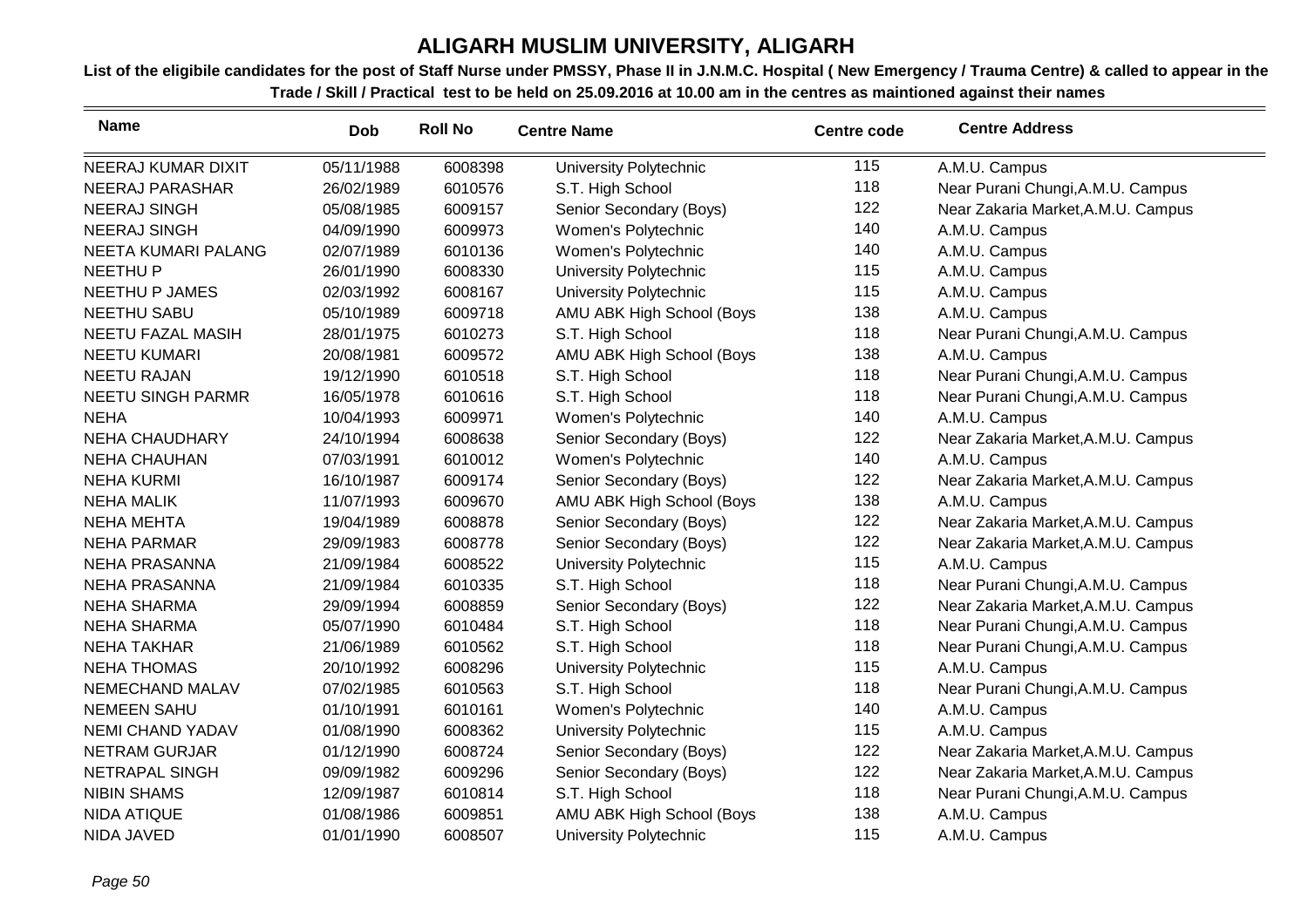| <b>Name</b>             | <b>Dob</b> | <b>Roll No</b> | <b>Centre Name</b>        | <b>Centre code</b> | <b>Centre Address</b>              |
|-------------------------|------------|----------------|---------------------------|--------------------|------------------------------------|
| <b>NIDA SULTAN</b>      | 11/11/1987 | 6010857        | S.T. High School          | 118                | Near Purani Chungi, A.M.U. Campus  |
| NIDHEESH.P              | 20/05/1991 | 6008433        | University Polytechnic    | 115                | A.M.U. Campus                      |
| <b>NIDHI</b>            | 22/05/1984 | 6008301        | University Polytechnic    | 115                | A.M.U. Campus                      |
| NIDHI JOHN              | 24/08/1982 | 6008990        | Senior Secondary (Boys)   | 122                | Near Zakaria Market, A.M.U. Campus |
| <b>NIDHI SINGH</b>      | 21/02/1991 | 6008446        | University Polytechnic    | 115                | A.M.U. Campus                      |
| <b>NIDHI SINGH</b>      | 21/02/1991 | 6008971        | Senior Secondary (Boys)   | 122                | Near Zakaria Market, A.M.U. Campus |
| NIDHIN. A.V             | 06/03/1990 | 6008098        | University Polytechnic    | 115                | A.M.U. Campus                      |
| <b>NIFASAT ALI</b>      | 24/12/1989 | 6009393        | AMU ABK High School (Boys | 138                | A.M.U. Campus                      |
| NIGHAT PARVEEN          | 15/08/1975 | 6009002        | Senior Secondary (Boys)   | 122                | Near Zakaria Market, A.M.U. Campus |
| <b>NIHARIKA SINGH</b>   | 05/11/1992 | 6008209        | University Polytechnic    | 115                | A.M.U. Campus                      |
| NIHARIKA TIWARI         | 21/02/1987 | 6008427        | University Polytechnic    | 115                | A.M.U. Campus                      |
| NIJASH REHMAN AK        | 11/06/1987 | 6009397        | AMU ABK High School (Boys | 138                | A.M.U. Campus                      |
| NIJIN-P                 | 22/03/1992 | 6010815        | S.T. High School          | 118                | Near Purani Chungi, A.M.U. Campus  |
| <b>NIKHIL MASIH</b>     | 30/08/1991 | 6010038        | Women's Polytechnic       | 140                | A.M.U. Campus                      |
| <b>NILOFAR H ANSARI</b> | 10/05/1988 | 6008556        | University Polytechnic    | 115                | A.M.U. Campus                      |
| <b>NILOPHAR</b>         | 01/05/1985 | 6010281        | S.T. High School          | 118                | Near Purani Chungi, A.M.U. Campus  |
| NIMMY JOSE              | 25/11/1988 | 6008812        | Senior Secondary (Boys)   | 122                | Near Zakaria Market, A.M.U. Campus |
| <b>NIRJA DEVI</b>       | 17/06/1987 | 6010689        | S.T. High School          | 118                | Near Purani Chungi, A.M.U. Campus  |
| NIRMA KUMARI MEENA      | 02/07/1990 | 6010252        | S.T. High School          | 118                | Near Purani Chungi, A.M.U. Campus  |
| <b>NIRMAL ABHAY</b>     | 15/07/1991 | 6009662        | AMU ABK High School (Boys | 138                | A.M.U. Campus                      |
| <b>NIRMALA</b>          | 02/07/1989 | 6007929        | University Polytechnic    | 115                | A.M.U. Campus                      |
| <b>NIRMALA</b>          | 05/05/1992 | 6010285        | S.T. High School          | 118                | Near Purani Chungi, A.M.U. Campus  |
| NIRMALA JYOTI LINDA     | 15/11/1990 | 6009057        | Senior Secondary (Boys)   | 122                | Near Zakaria Market, A.M.U. Campus |
| NIRMALA KUMARI SHARMA   | 21/01/1992 | 6010064        | Women's Polytechnic       | 140                | A.M.U. Campus                      |
| NISHA ACHARYA           | 20/01/1989 | 6007939        | University Polytechnic    | 115                | A.M.U. Campus                      |
| <b>NISHA ANJUM</b>      | 28/06/1986 | 6008547        | University Polytechnic    | 115                | A.M.U. Campus                      |
| <b>NISHA BATHAM</b>     | 04/07/1990 | 6008695        | Senior Secondary (Boys)   | 122                | Near Zakaria Market, A.M.U. Campus |
| <b>NISHA MATHEW</b>     | 16/02/1986 | 6010462        | S.T. High School          | 118                | Near Purani Chungi, A.M.U. Campus  |
| <b>NISHA PARVEEN</b>    | 02/04/1993 | 6007870        | University Polytechnic    | 115                | A.M.U. Campus                      |
| <b>NISHA PARVEEN</b>    | 25/11/1988 | 6009178        | Senior Secondary (Boys)   | 122                | Near Zakaria Market, A.M.U. Campus |
| <b>NISHA VERMA</b>      | 05/05/1987 | 6009286        | Senior Secondary (Boys)   | 122                | Near Zakaria Market, A.M.U. Campus |
| <b>NISHA Y SINGH</b>    | 26/10/1986 | 6009104        | Senior Secondary (Boys)   | 122                | Near Zakaria Market, A.M.U. Campus |
| <b>NISHA YADAV</b>      | 21/01/1990 | 6010778        | S.T. High School          | 118                | Near Purani Chungi, A.M.U. Campus  |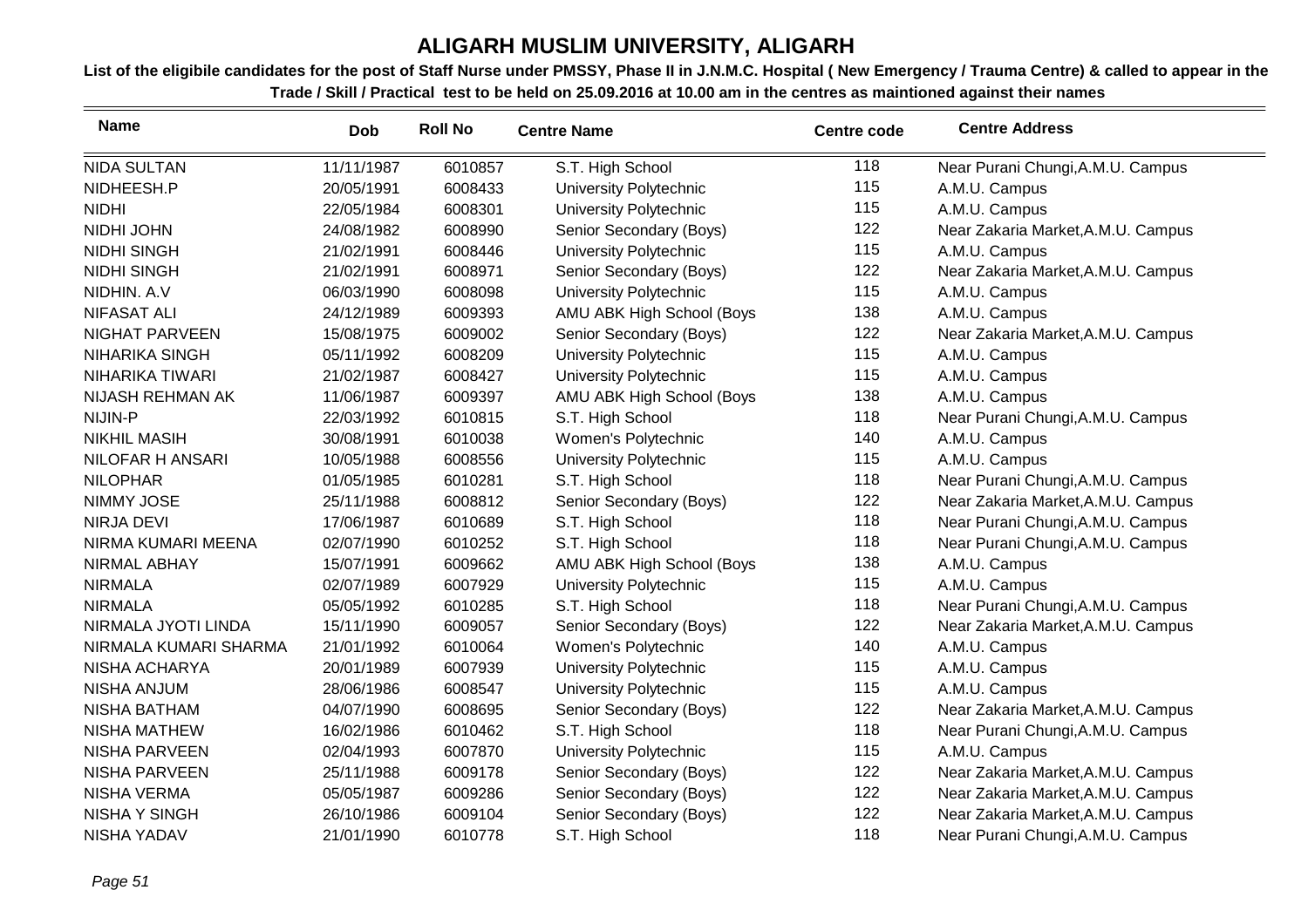| <b>Name</b>            | Dob        | <b>Roll No</b> | <b>Centre Name</b>        | <b>Centre code</b> | <b>Centre Address</b>              |
|------------------------|------------|----------------|---------------------------|--------------------|------------------------------------|
| <b>NISHAD KHA</b>      | 01/08/1983 | 6008327        | University Polytechnic    | 115                | A.M.U. Campus                      |
| <b>NISHAN KASHYAP</b>  | 25/07/1990 | 6010376        | S.T. High School          | 118                | Near Purani Chungi, A.M.U. Campus  |
| NISHANT P.S. NARUKA    | 01/12/1991 | 6010811        | S.T. High School          | 118                | Near Purani Chungi, A.M.U. Campus  |
| <b>NISHANT SHARMA</b>  | 18/08/1991 | 6007880        | University Polytechnic    | 115                | A.M.U. Campus                      |
| <b>NISHAT FATIMA</b>   | 01/09/1989 | 6007987        | University Polytechnic    | 115                | A.M.U. Campus                      |
| <b>NISHI</b>           | 06/06/1985 | 6010580        | S.T. High School          | 118                | Near Purani Chungi, A.M.U. Campus  |
| <b>NISHI RAO</b>       | 01/01/1982 | 6009107        | Senior Secondary (Boys)   | 122                | Near Zakaria Market, A.M.U. Campus |
| <b>NISHI RAWAT</b>     | 01/07/1983 | 6010319        | S.T. High School          | 118                | Near Purani Chungi, A.M.U. Campus  |
| <b>NITESH KUMAR</b>    | 15/06/1988 | 6008597        | University Polytechnic    | 115                | A.M.U. Campus                      |
| NITESH KUMAR KATAHARA  | 15/07/1990 | 6008645        | Senior Secondary (Boys)   | 122                | Near Zakaria Market, A.M.U. Campus |
| <b>NITHIN VARGHESE</b> | 11/04/1988 | 6008180        | University Polytechnic    | 115                | A.M.U. Campus                      |
| <b>NITIN KUMAR</b>     | 29/08/1992 | 6010717        | S.T. High School          | 118                | Near Purani Chungi, A.M.U. Campus  |
| <b>NITIN MORRIS</b>    | 17/06/1988 | 6009821        | AMU ABK High School (Boys | 138                | A.M.U. Campus                      |
| <b>NITIN SHARMA</b>    | 22/06/1983 | 6010423        | S.T. High School          | 118                | Near Purani Chungi, A.M.U. Campus  |
| <b>NITIN TOMAR</b>     | 21/03/1991 | 6010361        | S.T. High School          | 118                | Near Purani Chungi, A.M.U. Campus  |
| NIYOMI INTEZAR AHMED   | 21/10/1979 | 6008564        | University Polytechnic    | 115                | A.M.U. Campus                      |
| <b>NOMITA N LAL</b>    | 01/05/1987 | 6009638        | AMU ABK High School (Boys | 138                | A.M.U. Campus                      |
| <b>NOOR FATIMA</b>     | 14/04/1990 | 6010496        | S.T. High School          | 118                | Near Purani Chungi, A.M.U. Campus  |
| NOOR MOHAMMAD          | 15/05/1990 | 6009369        | AMU ABK High School (Boys | 138                | A.M.U. Campus                      |
| <b>NOORUL HASAN</b>    | 05/10/1986 | 6009977        | Women's Polytechnic       | 140                | A.M.U. Campus                      |
| <b>NOORUL NISHA</b>    | 08/08/1989 | 6008525        | University Polytechnic    | 115                | A.M.U. Campus                      |
| <b>NOREEN PHILIP</b>   | 05/04/1988 | 6008811        | Senior Secondary (Boys)   | 122                | Near Zakaria Market, A.M.U. Campus |
| <b>NORMA JAMES</b>     | 31/01/1975 | 6009643        | AMU ABK High School (Boys | 138                | A.M.U. Campus                      |
| <b>NORVEEN MASIH</b>   | 14/05/1983 | 6009869        | AMU ABK High School (Boys | 138                | A.M.U. Campus                      |
| <b>NOUFAL P.I</b>      | 10/03/1988 | 6010749        | S.T. High School          | 118                | Near Purani Chungi, A.M.U. Campus  |
| NOUSHAD DEGINAL        | 25/07/1989 | 6008163        | University Polytechnic    | 115                | A.M.U. Campus                      |
| <b>NUSHAD KHAN</b>     | 08/04/1983 | 6009089        | Senior Secondary (Boys)   | 122                | Near Zakaria Market, A.M.U. Campus |
| <b>NUSRAT KHAN</b>     | 18/09/1988 | 6008741        | Senior Secondary (Boys)   | 122                | Near Zakaria Market, A.M.U. Campus |
| NUTAN VANDANA SAHAE    | 24/01/1976 | 6008396        | University Polytechnic    | 115                | A.M.U. Campus                      |
| NUTAN VANDANA SHAF     | 24/01/1976 | 6010304        | S.T. High School          | 118                | Near Purani Chungi, A.M.U. Campus  |
| <b>NUZAHAT BEE</b>     | 11/02/1988 | 6010805        | S.T. High School          | 118                | Near Purani Chungi, A.M.U. Campus  |
| <b>NUZHAT</b>          | 08/07/1975 | 6008619        | Senior Secondary (Boys)   | 122                | Near Zakaria Market, A.M.U. Campus |
| <b>NUZHAT HASAN</b>    | 20/05/1984 | 6008475        | University Polytechnic    | 115                | A.M.U. Campus                      |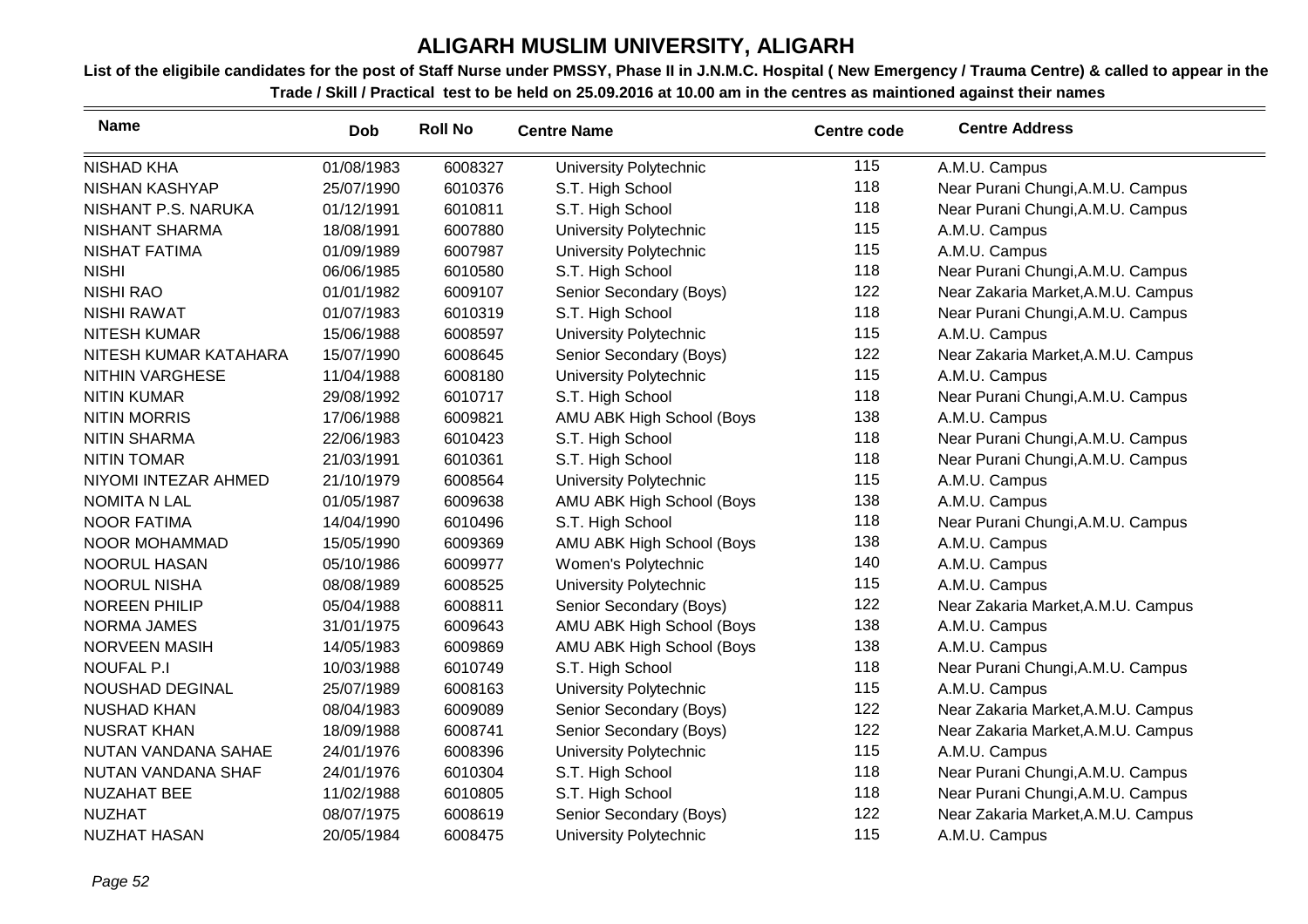| <b>Name</b>              | <b>Dob</b>    | <b>Roll No</b> | <b>Centre Name</b>        | <b>Centre code</b> | <b>Centre Address</b>              |
|--------------------------|---------------|----------------|---------------------------|--------------------|------------------------------------|
| NUZHAT IQBAL             | 01/08/1987    | 6010910        | S.T. High School          | 118                | Near Purani Chungi, A.M.U. Campus  |
| <b>NUZHAT PARVEEN</b>    | 29/09/1984    | 6010396        | S.T. High School          | 118                | Near Purani Chungi, A.M.U. Campus  |
| <b>OLIVER YUSUF</b>      | 21/04/1981    | 6010238        | S.T. High School          | 118                | Near Purani Chungi, A.M.U. Campus  |
| <b>OM PRAKASH</b>        | 18/12/1989    | 6008198        | University Polytechnic    | 115                | A.M.U. Campus                      |
| OM PRAKASH               | 07/01/1991    | 6009788        | AMU ABK High School (Boys | 138                | A.M.U. Campus                      |
| OM PRAKASH JAKHAR        | 15/05/1993    | 6010036        | Women's Polytechnic       | 140                | A.M.U. Campus                      |
| OM PRAKASH ROLANIYA      | 15/02/1990    | 6010243        | S.T. High School          | 118                | Near Purani Chungi, A.M.U. Campus  |
| <b>OMPRAKASH</b>         | 07/10/1988    | 6009663        | AMU ABK High School (Boys | 138                | A.M.U. Campus                      |
| <b>OMPRAKASH CHAUYAL</b> | 07/10/1991    | 6009949        | AMU ABK High School (Boys | 138                | A.M.U. Campus                      |
| <b>OSTEENA HARRY</b>     | 18/08/1982    | 6007932        | University Polytechnic    | 115                | A.M.U. Campus                      |
| P RUPESH KUMAR           | $\frac{1}{2}$ | 6008059        | University Polytechnic    | 115                | A.M.U. Campus                      |
| P SATYANA R RAJESH       | 07/10/1989    | 6009083        | Senior Secondary (Boys)   | 122                | Near Zakaria Market, A.M.U. Campus |
| PALLAVI CHAUHAN          | 02/01/1992    | 6009208        | Senior Secondary (Boys)   | 122                | Near Zakaria Market, A.M.U. Campus |
| PANACHAYIL JERRY BABU    | 04/06/1992    | 6009185        | Senior Secondary (Boys)   | 122                | Near Zakaria Market, A.M.U. Campus |
| PANKAJ JATAV             | 10/11/1990    | 6008732        | Senior Secondary (Boys)   | 122                | Near Zakaria Market, A.M.U. Campus |
| PANKAJ KUMAR             | 10/06/1992    | 6010302        | S.T. High School          | 118                | Near Purani Chungi, A.M.U. Campus  |
| PANKAJ KUMAR MHAWAR      | 12/08/1992    | 6008677        | Senior Secondary (Boys)   | 122                | Near Zakaria Market, A.M.U. Campus |
| PANKAJ KUMAR SAINI       | 12/08/1989    | 6009209        | Senior Secondary (Boys)   | 122                | Near Zakaria Market, A.M.U. Campus |
| PANKAJ KUMAR SHARMA      | 14/07/1983    | 6010415        | S.T. High School          | 118                | Near Purani Chungi, A.M.U. Campus  |
| PANKAJ KUMAR SHARMA      | 12/02/1986    | 6010737        | S.T. High School          | 118                | Near Purani Chungi, A.M.U. Campus  |
| PANKAJ KUMAR YADAV       | 07/06/1988    | 6009334        | Senior Secondary (Boys)   | 122                | Near Zakaria Market, A.M.U. Campus |
| PANKAJ SHARMA            | 04/02/1991    | 6008234        | University Polytechnic    | 115                | A.M.U. Campus                      |
| PANKAJ SHARMA            | 21/06/1992    | 6010261        | S.T. High School          | 118                | Near Purani Chungi, A.M.U. Campus  |
| PANKAJ TYAGI             | 18/07/1993    | 6008233        | University Polytechnic    | 115                | A.M.U. Campus                      |
| <b>PANZY</b>             | 08/01/1984    | 6009787        | AMU ABK High School (Boys | 138                | A.M.U. Campus                      |
| PAPPI TRIPATHI           | 01/07/1988    | 6009260        | Senior Secondary (Boys)   | 122                | Near Zakaria Market, A.M.U. Campus |
| PAPPU KUMAR KUMAWAT      | 25/09/1991    | 6008832        | Senior Secondary (Boys)   | 122                | Near Zakaria Market, A.M.U. Campus |
| PAPPU LAL FULWARIYA      | 27/06/1991    | 6008799        | Senior Secondary (Boys)   | 122                | Near Zakaria Market, A.M.U. Campus |
| PARASURAMAN C            | 10/07/1989    | 6009109        | Senior Secondary (Boys)   | 122                | Near Zakaria Market, A.M.U. Campus |
| PARAVEEN P. MATHEW       | 18/08/1984    | 6008067        | University Polytechnic    | 115                | A.M.U. Campus                      |
| PARDEEP SINGH RAGHAV     | 11/07/1990    | 6008613        | Senior Secondary (Boys)   | 122                | Near Zakaria Market, A.M.U. Campus |
| PAREETH LAL K.A.         | 02/05/1986    | 6010787        | S.T. High School          | 118                | Near Purani Chungi, A.M.U. Campus  |
| PARINITA SINGH           | 18/10/1987    | 6009871        | AMU ABK High School (Boys | 138                | A.M.U. Campus                      |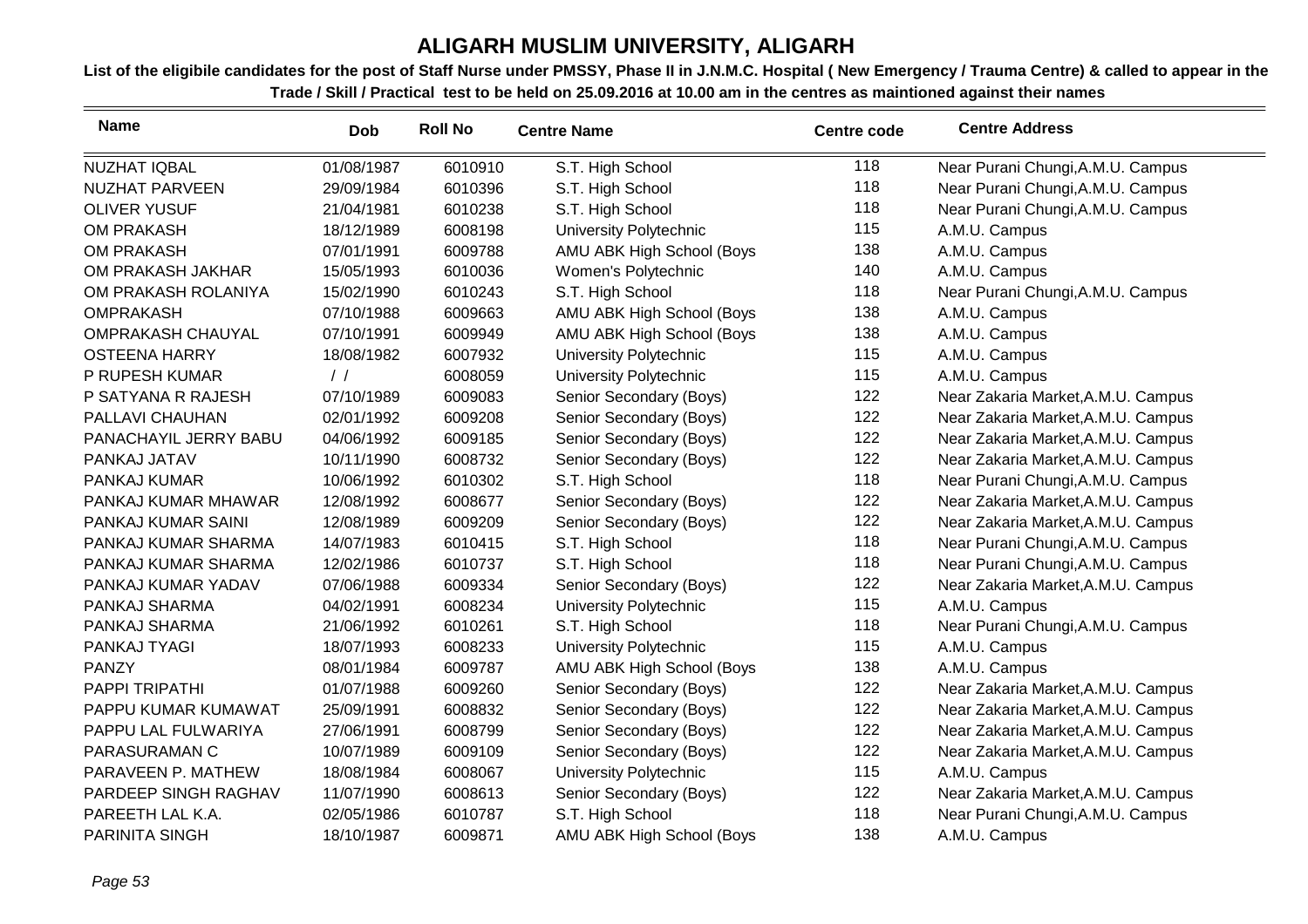| <b>Name</b>           | <b>Dob</b> | <b>Roll No</b> | <b>Centre Name</b>        | <b>Centre code</b> | <b>Centre Address</b>              |
|-----------------------|------------|----------------|---------------------------|--------------------|------------------------------------|
| PARMITA KUMARI        | 14/04/1992 | 6008091        | University Polytechnic    | 115                | A.M.U. Campus                      |
| <b>PARUL</b>          | 11/06/1992 | 6010759        | S.T. High School          | 118                | Near Purani Chungi, A.M.U. Campus  |
| <b>PARUL S PRASAD</b> | 14/09/1990 | 6008908        | Senior Secondary (Boys)   | 122                | Near Zakaria Market, A.M.U. Campus |
| <b>PARVEEN</b>        | 10/08/1988 | 6009112        | Senior Secondary (Boys)   | 122                | Near Zakaria Market, A.M.U. Campus |
| PARVEEN ANWAR         | 20/06/1977 | 6010291        | S.T. High School          | 118                | Near Purani Chungi, A.M.U. Campus  |
| PARVEEN KUMAR SINGH   | 02/01/1987 | 6010055        | Women's Polytechnic       | 140                | A.M.U. Campus                      |
| PARWEJ NADEEM         | 17/11/1988 | 6010605        | S.T. High School          | 118                | Near Purani Chungi, A.M.U. Campus  |
| PAVAM KUMAR MEENA     | 01/07/1989 | 6010757        | S.T. High School          | 118                | Near Purani Chungi, A.M.U. Campus  |
| PAVAN KUMAR           | 10/07/1988 | 6008300        | University Polytechnic    | 115                | A.M.U. Campus                      |
| <b>PAVAN KUMAR</b>    | 12/07/1993 | 6009577        | AMU ABK High School (Boys | 138                | A.M.U. Campus                      |
| <b>PAVAN KUMAR</b>    | 07/07/1991 | 6009932        | AMU ABK High School (Boys | 138                | A.M.U. Campus                      |
| PAVAN KUMAR GARG      | 07/12/1990 | 6009801        | AMU ABK High School (Boys | 138                | A.M.U. Campus                      |
| PAVAN KUMAR SHARMA    | 26/06/1981 | 6009116        | Senior Secondary (Boys)   | 122                | Near Zakaria Market, A.M.U. Campus |
| PAVAN YADAV           | 25/08/1988 | 6008839        | Senior Secondary (Boys)   | 122                | Near Zakaria Market, A.M.U. Campus |
| PAVITRA KUMARI        | 09/09/1983 | 6010555        | S.T. High School          | 118                | Near Purani Chungi, A.M.U. Campus  |
| <b>PAWAN KUMAR</b>    | 30/12/1991 | 6008744        | Senior Secondary (Boys)   | 122                | Near Zakaria Market, A.M.U. Campus |
| PAWAN KUMAR BATRA     | 20/01/1994 | 6008938        | Senior Secondary (Boys)   | 122                | Near Zakaria Market, A.M.U. Campus |
| PAWAN KUMAR PATHAK    | 02/02/1991 | 6008486        | University Polytechnic    | 115                | A.M.U. Campus                      |
| PAWAN KUMAR RALOT     | 01/02/1991 | 6009435        | AMU ABK High School (Boys | 138                | A.M.U. Campus                      |
| PAWAN KUMAR TIWARI    | 06/08/1985 | 6010164        | Women's Polytechnic       | 140                | A.M.U. Campus                      |
| PEDADA RAJESWARA RAO  | 16/09/1988 | 6009929        | AMU ABK High School (Boys | 138                | A.M.U. Campus                      |
| PENDYALA RAKESH KUMAR | 02/06/1990 | 6009417        | AMU ABK High School (Boys | 138                | A.M.U. Campus                      |
| PERSIS PETER          | 21/03/1991 | 6009442        | AMU ABK High School (Boys | 138                | A.M.U. Campus                      |
| PHATERAM SAINI        | 10/05/1991 | 6009118        | Senior Secondary (Boys)   | 122                | Near Zakaria Market, A.M.U. Campus |
| PHOOL CHAND MEENA     | 01/07/1990 | 6010729        | S.T. High School          | 118                | Near Purani Chungi, A.M.U. Campus  |
| PHOOL SINGH           | 17/07/1988 | 6010225        | Women's Polytechnic       | 140                | A.M.U. Campus                      |
| <b>PHOOLWATI</b>      | 07/12/1981 | 6008652        | Senior Secondary (Boys)   | 122                | Near Zakaria Market, A.M.U. Campus |
| PINKEE SOLANKI        | 22/11/1986 | 6009248        | Senior Secondary (Boys)   | 122                | Near Zakaria Market, A.M.U. Campus |
| PINKI YADAV           | 01/09/1989 | 6009568        | AMU ABK High School (Boys | 138                | A.M.U. Campus                      |
| PINKY BAGHEL          | 10/05/1989 | 6010931        | S.T. High School          | 118                | Near Purani Chungi, A.M.U. Campus  |
| PNIKI DAS             | 13/03/1993 | 6009931        | AMU ABK High School (Boys | 138                | A.M.U. Campus                      |
| POLISETTI MARY TEENA  | 20/01/1984 | 6009180        | Senior Secondary (Boys)   | 122                | Near Zakaria Market, A.M.U. Campus |
| PONAM SHARMA          | 12/11/1987 | 6008416        | University Polytechnic    | 115                | A.M.U. Campus                      |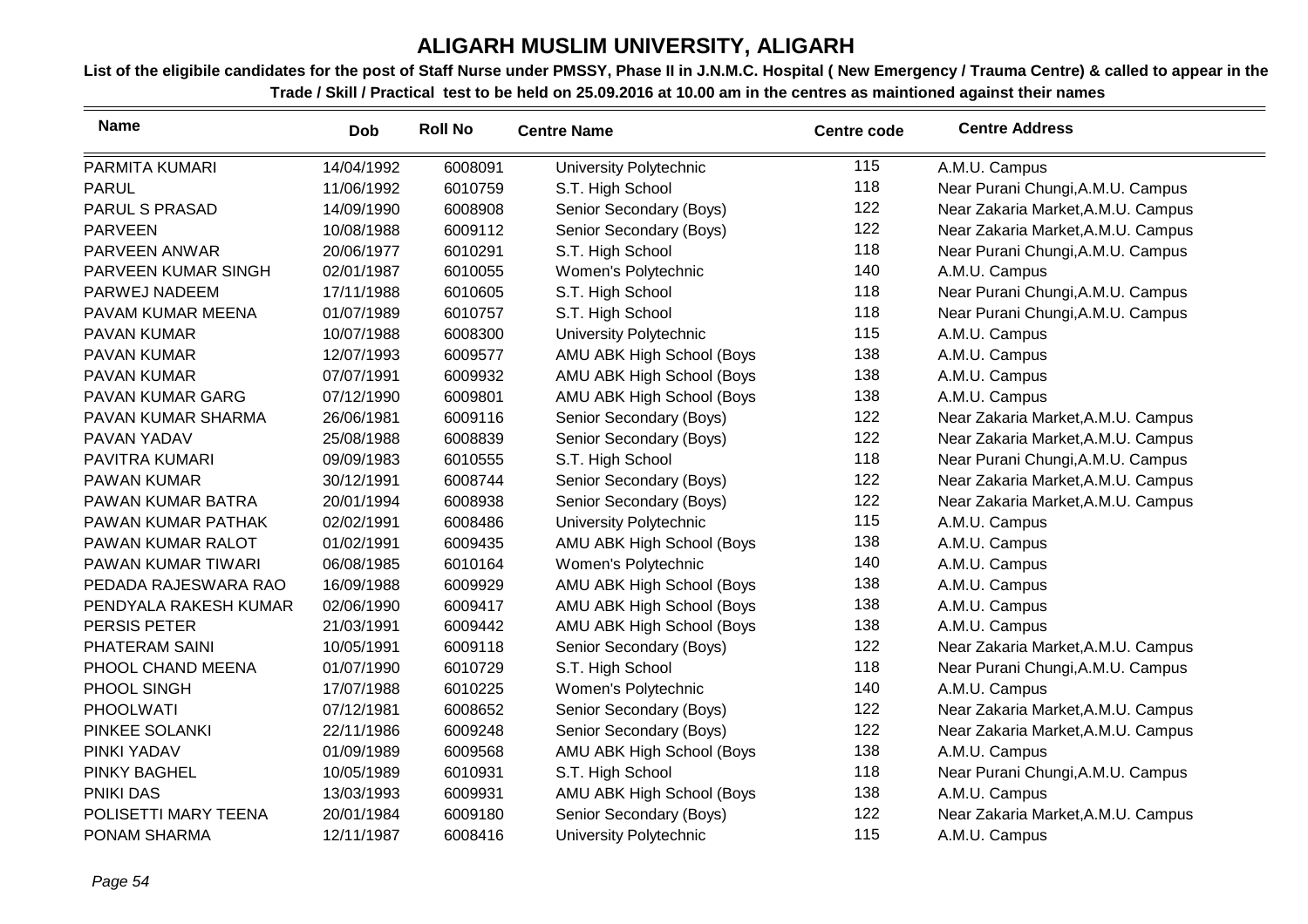| <b>Name</b>       | <b>Dob</b> | <b>Roll No</b> | <b>Centre Name</b>        | <b>Centre code</b> | <b>Centre Address</b>              |
|-------------------|------------|----------------|---------------------------|--------------------|------------------------------------|
| PONUGUPATI RAMESH | 25/07/1987 | 6008028        | University Polytechnic    | 115                | A.M.U. Campus                      |
| <b>POOJA</b>      | 26/06/1987 | 6008850        | Senior Secondary (Boys)   | 122                | Near Zakaria Market, A.M.U. Campus |
| <b>POOJA</b>      | 03/08/1992 | 6009238        | Senior Secondary (Boys)   | 122                | Near Zakaria Market, A.M.U. Campus |
| <b>POOJA</b>      | 20/04/1986 | 6009771        | AMU ABK High School (Boys | 138                | A.M.U. Campus                      |
| <b>POOJA</b>      | 17/12/1992 | 6010368        | S.T. High School          | 118                | Near Purani Chungi, A.M.U. Campus  |
| POOJA BHADAURIYA  | 05/11/1991 | 6009501        | AMU ABK High School (Boys | 138                | A.M.U. Campus                      |
| POOJA BIST        | 14/12/1992 | 6010836        | S.T. High School          | 118                | Near Purani Chungi, A.M.U. Campus  |
| POOJA GAUTAM      | 26/08/1989 | 6010130        | Women's Polytechnic       | 140                | A.M.U. Campus                      |
| POOJA KUMARI      | 18/10/1988 | 6008596        | University Polytechnic    | 115                | A.M.U. Campus                      |
| POOJA RANI        | 02/07/1990 | 6008788        | Senior Secondary (Boys)   | 122                | Near Zakaria Market, A.M.U. Campus |
| POOJA RAY         | 20/07/1992 | 6008455        | University Polytechnic    | 115                | A.M.U. Campus                      |
| POOJA SINGAR      | 05/03/1994 | 6008598        | University Polytechnic    | 115                | A.M.U. Campus                      |
| POOJA YADAV       | 04/11/1994 | 6010074        | Women's Polytechnic       | 140                | A.M.U. Campus                      |
| <b>POONAM</b>     | 03/09/1992 | 6009918        | AMU ABK High School (Boys | 138                | A.M.U. Campus                      |
| <b>POONAM</b>     | 02/07/1991 | 6010492        | S.T. High School          | 118                | Near Purani Chungi, A.M.U. Campus  |
| POONAM CHAUDHRY   | 19/06/1988 | 6008405        | University Polytechnic    | 115                | A.M.U. Campus                      |
| POONAM DEVI       | 01/04/1989 | 6008462        | University Polytechnic    | 115                | A.M.U. Campus                      |
| POONAM DEVI       | 25/09/1984 | 6009893        | AMU ABK High School (Boys | 138                | A.M.U. Campus                      |
| POONAM KUMARI     | 07/08/1994 | 6008585        | University Polytechnic    | 115                | A.M.U. Campus                      |
| POONAM NARUKA     | 30/03/1991 | 6008036        | University Polytechnic    | 115                | A.M.U. Campus                      |
| POONAM PRINJA     | 06/12/1988 | 6007942        | University Polytechnic    | 115                | A.M.U. Campus                      |
| POONAM RANI       | 01/07/1983 | 6009573        | AMU ABK High School (Boys | 138                | A.M.U. Campus                      |
| POONAM SHARMA     | 13/09/1988 | 6009392        | AMU ABK High School (Boys | 138                | A.M.U. Campus                      |
| POONAM YADAV      | 26/08/1992 | 6008836        | Senior Secondary (Boys)   | 122                | Near Zakaria Market, A.M.U. Campus |
| POONAMA RAM       | 26/07/1991 | 6008936        | Senior Secondary (Boys)   | 122                | Near Zakaria Market, A.M.U. Campus |
| POORNIMA AWASTHI  | 06/07/1990 | 6010752        | S.T. High School          | 118                | Near Purani Chungi, A.M.U. Campus  |
| POORNIMA BHARDWAJ | 01/01/1985 | 6009016        | Senior Secondary (Boys)   | 122                | Near Zakaria Market, A.M.U. Campus |
| POORNIMA YADAV    | 27/12/1992 | 6008817        | Senior Secondary (Boys)   | 122                | Near Zakaria Market, A.M.U. Campus |
| PRADEEP DEEGWAL   | 12/06/1990 | 6010466        | S.T. High School          | 118                | Near Purani Chungi, A.M.U. Campus  |
| PRADEEP K VASANT  | 10/07/1990 | 6009983        | Women's Polytechnic       | 140                | A.M.U. Campus                      |
| PRADEEP KUMAR     | 01/07/1992 | 6008084        | University Polytechnic    | 115                | A.M.U. Campus                      |
| PRADEEP KUMAR     | 12/08/1987 | 6008449        | University Polytechnic    | 115                | A.M.U. Campus                      |
| PRADEEP KUMAR     | 01/07/1990 | 6008491        | University Polytechnic    | 115                | A.M.U. Campus                      |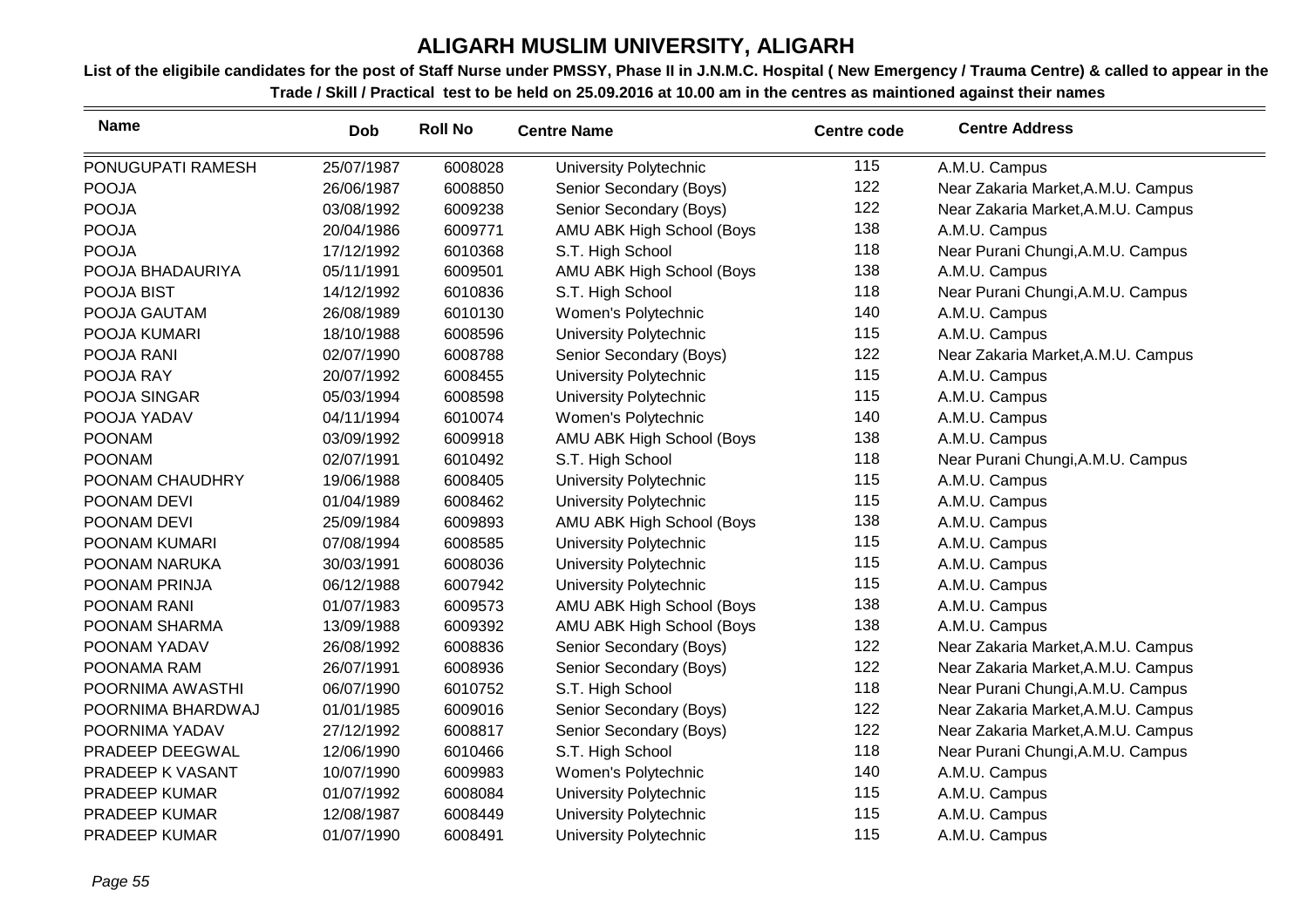| <b>Name</b>           | Dob        | <b>Roll No</b> | <b>Centre Name</b>            | <b>Centre code</b> | <b>Centre Address</b>              |
|-----------------------|------------|----------------|-------------------------------|--------------------|------------------------------------|
| PRADEEP KUMAR         | 05/04/1989 | 6008988        | Senior Secondary (Boys)       | 122                | Near Zakaria Market, A.M.U. Campus |
| PRADEEP KUMAR         | 20/12/1984 | 6009196        | Senior Secondary (Boys)       | 122                | Near Zakaria Market, A.M.U. Campus |
| PRADEEP KUMAR         | 03/10/1983 | 6009432        | AMU ABK High School (Boys     | 138                | A.M.U. Campus                      |
| PRADEEP KUMAR         | 14/07/1991 | 6010182        | Women's Polytechnic           | 140                | A.M.U. Campus                      |
| PRADEEP KUMAR GARG    | 16/03/1989 | 6008580        | University Polytechnic        | 115                | A.M.U. Campus                      |
| PRADEEP KUMAR SHARMA  | 20/04/1986 | 6010382        | S.T. High School              | 118                | Near Purani Chungi, A.M.U. Campus  |
| PRADEEP SINGH         | 11/11/1990 | 6010798        | S.T. High School              | 118                | Near Purani Chungi, A.M.U. Campus  |
| PRADEEP SINGH SENGAR  | 07/06/1986 | 6008589        | University Polytechnic        | 115                | A.M.U. Campus                      |
| PRADEEP TYAGI         | 03/07/1992 | 6008756        | Senior Secondary (Boys)       | 122                | Near Zakaria Market, A.M.U. Campus |
| PRADEEP YADAV         | 15/08/1991 | 6008574        | University Polytechnic        | 115                | A.M.U. Campus                      |
| PRADEESH T.S.         | 30/05/1992 | 6010747        | S.T. High School              | 118                | Near Purani Chungi, A.M.U. Campus  |
| <b>PRADHAN SINGH</b>  | 01/03/1992 | 6009045        | Senior Secondary (Boys)       | 122                | Near Zakaria Market, A.M.U. Campus |
| <b>PRADIP KUMAR</b>   | 05/04/1991 | 6010612        | S.T. High School              | 118                | Near Purani Chungi, A.M.U. Campus  |
| PRAGATI GUPTA         | 10/01/1984 | 6008539        | University Polytechnic        | 115                | A.M.U. Campus                      |
| PRAGATI SINGH         | 21/02/1988 | 6008755        | Senior Secondary (Boys)       | 122                | Near Zakaria Market, A.M.U. Campus |
| <b>PRAHALAD SAINI</b> | 15/12/1989 | 6008651        | Senior Secondary (Boys)       | 122                | Near Zakaria Market, A.M.U. Campus |
| PRAHVI PANDEY         | 02/03/1986 | 6007975        | University Polytechnic        | 115                | A.M.U. Campus                      |
| PRAJITHDAS.THATTIOT   | 03/08/1989 | 6010011        | Women's Polytechnic           | 140                | A.M.U. Campus                      |
| PRAKASH CHAND MEENA   | 03/05/1992 | 6009240        | Senior Secondary (Boys)       | 122                | Near Zakaria Market, A.M.U. Campus |
| PRAKASH CHANDRA MISHR | 10/07/1990 | 6010168        | Women's Polytechnic           | 140                | A.M.U. Campus                      |
| PRAKASH CHNAD SWAMI   | 05/09/1992 | 6008117        | University Polytechnic        | 115                | A.M.U. Campus                      |
| PRAKASH DEV SHARMA    | 15/06/1992 | 6008490        | University Polytechnic        | 115                | A.M.U. Campus                      |
| PRAKASH MORYA         | 15/07/1989 | 6008240        | University Polytechnic        | 115                | A.M.U. Campus                      |
| <b>PRAMOD KUMAR</b>   | 15/07/1985 | 6010447        | S.T. High School              | 118                | Near Purani Chungi, A.M.U. Campus  |
| PRAMOD KUMAR BOYAL    | 20/08/1989 | 6008308        | <b>University Polytechnic</b> | 115                | A.M.U. Campus                      |
| PRAMOD KUMAR MEENA    | 12/07/1992 | 6009683        | AMU ABK High School (Boys     | 138                | A.M.U. Campus                      |
| PRAMOD KUMAR SHARMA   | 01/05/1988 | 6008425        | University Polytechnic        | 115                | A.M.U. Campus                      |
| PRAMOD KUMAR SHARMA   | 02/04/1991 | 6009697        | AMU ABK High School (Boys     | 138                | A.M.U. Campus                      |
| PRAMOD SHARMA         | 03/02/1988 | 6009946        | AMU ABK High School (Boys     | 138                | A.M.U. Campus                      |
| PRAMOD SINGH          | 09/08/1990 | 6010421        | S.T. High School              | 118                | Near Purani Chungi, A.M.U. Campus  |
| PRANESH K. KUSHWAHA   | 04/08/1990 | 6009673        | AMU ABK High School (Boys     | 138                | A.M.U. Campus                      |
| PRASANTH M.V.         | 14/09/1990 | 6008076        | <b>University Polytechnic</b> | 115                | A.M.U. Campus                      |
| PRASHANT KUMAR YADAV  | 01/01/1991 | 6010048        | Women's Polytechnic           | 140                | A.M.U. Campus                      |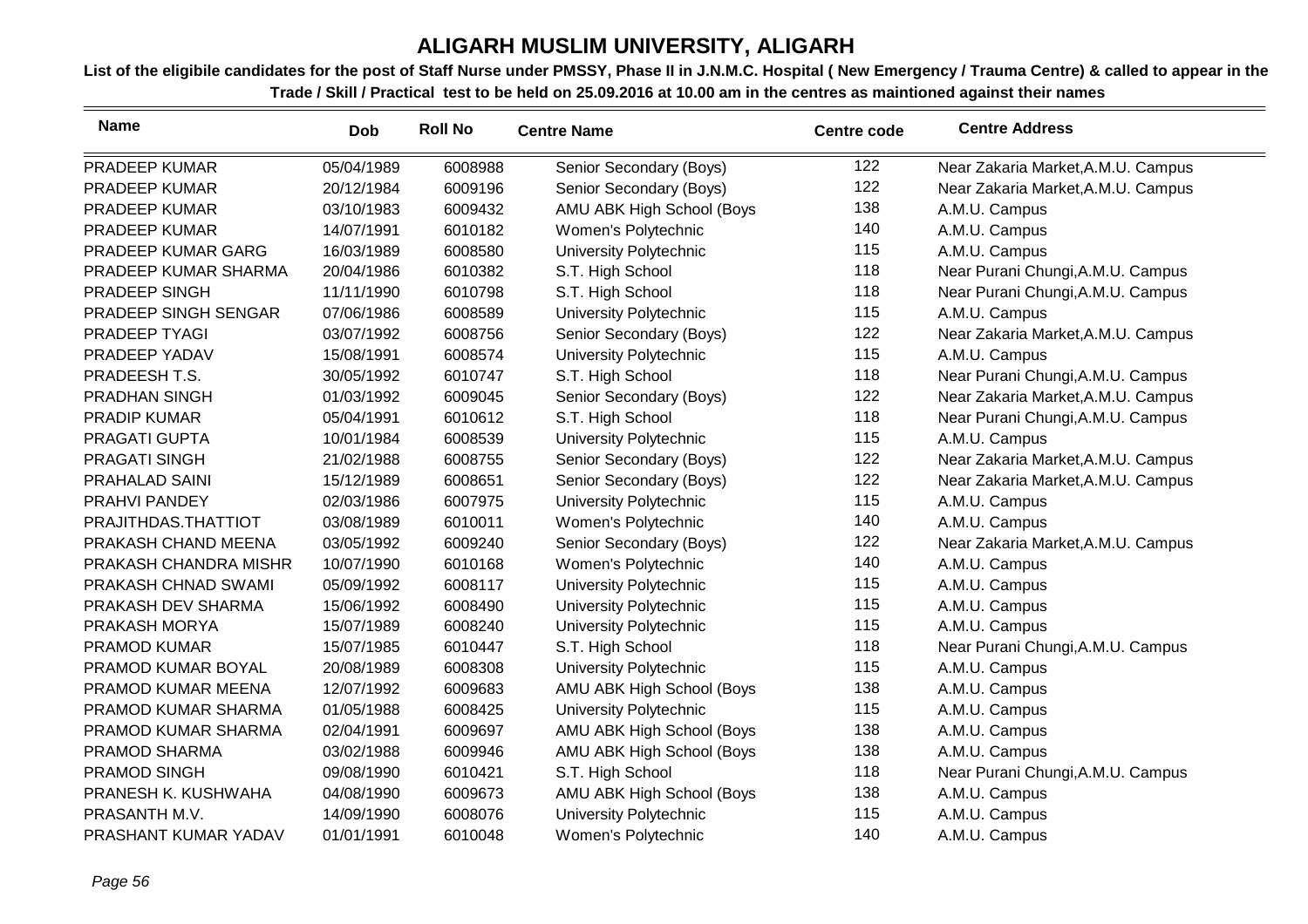| <b>Name</b>           | <b>Dob</b> | <b>Roll No</b> | <b>Centre Name</b>        | <b>Centre code</b> | <b>Centre Address</b>              |
|-----------------------|------------|----------------|---------------------------|--------------------|------------------------------------|
| PRATEEK AGARAWAL      | 23/08/1992 | 6008559        | University Polytechnic    | 115                | A.M.U. Campus                      |
| <b>PRATHVI SINGH</b>  | 02/05/1990 | 6007966        | University Polytechnic    | 115                | A.M.U. Campus                      |
| PRATIBHA GHAGHLOT     | 04/05/1983 | 6008331        | University Polytechnic    | 115                | A.M.U. Campus                      |
| PRATIBHA JAIN         | 01/07/1980 | 6008995        | Senior Secondary (Boys)   | 122                | Near Zakaria Market, A.M.U. Campus |
| PRATIBHA SINGH        | 08/07/1988 | 6009995        | Women's Polytechnic       | 140                | A.M.U. Campus                      |
| PRATIMA GUPTA         | 04/07/1989 | 6008641        | Senior Secondary (Boys)   | 122                | Near Zakaria Market, A.M.U. Campus |
| <b>PRAVEEN</b>        | 15/10/1992 | 6008052        | University Polytechnic    | 115                | A.M.U. Campus                      |
| PRAVEEN KHAN          | 08/03/1989 | 6008919        | Senior Secondary (Boys)   | 122                | Near Zakaria Market, A.M.U. Campus |
| <b>PRAVEEN KUMAR</b>  | 13/06/1992 | 6010069        | Women's Polytechnic       | 140                | A.M.U. Campus                      |
| <b>PRAVEEN KUMAR</b>  | 15/12/1990 | 6010575        | S.T. High School          | 118                | Near Purani Chungi, A.M.U. Campus  |
| PRAVEEN KUMAR JATAV   | 04/05/1990 | 6008688        | Senior Secondary (Boys)   | 122                | Near Zakaria Market, A.M.U. Campus |
| PRAVEEN UDAGATTI      | 27/07/1991 | 6008215        | University Polytechnic    | 115                | A.M.U. Campus                      |
| <b>PRAVESH KUMAR</b>  | 20/06/1988 | 6010096        | Women's Polytechnic       | 140                | A.M.U. Campus                      |
| PRAVESH KUMAR DAYAL   | 29/07/1987 | 6009782        | AMU ABK High School (Boys | 138                | A.M.U. Campus                      |
| <b>PRAVESH KUMARI</b> | 17/09/1985 | 6008007        | University Polytechnic    | 115                | A.M.U. Campus                      |
| <b>PRAVIN KUMAR C</b> | 17/06/1992 | 6010718        | S.T. High School          | 118                | Near Purani Chungi, A.M.U. Campus  |
| PRAVIN R. CHOPADE     | 09/03/1985 | 6009924        | AMU ABK High School (Boys | 138                | A.M.U. Campus                      |
| PRAYAS BHATWADA       | 22/02/1990 | 6008270        | University Polytechnic    | 115                | A.M.U. Campus                      |
| PREETHY C CHIRAYIL    | 02/12/1983 | 6008662        | Senior Secondary (Boys)   | 122                | Near Zakaria Market, A.M.U. Campus |
| <b>PREETI</b>         | 11/12/1990 | 6007998        | University Polytechnic    | 115                | A.M.U. Campus                      |
| <b>PREETI</b>         | 10/01/1991 | 6009278        | Senior Secondary (Boys)   | 122                | Near Zakaria Market, A.M.U. Campus |
| <b>PREETI</b>         | 12/02/1990 | 6010061        | Women's Polytechnic       | 140                | A.M.U. Campus                      |
| PREETI GAUTAM         | 07/05/1988 | 6008142        | University Polytechnic    | 115                | A.M.U. Campus                      |
| PREETI GAUTAM         | 10/10/1990 | 6009012        | Senior Secondary (Boys)   | 122                | Near Zakaria Market, A.M.U. Campus |
| PREETI LAL            | 07/08/1981 | 6010683        | S.T. High School          | 118                | Near Purani Chungi, A.M.U. Campus  |
| PREETI MENON          | 28/10/1985 | 6010615        | S.T. High School          | 118                | Near Purani Chungi, A.M.U. Campus  |
| PREETI PRADEEP MASEEH | 25/03/1991 | 6010480        | S.T. High School          | 118                | Near Purani Chungi, A.M.U. Campus  |
| PREETI SINGH          | 10/02/1986 | 6009598        | AMU ABK High School (Boys | 138                | A.M.U. Campus                      |
| PREETI SINGH          | 19/01/1990 | 6009990        | Women's Polytechnic       | 140                | A.M.U. Campus                      |
| PREETI SINGH          | 07/01/1983 | 6010343        | S.T. High School          | 118                | Near Purani Chungi, A.M.U. Campus  |
| PREETI SINGH CHAUHAN  | 15/06/1991 | 6010408        | S.T. High School          | 118                | Near Purani Chungi, A.M.U. Campus  |
| PREETI SINHA          | 11/01/1984 | 6009645        | AMU ABK High School (Boys | 138                | A.M.U. Campus                      |
| PREGITH PHILIP        | 07/01/1986 | 6009989        | Women's Polytechnic       | 140                | A.M.U. Campus                      |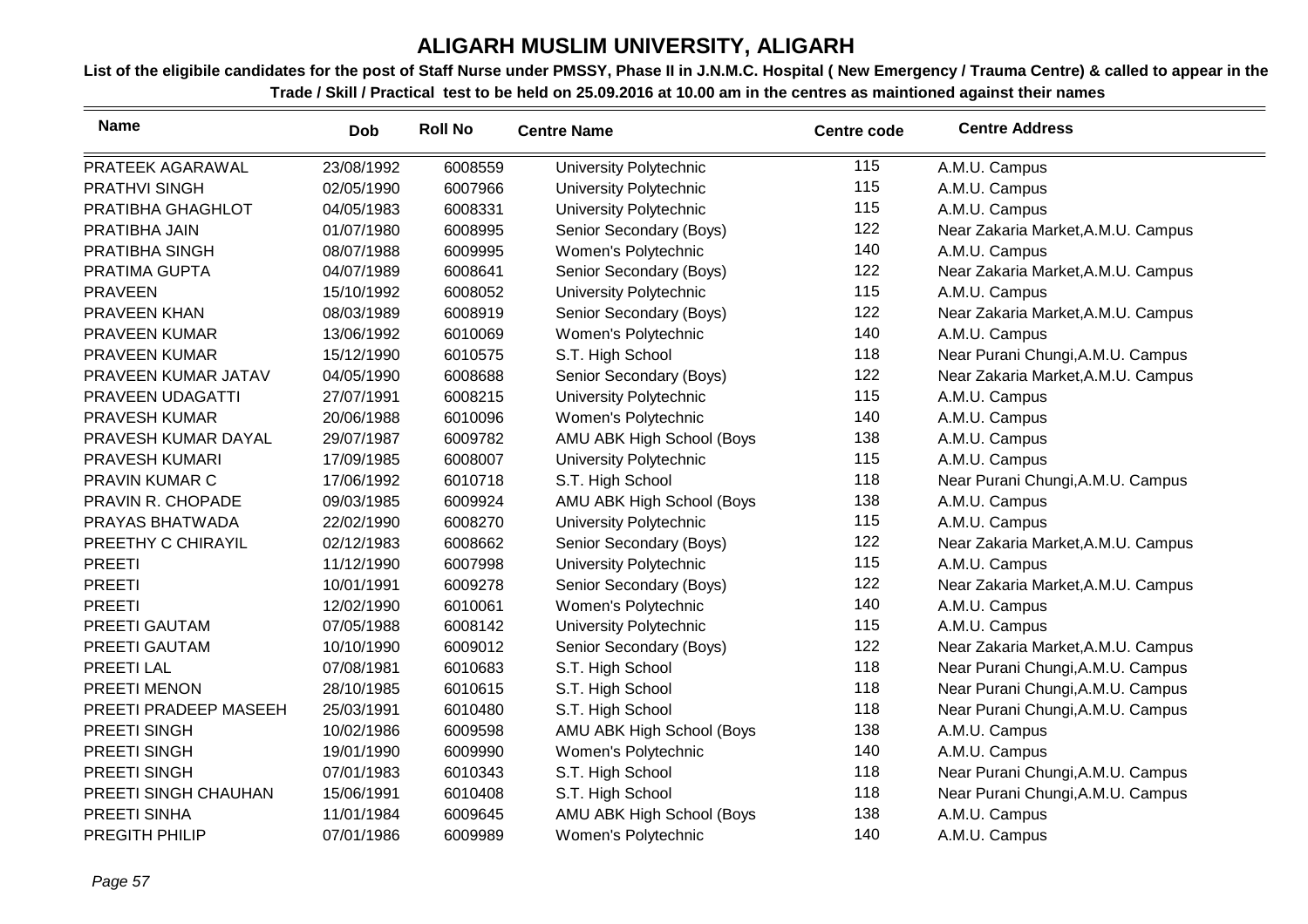| <b>Name</b>         | <b>Dob</b> | <b>Roll No</b> | <b>Centre Name</b>        | <b>Centre code</b> | <b>Centre Address</b>              |
|---------------------|------------|----------------|---------------------------|--------------------|------------------------------------|
| PREJITHA K          | 17/02/1992 | 6007874        | University Polytechnic    | 115                | A.M.U. Campus                      |
| PREM LATA DISUJA    | 05/06/1981 | 6009845        | AMU ABK High School (Boys | 138                | A.M.U. Campus                      |
| PREM PRAKASH SUMAN  | 03/01/1986 | 6009242        | Senior Secondary (Boys)   | 122                | Near Zakaria Market, A.M.U. Campus |
| <b>PREM SINGH</b>   | 02/02/1989 | 6009674        | AMU ABK High School (Boys | 138                | A.M.U. Campus                      |
| PREM SINGH TYAGI    | 01/04/1988 | 6008019        | University Polytechnic    | 115                | A.M.U. Campus                      |
| PREMANADHA YENUMULA | 24/12/1988 | 6008193        | University Polytechnic    | 115                | A.M.U. Campus                      |
| PREMASING I. RATHOD | 20/07/1988 | 6008074        | University Polytechnic    | 115                | A.M.U. Campus                      |
| PREMCHAND YADAV     | 13/10/1990 | 6008210        | University Polytechnic    | 115                | A.M.U. Campus                      |
| PREMPAL YADAV       | 02/06/1987 | 6008173        | University Polytechnic    | 115                | A.M.U. Campus                      |
| <b>PRERNA</b>       | 30/11/1994 | 6009300        | Senior Secondary (Boys)   | 122                | Near Zakaria Market, A.M.U. Campus |
| PRESEETHA PRESAD    | 01/06/1987 | 6008363        | University Polytechnic    | 115                | A.M.U. Campus                      |
| PRITI HAIRAL        | 20/12/1986 | 6010402        | S.T. High School          | 118                | Near Purani Chungi, A.M.U. Campus  |
| <b>PRITI SINGH</b>  | 12/07/1992 | 6010101        | Women's Polytechnic       | 140                | A.M.U. Campus                      |
| PRITY GOYAL         | 15/03/1986 | 6010316        | S.T. High School          | 118                | Near Purani Chungi, A.M.U. Campus  |
| <b>PRITY KUMARI</b> | 02/10/1991 | 6008795        | Senior Secondary (Boys)   | 122                | Near Zakaria Market, A.M.U. Campus |
| PRIYA BANSERIA      | 04/04/1989 | 6008786        | Senior Secondary (Boys)   | 122                | Near Zakaria Market, A.M.U. Campus |
| PRIYA PHILIP        | 22/02/1988 | 6010270        | S.T. High School          | 118                | Near Purani Chungi, A.M.U. Campus  |
| PRIYA SINGH         | 06/08/1992 | 6009377        | AMU ABK High School (Boys | 138                | A.M.U. Campus                      |
| PRIYANKA            | 21/01/1990 | 6009362        | AMU ABK High School (Boys | 138                | A.M.U. Campus                      |
| <b>PRIYANKA</b>     | 05/03/1990 | 6009812        | AMU ABK High School (Boys | 138                | A.M.U. Campus                      |
| <b>PRIYANKA</b>     | 15/07/1986 | 6010890        | S.T. High School          | 118                | Near Purani Chungi, A.M.U. Campus  |
| PRIYANKA GAUR       | 04/08/1990 | 6009723        | AMU ABK High School (Boys | 138                | A.M.U. Campus                      |
| PRIYANKA KUMARI     | 02/11/1990 | 6010259        | S.T. High School          | 118                | Near Purani Chungi, A.M.U. Campus  |
| PRIYANKA KUMARI     | 02/03/1990 | 6010346        | S.T. High School          | 118                | Near Purani Chungi, A.M.U. Campus  |
| PRIYANKA MAURYA     | 21/10/1993 | 6010075        | Women's Polytechnic       | 140                | A.M.U. Campus                      |
| PRIYANKA PACHORI    | 18/07/1993 | 6010510        | S.T. High School          | 118                | Near Purani Chungi, A.M.U. Campus  |
| PRIYANKA RANI       | 25/05/1991 | 6010883        | S.T. High School          | 118                | Near Purani Chungi, A.M.U. Campus  |
| PRIYANKA SAHU       | 24/06/1984 | 6008456        | University Polytechnic    | 115                | A.M.U. Campus                      |
| PRIYANKA SAHU       | 07/02/1992 | 6009710        | AMU ABK High School (Boys | 138                | A.M.U. Campus                      |
| PRIYANKA SAXENA     | 05/12/1989 | 6010173        | Women's Polytechnic       | 140                | A.M.U. Campus                      |
| PRIYANKA SENGER     | 08/07/1989 | 6010556        | S.T. High School          | 118                | Near Purani Chungi, A.M.U. Campus  |
| PRIYANKA SINGH      | 10/07/1990 | 6009100        | Senior Secondary (Boys)   | 122                | Near Zakaria Market, A.M.U. Campus |
| PRIYANKA SINGH      | 08/08/1992 | 6009956        | AMU ABK High School (Boys | 138                | A.M.U. Campus                      |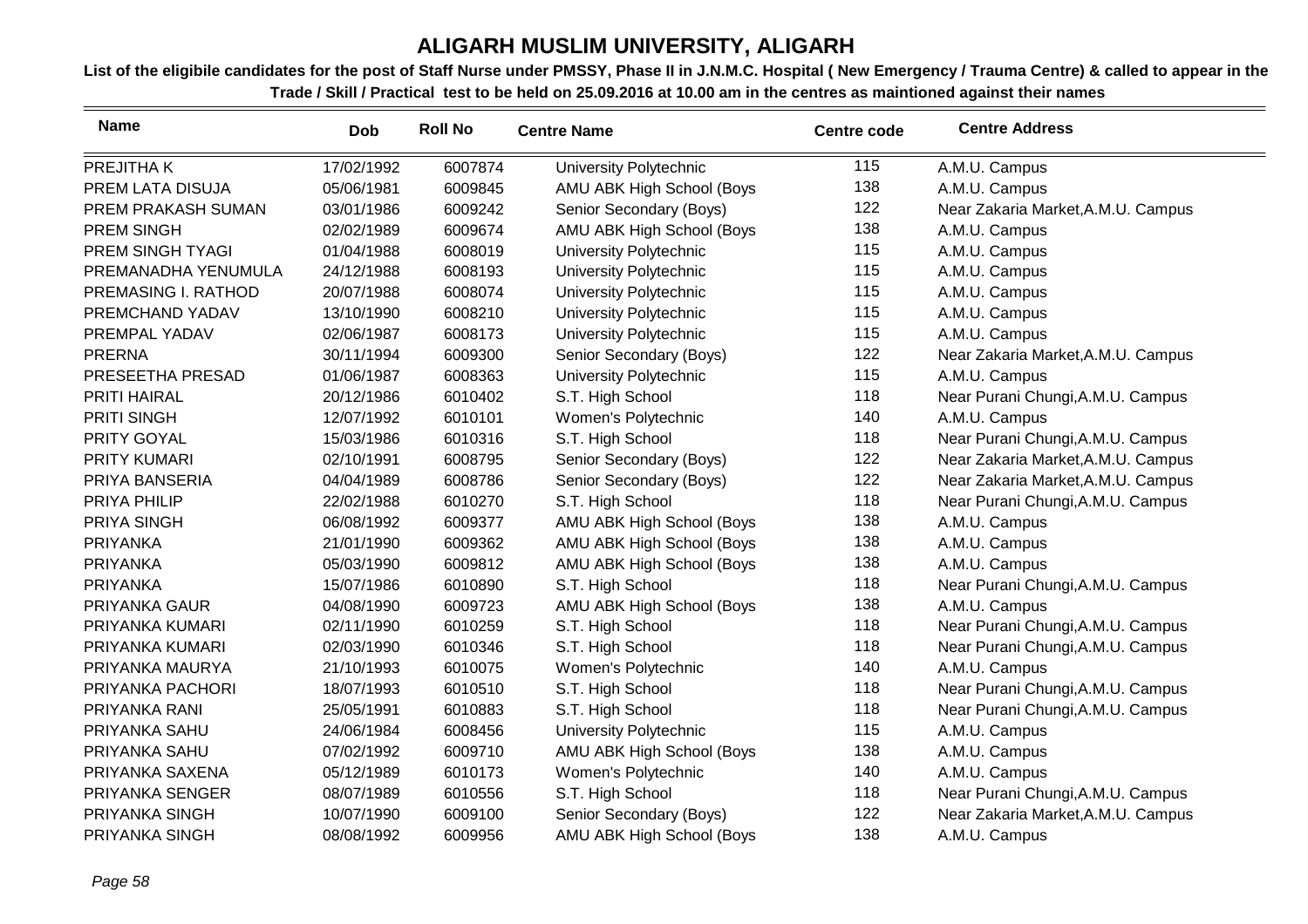| <b>Name</b>           | <b>Dob</b> | <b>Roll No</b> | <b>Centre Name</b>            | <b>Centre code</b> | <b>Centre Address</b>              |
|-----------------------|------------|----------------|-------------------------------|--------------------|------------------------------------|
| PRIYANKA YADAV        | 03/02/1989 | 6009986        | Women's Polytechnic           | 140                | A.M.U. Campus                      |
| PRIYANKA YADAV        | 02/05/1991 | 6010497        | S.T. High School              | 118                | Near Purani Chungi, A.M.U. Campus  |
| PRIYANKA.E.MASIH      | 08/01/1986 | 6010393        | S.T. High School              | 118                | Near Purani Chungi, A.M.U. Campus  |
| PRIYASHARAN SHARMA    | 01/07/1990 | 6010735        | S.T. High School              | 118                | Near Purani Chungi, A.M.U. Campus  |
| PRYANKA CHAUHAN       | 01/01/1985 | 6009532        | AMU ABK High School (Boys     | 138                | A.M.U. Campus                      |
| PURAN MAL YADAV       | 01/06/1987 | 6007887        | University Polytechnic        | 115                | A.M.U. Campus                      |
| PURNESHWAR D TRIPATHI | 10/07/1986 | 6010175        | Women's Polytechnic           | 140                | A.M.U. Campus                      |
| PURNIMA SHARMA        | 10/10/1988 | 6009305        | Senior Secondary (Boys)       | 122                | Near Zakaria Market, A.M.U. Campus |
| PURUSHOTTAM LAL MALI  | 04/08/1988 | 6008119        | <b>University Polytechnic</b> | 115                | A.M.U. Campus                      |
| PUSHPA BASYAL         | 12/01/1993 | 6009521        | AMU ABK High School (Boys     | 138                | A.M.U. Campus                      |
| PUSHPA DEVI           | 01/05/1989 | 6010456        | S.T. High School              | 118                | Near Purani Chungi, A.M.U. Campus  |
| PUSHPENDRA DATTATREY  | 05/12/1990 | 6009827        | AMU ABK High School (Boys     | 138                | A.M.U. Campus                      |
| PUSHPENDRA DEWATWAL   | 06/09/1987 | 6010186        | Women's Polytechnic           | 140                | A.M.U. Campus                      |
| PUSHPENDRA SINGH      | 11/11/1987 | 6009182        | Senior Secondary (Boys)       | 122                | Near Zakaria Market, A.M.U. Campus |
| PUSHPNATH SHARMA      | 03/03/1993 | 6010128        | Women's Polytechnic           | 140                | A.M.U. Campus                      |
| PUSHPRANJAN SRHIWASTV | 15/07/1988 | 6010149        | Women's Polytechnic           | 140                | A.M.U. Campus                      |
| <b>PUSPA BHASKAR</b>  | 05/07/1983 | 6010082        | Women's Polytechnic           | 140                | A.M.U. Campus                      |
| <b>QUDSIA KHAN</b>    | 01/08/1985 | 6010906        | S.T. High School              | 118                | Near Purani Chungi, A.M.U. Campus  |
| R MANIVANNAN.         | 18/01/1987 | 6008102        | <b>University Polytechnic</b> | 115                | A.M.U. Campus                      |
| R MUTHUSWAMY          | 04/06/1986 | 6008346        | University Polytechnic        | 115                | A.M.U. Campus                      |
| R. VIJAYARAJ          | 31/07/1986 | 6010801        | S.T. High School              | 118                | Near Purani Chungi, A.M.U. Campus  |
| <b>RABIA</b>          | 01/08/1986 | 6009059        | Senior Secondary (Boys)       | 122                | Near Zakaria Market, A.M.U. Campus |
| <b>RABIA KHATOON</b>  | 29/07/1990 | 6010525        | S.T. High School              | 118                | Near Purani Chungi, A.M.U. Campus  |
| <b>RABIA USMANI</b>   | 02/08/1974 | 6009001        | Senior Secondary (Boys)       | 122                | Near Zakaria Market, A.M.U. Campus |
| RACHANA SINGH         | 16/01/1992 | 6008930        | Senior Secondary (Boys)       | 122                | Near Zakaria Market, A.M.U. Campus |
| RACHEL DOYLE          | 26/05/1985 | 6008534        | University Polytechnic        | 115                | A.M.U. Campus                      |
| <b>RADHA</b>          | 18/08/1984 | 6009808        | AMU ABK High School (Boys     | 138                | A.M.U. Campus                      |
| RADHA KIRSHN          | 15/08/1990 | 6008465        | University Polytechnic        | 115                | A.M.U. Campus                      |
| <b>RADHA KRISHAN</b>  | 23/10/1989 | 6009427        | AMU ABK High School (Boys     | 138                | A.M.U. Campus                      |
| <b>RADHA RANI</b>     | 08/07/1979 | 6008046        | University Polytechnic        | 115                | A.M.U. Campus                      |
| <b>RADHA RANI</b>     | 25/10/1986 | 6008224        | University Polytechnic        | 115                | A.M.U. Campus                      |
| RADHAMOHAN MUDGAL     | 10/06/1989 | 6008426        | <b>University Polytechnic</b> | 115                | A.M.U. Campus                      |
| <b>RAEES ALI</b>      | 02/07/1988 | 6009162        | Senior Secondary (Boys)       | 122                | Near Zakaria Market, A.M.U. Campus |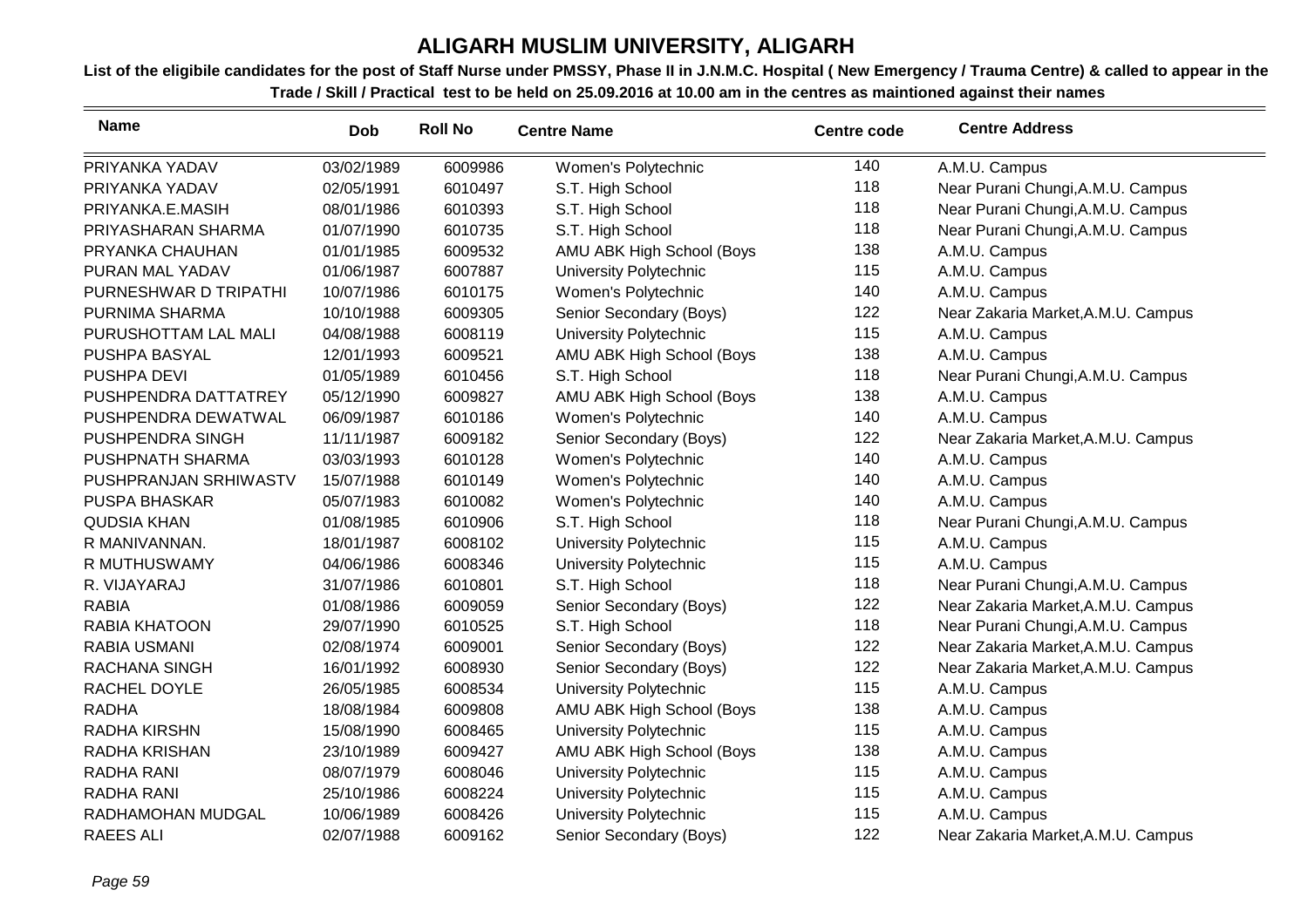| <b>Name</b>            | <b>Dob</b> | <b>Roll No</b> | <b>Centre Name</b>            | <b>Centre code</b> | <b>Centre Address</b>              |
|------------------------|------------|----------------|-------------------------------|--------------------|------------------------------------|
| <b>RAFEEK</b>          | 01/10/1991 | 6010137        | Women's Polytechnic           | 140                | A.M.U. Campus                      |
| RAGHAVAMMA KODURU      | 29/04/1990 | 6008333        | University Polytechnic        | 115                | A.M.U. Campus                      |
| RAGHAVENDR L KORE      | 03/06/1991 | 6010521        | S.T. High School              | 118                | Near Purani Chungi, A.M.U. Campus  |
| RAGHUNANDAN PRAJAPAT   | 08/05/1988 | 6010777        | S.T. High School              | 118                | Near Purani Chungi, A.M.U. Campus  |
| RAGHUNATH PRASAD       | 11/05/1990 | 6009302        | Senior Secondary (Boys)       | 122                | Near Zakaria Market, A.M.U. Campus |
| RAGHUVEER SINGH        | 31/12/1998 | 6009433        | AMU ABK High School (Boys     | 138                | A.M.U. Campus                      |
| RAGHVENDRA S PARMAR    | 08/07/1988 | 6009255        | Senior Secondary (Boys)       | 122                | Near Zakaria Market, A.M.U. Campus |
| RAGHVENDRA SINGH       | 12/08/1990 | 6009378        | AMU ABK High School (Boys     | 138                | A.M.U. Campus                      |
| RAGHVENDRA SINGH       | 12/05/1992 | 6009455        | AMU ABK High School (Boys     | 138                | A.M.U. Campus                      |
| <b>RAGINEE</b>         | 15/09/1992 | 6008249        | University Polytechnic        | 115                | A.M.U. Campus                      |
| RAHANA K.T             | 08/05/1992 | 6010459        | S.T. High School              | 118                | Near Purani Chungi, A.M.U. Campus  |
| <b>RAHAT KHAN</b>      | 06/03/1988 | 6010274        | S.T. High School              | 118                | Near Purani Chungi, A.M.U. Campus  |
| <b>RAHEESHA</b>        | 10/01/1988 | 6010642        | S.T. High School              | 118                | Near Purani Chungi, A.M.U. Campus  |
| RAHUL CHAHAR           | 04/04/1987 | 6010116        | Women's Polytechnic           | 140                | A.M.U. Campus                      |
| <b>RAHUL CHAUDHARY</b> | 07/10/1989 | 6010464        | S.T. High School              | 118                | Near Purani Chungi, A.M.U. Campus  |
| RAHUL KASANA           | 12/08/1990 | 6009878        | AMU ABK High School (Boys     | 138                | A.M.U. Campus                      |
| RAHUL KHARIA           | 31/08/1991 | 6008078        | University Polytechnic        | 115                | A.M.U. Campus                      |
| <b>RAHUL KUMAR</b>     | 15/08/1992 | 6008139        | University Polytechnic        | 115                | A.M.U. Campus                      |
| <b>RAHUL KUMAR</b>     | 10/07/1991 | 6008320        | University Polytechnic        | 115                | A.M.U. Campus                      |
| RAHUL KUMAR SINGHAL    | 08/10/1991 | 6010593        | S.T. High School              | 118                | Near Purani Chungi, A.M.U. Campus  |
| RAHUL KUMAR SHARMA     | 15/07/1990 | 6008027        | University Polytechnic        | 115                | A.M.U. Campus                      |
| RAHUL PAREEK           | 20/02/1988 | 6008407        | University Polytechnic        | 115                | A.M.U. Campus                      |
| RAHUL SHARMA           | 01/06/1989 | 6008025        | University Polytechnic        | 115                | A.M.U. Campus                      |
| RAHUL SHARMA           | 21/10/1986 | 6010158        | Women's Polytechnic           | 140                | A.M.U. Campus                      |
| RAHUL. R               | 07/01/1989 | 6008603        | Senior Secondary (Boys)       | 122                | Near Zakaria Market, A.M.U. Campus |
| RAIENDRA KUMAR SAINI   | 11/08/1988 | 6009316        | Senior Secondary (Boys)       | 122                | Near Zakaria Market, A.M.U. Campus |
| <b>RAINA SACHIN</b>    | 10/10/1990 | 6010406        | S.T. High School              | 118                | Near Purani Chungi, A.M.U. Campus  |
| RAJ KUMAR NAMDEV       | 17/08/1991 | 6008188        | University Polytechnic        | 115                | A.M.U. Campus                      |
| RAJ KUMAR RAR          | 02/02/1990 | 6009730        | AMU ABK High School (Boys     | 138                | A.M.U. Campus                      |
| <b>RAJANEE MATHUR</b>  | 02/01/1991 | 6008517        | University Polytechnic        | 115                | A.M.U. Campus                      |
| RAJANEE SINGH          | 17/07/1989 | 6008244        | University Polytechnic        | 115                | A.M.U. Campus                      |
| RAJARAM KALORIA        | 04/05/1990 | 6008720        | Senior Secondary (Boys)       | 122                | Near Zakaria Market, A.M.U. Campus |
| RAJBALA NAIN           | 01/08/1991 | 6008228        | <b>University Polytechnic</b> | 115                | A.M.U. Campus                      |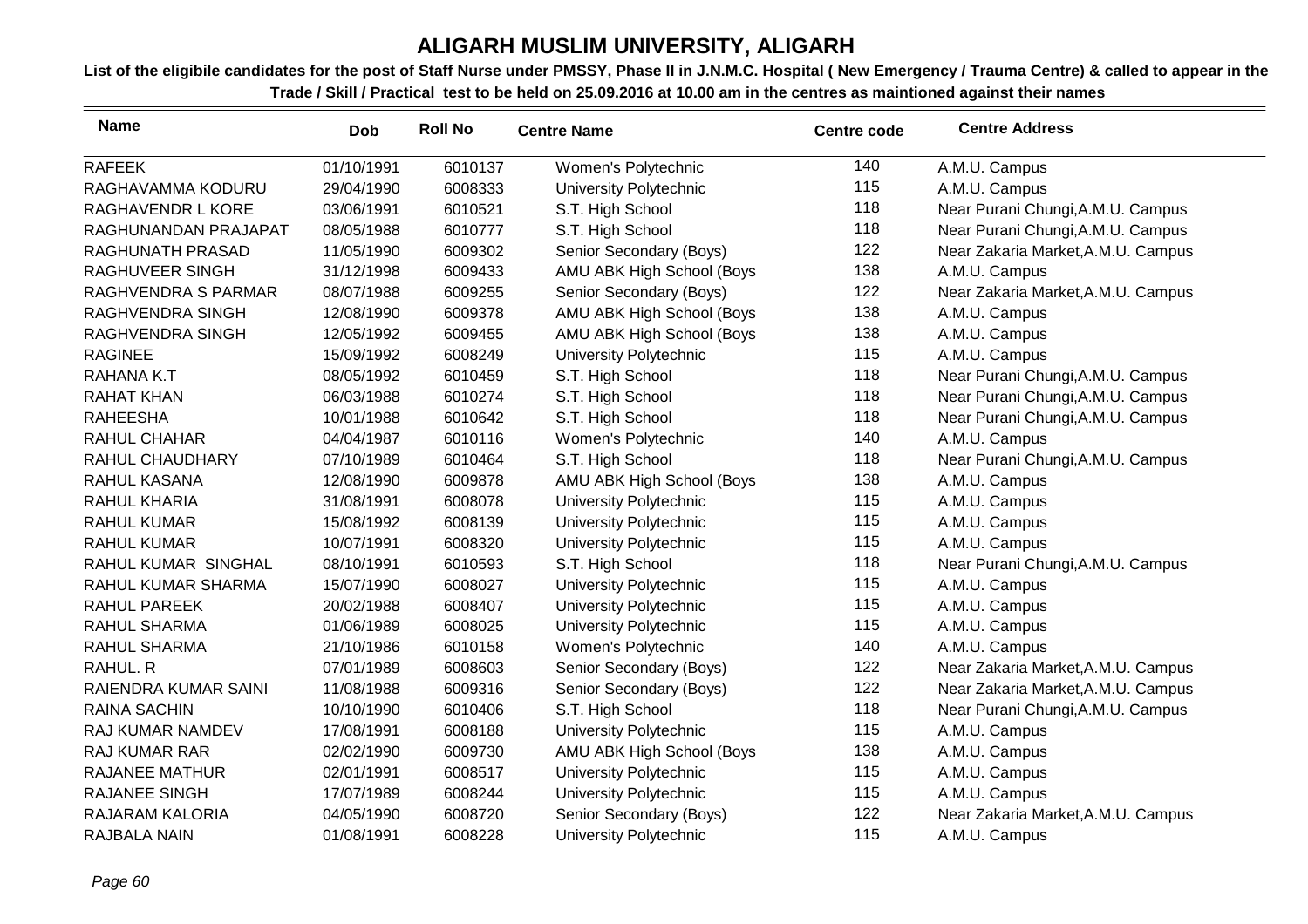| <b>Name</b>               | Dob        | <b>Roll No</b> | <b>Centre Name</b>        | <b>Centre code</b> | <b>Centre Address</b>              |
|---------------------------|------------|----------------|---------------------------|--------------------|------------------------------------|
| RAJEEV KUMAR MITTAL       | 03/12/1986 | 6008766        | Senior Secondary (Boys)   | 122                | Near Zakaria Market, A.M.U. Campus |
| <b>RAJEEV RAI</b>         | 23/02/1986 | 6009270        | Senior Secondary (Boys)   | 122                | Near Zakaria Market, A.M.U. Campus |
| <b>RAJENDER MEEL</b>      | 10/10/1985 | 6008923        | Senior Secondary (Boys)   | 122                | Near Zakaria Market, A.M.U. Campus |
| <b>RAJENDER PRASAD</b>    | 05/07/1989 | 6009535        | AMU ABK High School (Boys | 138                | A.M.U. Campus                      |
| RAJENDRA BENIWAL          | 01/09/1989 | 6008175        | University Polytechnic    | 115                | A.M.U. Campus                      |
| RAJENDRA K CHHIMPA        | 15/07/1978 | 6007889        | University Polytechnic    | 115                | A.M.U. Campus                      |
| <b>RAJENDRA KUMAR</b>     | 14/06/1991 | 6008772        | Senior Secondary (Boys)   | 122                | Near Zakaria Market, A.M.U. Campus |
| <b>RAJENDRA KUMAR</b>     | 05/12/1985 | 6010538        | S.T. High School          | 118                | Near Purani Chungi, A.M.U. Campus  |
| RAJENDRA KUMAR BURDAK     | 25/03/1989 | 6008243        | University Polytechnic    | 115                | A.M.U. Campus                      |
| RAJENDRA KUMAR MEENA      | 10/03/1990 | 6010127        | Women's Polytechnic       | 140                | A.M.U. Campus                      |
| RAJENDRA KUMHAR           | 04/06/1991 | 6008614        | Senior Secondary (Boys)   | 122                | Near Zakaria Market, A.M.U. Campus |
| RAJENDRA MASIH            | 10/06/1985 | 6008194        | University Polytechnic    | 115                | A.M.U. Campus                      |
| RAJENDRA SINGH PATEL      | 07/10/1990 | 6008924        | Senior Secondary (Boys)   | 122                | Near Zakaria Market, A.M.U. Campus |
| <b>RAJESH</b>             | 11/03/1985 | 6010440        | S.T. High School          | 118                | Near Purani Chungi, A.M.U. Campus  |
| RAJESH KUMAR MEENA        | 05/07/1989 | 6008730        | Senior Secondary (Boys)   | 122                | Near Zakaria Market, A.M.U. Campus |
| <b>RAJESH DILLARE</b>     | 19/08/1988 | 6010006        | Women's Polytechnic       | 140                | A.M.U. Campus                      |
| <b>RAJESH KUMAR</b>       | 20/01/1982 | 6008204        | University Polytechnic    | 115                | A.M.U. Campus                      |
| <b>RAJESH KUMAR</b>       | 01/03/1986 | 6009859        | AMU ABK High School (Boys | 138                | A.M.U. Campus                      |
| <b>RAJESH KUMAR</b>       | 21/08/1985 | 6010736        | S.T. High School          | 118                | Near Purani Chungi, A.M.U. Campus  |
| RAJESH KUMAR GUPTA        | 16/06/1988 | 6007968        | University Polytechnic    | 115                | A.M.U. Campus                      |
| RAJESH KUMAR MEENA        | 10/07/1989 | 6007960        | University Polytechnic    | 115                | A.M.U. Campus                      |
| RAJESH KUMAR MEENA        | 10/08/1989 | 6008849        | Senior Secondary (Boys)   | 122                | Near Zakaria Market, A.M.U. Campus |
| RAJESH KUMAR MEENA        | 09/05/1990 | 6010169        | Women's Polytechnic       | 140                | A.M.U. Campus                      |
| RAJESH KUMAR MITTAL       | 06/10/1990 | 6008212        | University Polytechnic    | 115                | A.M.U. Campus                      |
| <b>RAJESH KUMAR SAINI</b> | 10/07/1990 | 6009036        | Senior Secondary (Boys)   | 122                | Near Zakaria Market, A.M.U. Campus |
| RAJESH KUMAR SAXENA       | 29/10/1981 | 6009703        | AMU ABK High School (Boys | 138                | A.M.U. Campus                      |
| RAJESH KUMAR SHARMA       | 10/05/1979 | 6009066        | Senior Secondary (Boys)   | 122                | Near Zakaria Market, A.M.U. Campus |
| RAJESH KUMAR SHARMA       | 01/07/1982 | 6010068        | Women's Polytechnic       | 140                | A.M.U. Campus                      |
| RAJESH KUMAR YADAV        | 15/05/1988 | 6010586        | S.T. High School          | 118                | Near Purani Chungi, A.M.U. Campus  |
| RAJESH KUMAWAT            | 15/04/1991 | 6009011        | Senior Secondary (Boys)   | 122                | Near Zakaria Market, A.M.U. Campus |
| <b>RAJESH MEENA</b>       | 25/10/1990 | 6009048        | Senior Secondary (Boys)   | 122                | Near Zakaria Market, A.M.U. Campus |
| RAJESH PAHARIYA           | 04/09/1986 | 6008350        | University Polytechnic    | 115                | A.M.U. Campus                      |
| RAJESH PRAJAPATI          | 08/06/1991 | 6008685        | Senior Secondary (Boys)   | 122                | Near Zakaria Market, A.M.U. Campus |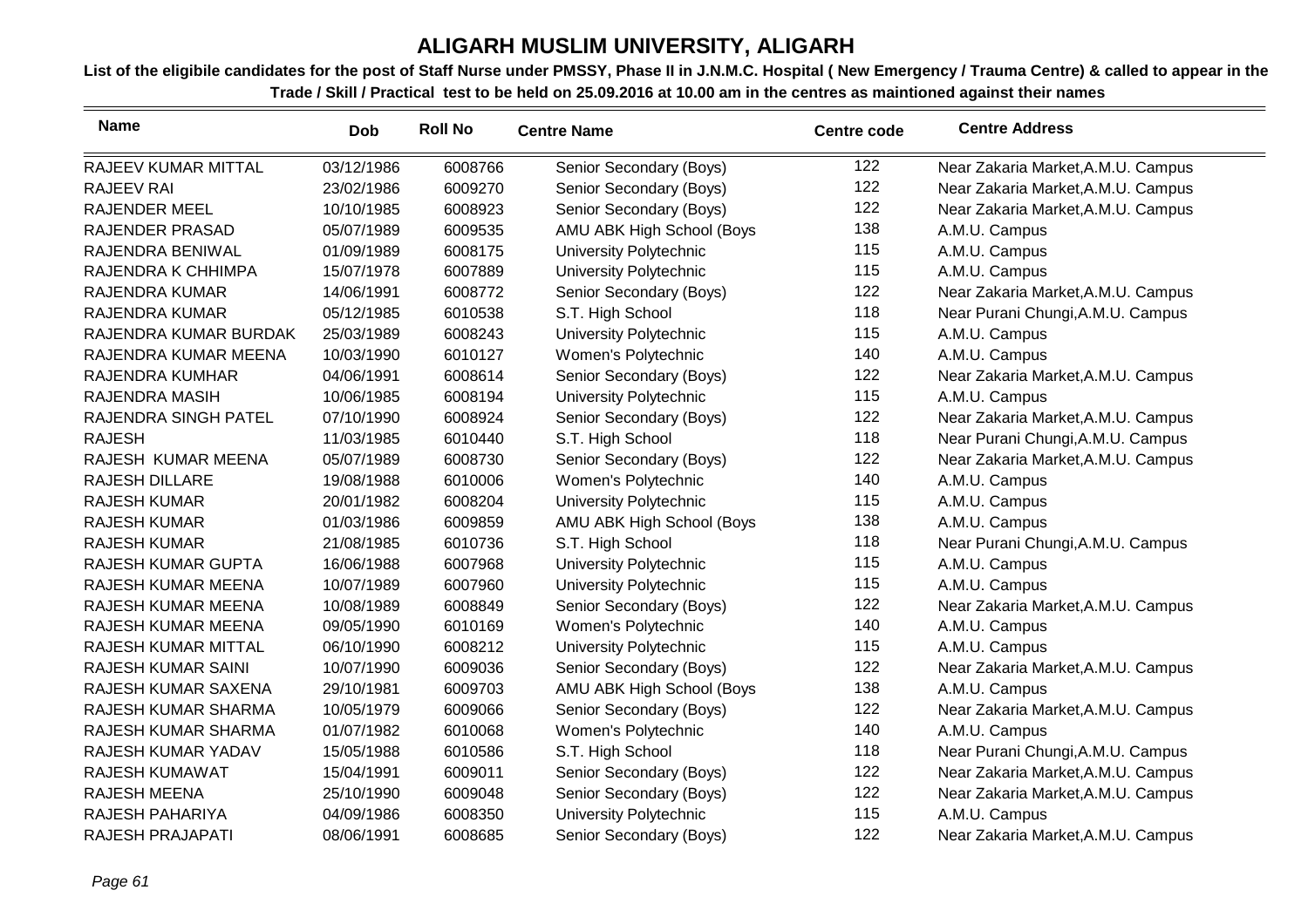| <b>Name</b>                | <b>Dob</b> | <b>Roll No</b> | <b>Centre Name</b>            | <b>Centre code</b> | <b>Centre Address</b>              |
|----------------------------|------------|----------------|-------------------------------|--------------------|------------------------------------|
| <b>RAJESH SINGH</b>        | 06/07/1990 | 6009213        | Senior Secondary (Boys)       | 122                | Near Zakaria Market, A.M.U. Campus |
| <b>RAJESH SINGH</b>        | 13/03/1987 | 6010249        | S.T. High School              | 118                | Near Purani Chungi, A.M.U. Campus  |
| RAJESH.V.RAOENDRAN         | 27/07/1990 | 6009960        | Women's Polytechnic           | 140                | A.M.U. Campus                      |
| RAJKAPOOR BHASKAR          | 01/07/1989 | 6009446        | AMU ABK High School (Boys     | 138                | A.M.U. Campus                      |
| RAJKUMAR BAGHEL            | 01/09/1992 | 6010218        | Women's Polytechnic           | 140                | A.M.U. Campus                      |
| RAJKUMAR JATAV             | 04/04/1990 | 6008810        | Senior Secondary (Boys)       | 122                | Near Zakaria Market, A.M.U. Campus |
| RAJKUMAR S CHANDEL         | 02/05/1992 | 6008831        | Senior Secondary (Boys)       | 122                | Near Zakaria Market, A.M.U. Campus |
| <b>RAJKUMARI</b>           | 23/03/1987 | 6009108        | Senior Secondary (Boys)       | 122                | Near Zakaria Market, A.M.U. Campus |
| RAJNEE DEVI                | 01/08/1986 | 6009347        | Senior Secondary (Boys)       | 122                | Near Zakaria Market, A.M.U. Campus |
| <b>RAJNI MASSEY</b>        | 07/09/1977 | 6008797        | Senior Secondary (Boys)       | 122                | Near Zakaria Market, A.M.U. Campus |
| <b>RAJNI SINGH</b>         | 20/01/1979 | 6010296        | S.T. High School              | 118                | Near Purani Chungi, A.M.U. Campus  |
| <b>RAJNI SINGH RAJPUT</b>  | 01/12/1988 | 6009630        | AMU ABK High School (Boys     | 138                | A.M.U. Campus                      |
| <b>RAJNI TIWARI</b>        | 03/03/1990 | 6009095        | Senior Secondary (Boys)       | 122                | Near Zakaria Market, A.M.U. Campus |
| <b>RAJNISH KUMAR SINGH</b> | 29/09/1989 | 6007938        | University Polytechnic        | 115                | A.M.U. Campus                      |
| <b>RAJPAL SINGH</b>        | 20/04/1997 | 6009979        | Women's Polytechnic           | 140                | A.M.U. Campus                      |
| RAJPAL YADAV               | 24/11/1990 | 6010431        | S.T. High School              | 118                | Near Purani Chungi, A.M.U. Campus  |
| RAJRANI E RAJ RANI         | 01/04/1988 | 6009529        | AMU ABK High School (Boys     | 138                | A.M.U. Campus                      |
| RAJSHREE SOLOMON           | 07/07/1983 | 6009768        | AMU ABK High School (Boys     | 138                | A.M.U. Campus                      |
| <b>RAJU</b>                | 25/04/1992 | 6007926        | University Polytechnic        | 115                | A.M.U. Campus                      |
| <b>RAJU</b>                | 04/03/1988 | 6009292        | Senior Secondary (Boys)       | 122                | Near Zakaria Market, A.M.U. Campus |
| RAJU LAL DHAKER            | 01/07/1992 | 6010789        | S.T. High School              | 118                | Near Purani Chungi, A.M.U. Campus  |
| RAJU MAJUMDAR              | 13/01/1987 | 6009943        | AMU ABK High School (Boys     | 138                | A.M.U. Campus                      |
| <b>RAJU RAM</b>            | 12/10/1991 | 6009515        | AMU ABK High School (Boys     | 138                | A.M.U. Campus                      |
| <b>RAJU RAM</b>            | 04/12/1991 | 6010205        | Women's Polytechnic           | 140                | A.M.U. Campus                      |
| RAJU RAM RUNWAL            | 30/11/1991 | 6010217        | Women's Polytechnic           | 140                | A.M.U. Campus                      |
| <b>RAJU SINGH</b>          | 15/09/1985 | 6008803        | Senior Secondary (Boys)       | 122                | Near Zakaria Market, A.M.U. Campus |
| RAJUDDIN KHAN              | 15/08/1991 | 6010508        | S.T. High School              | 118                | Near Purani Chungi, A.M.U. Campus  |
| RAJUL NISHA LAL            | 01/08/1981 | 6009908        | AMU ABK High School (Boys     | 138                | A.M.U. Campus                      |
| <b>RAJURAM GUGAR</b>       | 10/03/1990 | 6010432        | S.T. High School              | 118                | Near Purani Chungi, A.M.U. Campus  |
| RAJVEER SINDH CHOUDHRY     | 14/02/1987 | 6008404        | University Polytechnic        | 115                | A.M.U. Campus                      |
| <b>RAKESH CHAND</b>        | 11/02/1989 | 6010436        | S.T. High School              | 118                | Near Purani Chungi, A.M.U. Campus  |
| <b>RAKESH KUMAR</b>        | 02/07/1990 | 6007953        | University Polytechnic        | 115                | A.M.U. Campus                      |
| <b>RAKESH KUMAR</b>        | 10/09/1986 | 6007970        | <b>University Polytechnic</b> | 115                | A.M.U. Campus                      |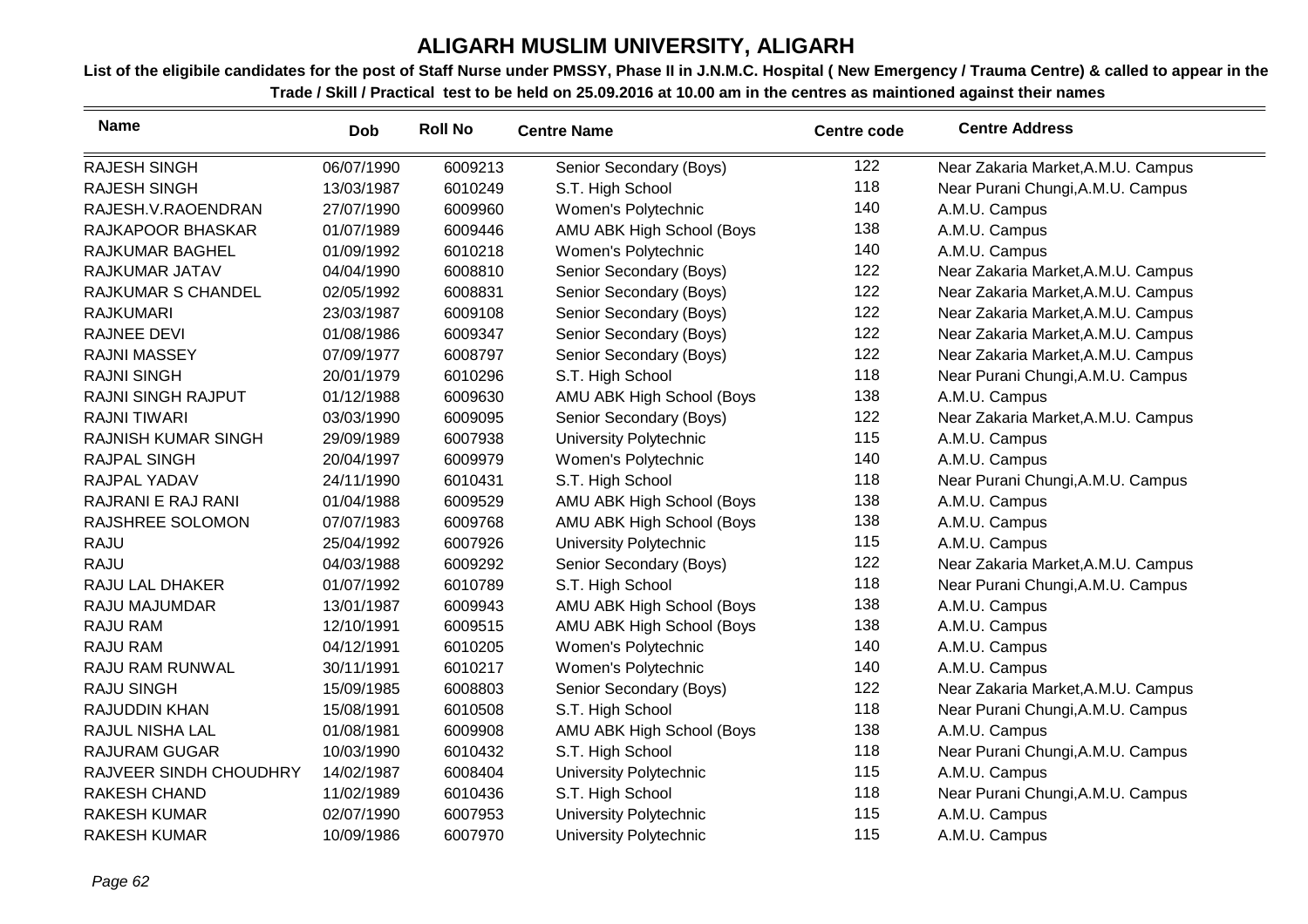| <b>Name</b>               | Dob        | <b>Roll No</b> | <b>Centre Name</b>        | <b>Centre code</b> | <b>Centre Address</b>              |
|---------------------------|------------|----------------|---------------------------|--------------------|------------------------------------|
| <b>RAKESH KUMAR</b>       | 10/05/1989 | 6008862        | Senior Secondary (Boys)   | 122                | Near Zakaria Market, A.M.U. Campus |
| <b>RAKESH KUMAR</b>       | 07/08/1989 | 6009212        | Senior Secondary (Boys)   | 122                | Near Zakaria Market, A.M.U. Campus |
| <b>RAKESH KUMAR</b>       | 04/04/1984 | 6009637        | AMU ABK High School (Boys | 138                | A.M.U. Campus                      |
| RAKESH KUMAR MEENA        | 07/05/1988 | 6009285        | Senior Secondary (Boys)   | 122                | Near Zakaria Market, A.M.U. Campus |
| RAKESH KUMAR PRAJAPAT     | 01/07/1986 | 6010334        | S.T. High School          | 118                | Near Purani Chungi, A.M.U. Campus  |
| <b>RAKESH KUMAR SINGH</b> | 10/12/1986 | 6009379        | AMU ABK High School (Boys | 138                | A.M.U. Campus                      |
| <b>RAKESH KUMAR SINGH</b> | 20/07/1985 | 6010686        | S.T. High School          | 118                | Near Purani Chungi, A.M.U. Campus  |
| RAKESH KUMAR VERMA        | 15/06/1990 | 6008445        | University Polytechnic    | 115                | A.M.U. Campus                      |
| <b>RAKESH MEENA</b>       | 10/10/1991 | 6009303        | Senior Secondary (Boys)   | 122                | Near Zakaria Market, A.M.U. Campus |
| RAKESH NAGAR              | 30/12/1990 | 6010799        | S.T. High School          | 118                | Near Purani Chungi, A.M.U. Campus  |
| <b>RAKESH SINGH</b>       | 01/07/1990 | 6007955        | University Polytechnic    | 115                | A.M.U. Campus                      |
| RAKESH SINGH JAISAWAT     | 15/08/1983 | 6008454        | University Polytechnic    | 115                | A.M.U. Campus                      |
| <b>RAKHI PRASAD</b>       | 21/01/1991 | 6008232        | University Polytechnic    | 115                | A.M.U. Campus                      |
| <b>RAKHI SAXENA</b>       | 24/07/1986 | 6007930        | University Polytechnic    | 115                | A.M.U. Campus                      |
| <b>RAKHI SHARMA</b>       | 19/07/1982 | 6008478        | University Polytechnic    | 115                | A.M.U. Campus                      |
| RAM AVATAR SINGH TYAGI    | 05/07/1985 | 6008781        | Senior Secondary (Boys)   | 122                | Near Zakaria Market, A.M.U. Campus |
| <b>RAM AVTAR SINGH</b>    | 08/10/1988 | 6010839        | S.T. High School          | 118                | Near Purani Chungi, A.M.U. Campus  |
| <b>RAM BHARAT SINGH</b>   | 07/02/1990 | 6009261        | Senior Secondary (Boys)   | 122                | Near Zakaria Market, A.M.U. Campus |
| <b>RAM DAYAL</b>          | 17/10/1991 | 6008141        | University Polytechnic    | 115                | A.M.U. Campus                      |
| <b>RAM KISHORE</b>        | 20/05/1990 | 6009204        | Senior Secondary (Boys)   | 122                | Near Zakaria Market, A.M.U. Campus |
| RAM LAKHAN MEENA          | 06/07/1991 | 6009660        | AMU ABK High School (Boys | 138                | A.M.U. Campus                      |
| RAM MAHESH MEENA          | 31/07/1987 | 6010109        | Women's Polytechnic       | 140                | A.M.U. Campus                      |
| <b>RAM NARESH</b>         | 30/05/1991 | 6009219        | Senior Secondary (Boys)   | 122                | Near Zakaria Market, A.M.U. Campus |
| RAM PRAKASH TEHANGURY     | 29/05/1986 | 6009552        | AMU ABK High School (Boys | 138                | A.M.U. Campus                      |
| <b>RAM SINGH YADAV</b>    | 29/07/1991 | 6007908        | University Polytechnic    | 115                | A.M.U. Campus                      |
| <b>RAM VILAS</b>          | 01/07/1991 | 6008087        | University Polytechnic    | 115                | A.M.U. Campus                      |
| <b>RAMAN BAIRA</b>        | 05/12/1987 | 6008694        | Senior Secondary (Boys)   | 122                | Near Zakaria Market, A.M.U. Campus |
| RAMANAND PRAJAPTI         | 20/05/1991 | 6010812        | S.T. High School          | 118                | Near Purani Chungi, A.M.U. Campus  |
| <b>RAMANDEEP KAUR</b>     | 27/01/1987 | 6010236        | S.T. High School          | 118                | Near Purani Chungi, A.M.U. Campus  |
| RAMAUTAR RUNWAL           | 24/08/1991 | 6008381        | University Polytechnic    | 115                | A.M.U. Campus                      |
| <b>RAMAUTAR SAINI</b>     | 10/05/1989 | 6009656        | AMU ABK High School (Boys | 138                | A.M.U. Campus                      |
| <b>RAMAVTAR</b>           | 15/08/1991 | 6009659        | AMU ABK High School (Boys | 138                | A.M.U. Campus                      |
| <b>RAMBABU LODHI</b>      | 02/01/1991 | 6008319        | University Polytechnic    | 115                | A.M.U. Campus                      |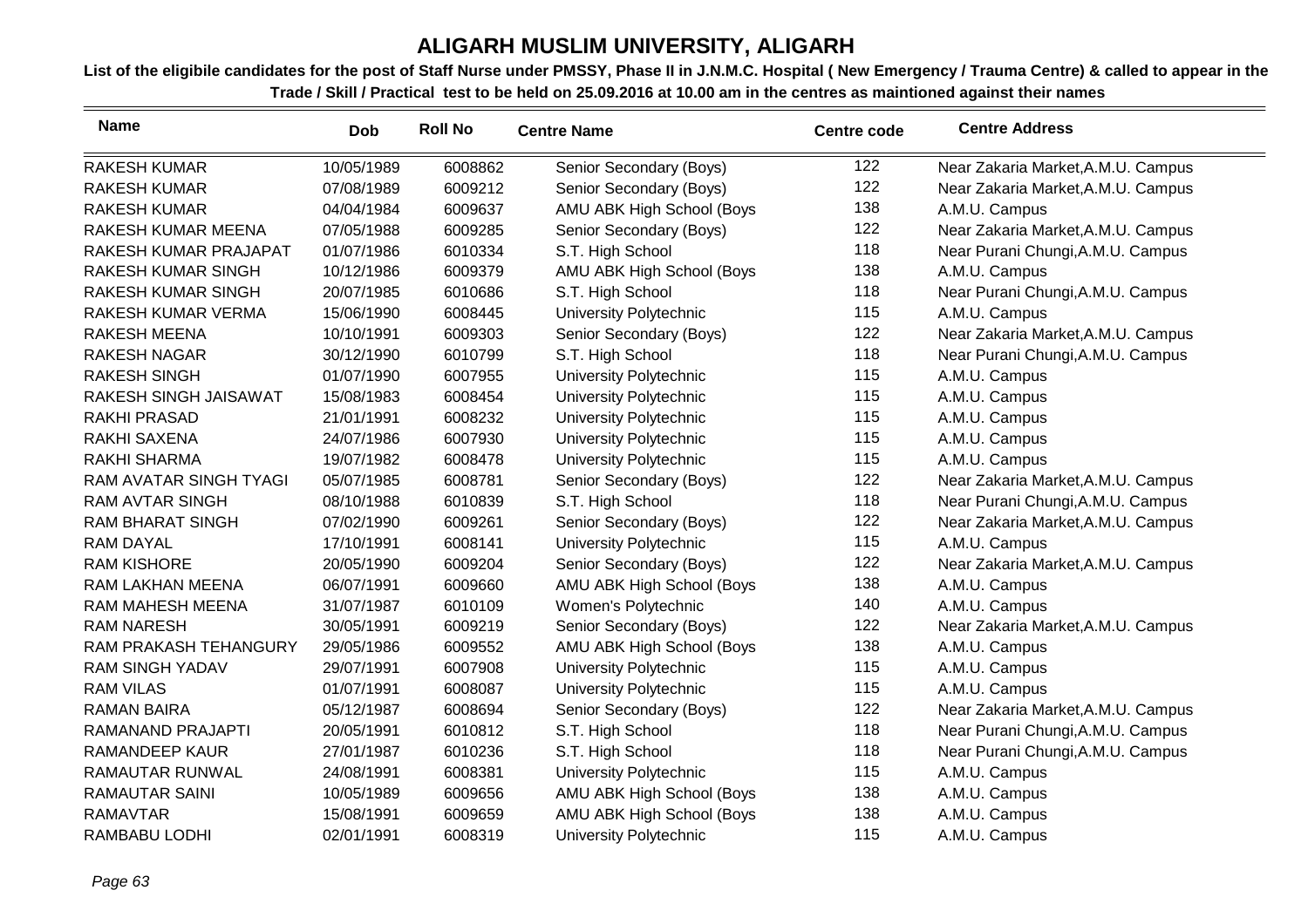| <b>Name</b>                | <b>Dob</b> | <b>Roll No</b> | <b>Centre Name</b>        | <b>Centre code</b> | <b>Centre Address</b>              |
|----------------------------|------------|----------------|---------------------------|--------------------|------------------------------------|
| RAMBABU PRAJAPAT           | 09/07/1990 | 6009019        | Senior Secondary (Boys)   | 122                | Near Zakaria Market, A.M.U. Campus |
| <b>RAMBIR</b>              | 10/08/1988 | 6009707        | AMU ABK High School (Boys | 138                | A.M.U. Campus                      |
| <b>RAMCHANDRA</b>          | 10/12/1991 | 6008605        | Senior Secondary (Boys)   | 122                | Near Zakaria Market, A.M.U. Campus |
| RAMCHARAN GAUTAM           | 10/10/1992 | 6010428        | S.T. High School          | 118                | Near Purani Chungi, A.M.U. Campus  |
| RAMESH CHAND SOYAL         | 05/07/1990 | 6008417        | University Polytechnic    | 115                | A.M.U. Campus                      |
| <b>RAMESH KUMAR</b>        | 10/07/1989 | 6009041        | Senior Secondary (Boys)   | 122                | Near Zakaria Market, A.M.U. Campus |
| <b>RAMESH KUMAR</b>        | 14/07/1990 | 6010027        | Women's Polytechnic       | 140                | A.M.U. Campus                      |
| <b>RAMESH KUMAR</b>        | 20/10/1992 | 6010498        | S.T. High School          | 118                | Near Purani Chungi, A.M.U. Campus  |
| RAMESHWAR JAT              | 06/07/1986 | 6008268        | University Polytechnic    | 115                | A.M.U. Campus                      |
| <b>RAMESHWAREE</b>         | 18/09/1988 | 6010077        | Women's Polytechnic       | 140                | A.M.U. Campus                      |
| RAMHARI JATAV              | 26/10/1988 | 6009721        | AMU ABK High School (Boys | 138                | A.M.U. Campus                      |
| RAMHET DABLA               | 04/04/1988 | 6009494        | AMU ABK High School (Boys | 138                | A.M.U. Campus                      |
| <b>RAMISHA KP</b>          | 03/04/1989 | 6008344        | University Polytechnic    | 115                | A.M.U. Campus                      |
| <b>RAMIZ KHAN</b>          | 30/09/1986 | 6008775        | Senior Secondary (Boys)   | 122                | Near Zakaria Market, A.M.U. Campus |
| RAMJI LAL SWAMI            | 04/09/1988 | 6008852        | Senior Secondary (Boys)   | 122                | Near Zakaria Market, A.M.U. Campus |
| <b>RAMKESH MEENA</b>       | 10/08/1988 | 6010925        | S.T. High School          | 118                | Near Purani Chungi, A.M.U. Campus  |
| RAMLAKHAN JALAURIYA        | 10/07/1993 | 6009154        | Senior Secondary (Boys)   | 122                | Near Zakaria Market, A.M.U. Campus |
| RAMNARAYAN MEENA           | 08/05/1989 | 6007872        | University Polytechnic    | 115                | A.M.U. Campus                      |
| RAMNARESH CHARMKAR         | 01/07/1985 | 6010091        | Women's Polytechnic       | 140                | A.M.U. Campus                      |
| <b>RAMNIWAS</b>            | 02/01/1990 | 6008579        | University Polytechnic    | 115                | A.M.U. Campus                      |
| <b>RAMSHEED PY</b>         | 25/12/1992 | 6009405        | AMU ABK High School (Boys | 138                | A.M.U. Campus                      |
| <b>RAMSWAROOP</b>          | 05/07/1990 | 6010927        | S.T. High School          | 118                | Near Purani Chungi, A.M.U. Campus  |
| RAMU RAM JALWANI           | 06/09/1986 | 6008418        | University Polytechnic    | 115                | A.M.U. Campus                      |
| RAMVARESH SHARMA           | 05/08/1989 | 6009236        | Senior Secondary (Boys)   | 122                | Near Zakaria Market, A.M.U. Campus |
| <b>RAMVIR SINGH</b>        | 15/02/1988 | 6009900        | AMU ABK High School (Boys | 138                | A.M.U. Campus                      |
| <b>RAMVIR SINGH BAGHEL</b> | 20/08/1988 | 6010813        | S.T. High School          | 118                | Near Purani Chungi, A.M.U. Campus  |
| <b>RAMYA S</b>             | 05/05/1986 | 6007920        | University Polytechnic    | 115                | A.M.U. Campus                      |
| <b>RANGU CHAVAN</b>        | 01/06/1988 | 6010030        | Women's Polytechnic       | 140                | A.M.U. Campus                      |
| <b>RANI MEENA</b>          | 04/07/1990 | 6009823        | AMU ABK High School (Boys | 138                | A.M.U. Campus                      |
| RANIMOL ABRAHAM            | 23/11/1990 | 6010216        | Women's Polytechnic       | 140                | A.M.U. Campus                      |
| <b>RANJANA</b>             | 15/08/1982 | 6009882        | AMU ABK High School (Boys | 138                | A.M.U. Campus                      |
| RANJANA MISHRA             | 21/06/1987 | 6009996        | Women's Polytechnic       | 140                | A.M.U. Campus                      |
| RANJANA PRABHAKAR          | 16/12/1991 | 6009329        | Senior Secondary (Boys)   | 122                | Near Zakaria Market, A.M.U. Campus |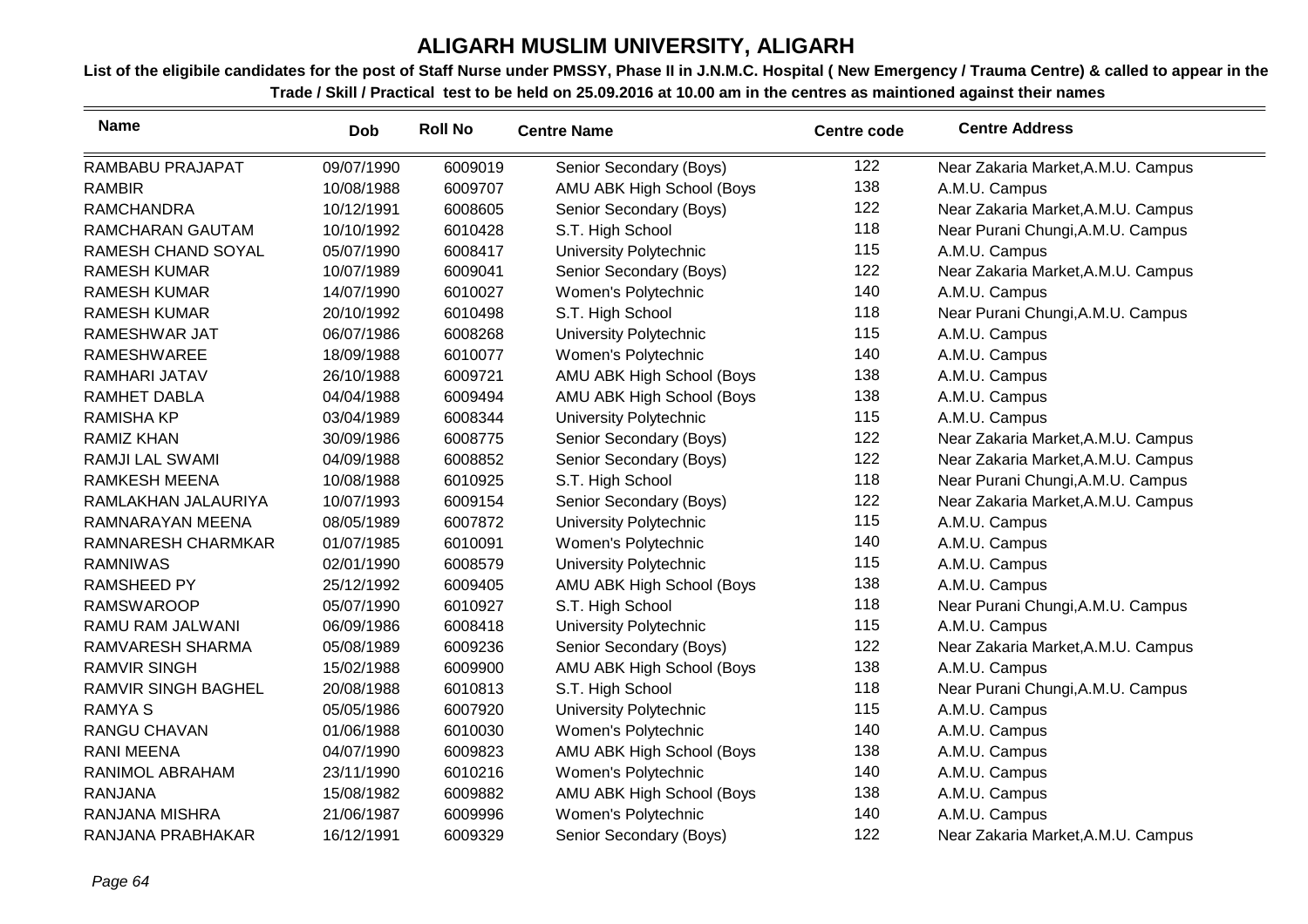| <b>Name</b>              | <b>Dob</b> | <b>Roll No</b> | <b>Centre Name</b>        | <b>Centre code</b> | <b>Centre Address</b>              |
|--------------------------|------------|----------------|---------------------------|--------------------|------------------------------------|
| <b>RANJANA SONKER</b>    | 01/09/1991 | 6009205        | Senior Secondary (Boys)   | 122                | Near Zakaria Market, A.M.U. Campus |
| <b>RANJANA TIWARI</b>    | 05/04/1992 | 6010762        | S.T. High School          | 118                | Near Purani Chungi, A.M.U. Campus  |
| <b>RANJEET GODARA</b>    | 15/07/1993 | 6007952        | University Polytechnic    | 115                | A.M.U. Campus                      |
| <b>RANJEET KUMAR</b>     | 05/08/1988 | 6010756        | S.T. High School          | 118                | Near Purani Chungi, A.M.U. Campus  |
| <b>RANJEET KUMAR</b>     | 01/07/1993 | 6010790        | S.T. High School          | 118                | Near Purani Chungi, A.M.U. Campus  |
| <b>RANJEET SINGH</b>     | 20/06/1988 | 6010569        | S.T. High School          | 118                | Near Purani Chungi, A.M.U. Campus  |
| <b>RANJEETA SINGH</b>    | 09/12/1982 | 6010312        | S.T. High School          | 118                | Near Purani Chungi, A.M.U. Campus  |
| <b>RANJU JOY</b>         | 28/06/1991 | 6009188        | Senior Secondary (Boys)   | 122                | Near Zakaria Market, A.M.U. Campus |
| <b>RANVEER SINGH</b>     | 21/11/1991 | 6007965        | University Polytechnic    | 115                | A.M.U. Campus                      |
| RASHEED L LOHAR          | 09/08/1984 | 6010240        | S.T. High School          | 118                | Near Purani Chungi, A.M.U. Campus  |
| RASHIDA WAJID            | 10/07/1989 | 6010506        | S.T. High School          | 118                | Near Purani Chungi, A.M.U. Campus  |
| <b>RASHMI</b>            | 21/07/1992 | 6009807        | AMU ABK High School (Boys | 138                | A.M.U. Campus                      |
| <b>RASHMI CHAUHAN</b>    | 13/06/1992 | 6010104        | Women's Polytechnic       | 140                | A.M.U. Campus                      |
| <b>RASHMI LAL</b>        | 11/05/1980 | 6010268        | S.T. High School          | 118                | Near Purani Chungi, A.M.U. Campus  |
| RATAN LAL JAT            | 01/01/1990 | 6009063        | Senior Secondary (Boys)   | 122                | Near Zakaria Market, A.M.U. Campus |
| <b>RATAN LAL SAINI</b>   | 01/08/1991 | 6010214        | Women's Polytechnic       | 140                | A.M.U. Campus                      |
| <b>RATNA GUPTA</b>       | 10/07/1986 | 6010080        | Women's Polytechnic       | 140                | A.M.U. Campus                      |
| RAUNAQ JAHAN             | 12/10/1991 | 6010210        | Women's Polytechnic       | 140                | A.M.U. Campus                      |
| RAUSHAN JAHAN            | 15/07/1978 | 6007991        | University Polytechnic    | 115                | A.M.U. Campus                      |
| RAVEENA S MICHAEL        | 21/10/1989 | 6008540        | University Polytechnic    | 115                | A.M.U. Campus                      |
| <b>RAVI AJUR</b>         | 08/06/1988 | 6007895        | University Polytechnic    | 115                | A.M.U. Campus                      |
| <b>RAVI KESHARWANI</b>   | 14/12/1988 | 6010152        | Women's Polytechnic       | 140                | A.M.U. Campus                      |
| <b>RAVI KUMAR</b>        | 10/08/1990 | 6008157        | University Polytechnic    | 115                | A.M.U. Campus                      |
| <b>RAVI KUMAR</b>        | 05/07/1987 | 6010331        | S.T. High School          | 118                | Near Purani Chungi, A.M.U. Campus  |
| <b>RAVI KUMAR SAINI</b>  | 15/07/1988 | 6009319        | Senior Secondary (Boys)   | 122                | Near Zakaria Market, A.M.U. Campus |
| RAVI KUMAR SHARMA        | 06/07/1992 | 6008737        | Senior Secondary (Boys)   | 122                | Near Zakaria Market, A.M.U. Campus |
| RAVI KUMAR SHARMA        | 15/05/1990 | 6009214        | Senior Secondary (Boys)   | 122                | Near Zakaria Market, A.M.U. Campus |
| RAVI KUMAR SINGHAL       | 03/06/1989 | 6008943        | Senior Secondary (Boys)   | 122                | Near Zakaria Market, A.M.U. Campus |
| <b>RAVI PRATAP SINGH</b> | 21/10/1990 | 6009320        | Senior Secondary (Boys)   | 122                | Near Zakaria Market, A.M.U. Campus |
| <b>RAVI SHANKER</b>      | 20/11/1988 | 6008153        | University Polytechnic    | 115                | A.M.U. Campus                      |
| RAVIKANT CHAUDHARY       | 16/05/1991 | 6010058        | Women's Polytechnic       | 140                | A.M.U. Campus                      |
| RAVIKANT SHARMA          | 02/01/1988 | 6010527        | S.T. High School          | 118                | Near Purani Chungi, A.M.U. Campus  |
| RAVINDAR K KASHYAP       | 05/01/1992 | 6007905        | University Polytechnic    | 115                | A.M.U. Campus                      |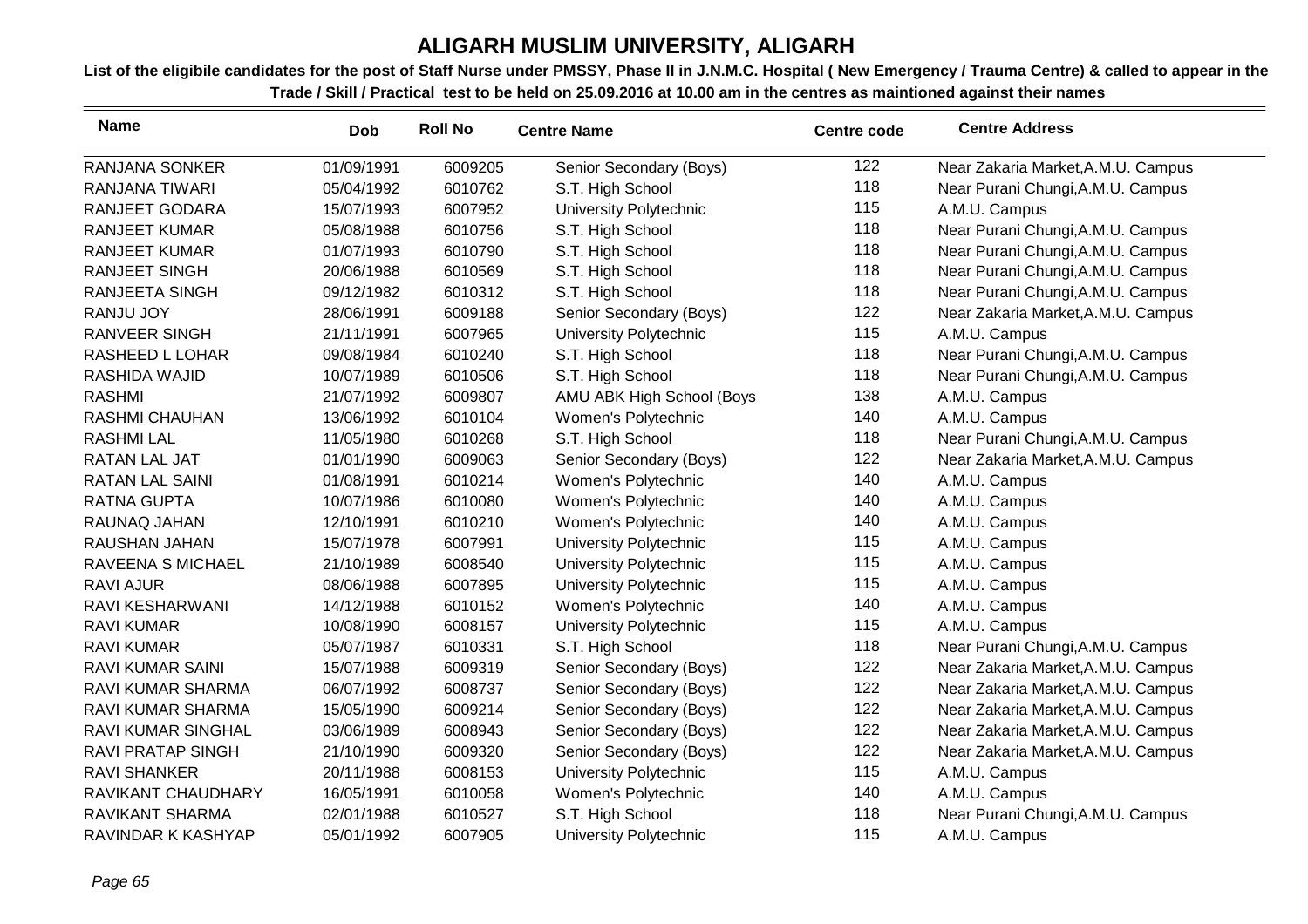| <b>Name</b>              | <b>Dob</b> | <b>Roll No</b> | <b>Centre Name</b>        | <b>Centre code</b> | <b>Centre Address</b>              |
|--------------------------|------------|----------------|---------------------------|--------------------|------------------------------------|
| <b>RAVINDER KUMAR</b>    | 11/01/1982 | 6010659        | S.T. High School          | 118                | Near Purani Chungi, A.M.U. Campus  |
| RAVINDRA AWASTHI         | 08/09/1993 | 6010125        | Women's Polytechnic       | 140                | A.M.U. Campus                      |
| RAVINDRA CHOUDHARY       | 01/08/1991 | 6010554        | S.T. High School          | 118                | Near Purani Chungi, A.M.U. Campus  |
| RAVINDRA DADHICH         | 05/03/1992 | 6009311        | Senior Secondary (Boys)   | 122                | Near Zakaria Market, A.M.U. Campus |
| RAVINDRA KUMAR           | 25/07/1991 | 6008926        | Senior Secondary (Boys)   | 122                | Near Zakaria Market, A.M.U. Campus |
| RAVINDRA KUMAR SHARMA    | 22/08/1990 | 6009226        | Senior Secondary (Boys)   | 122                | Near Zakaria Market, A.M.U. Campus |
| RAVINDRA MEENA           | 09/07/1987 | 6008646        | Senior Secondary (Boys)   | 122                | Near Zakaria Market, A.M.U. Campus |
| RAVINDRA SINGH BHAGAR    | 05/08/1989 | 6009200        | Senior Secondary (Boys)   | 122                | Near Zakaria Market, A.M.U. Campus |
| RAVINDRA VARMA           | 24/11/1990 | 6009360        | AMU ABK High School (Boys | 138                | A.M.U. Campus                      |
| RAZANA SIDDIQUI          | 14/12/1981 | 6008968        | Senior Secondary (Boys)   | 122                | Near Zakaria Market, A.M.U. Campus |
| <b>RAZAUR REHMAN</b>     | 11/08/1988 | 6008916        | Senior Secondary (Boys)   | 122                | Near Zakaria Market, A.M.U. Campus |
| <b>RAZIA BANO</b>        | 07/03/1986 | 6007910        | University Polytechnic    | 115                | A.M.U. Campus                      |
| <b>RAZIA GHAFFAR</b>     | 01/06/1983 | 6010275        | S.T. High School          | 118                | Near Purani Chungi, A.M.U. Campus  |
| RAZIA PARVEEN            | 05/02/1994 | 6009301        | Senior Secondary (Boys)   | 122                | Near Zakaria Market, A.M.U. Campus |
| <b>REBECCA PHILLIP</b>   | 24/07/1988 | 6009583        | AMU ABK High School (Boys | 138                | A.M.U. Campus                      |
| <b>REEMA SINGH</b>       | 12/11/1982 | 6010364        | S.T. High School          | 118                | Near Purani Chungi, A.M.U. Campus  |
| <b>REEMA YADAV</b>       | 04/10/1991 | 6008823        | Senior Secondary (Boys)   | 122                | Near Zakaria Market, A.M.U. Campus |
| <b>REENA</b>             | 10/09/1990 | 6007858        | University Polytechnic    | 115                | A.M.U. Campus                      |
| <b>REENA</b>             | 15/11/1986 | 6008285        | University Polytechnic    | 115                | A.M.U. Campus                      |
| <b>REENA GYANVAN</b>     | 10/04/1988 | 6010468        | S.T. High School          | 118                | Near Purani Chungi, A.M.U. Campus  |
| <b>REENA KUMARI</b>      | 05/09/1989 | 6009039        | Senior Secondary (Boys)   | 122                | Near Zakaria Market, A.M.U. Campus |
| <b>REENA KUMARI</b>      | 20/03/1991 | 6009408        | AMU ABK High School (Boys | 138                | A.M.U. Campus                      |
| <b>REENA MATHEW</b>      | 07/08/1987 | 6008254        | University Polytechnic    | 115                | A.M.U. Campus                      |
| <b>REENA MISHRA</b>      | 17/07/1989 | 6010523        | S.T. High School          | 118                | Near Purani Chungi, A.M.U. Campus  |
| <b>REENA PARVEEN</b>     | 24/08/1984 | 6009478        | AMU ABK High School (Boys | 138                | A.M.U. Campus                      |
| <b>REENA YUSUF</b>       | 05/08/1979 | 6008959        | Senior Secondary (Boys)   | 122                | Near Zakaria Market, A.M.U. Campus |
| REENA.C.LAL              | 25/07/1979 | 6010905        | S.T. High School          | 118                | Near Purani Chungi, A.M.U. Campus  |
| <b>REESHOO TRIPATHEE</b> | 16/03/1990 | 6010148        | Women's Polytechnic       | 140                | A.M.U. Campus                      |
| <b>REETA GUPTA</b>       | 20/11/1975 | 6010769        | S.T. High School          | 118                | Near Purani Chungi, A.M.U. Campus  |
| <b>REETA KUMARI</b>      | 02/02/1992 | 6008690        | Senior Secondary (Boys)   | 122                | Near Zakaria Market, A.M.U. Campus |
| <b>REETA ROMA</b>        | 20/02/1986 | 6010663        | S.T. High School          | 118                | Near Purani Chungi, A.M.U. Campus  |
| REETU RAJPUT             | 08/08/1990 | 6010379        | S.T. High School          | 118                | Near Purani Chungi, A.M.U. Campus  |
| <b>REHANA</b>            | 08/07/1990 | 6009223        | Senior Secondary (Boys)   | 122                | Near Zakaria Market, A.M.U. Campus |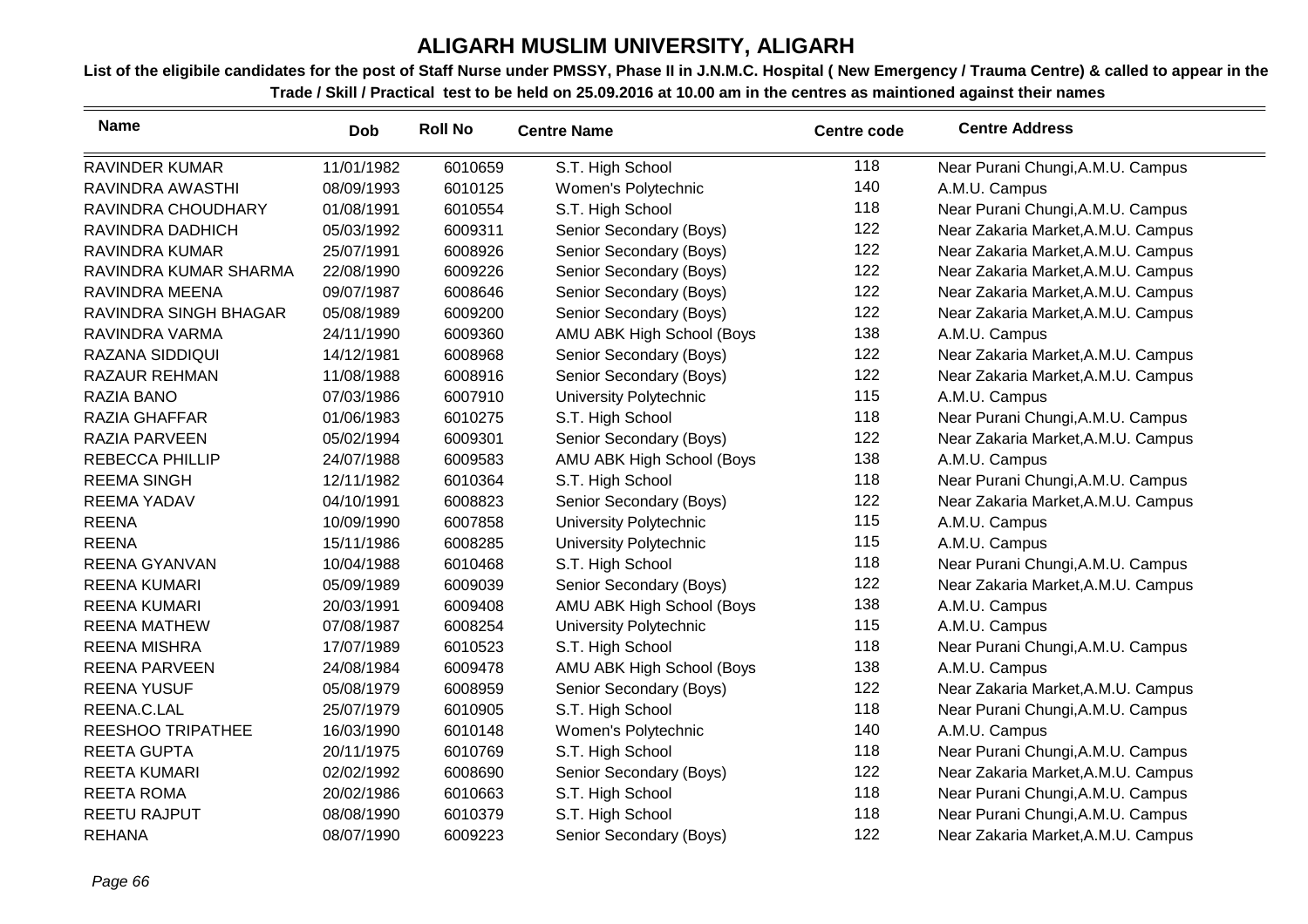| <b>Name</b>            | <b>Dob</b> | <b>Roll No</b> | <b>Centre Name</b>        | <b>Centre code</b> | <b>Centre Address</b>              |
|------------------------|------------|----------------|---------------------------|--------------------|------------------------------------|
| <b>REHANA</b>          | 10/09/1982 | 6010880        | S.T. High School          | 118                | Near Purani Chungi, A.M.U. Campus  |
| REHANA KHATOON         | 05/02/1987 | 6009797        | AMU ABK High School (Boys | 138                | A.M.U. Campus                      |
| <b>REHNUMA SHARIF</b>  | 10/07/1990 | 6010377        | S.T. High School          | 118                | Near Purani Chungi, A.M.U. Campus  |
| <b>REKHA</b>           | 30/06/1987 | 6009004        | Senior Secondary (Boys)   | 122                | Near Zakaria Market, A.M.U. Campus |
| <b>REKHA</b>           | 04/05/1991 | 6009069        | Senior Secondary (Boys)   | 122                | Near Zakaria Market, A.M.U. Campus |
| <b>REKHA BAGHEL</b>    | 20/11/1993 | 6009829        | AMU ABK High School (Boys | 138                | A.M.U. Campus                      |
| REKHA CHAUDHARI        | 13/05/1988 | 6010907        | S.T. High School          | 118                | Near Purani Chungi, A.M.U. Campus  |
| <b>REKHA JAYSWAL</b>   | 01/09/1991 | 6010935        | S.T. High School          | 118                | Near Purani Chungi, A.M.U. Campus  |
| <b>REKHA RANI</b>      | 15/11/1987 | 6009618        | AMU ABK High School (Boys | 138                | A.M.U. Campus                      |
| <b>REKHA VERMA</b>     | 27/05/1986 | 6008191        | University Polytechnic    | 115                | A.M.U. Campus                      |
| <b>REKHA. KUMARI</b>   | 18/08/1988 | 6010784        | S.T. High School          | 118                | Near Purani Chungi, A.M.U. Campus  |
| REKHA. V. LAL          | 25/03/1985 | 6008222        | University Polytechnic    | 115                | A.M.U. Campus                      |
| <b>REMYAS</b>          | 24/01/1992 | 6008324        | University Polytechnic    | 115                | A.M.U. Campus                      |
| <b>RENJITH P.D</b>     | 23/03/1987 | 6008183        | University Polytechnic    | 115                | A.M.U. Campus                      |
| <b>RENU</b>            | 28/05/1993 | 6008776        | Senior Secondary (Boys)   | 122                | Near Zakaria Market, A.M.U. Campus |
| <b>RENU</b>            | 06/12/1983 | 6009481        | AMU ABK High School (Boys | 138                | A.M.U. Campus                      |
| <b>RENU</b>            | 25/01/1985 | 6010526        | S.T. High School          | 118                | Near Purani Chungi, A.M.U. Campus  |
| <b>RENU CHAUHAN</b>    | 25/03/1992 | 6008291        | University Polytechnic    | 115                | A.M.U. Campus                      |
| <b>RENU KUMARI</b>     | 03/02/1991 | 6008801        | Senior Secondary (Boys)   | 122                | Near Zakaria Market, A.M.U. Campus |
| <b>RENU KUMARI</b>     | 10/12/1990 | 6010746        | S.T. High School          | 118                | Near Purani Chungi, A.M.U. Campus  |
| <b>RENU PRATAP</b>     | 01/01/1991 | 6009335        | Senior Secondary (Boys)   | 122                | Near Zakaria Market, A.M.U. Campus |
| <b>RENU YADAV</b>      | 06/01/1990 | 6009567        | AMU ABK High School (Boys | 138                | A.M.U. Campus                      |
| <b>RESHAMA PARVEEN</b> | 26/08/1988 | 6008571        | University Polytechnic    | 115                | A.M.U. Campus                      |
| <b>RESHMA KT</b>       | 15/03/1992 | 6009458        | AMU ABK High School (Boys | 138                | A.M.U. Campus                      |
| <b>RESHMA LUTFI</b>    | 02/06/1987 | 6009839        | AMU ABK High School (Boys | 138                | A.M.U. Campus                      |
| <b>RESHMA MUKHTAR</b>  | 15/12/1988 | 6010329        | S.T. High School          | 118                | Near Purani Chungi, A.M.U. Campus  |
| <b>RESMI K VIJAY</b>   | 17/05/1992 | 6008315        | University Polytechnic    | 115                | A.M.U. Campus                      |
| <b>RETO P THOMAS</b>   | 18/03/1988 | 6009539        | AMU ABK High School (Boys | 138                | A.M.U. Campus                      |
| <b>REVANT RAM</b>      | 03/08/1991 | 6008946        | Senior Secondary (Boys)   | 122                | Near Zakaria Market, A.M.U. Campus |
| <b>RIAZ AHMED</b>      | 12/06/1988 | 6009685        | AMU ABK High School (Boys | 138                | A.M.U. Campus                      |
| <b>RICHA MISHRA</b>    | 30/05/1985 | 6008239        | University Polytechnic    | 115                | A.M.U. Campus                      |
| <b>RICHA RANI</b>      | 09/09/1990 | 6009537        | AMU ABK High School (Boys | 138                | A.M.U. Campus                      |
| <b>RICHA SENGAR</b>    | 20/07/1994 | 6010917        | S.T. High School          | 118                | Near Purani Chungi, A.M.U. Campus  |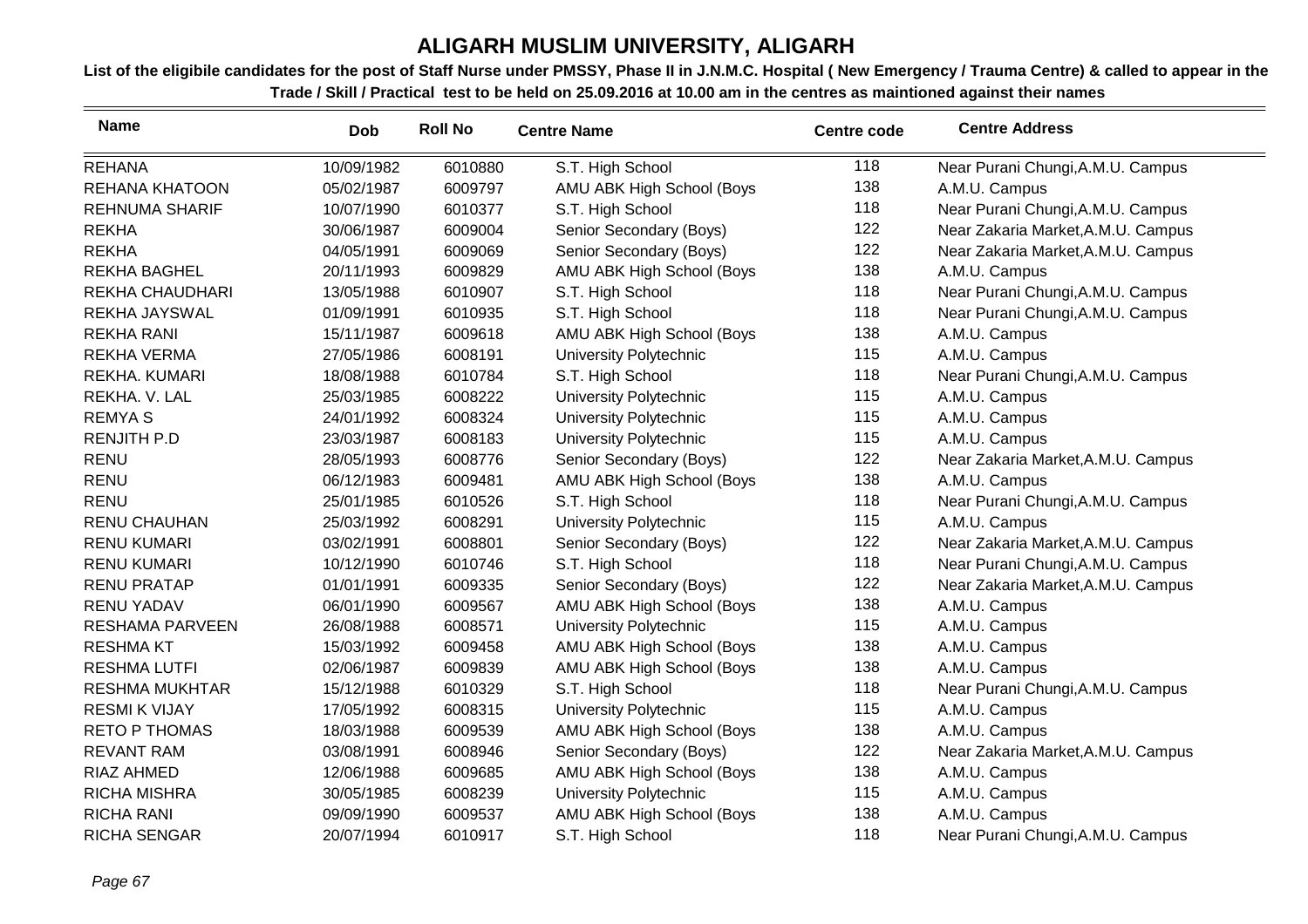| <b>Name</b>               | <b>Dob</b> | <b>Roll No</b> | <b>Centre Name</b>            | <b>Centre code</b> | <b>Centre Address</b>              |
|---------------------------|------------|----------------|-------------------------------|--------------------|------------------------------------|
| RIJIL.P                   | 25/10/1991 | 6008388        | <b>University Polytechnic</b> | 115                | A.M.U. Campus                      |
| <b>RIMPAL RANI</b>        | 30/06/1970 | 6010664        | S.T. High School              | 118                | Near Purani Chungi, A.M.U. Campus  |
| <b>RINA</b>               | 19/04/1990 | 6007893        | <b>University Polytechnic</b> | 115                | A.M.U. Campus                      |
| <b>RINA KUMARI</b>        | 10/03/1992 | 6008043        | University Polytechnic        | 115                | A.M.U. Campus                      |
| <b>RINI GEORGE</b>        | 05/08/1987 | 6010119        | Women's Polytechnic           | 140                | A.M.U. Campus                      |
| <b>RINKI</b>              | 26/07/1989 | 6008821        | Senior Secondary (Boys)       | 122                | Near Zakaria Market, A.M.U. Campus |
| <b>RINKI CHAUDHARI</b>    | 01/02/1993 | 6008156        | University Polytechnic        | 115                | A.M.U. Campus                      |
| RINKU CHAUDHARY           | 10/08/1992 | 6010571        | S.T. High School              | 118                | Near Purani Chungi, A.M.U. Campus  |
| RINKU CHOUDHARY           | 10/01/1991 | 6008671        | Senior Secondary (Boys)       | 122                | Near Zakaria Market, A.M.U. Campus |
| RINKU KUMAR MEENA         | 15/11/1992 | 6007900        | University Polytechnic        | 115                | A.M.U. Campus                      |
| <b>RINKU KUMARI</b>       | 01/01/1991 | 6007891        | University Polytechnic        | 115                | A.M.U. Campus                      |
| <b>RINKU SINGH RAGHAV</b> | 14/10/1983 | 6009086        | Senior Secondary (Boys)       | 122                | Near Zakaria Market, A.M.U. Campus |
| <b>RINKY VERMA</b>        | 12/08/1992 | 6010093        | Women's Polytechnic           | 140                | A.M.U. Campus                      |
| <b>RINS POULOSE</b>       | 01/03/1991 | 6008361        | University Polytechnic        | 115                | A.M.U. Campus                      |
| <b>RINSA VARGHESE</b>     | 24/01/1992 | 6008009        | <b>University Polytechnic</b> | 115                | A.M.U. Campus                      |
| RINU PAPPACHAN            | 16/07/1987 | 6010542        | S.T. High School              | 118                | Near Purani Chungi, A.M.U. Campus  |
| <b>RIPTA PRASAD</b>       | 06/03/1980 | 6009527        | AMU ABK High School (Boys     | 138                | A.M.U. Campus                      |
| <b>RISHABH SHARMA</b>     | 19/08/1986 | 6010933        | S.T. High School              | 118                | Near Purani Chungi, A.M.U. Campus  |
| <b>RISHI PAL</b>          | 03/07/1977 | 6010522        | S.T. High School              | 118                | Near Purani Chungi, A.M.U. Campus  |
| <b>RISHIKESH MEENA</b>    | 07/06/1990 | 6009968        | Women's Polytechnic           | 140                | A.M.U. Campus                      |
| <b>RITAKSHA</b>           | 29/11/1992 | 6009323        | Senior Secondary (Boys)       | 122                | Near Zakaria Market, A.M.U. Campus |
| <b>RITU DEVI</b>          | 24/03/1990 | 6008002        | <b>University Polytechnic</b> | 115                | A.M.U. Campus                      |
| RITU KASHYAP              | 10/02/1985 | 6010375        | S.T. High School              | 118                | Near Purani Chungi, A.M.U. Campus  |
| <b>RITU KUMARI</b>        | 15/03/1993 | 6010739        | S.T. High School              | 118                | Near Purani Chungi, A.M.U. Campus  |
| RITU SHALNI H CHAUHN      | 04/10/1984 | 6009575        | AMU ABK High School (Boys     | 138                | A.M.U. Campus                      |
| <b>RITU SHARMA</b>        | 09/06/1984 | 6009222        | Senior Secondary (Boys)       | 122                | Near Zakaria Market, A.M.U. Campus |
| <b>RITU TATHORE</b>       | 15/02/1982 | 6009593        | AMU ABK High School (Boys     | 138                | A.M.U. Campus                      |
| <b>RITU VERMA</b>         | 10/12/1992 | 6010360        | S.T. High School              | 118                | Near Purani Chungi, A.M.U. Campus  |
| <b>RIVIN T.M</b>          | 28/12/1988 | 6010453        | S.T. High School              | 118                | Near Purani Chungi, A.M.U. Campus  |
| RIYANA CHAUDHARY          | 01/07/1993 | 6008342        | University Polytechnic        | 115                | A.M.U. Campus                      |
| <b>RIZWAN AHMAD</b>       | 01/01/1992 | 6008731        | Senior Secondary (Boys)       | 122                | Near Zakaria Market, A.M.U. Campus |
| RIZWAN RAZA ANSARI        | 24/11/1991 | 6009783        | AMU ABK High School (Boys     | 138                | A.M.U. Campus                      |
| <b>RIZWANA</b>            | 21/08/1986 | 6010410        | S.T. High School              | 118                | Near Purani Chungi, A.M.U. Campus  |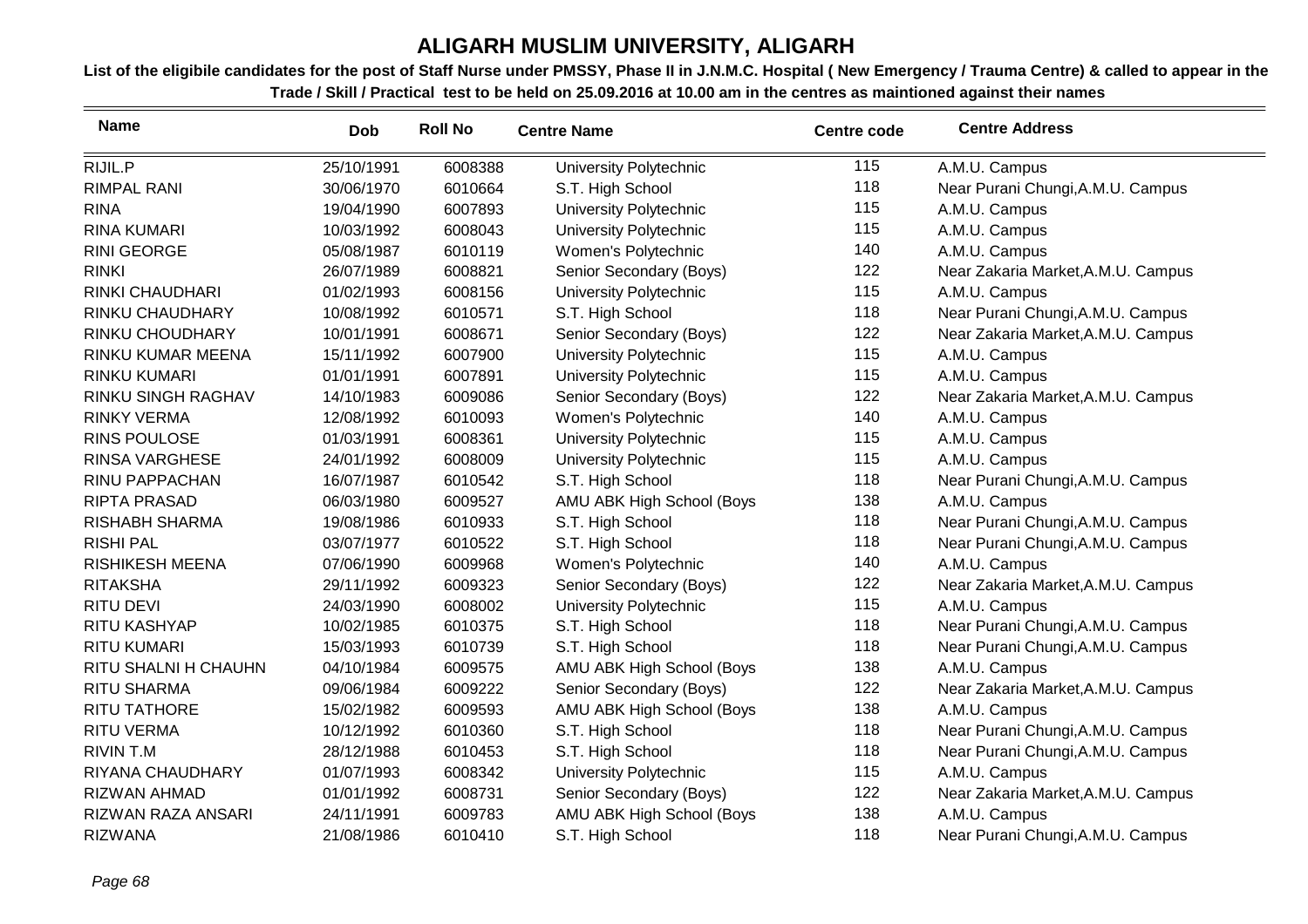| <b>Name</b>           | <b>Dob</b> | <b>Roll No</b> | <b>Centre Name</b>            | <b>Centre code</b> | <b>Centre Address</b>              |
|-----------------------|------------|----------------|-------------------------------|--------------------|------------------------------------|
| RIZWANUJ JMA          | 19/07/1988 | 6010138        | Women's Polytechnic           | 140                | A.M.U. Campus                      |
| <b>ROCK MASIH</b>     | 20/07/1986 | 6009597        | AMU ABK High School (Boys     | 138                | A.M.U. Campus                      |
| <b>ROHII MASIH</b>    | 13/05/1985 | 6009785        | AMU ABK High School (Boys     | 138                | A.M.U. Campus                      |
| <b>ROHIL KUMAR</b>    | 14/06/1986 | 6009750        | AMU ABK High School (Boys     | 138                | A.M.U. Campus                      |
| ROHINA STEPHEN        | 24/03/1988 | 6009599        | AMU ABK High School (Boys     | 138                | A.M.U. Campus                      |
| ROHINI M. LAL         | 06/11/1992 | 6010916        | S.T. High School              | 118                | Near Purani Chungi, A.M.U. Campus  |
| <b>ROHIT GAUTAM</b>   | 10/02/1988 | 6007976        | University Polytechnic        | 115                | A.M.U. Campus                      |
| <b>ROHIT KUMAR</b>    | 18/07/1991 | 6010142        | Women's Polytechnic           | 140                | A.M.U. Campus                      |
| <b>ROHIT NIGAM</b>    | 16/06/1988 | 6010761        | S.T. High School              | 118                | Near Purani Chungi, A.M.U. Campus  |
| ROHIT SINGH JADAOUN   | 15/06/1989 | 6010381        | S.T. High School              | 118                | Near Purani Chungi, A.M.U. Campus  |
| <b>ROHITA DAS</b>     | 12/02/1989 | 6010373        | S.T. High School              | 118                | Near Purani Chungi, A.M.U. Campus  |
| <b>ROHITASH KUMAR</b> | 01/01/1987 | 6008590        | <b>University Polytechnic</b> | 115                | A.M.U. Campus                      |
| <b>ROHMA FAIZ</b>     | 02/09/1984 | 6009582        | AMU ABK High School (Boys     | 138                | A.M.U. Campus                      |
| <b>ROHNI KUMAR</b>    | 26/05/1989 | 6009153        | Senior Secondary (Boys)       | 122                | Near Zakaria Market, A.M.U. Campus |
| <b>ROLI SHARMA</b>    | 01/04/1994 | 6008461        | <b>University Polytechnic</b> | 115                | A.M.U. Campus                      |
| <b>ROMESH KATIYAR</b> | 12/12/1987 | 6007911        | University Polytechnic        | 115                | A.M.U. Campus                      |
| ROMILA WALLANCE       | 27/12/1976 | 6010565        | S.T. High School              | 118                | Near Purani Chungi, A.M.U. Campus  |
| <b>RONALD ROSE</b>    | 30/04/1980 | 6010655        | S.T. High School              | 118                | Near Purani Chungi, A.M.U. Campus  |
| <b>RONER STEPHEN</b>  | 24/04/1985 | 6008519        | <b>University Polytechnic</b> | 115                | A.M.U. Campus                      |
| <b>RONEY.T MATHEW</b> | 25/08/1986 | 6008399        | University Polytechnic        | 115                | A.M.U. Campus                      |
| RONIKA FEDRIK         | 07/02/1982 | 6010652        | S.T. High School              | 118                | Near Purani Chungi, A.M.U. Campus  |
| <b>ROOBI SHERRING</b> | 20/08/1984 | 6008961        | Senior Secondary (Boys)       | 122                | Near Zakaria Market, A.M.U. Campus |
| <b>ROOHI KABEER</b>   | 15/08/1989 | 6010685        | S.T. High School              | 118                | Near Purani Chungi, A.M.U. Campus  |
| <b>ROOPA</b>          | 12/10/1988 | 6009389        | AMU ABK High School (Boys     | 138                | A.M.U. Campus                      |
| ROOPA RAM KUKNA       | 02/06/1999 | 6007963        | <b>University Polytechnic</b> | 115                | A.M.U. Campus                      |
| ROOPALI CHAUDHARY     | 05/04/1989 | 6008981        | Senior Secondary (Boys)       | 122                | Near Zakaria Market, A.M.U. Campus |
| ROOPESH K.MUDGAL      | 26/06/1992 | 6010100        | Women's Polytechnic           | 140                | A.M.U. Campus                      |
| <b>ROSHAN ARA</b>     | 05/10/1973 | 6008488        | University Polytechnic        | 115                | A.M.U. Campus                      |
| <b>ROSHAN KUMAR</b>   | 08/10/1989 | 6009933        | AMU ABK High School (Boys     | 138                | A.M.U. Campus                      |
| <b>ROSHAN P G</b>     | 07/02/1989 | 6010816        | S.T. High School              | 118                | Near Purani Chungi, A.M.U. Campus  |
| <b>ROSY ALI</b>       | 03/05/1987 | 6010545        | S.T. High School              | 118                | Near Purani Chungi, A.M.U. Campus  |
| <b>RUBI SINGH</b>     | 28/11/1990 | 6010083        | Women's Polytechnic           | 140                | A.M.U. Campus                      |
| RUBINA AZIZ           | 21/02/1987 | 6010294        | S.T. High School              | 118                | Near Purani Chungi, A.M.U. Campus  |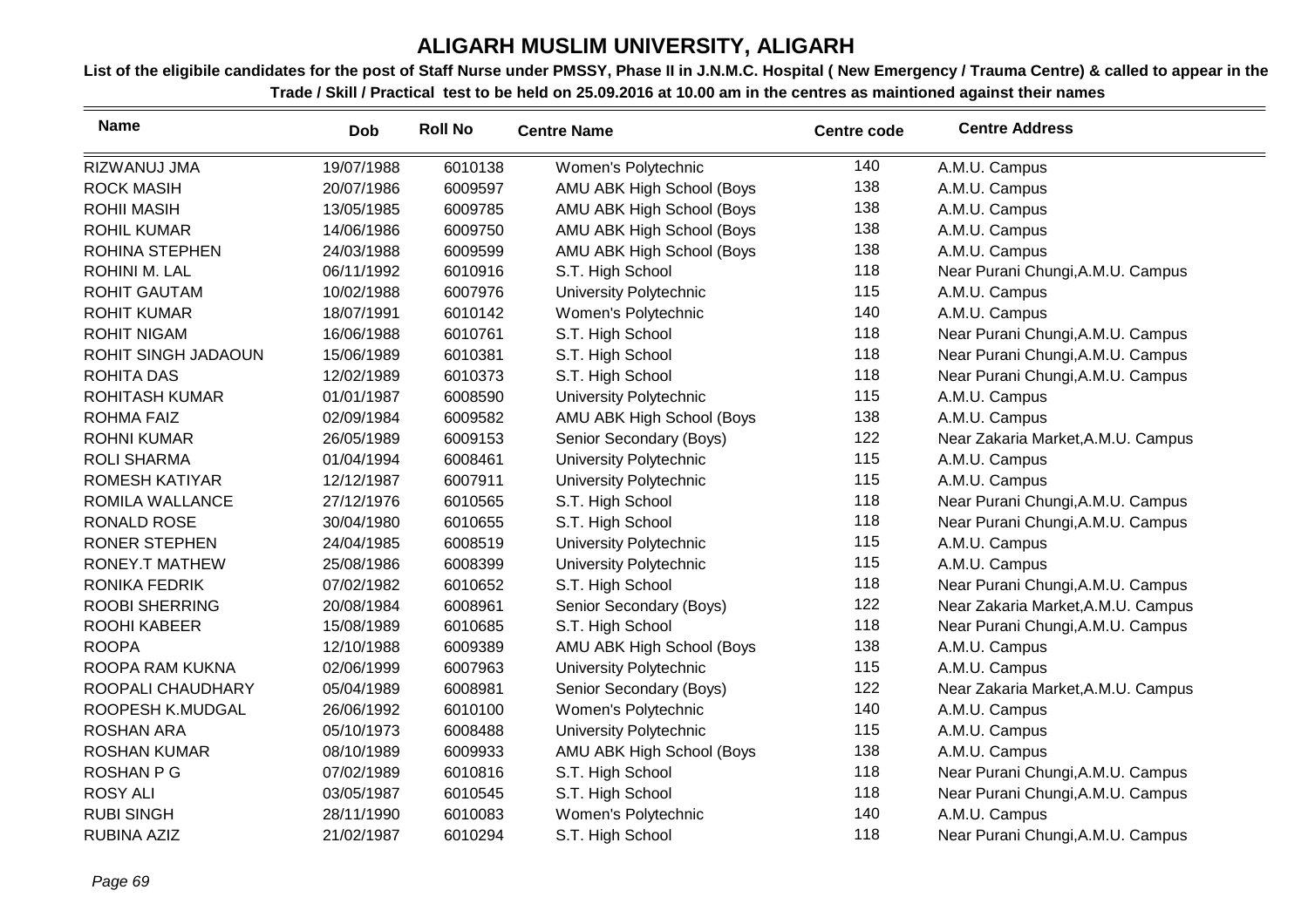| <b>Name</b>           | <b>Dob</b> | <b>Roll No</b> | <b>Centre Name</b>        | <b>Centre code</b> | <b>Centre Address</b>              |
|-----------------------|------------|----------------|---------------------------|--------------------|------------------------------------|
| <b>RUBY</b>           | 14/06/1990 | 6010145        | Women's Polytechnic       | 140                | A.M.U. Campus                      |
| <b>RUBY</b>           | 10/01/1990 | 6010755        | S.T. High School          | 118                | Near Purani Chungi, A.M.U. Campus  |
| <b>RUBY SHARMA</b>    | 06/08/1992 | 6010340        | S.T. High School          | 118                | Near Purani Chungi, A.M.U. Campus  |
| <b>RUCHI D LAL</b>    | 08/02/1977 | 6009161        | Senior Secondary (Boys)   | 122                | Near Zakaria Market, A.M.U. Campus |
| RUGANATHA RAM         | 10/07/1989 | 6008710        | Senior Secondary (Boys)   | 122                | Near Zakaria Market, A.M.U. Campus |
| <b>RUHI NAQVI</b>     | 18/12/1981 | 6010467        | S.T. High School          | 118                | Near Purani Chungi, A.M.U. Campus  |
| <b>RUKHSANA</b>       | 11/02/1987 | 6010640        | S.T. High School          | 118                | Near Purani Chungi, A.M.U. Campus  |
| <b>RUKHSANA</b>       | 01/04/1978 | 6010887        | S.T. High School          | 118                | Near Purani Chungi, A.M.U. Campus  |
| RUKHSANA BEGUM        | 02/10/1988 | 6008524        | University Polytechnic    | 115                | A.M.U. Campus                      |
| RUKKU RADHA KRISHINA  | 22/03/1988 | 6009055        | Senior Secondary (Boys)   | 122                | Near Zakaria Market, A.M.U. Campus |
| RUMANA AFZAL          | 06/04/1987 | 6009562        | AMU ABK High School (Boys | 138                | A.M.U. Campus                      |
| <b>RUPA RAM</b>       | 13/09/1986 | 6008395        | University Polytechnic    | 115                | A.M.U. Campus                      |
| <b>RUPAL PANDEY</b>   | 14/01/1985 | 6007916        | University Polytechnic    | 115                | A.M.U. Campus                      |
| <b>RUPESH KUMAR</b>   | 05/06/1989 | 6007921        | University Polytechnic    | 115                | A.M.U. Campus                      |
| <b>RUT</b>            | 20/02/1990 | 6008521        | University Polytechnic    | 115                | A.M.U. Campus                      |
| S ZIAUL HASAN         | 20/04/1991 | 6009584        | AMU ABK High School (Boys | 138                | A.M.U. Campus                      |
| SABA ANJUM            | 07/05/1986 | 6009563        | AMU ABK High School (Boys | 138                | A.M.U. Campus                      |
| <b>SABA KHAN</b>      | 12/10/1988 | 6010872        | S.T. High School          | 118                | Near Purani Chungi, A.M.U. Campus  |
| <b>SABA PARVEEN</b>   | 16/03/1992 | 6010303        | S.T. High School          | 118                | Near Purani Chungi, A.M.U. Campus  |
| <b>SABA SIDDIQUI</b>  | 01/06/1994 | 6008789        | Senior Secondary (Boys)   | 122                | Near Zakaria Market, A.M.U. Campus |
| SABA TABASSUM         | 29/06/1972 | 6008558        | University Polytechnic    | 115                | A.M.U. Campus                      |
| <b>SABIHA FATIMA</b>  | 30/06/1984 | 6010457        | S.T. High School          | 118                | Near Purani Chungi, A.M.U. Campus  |
| SABINA JOHAN          | 04/01/1983 | 6010355        | S.T. High School          | 118                | Near Purani Chungi, A.M.U. Campus  |
| <b>SABIR HUSAIN</b>   | 05/09/1983 | 6009358        | AMU ABK High School (Boys | 138                | A.M.U. Campus                      |
| <b>SACHIN KUMAR</b>   | 04/03/1992 | 6009748        | AMU ABK High School (Boys | 138                | A.M.U. Campus                      |
| <b>SACHIN KUMAR</b>   | 02/01/1992 | 6010301        | S.T. High School          | 118                | Near Purani Chungi, A.M.U. Campus  |
| <b>SACHIN SAXENA</b>  | 15/04/1988 | 6008751        | Senior Secondary (Boys)   | 122                | Near Zakaria Market, A.M.U. Campus |
| SADHANA PAL           | 20/07/1992 | 6008779        | Senior Secondary (Boys)   | 122                | Near Zakaria Market, A.M.U. Campus |
| SADHU NAGA BABU       | 04/06/1989 | 6008030        | University Polytechnic    | 115                | A.M.U. Campus                      |
| SADIQ UDDIN           | 06/11/1991 | 6009289        | Senior Secondary (Boys)   | 122                | Near Zakaria Market, A.M.U. Campus |
| <b>SADIQEEN</b>       | 07/10/1990 | 6009580        | AMU ABK High School (Boys | 138                | A.M.U. Campus                      |
| <b>SAHENDER KUMAR</b> | 06/04/1991 | 6009909        | AMU ABK High School (Boys | 138                | A.M.U. Campus                      |
| <b>SAHI RAM</b>       | 05/02/1983 | 6010003        | Women's Polytechnic       | 140                | A.M.U. Campus                      |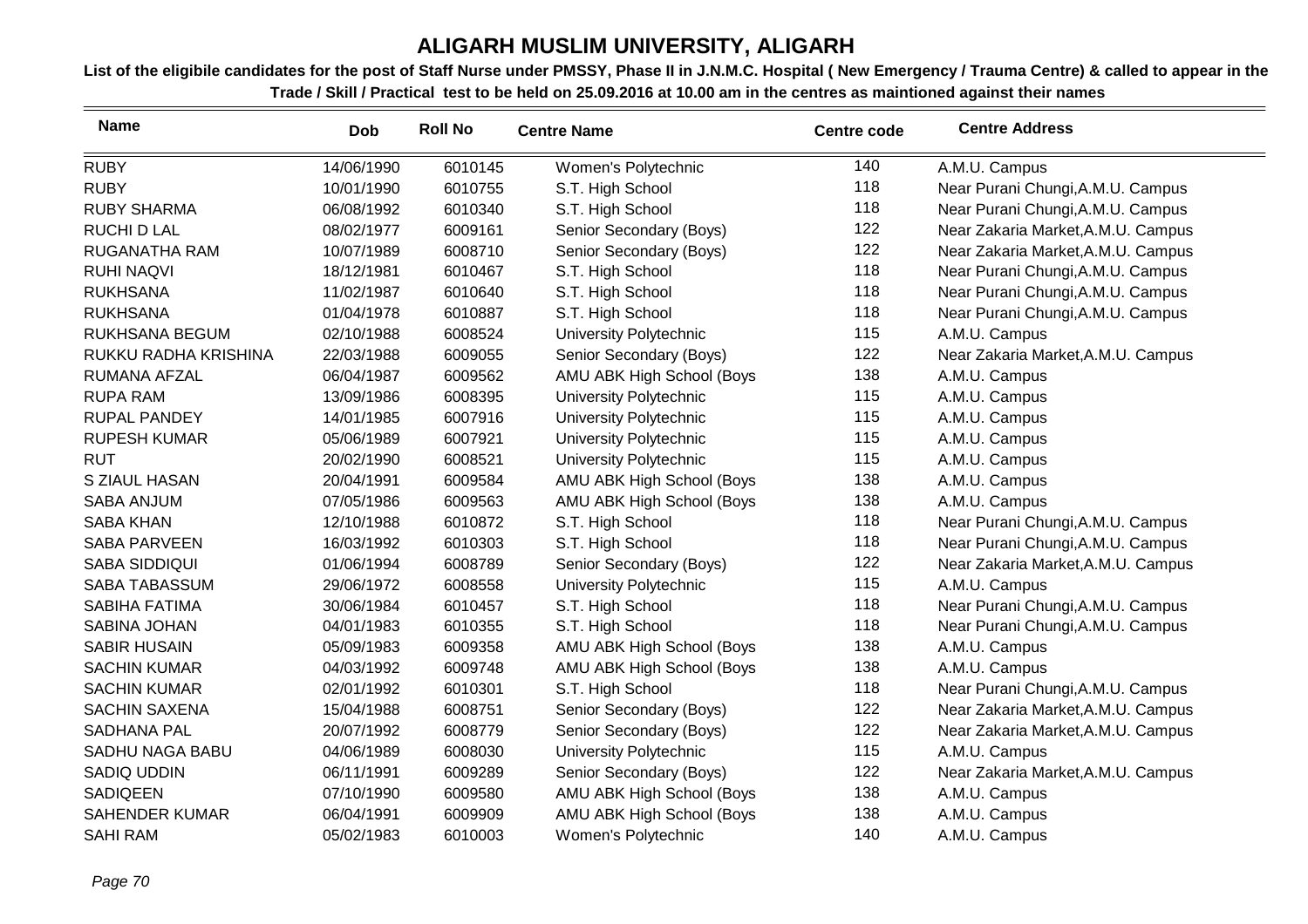| <b>Name</b>               | <b>Dob</b> | <b>Roll No</b> | <b>Centre Name</b>        | <b>Centre code</b> | <b>Centre Address</b>              |
|---------------------------|------------|----------------|---------------------------|--------------------|------------------------------------|
| <b>SAHIBA KHAN</b>        | 04/07/1991 | 6007954        | University Polytechnic    | 115                | A.M.U. Campus                      |
| <b>SAHID KHAN</b>         | 19/06/1990 | 6009762        | AMU ABK High School (Boys | 138                | A.M.U. Campus                      |
| SAIEDA BEGUM              | 20/06/1984 | 6008128        | University Polytechnic    | 115                | A.M.U. Campus                      |
| <b>SAIMA SAMI</b>         | 01/09/1987 | 6010871        | S.T. High School          | 118                | Near Purani Chungi, A.M.U. Campus  |
| <b>SAIRA BANO</b>         | 16/05/1982 | 6009591        | AMU ABK High School (Boys | 138                | A.M.U. Campus                      |
| <b>SAIRA TASAWWAR</b>     | 01/11/1980 | 6008472        | University Polytechnic    | 115                | A.M.U. Campus                      |
| <b>SAIRA ZAIDI</b>        | 28/05/1984 | 6010893        | S.T. High School          | 118                | Near Purani Chungi, A.M.U. Campus  |
| SAIYED AAMIR ALI          | 07/09/1991 | 6009233        | Senior Secondary (Boys)   | 122                | Near Zakaria Market, A.M.U. Campus |
| SAIYENDRA SINGH           | 06/07/1989 | 6008130        | University Polytechnic    | 115                | A.M.U. Campus                      |
| SAIYYAD MOHAMMAD ABID     | 05/07/1982 | 6008155        | University Polytechnic    | 115                | A.M.U. Campus                      |
| SAJEDA BEGUM              | 20/06/1984 | 6010369        | S.T. High School          | 118                | Near Purani Chungi, A.M.U. Campus  |
| SAJI.S.S                  | 20/05/1988 | 6010922        | S.T. High School          | 118                | Near Purani Chungi, A.M.U. Campus  |
| <b>SAJID PARVEZ GHOSI</b> | 08/07/1990 | 6008742        | Senior Secondary (Boys)   | 122                | Near Zakaria Market, A.M.U. Campus |
| SAJITH JOSEPH             | 23/11/1984 | 6009350        | Senior Secondary (Boys)   | 122                | Near Zakaria Market, A.M.U. Campus |
| <b>SAKSHI HARMAN</b>      | 23/06/1987 | 6010150        | Women's Polytechnic       | 140                | A.M.U. Campus                      |
| <b>SALEEM KHAN</b>        | 01/05/1990 | 6009459        | AMU ABK High School (Boys | 138                | A.M.U. Campus                      |
| <b>SALMAN KHAN</b>        | 20/12/1990 | 6009962        | Women's Polytechnic       | 140                | A.M.U. Campus                      |
| <b>SALMAN KHAN</b>        | 01/12/1993 | 6010477        | S.T. High School          | 118                | Near Purani Chungi, A.M.U. Campus  |
| <b>SAMANDAR SINGH</b>     | 02/06/1992 | 6009557        | AMU ABK High School (Boys | 138                | A.M.U. Campus                      |
| <b>SAMESTA DEVI</b>       | 20/07/1988 | 6009346        | Senior Secondary (Boys)   | 122                | Near Zakaria Market, A.M.U. Campus |
| SAMITA MURALIDHAR         | 05/10/1983 | 6008160        | University Polytechnic    | 115                | A.M.U. Campus                      |
| <b>SAMPAT RAJ KUMHAR</b>  | 01/07/1990 | 6009101        | Senior Secondary (Boys)   | 122                | Near Zakaria Market, A.M.U. Campus |
| <b>SAMRA KHAN</b>         | 05/09/1987 | 6009925        | AMU ABK High School (Boys | 138                | A.M.U. Campus                      |
| <b>SAMREEN</b>            | 03/04/1990 | 6008483        | University Polytechnic    | 115                | A.M.U. Campus                      |
| <b>SAMREEN FATIMA</b>     | 12/01/1988 | 6009847        | AMU ABK High School (Boys | 138                | A.M.U. Campus                      |
| SAMREEN MASOOD            | 30/06/1982 | 6010265        | S.T. High School          | 118                | Near Purani Chungi, A.M.U. Campus  |
| <b>SAMSER ALI</b>         | 21/06/1985 | 6008135        | University Polytechnic    | 115                | A.M.U. Campus                      |
| <b>SAMSON MICHAEL</b>     | 06/02/1986 | 6008541        | University Polytechnic    | 115                | A.M.U. Campus                      |
| <b>SANA</b>               | 26/05/1990 | 6008586        | University Polytechnic    | 115                | A.M.U. Campus                      |
| <b>SANA KHAN</b>          | 14/12/1986 | 6008208        | University Polytechnic    | 115                | A.M.U. Campus                      |
| <b>SANA PARVEEN</b>       | 31/12/1992 | 6008998        | Senior Secondary (Boys)   | 122                | Near Zakaria Market, A.M.U. Campus |
| <b>SANA SUBOOR AFRIDI</b> | 31/07/1986 | 6010256        | S.T. High School          | 118                | Near Purani Chungi, A.M.U. Campus  |
| SANDEEP                   | 04/03/1987 | 6008376        | University Polytechnic    | 115                | A.M.U. Campus                      |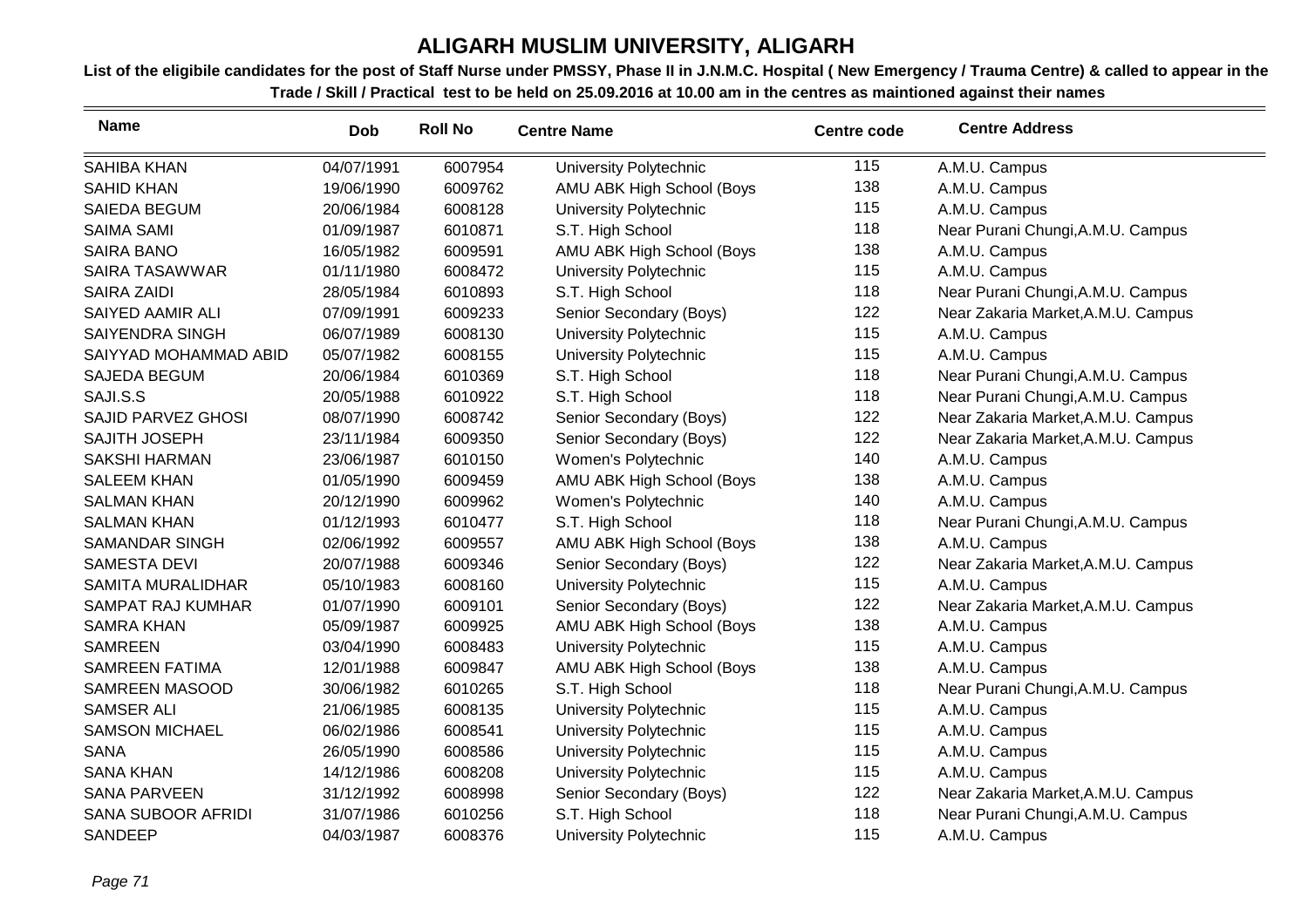| <b>Name</b>              | <b>Dob</b> | <b>Roll No</b> | <b>Centre Name</b>            | <b>Centre code</b> | <b>Centre Address</b>              |
|--------------------------|------------|----------------|-------------------------------|--------------------|------------------------------------|
| SANDEEP                  | 01/02/1987 | 6009284        | Senior Secondary (Boys)       | 122                | Near Zakaria Market, A.M.U. Campus |
| <b>SANDEEP KAUR</b>      | 20/10/1989 | 6009221        | Senior Secondary (Boys)       | 122                | Near Zakaria Market, A.M.U. Campus |
| SANDEEP KUMAR MALLICK    | 01/01/1991 | 6009244        | Senior Secondary (Boys)       | 122                | Near Zakaria Market, A.M.U. Campus |
| SANDEEP KUMAR MITTAL     | 21/03/1984 | 6009997        | Women's Polytechnic           | 140                | A.M.U. Campus                      |
| SANDEEP KUMAR SANKHAL    | 01/06/1991 | 6009516        | AMU ABK High School (Boys     | 138                | A.M.U. Campus                      |
| SANDEEP KUMAR SIHAG      | 25/12/1989 | 6007881        | University Polytechnic        | 115                | A.M.U. Campus                      |
| SANDEEP KUMAR UJJAWAL    | 14/08/1990 | 6008546        | University Polytechnic        | 115                | A.M.U. Campus                      |
| SANDHYA M.K              | 26/04/1977 | 6007883        | University Polytechnic        | 115                | A.M.U. Campus                      |
| <b>SANEESH KUMAR</b>     | 21/05/1986 | 6010063        | Women's Polytechnic           | 140                | A.M.U. Campus                      |
| <b>SANGEETA</b>          | 13/07/1988 | 6009380        | AMU ABK High School (Boys     | 138                | A.M.U. Campus                      |
| <b>SANGEETA</b>          | 01/07/1993 | 6009628        | AMU ABK High School (Boys     | 138                | A.M.U. Campus                      |
| SANGEETA CHAUDHARY       | 18/05/1981 | 6007854        | <b>University Polytechnic</b> | 115                | A.M.U. Campus                      |
| SANGEETA DHANIWAL        | 01/05/1980 | 6009892        | AMU ABK High School (Boys     | 138                | A.M.U. Campus                      |
| SANGEETA RAWAT           | 02/07/1988 | 6010706        | S.T. High School              | 118                | Near Purani Chungi, A.M.U. Campus  |
| SANGEETA SINGH           | 27/02/1991 | 6007914        | University Polytechnic        | 115                | A.M.U. Campus                      |
| SANGEETA SINGH           | 02/03/1985 | 6008716        | Senior Secondary (Boys)       | 122                | Near Zakaria Market, A.M.U. Campus |
| SANGEETA SINGH           | 10/07/1992 | 6009506        | AMU ABK High School (Boys     | 138                | A.M.U. Campus                      |
| <b>SANGITA</b>           | 07/02/1989 | 6009758        | AMU ABK High School (Boys     | 138                | A.M.U. Campus                      |
| <b>SANJAY CHAVILANI</b>  | 10/05/1992 | 6007979        | <b>University Polytechnic</b> | 115                | A.M.U. Campus                      |
| <b>SANJAY GITHALA</b>    | 18/01/1993 | 6009466        | AMU ABK High School (Boys     | 138                | A.M.U. Campus                      |
| SANJAY K. JOHN           | 03/10/1987 | 6008094        | University Polytechnic        | 115                | A.M.U. Campus                      |
| <b>SANJAY KUMAR</b>      | 11/10/1989 | 6008114        | University Polytechnic        | 115                | A.M.U. Campus                      |
| <b>SANJAY KUMAR</b>      | 24/08/1986 | 6008830        | Senior Secondary (Boys)       | 122                | Near Zakaria Market, A.M.U. Campus |
| <b>SANJAY KUMAR</b>      | 08/03/1989 | 6009225        | Senior Secondary (Boys)       | 122                | Near Zakaria Market, A.M.U. Campus |
| <b>SANJAY KUMAR</b>      | 20/06/1990 | 6009772        | AMU ABK High School (Boys     | 138                | A.M.U. Campus                      |
| <b>SANJAY KUMAR</b>      | 07/11/1980 | 6009974        | Women's Polytechnic           | 140                | A.M.U. Campus                      |
| SANJAY KUMAR SHARMA      | 01/12/1991 | 6008838        | Senior Secondary (Boys)       | 122                | Near Zakaria Market, A.M.U. Campus |
| <b>SANJAY KUMAR SONI</b> | 21/10/1989 | 6008060        | University Polytechnic        | 115                | A.M.U. Campus                      |
| SANJAY KUMAR YADAV       | 02/07/1987 | 6008865        | Senior Secondary (Boys)       | 122                | Near Zakaria Market, A.M.U. Campus |
| SANJAY KUMAR YADAV       | 20/08/1990 | 6009090        | Senior Secondary (Boys)       | 122                | Near Zakaria Market, A.M.U. Campus |
| <b>SANJAY MITTAL</b>     | 30/01/1987 | 6008635        | Senior Secondary (Boys)       | 122                | Near Zakaria Market, A.M.U. Campus |
| <b>SANJAY PUROHIT</b>    | 01/07/1991 | 6009426        | AMU ABK High School (Boys     | 138                | A.M.U. Campus                      |
| <b>SANJAY SINGH</b>      | 16/02/1988 | 6010280        | S.T. High School              | 118                | Near Purani Chungi, A.M.U. Campus  |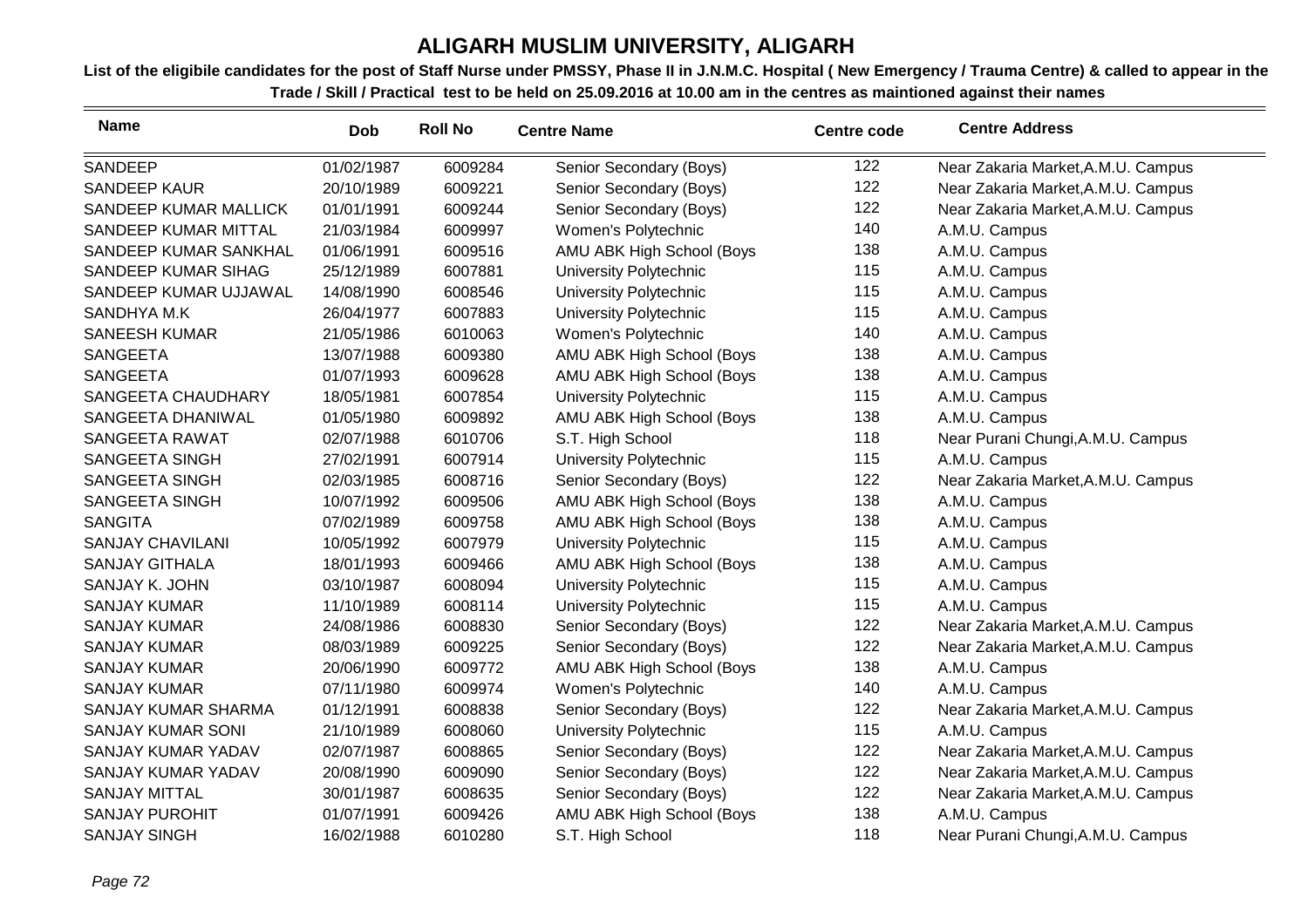| <b>Name</b>             | <b>Dob</b> | <b>Roll No</b> | <b>Centre Name</b>            | <b>Centre code</b> | <b>Centre Address</b>              |
|-------------------------|------------|----------------|-------------------------------|--------------------|------------------------------------|
| <b>SANJAY SINGH OLA</b> | 01/03/1989 | 6009195        | Senior Secondary (Boys)       | 122                | Near Zakaria Market, A.M.U. Campus |
| SANJEEV KUMAR DHEER     | 12/12/1976 | 6008889        | Senior Secondary (Boys)       | 122                | Near Zakaria Market, A.M.U. Campus |
| <b>SANJU BAJPAI</b>     | 08/01/1990 | 6009947        | AMU ABK High School (Boys     | 138                | A.M.U. Campus                      |
| SANJU. K. SUNNY         | 10/09/1986 | 6010073        | Women's Polytechnic           | 140                | A.M.U. Campus                      |
| <b>SANKET KUMAR</b>     | 25/01/1993 | 6010251        | S.T. High School              | 118                | Near Purani Chungi, A.M.U. Campus  |
| <b>SANOOP</b>           | 11/06/1988 | 6007918        | University Polytechnic        | 115                | A.M.U. Campus                      |
| <b>SANT KUMAR</b>       | 20/01/1986 | 6008935        | Senior Secondary (Boys)       | 122                | Near Zakaria Market, A.M.U. Campus |
| <b>SANT LAL</b>         | 08/03/1985 | 6010114        | Women's Polytechnic           | 140                | A.M.U. Campus                      |
| <b>SANTOHS SAINI</b>    | 22/11/1988 | 6008896        | Senior Secondary (Boys)       | 122                | Near Zakaria Market, A.M.U. Campus |
| SANTOSH HATTIKAL        | 31/07/1987 | 6010032        | Women's Polytechnic           | 140                | A.M.U. Campus                      |
| SANTOSH KULYANIYA       | 05/07/1992 | 6009072        | Senior Secondary (Boys)       | 122                | Near Zakaria Market, A.M.U. Campus |
| SANTOSH KUMAR YADAV     | 02/02/1992 | 6009722        | AMU ABK High School (Boys     | 138                | A.M.U. Campus                      |
| <b>SANTOSH KUMARI</b>   | 12/01/1978 | 6007989        | University Polytechnic        | 115                | A.M.U. Campus                      |
| <b>SANTOSH KUMARI</b>   | 16/04/1986 | 6009680        | AMU ABK High School (Boys     | 138                | A.M.U. Campus                      |
| SANTOSHI MALHOTRA       | 14/02/1980 | 6009749        | AMU ABK High School (Boys     | 138                | A.M.U. Campus                      |
| <b>SANTRAM MEENA</b>    | 12/12/1989 | 6010552        | S.T. High School              | 118                | Near Purani Chungi, A.M.U. Campus  |
| SANWALA RAM MEGHWAL     | 05/07/1989 | 6008436        | University Polytechnic        | 115                | A.M.U. Campus                      |
| SANWARMAL ACHARYA       | 12/06/1991 | 6008241        | University Polytechnic        | 115                | A.M.U. Campus                      |
| <b>SAPNA PAL</b>        | 12/03/1983 | 6007922        | <b>University Polytechnic</b> | 115                | A.M.U. Campus                      |
| <b>SAPNA S DAVED</b>    | 15/06/1976 | 6008501        | University Polytechnic        | 115                | A.M.U. Campus                      |
| <b>SAPNA SAREEN</b>     | 29/06/1984 | 6010105        | Women's Polytechnic           | 140                | A.M.U. Campus                      |
| <b>SAPNA YADAV</b>      | 17/03/1990 | 6009217        | Senior Secondary (Boys)       | 122                | Near Zakaria Market, A.M.U. Campus |
| SARANYA P.V.            | 09/09/1991 | 6008138        | <b>University Polytechnic</b> | 115                | A.M.U. Campus                      |
| <b>SARASWATI SAINI</b>  | 05/01/1990 | 6008740        | Senior Secondary (Boys)       | 122                | Near Zakaria Market, A.M.U. Campus |
| <b>SARATH SM</b>        | 02/06/1991 | 6009201        | Senior Secondary (Boys)       | 122                | Near Zakaria Market, A.M.U. Campus |
| <b>SARATH TS</b>        | 30/05/1991 | 6009076        | Senior Secondary (Boys)       | 122                | Near Zakaria Market, A.M.U. Campus |
| <b>SARIKA K.K</b>       | 28/08/1985 | 6008793        | Senior Secondary (Boys)       | 122                | Near Zakaria Market, A.M.U. Campus |
| <b>SARITA BAGHEL</b>    | 10/06/1989 | 6010465        | S.T. High School              | 118                | Near Purani Chungi, A.M.U. Campus  |
| <b>SARITA BALA</b>      | 02/05/1984 | 6010627        | S.T. High School              | 118                | Near Purani Chungi, A.M.U. Campus  |
| <b>SARITA DEVI</b>      | 20/07/1984 | 6009403        | AMU ABK High School (Boys     | 138                | A.M.U. Campus                      |
| <b>SARITA GUPTA</b>     | 10/07/1982 | 6009621        | AMU ABK High School (Boys     | 138                | A.M.U. Campus                      |
| <b>SARITA SHAKYA</b>    | 18/07/1994 | 6009281        | Senior Secondary (Boys)       | 122                | Near Zakaria Market, A.M.U. Campus |
| <b>SARITA SINGH</b>     | 05/10/1988 | 6008482        | <b>University Polytechnic</b> | 115                | A.M.U. Campus                      |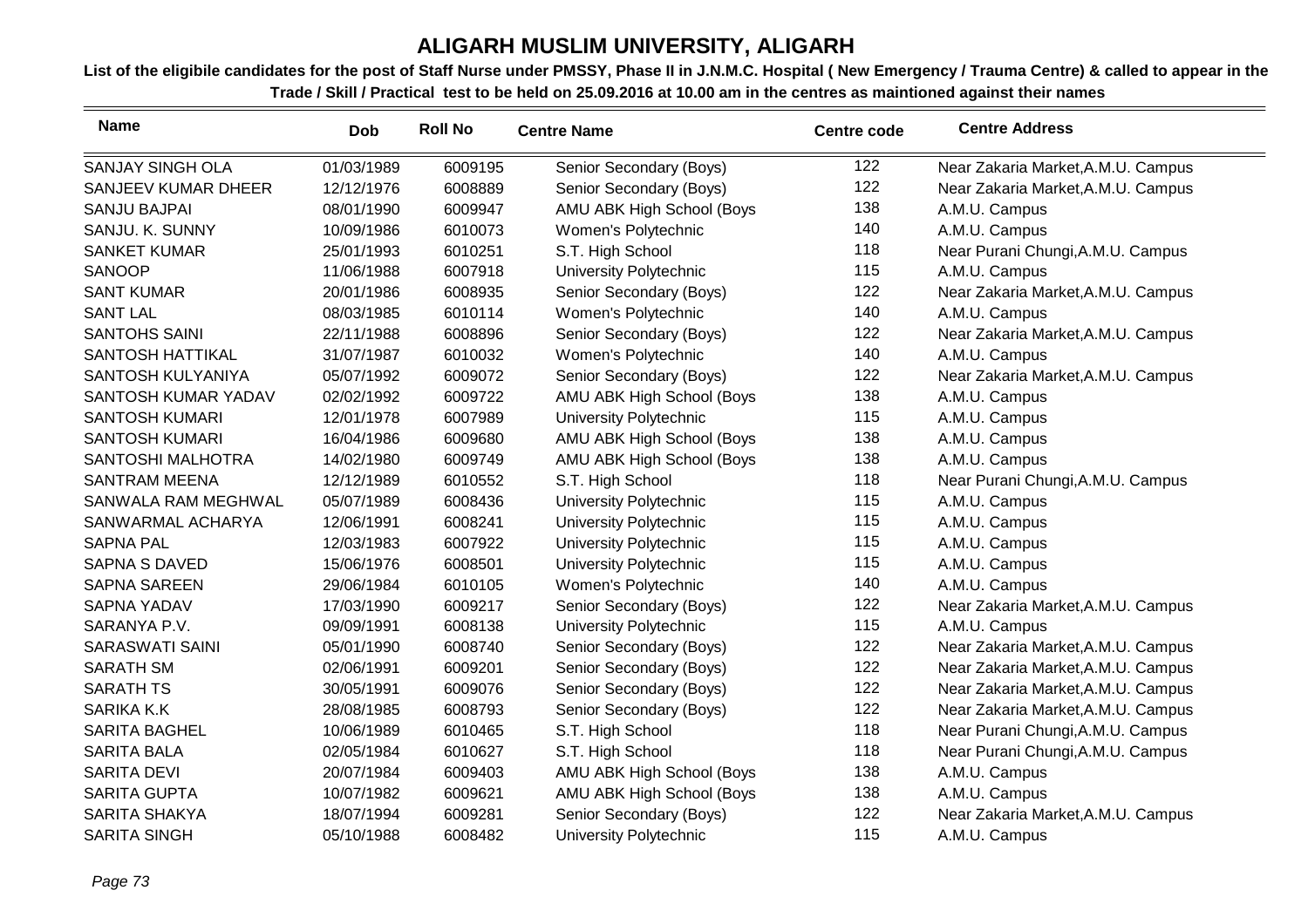| <b>Name</b>               | <b>Dob</b> | <b>Roll No</b> | <b>Centre Name</b>            | <b>Centre code</b> | <b>Centre Address</b>              |
|---------------------------|------------|----------------|-------------------------------|--------------------|------------------------------------|
| <b>SARITA SINGH</b>       | 20/07/1993 | 6009607        | AMU ABK High School (Boys     | 138                | A.M.U. Campus                      |
| <b>SARJEET SINGH</b>      | 10/07/1988 | 6008557        | <b>University Polytechnic</b> | 115                | A.M.U. Campus                      |
| <b>SARLI ROHINA WHITE</b> | 03/02/1974 | 6010325        | S.T. High School              | 118                | Near Purani Chungi, A.M.U. Campus  |
| <b>SARNAM SINGH</b>       | 22/08/1993 | 6009254        | Senior Secondary (Boys)       | 122                | Near Zakaria Market, A.M.U. Campus |
| <b>SAROJ</b>              | 01/04/1989 | 6009297        | Senior Secondary (Boys)       | 122                | Near Zakaria Market, A.M.U. Campus |
| <b>SAROJ RANI BHATIA</b>  | 18/11/1985 | 6009907        | AMU ABK High School (Boys     | 138                | A.M.U. Campus                      |
| <b>SARURABH VISHANI</b>   | 10/07/1985 | 6008894        | Senior Secondary (Boys)       | 122                | Near Zakaria Market, A.M.U. Campus |
| <b>SARVESH</b>            | 10/07/1990 | 6009843        | AMU ABK High School (Boys     | 138                | A.M.U. Campus                      |
| <b>SARVESH</b>            | 08/08/1992 | 6009913        | AMU ABK High School (Boys     | 138                | A.M.U. Campus                      |
| <b>SARVESH MASIH</b>      | 04/09/1986 | 6008506        | University Polytechnic        | 115                | A.M.U. Campus                      |
| SARVVATH SULTANA          | 21/04/1979 | 6009910        | AMU ABK High School (Boys     | 138                | A.M.U. Campus                      |
| <b>SARWARI KHATOON</b>    | 17/05/1985 | 6010262        | S.T. High School              | 118                | Near Purani Chungi, A.M.U. Campus  |
| <b>SASIKALA KS</b>        | 15/03/1990 | 6009133        | Senior Secondary (Boys)       | 122                | Near Zakaria Market, A.M.U. Campus |
| <b>SASTRY GORIKAPUDI</b>  | 15/07/1982 | 6008616        | Senior Secondary (Boys)       | 122                | Near Zakaria Market, A.M.U. Campus |
| <b>SATENDRA SHARMA</b>    | 09/07/1990 | 6009117        | Senior Secondary (Boys)       | 122                | Near Zakaria Market, A.M.U. Campus |
| <b>SATENDRA SINGH</b>     | 15/07/1983 | 6007945        | University Polytechnic        | 115                | A.M.U. Campus                      |
| <b>SATISH GHANTI</b>      | 20/07/1988 | 6009096        | Senior Secondary (Boys)       | 122                | Near Zakaria Market, A.M.U. Campus |
| <b>SATVEER</b>            | 07/07/1987 | 6010602        | S.T. High School              | 118                | Near Purani Chungi, A.M.U. Campus  |
| SATVEER SINGH             | 07/01/1990 | 6009330        | Senior Secondary (Boys)       | 122                | Near Zakaria Market, A.M.U. Campus |
| <b>SATYA PRAKASH</b>      | 15/11/1980 | 6008644        | Senior Secondary (Boys)       | 122                | Near Zakaria Market, A.M.U. Campus |
| SATYA PRAKASH YADAV       | 05/09/1990 | 6008196        | <b>University Polytechnic</b> | 115                | A.M.U. Campus                      |
| <b>SATYAJIT MOHANTY</b>   | 05/05/1990 | 6008187        | University Polytechnic        | 115                | A.M.U. Campus                      |
| <b>SATYAM SAXENA</b>      | 12/01/1987 | 6009647        | AMU ABK High School (Boys     | 138                | A.M.U. Campus                      |
| SATYENDRA S CHAUDHARY     | 15/03/1988 | 6008289        | <b>University Polytechnic</b> | 115                | A.M.U. Campus                      |
| SATYVEER SINGH GURJAR     | 01/07/1986 | 6007865        | University Polytechnic        | 115                | A.M.U. Campus                      |
| SAURABH KUMAR AWASTHI     | 28/07/1987 | 6008736        | Senior Secondary (Boys)       | 122                | Near Zakaria Market, A.M.U. Campus |
| SAURABH KUMAR SHARMA      | 26/07/1991 | 6008912        | Senior Secondary (Boys)       | 122                | Near Zakaria Market, A.M.U. Campus |
| <b>SAURABH SHARMA</b>     | 29/11/1986 | 6007873        | University Polytechnic        | 115                | A.M.U. Campus                      |
| <b>SAURABH SHARMA</b>     | 22/05/1988 | 6008562        | University Polytechnic        | 115                | A.M.U. Campus                      |
| <b>SAURABH SHARMA</b>     | 10/08/1991 | 6010398        | S.T. High School              | 118                | Near Purani Chungi, A.M.U. Campus  |
| <b>SAURABH TYAGI</b>      | 05/10/1989 | 6009926        | AMU ABK High School (Boys     | 138                | A.M.U. Campus                      |
| <b>SAURABH YADAV</b>      | 14/12/1991 | 6007864        | <b>University Polytechnic</b> | 115                | A.M.U. Campus                      |
| <b>SAURAV SHARMA</b>      | 15/08/1991 | 6010384        | S.T. High School              | 118                | Near Purani Chungi, A.M.U. Campus  |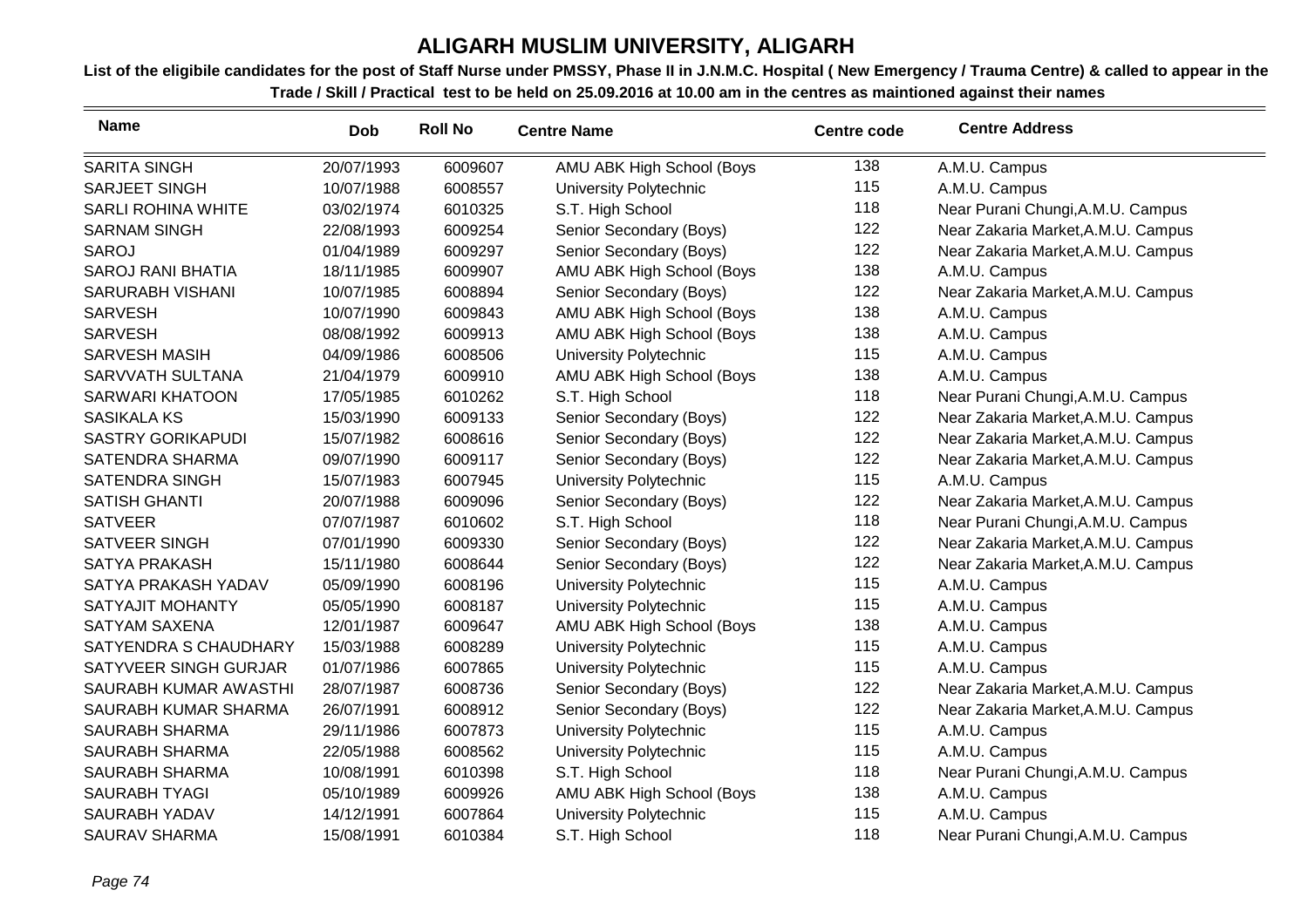| <b>Name</b>              | <b>Dob</b> | <b>Roll No</b> | <b>Centre Name</b>        | <b>Centre code</b> | <b>Centre Address</b>              |
|--------------------------|------------|----------------|---------------------------|--------------------|------------------------------------|
| <b>SAVITA GEORGE</b>     | 02/04/1982 | 6009702        | AMU ABK High School (Boys | 138                | A.M.U. Campus                      |
| <b>SAVITA MUMARI</b>     | 15/07/1986 | 6009980        | Women's Polytechnic       | 140                | A.M.U. Campus                      |
| <b>SAVITA RANI</b>       | 15/07/1980 | 6010045        | Women's Polytechnic       | 140                | A.M.U. Campus                      |
| <b>SAVITA SHARMA</b>     | 13/07/1990 | 6010657        | S.T. High School          | 118                | Near Purani Chungi, A.M.U. Campus  |
| <b>SAZID KHAN</b>        | 03/01/1989 | 6009592        | AMU ABK High School (Boys | 138                | A.M.U. Campus                      |
| <b>SAZIYA</b>            | 10/09/1988 | 6009371        | AMU ABK High School (Boys | 138                | A.M.U. Campus                      |
| SAZIYA KHANAM            | 01/07/1993 | 6008520        | University Polytechnic    | 115                | A.M.U. Campus                      |
| <b>SEEMA BEGUM</b>       | 03/06/1981 | 6008975        | Senior Secondary (Boys)   | 122                | Near Zakaria Market, A.M.U. Campus |
| <b>SEEMA GURJAR</b>      | 30/07/1992 | 6008277        | University Polytechnic    | 115                | A.M.U. Campus                      |
| <b>SEEMA PARVEEN</b>     | 15/07/1992 | 6009295        | Senior Secondary (Boys)   | 122                | Near Zakaria Market, A.M.U. Campus |
| <b>SEEMA RANI</b>        | 31/01/1983 | 6008699        | Senior Secondary (Boys)   | 122                | Near Zakaria Market, A.M.U. Campus |
| <b>SEEMA SINGH</b>       | 01/08/1985 | 6009542        | AMU ABK High School (Boys | 138                | A.M.U. Campus                      |
| <b>SEETA DEVI</b>        | 07/08/1989 | 6008735        | Senior Secondary (Boys)   | 122                | Near Zakaria Market, A.M.U. Campus |
| SEKAR.C                  | 23/05/1991 | 6009661        | AMU ABK High School (Boys | 138                | A.M.U. Campus                      |
| <b>SEKHOO RAM GURJAR</b> | 18/06/1988 | 6009423        | AMU ABK High School (Boys | 138                | A.M.U. Campus                      |
| <b>SELVIN N</b>          | 16/06/1989 | 6009519        | AMU ABK High School (Boys | 138                | A.M.U. Campus                      |
| <b>SEMIHAK</b>           | 29/09/1992 | 6009275        | Senior Secondary (Boys)   | 122                | Near Zakaria Market, A.M.U. Campus |
| <b>SENT RAM MEENA</b>    | 12/12/1991 | 6009033        | Senior Secondary (Boys)   | 122                | Near Zakaria Market, A.M.U. Campus |
| <b>SERVESH KUMAR</b>     | 16/09/1992 | 6008891        | Senior Secondary (Boys)   | 122                | Near Zakaria Market, A.M.U. Campus |
| <b>SHABANA</b>           | 24/08/1987 | 6008610        | Senior Secondary (Boys)   | 122                | Near Zakaria Market, A.M.U. Campus |
| <b>SHABANA PARVEEN</b>   | 05/04/1991 | 6008470        | University Polytechnic    | 115                | A.M.U. Campus                      |
| <b>SHABANA PARVEEN</b>   | 30/06/1978 | 6008974        | Senior Secondary (Boys)   | 122                | Near Zakaria Market, A.M.U. Campus |
| <b>SHABANA SHABBIR</b>   | 01/08/1985 | 6009579        | AMU ABK High School (Boys | 138                | A.M.U. Campus                      |
| <b>SHABANAM</b>          | 27/04/1990 | 6010057        | Women's Polytechnic       | 140                | A.M.U. Campus                      |
| <b>SHABNAM</b>           | 27/12/1993 | 6008871        | Senior Secondary (Boys)   | 122                | Near Zakaria Market, A.M.U. Campus |
| <b>SHABNAM</b>           | 20/02/1987 | 6009581        | AMU ABK High School (Boys | 138                | A.M.U. Campus                      |
| <b>SHABNAM</b>           | 06/08/1985 | 6010741        | S.T. High School          | 118                | Near Purani Chungi, A.M.U. Campus  |
| SHABNAM ANSARI           | 29/03/1975 | 6010631        | S.T. High School          | 118                | Near Purani Chungi, A.M.U. Campus  |
| <b>SHABNAM BANO</b>      | 09/11/1989 | 6009168        | Senior Secondary (Boys)   | 122                | Near Zakaria Market, A.M.U. Campus |
| <b>SHABNAM FARHAT</b>    | 16/07/1975 | 6010596        | S.T. High School          | 118                | Near Purani Chungi, A.M.U. Campus  |
| <b>SHABNAM MANZOOR</b>   | 26/05/1980 | 6009098        | Senior Secondary (Boys)   | 122                | Near Zakaria Market, A.M.U. Campus |
| <b>SHABNAM NIGAR</b>     | 13/04/1983 | 6009590        | AMU ABK High School (Boys | 138                | A.M.U. Campus                      |
| <b>SHABNAM PARWEEN</b>   | 15/11/1984 | 6010885        | S.T. High School          | 118                | Near Purani Chungi, A.M.U. Campus  |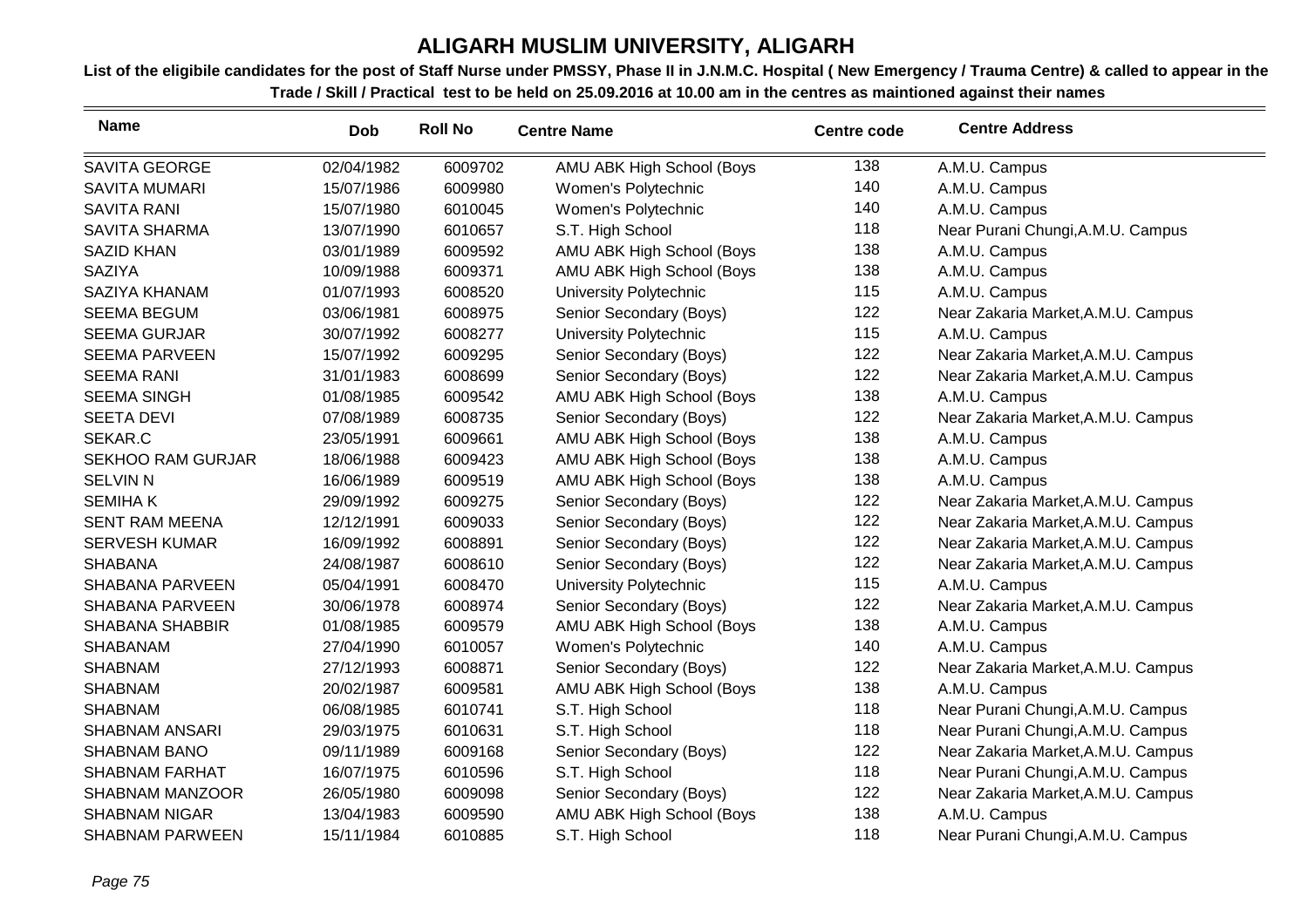| <b>Name</b>             | <b>Dob</b> | <b>Roll No</b> | <b>Centre Name</b>            | <b>Centre code</b> | <b>Centre Address</b>              |
|-------------------------|------------|----------------|-------------------------------|--------------------|------------------------------------|
| <b>SHABNAM RIYASAT</b>  | 20/10/1986 | 6010351        | S.T. High School              | 118                | Near Purani Chungi, A.M.U. Campus  |
| <b>SHADAB AHMAD</b>     | 12/07/1988 | 6009383        | AMU ABK High School (Boys     | 138                | A.M.U. Campus                      |
| <b>SHADAB NAAZ</b>      | 13/09/1979 | 6009828        | AMU ABK High School (Boys     | 138                | A.M.U. Campus                      |
| <b>SHAFIKAN AHMAD</b>   | 01/09/1986 | 6007856        | University Polytechnic        | 115                | A.M.U. Campus                      |
| <b>SHAGUFTA PARVEEN</b> | 10/07/1988 | 6008512        | University Polytechnic        | 115                | A.M.U. Campus                      |
| <b>SHAGUFTA SIDDQUE</b> | 10/07/1970 | 6010282        | S.T. High School              | 118                | Near Purani Chungi, A.M.U. Campus  |
| <b>SHAGUFTA YASMIN</b>  | 22/06/1986 | 6009000        | Senior Secondary (Boys)       | 122                | Near Zakaria Market, A.M.U. Campus |
| <b>SHAHANA PARVEEN</b>  | 25/02/1992 | 6008339        | <b>University Polytechnic</b> | 115                | A.M.U. Campus                      |
| <b>SHAHANA PARVEEN</b>  | 09/10/1976 | 6010293        | S.T. High School              | 118                | Near Purani Chungi, A.M.U. Campus  |
| <b>SHAHANA PARVEEN</b>  | 28/11/1989 | 6010324        | S.T. High School              | 118                | Near Purani Chungi, A.M.U. Campus  |
| SHAHAR HUSAIN SHAH      | 18/07/1993 | 6008226        | University Polytechnic        | 115                | A.M.U. Campus                      |
| SHAHBAZ KHAN            | 14/03/1989 | 6008365        | University Polytechnic        | 115                | A.M.U. Campus                      |
| SHAHBAZ KHAN            | 02/06/1992 | 6010919        | S.T. High School              | 118                | Near Purani Chungi, A.M.U. Campus  |
| SHAHEEN BEE             | 21/12/1990 | 6007981        | University Polytechnic        | 115                | A.M.U. Campus                      |
| <b>SHAHEEN SIDDIQUI</b> | 09/04/1980 | 6010597        | S.T. High School              | 118                | Near Purani Chungi, A.M.U. Campus  |
| <b>SHAHID AK</b>        | 24/04/1990 | 6009304        | Senior Secondary (Boys)       | 122                | Near Zakaria Market, A.M.U. Campus |
| <b>SHAHID HUSSAIN</b>   | 09/02/1987 | 6009415        | AMU ABK High School (Boys     | 138                | A.M.U. Campus                      |
| <b>SHAHIDA</b>          | 04/04/1985 | 6008273        | University Polytechnic        | 115                | A.M.U. Campus                      |
| <b>SHAHIDA NAEEM</b>    | 12/11/1965 | 6008530        | University Polytechnic        | 115                | A.M.U. Campus                      |
| <b>SHAHIN</b>           | 02/08/1985 | 6009486        | AMU ABK High School (Boys     | 138                | A.M.U. Campus                      |
| <b>SHAHIN ANSARI</b>    | 01/11/1991 | 6010832        | S.T. High School              | 118                | Near Purani Chungi, A.M.U. Campus  |
| <b>SHAHJADA SHUEB</b>   | 15/03/1992 | 6010849        | S.T. High School              | 118                | Near Purani Chungi, A.M.U. Campus  |
| <b>SHAHNA PARVEEN</b>   | 01/08/1980 | 6009561        | AMU ABK High School (Boys     | 138                | A.M.U. Campus                      |
| SHAHNAJ BANO            | 13/03/1993 | 6007903        | <b>University Polytechnic</b> | 115                | A.M.U. Campus                      |
| SHAHNAJ JAHAN           | 16/08/1984 | 6008809        | Senior Secondary (Boys)       | 122                | Near Zakaria Market, A.M.U. Campus |
| SHAHNAWAJ               | 02/07/1989 | 6008054        | University Polytechnic        | 115                | A.M.U. Campus                      |
| SHAHNAWAZ PINZARA       | 22/06/1986 | 6008424        | University Polytechnic        | 115                | A.M.U. Campus                      |
| <b>SHAHROZ</b>          | 25/03/1992 | 6010528        | S.T. High School              | 118                | Near Purani Chungi, A.M.U. Campus  |
| SHAIK MASOODA KAUSAR    | 08/06/1989 | 6009361        | AMU ABK High School (Boys     | 138                | A.M.U. Campus                      |
| SHAILENDRA S. RAJPOOT   | 01/09/1992 | 6008353        | University Polytechnic        | 115                | A.M.U. Campus                      |
| <b>SHAILENDRA SINGH</b> | 20/04/1994 | 6008595        | University Polytechnic        | 115                | A.M.U. Campus                      |
| <b>SHAILESH KUMAR</b>   | 03/03/1986 | 6008101        | University Polytechnic        | 115                | A.M.U. Campus                      |
| <b>SHAILY CHARAN</b>    | 10/05/1984 | 6008288        | <b>University Polytechnic</b> | 115                | A.M.U. Campus                      |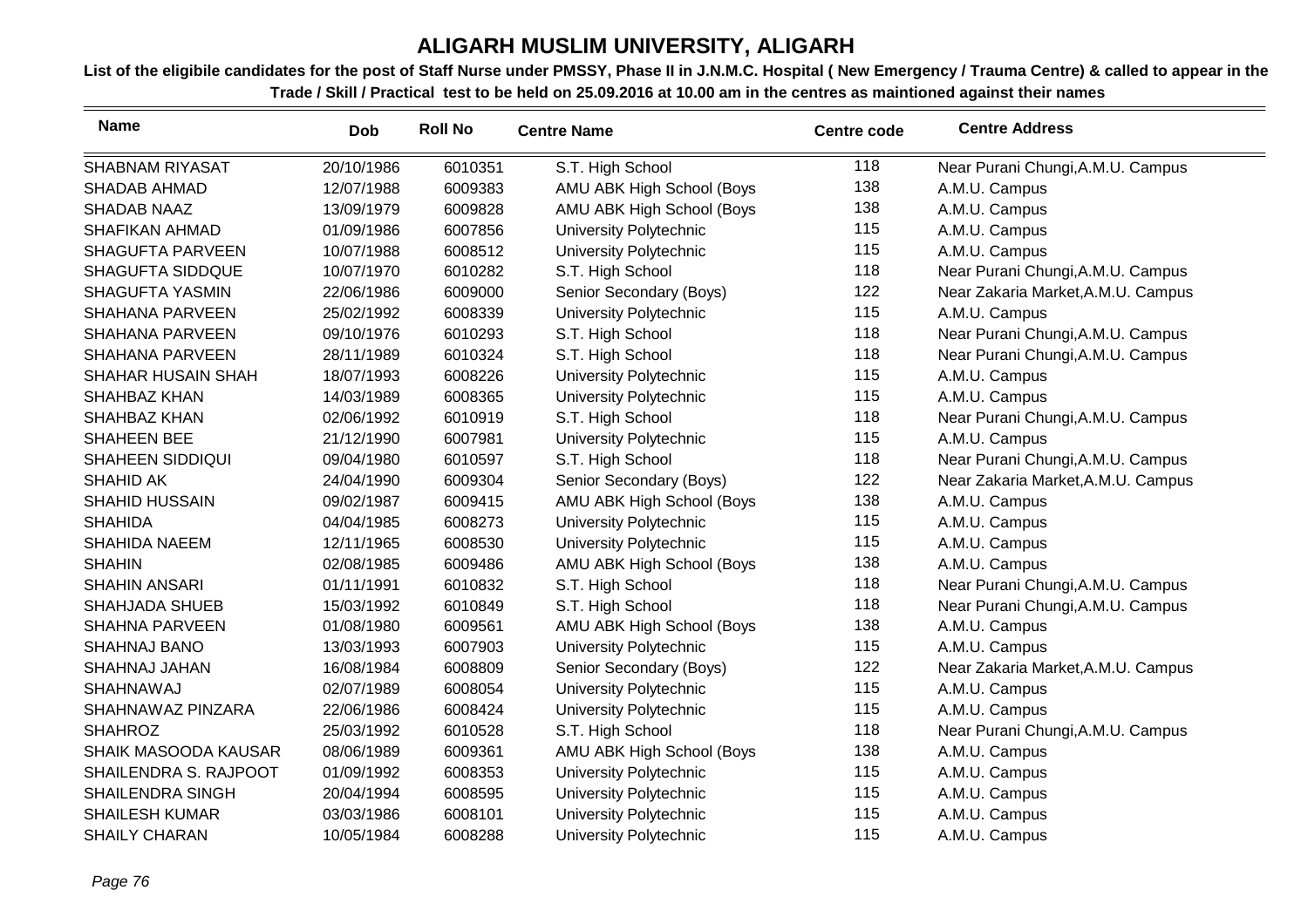| <b>Name</b>                | <b>Dob</b> | <b>Roll No</b> | <b>Centre Name</b>        | <b>Centre code</b> | <b>Centre Address</b>              |
|----------------------------|------------|----------------|---------------------------|--------------------|------------------------------------|
| <b>SHAISTA NOOR</b>        | 05/04/1984 | 6010263        | S.T. High School          | 118                | Near Purani Chungi, A.M.U. Campus  |
| <b>SHAISTA PARVEEN</b>     | 05/11/1989 | 6009158        | Senior Secondary (Boys)   | 122                | Near Zakaria Market, A.M.U. Campus |
| <b>SHAISTA PARVEEN</b>     | 02/01/1990 | 6010667        | S.T. High School          | 118                | Near Purani Chungi, A.M.U. Campus  |
| <b>SHAJID HUSAIN</b>       | 20/11/1992 | 6008973        | Senior Secondary (Boys)   | 122                | Near Zakaria Market, A.M.U. Campus |
| <b>SHAJIYA ISLAM</b>       | 23/04/1990 | 6008948        | Senior Secondary (Boys)   | 122                | Near Zakaria Market, A.M.U. Campus |
| SHAKEELA BEGAM             | 15/05/1982 | 6009245        | Senior Secondary (Boys)   | 122                | Near Zakaria Market, A.M.U. Campus |
| SHAKIB KHAN                | 14/05/1992 | 6008310        | University Polytechnic    | 115                | A.M.U. Campus                      |
| <b>SHAKIL KHAN</b>         | 03/07/1981 | 6010505        | S.T. High School          | 118                | Near Purani Chungi, A.M.U. Campus  |
| <b>SHAKIR HUSAIN</b>       | 07/05/1992 | 6010665        | S.T. High School          | 118                | Near Purani Chungi, A.M.U. Campus  |
| <b>SHAKTI SINGH</b>        | 26/07/1988 | 6008177        | University Polytechnic    | 115                | A.M.U. Campus                      |
| SHALASH TEENA THOMAS       | 15/07/1983 | 6010930        | S.T. High School          | 118                | Near Purani Chungi, A.M.U. Campus  |
| <b>SHALENDRA KUMAR</b>     | 01/07/1979 | 6010427        | S.T. High School          | 118                | Near Purani Chungi, A.M.U. Campus  |
| <b>SHALIN SUSAN ABRAHM</b> | 22/04/1989 | 6009523        | AMU ABK High School (Boys | 138                | A.M.U. Campus                      |
| <b>SHALINEE NITU SINGH</b> | 05/02/1976 | 6010681        | S.T. High School          | 118                | Near Purani Chungi, A.M.U. Campus  |
| <b>SHALINI</b>             | 02/02/1989 | 6008625        | Senior Secondary (Boys)   | 122                | Near Zakaria Market, A.M.U. Campus |
| SHALINI ALKA SAHAI         | 01/10/1973 | 6009863        | AMU ABK High School (Boys | 138                | A.M.U. Campus                      |
| <b>SHALINI CHAUDHARY</b>   | 10/12/1988 | 6010653        | S.T. High School          | 118                | Near Purani Chungi, A.M.U. Campus  |
| <b>SHALINI CHAUDHRY</b>    | 31/07/1992 | 6008941        | Senior Secondary (Boys)   | 122                | Near Zakaria Market, A.M.U. Campus |
| <b>SHALINI DEVI</b>        | 17/05/1991 | 6010129        | Women's Polytechnic       | 140                | A.M.U. Campus                      |
| <b>SHALINI KUSHWAHA</b>    | 10/01/1993 | 6008015        | University Polytechnic    | 115                | A.M.U. Campus                      |
| <b>SHALINI LOYAL</b>       | 19/10/1971 | 6010656        | S.T. High School          | 118                | Near Purani Chungi, A.M.U. Campus  |
| <b>SHALINI MISHRA</b>      | 01/09/1985 | 6009886        | AMU ABK High School (Boys | 138                | A.M.U. Campus                      |
| <b>SHALINI PANDEY</b>      | 14/02/1992 | 6008550        | University Polytechnic    | 115                | A.M.U. Campus                      |
| <b>SHALINI SHERING</b>     | 13/01/1981 | 6010357        | S.T. High School          | 118                | Near Purani Chungi, A.M.U. Campus  |
| <b>SHALINI SINGH</b>       | 25/06/1988 | 6008984        | Senior Secondary (Boys)   | 122                | Near Zakaria Market, A.M.U. Campus |
| <b>SHALINI SINGH</b>       | 17/07/1984 | 6009078        | Senior Secondary (Boys)   | 122                | Near Zakaria Market, A.M.U. Campus |
| <b>SHALINI STEPHENSON</b>  | 26/06/1976 | 6010279        | S.T. High School          | 118                | Near Purani Chungi, A.M.U. Campus  |
| <b>SHALMI GILL</b>         | 19/03/1993 | 6010426        | S.T. High School          | 118                | Near Purani Chungi, A.M.U. Campus  |
| <b>SHALU SHARMA</b>        | 02/10/1990 | 6009026        | Senior Secondary (Boys)   | 122                | Near Zakaria Market, A.M.U. Campus |
| <b>SHAMA</b>               | 27/01/1989 | 6009524        | AMU ABK High School (Boys | 138                | A.M.U. Campus                      |
| <b>SHAMA MAHMOOD</b>       | 05/09/1987 | 6010644        | S.T. High School          | 118                | Near Purani Chungi, A.M.U. Campus  |
| SHAMA MISDAQ               | 21/10/1978 | 6010487        | S.T. High School          | 118                | Near Purani Chungi, A.M.U. Campus  |
| <b>SHAMA PARVEEN</b>       | 01/03/1988 | 6008223        | University Polytechnic    | 115                | A.M.U. Campus                      |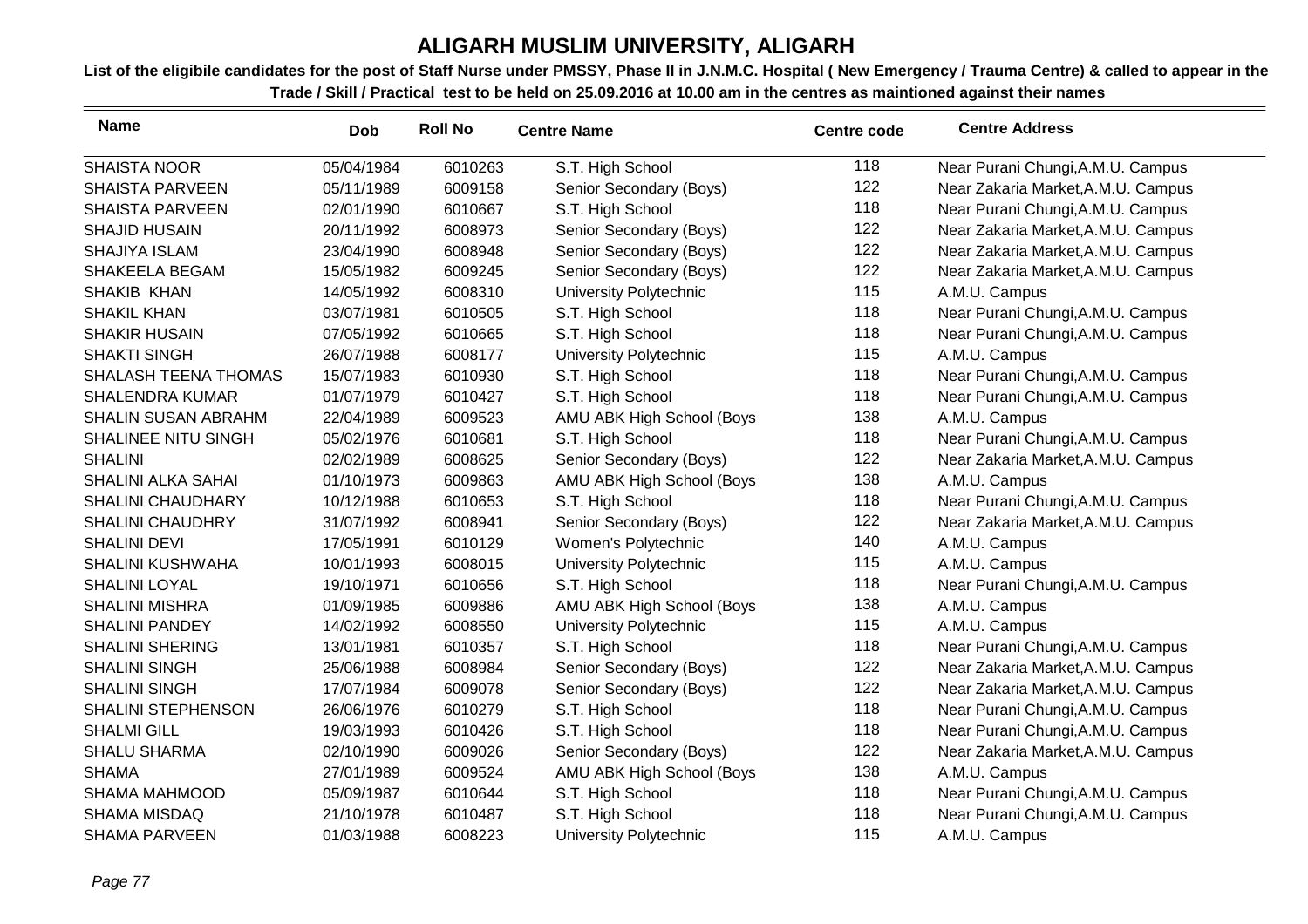| <b>Name</b>            | <b>Dob</b> | <b>Roll No</b> | <b>Centre Name</b>        | <b>Centre code</b> | <b>Centre Address</b>              |
|------------------------|------------|----------------|---------------------------|--------------------|------------------------------------|
| <b>SHAMA PARVEEN</b>   | 07/04/1992 | 6009005        | Senior Secondary (Boys)   | 122                | Near Zakaria Market, A.M.U. Campus |
| <b>SHAMEEM AKHTAR</b>  | 10/03/1988 | 6008044        | University Polytechnic    | 115                | A.M.U. Campus                      |
| <b>SHAMIULLA NADAF</b> | 31/01/1989 | 6009923        | AMU ABK High School (Boys | 138                | A.M.U. Campus                      |
| SHANAWAZ AKTHAR        | 17/08/1984 | 6007964        | University Polytechnic    | 115                | A.M.U. Campus                      |
| SHANKAR YADAV          | 14/10/1990 | 6008843        | Senior Secondary (Boys)   | 122                | Near Zakaria Market, A.M.U. Campus |
| SHANKAREPPA HUNASAGI   | 15/07/1985 | 6008858        | Senior Secondary (Boys)   | 122                | Near Zakaria Market, A.M.U. Campus |
| SHANOOLASAB BAGWAN     | 01/06/1988 | 6010531        | S.T. High School          | 118                | Near Purani Chungi, A.M.U. Campus  |
| <b>SHARAD KUMAR</b>    | 16/11/1983 | 6007853        | University Polytechnic    | 115                | A.M.U. Campus                      |
| <b>SHARDA RANI</b>     | 05/01/1990 | 6009498        | AMU ABK High School (Boys | 138                | A.M.U. Campus                      |
| SHARJEEL AHAMED        | 25/07/1992 | 6010744        | S.T. High School          | 118                | Near Purani Chungi, A.M.U. Campus  |
| <b>SHARMA</b>          | 05/08/1990 | 6010235        | S.T. High School          | 118                | Near Purani Chungi, A.M.U. Campus  |
| <b>SHAROON SINGH</b>   | 07/08/1984 | 6009912        | AMU ABK High School (Boys | 138                | A.M.U. Campus                      |
| SHARUMOL ABRAHAM       | 21/01/1988 | 6007992        | University Polytechnic    | 115                | A.M.U. Campus                      |
| <b>SHARVAN KUMAR</b>   | 22/04/1984 | 6009263        | Senior Secondary (Boys)   | 122                | Near Zakaria Market, A.M.U. Campus |
| SHARWAN KUMAR BHADALA  | 04/09/1992 | 6010333        | S.T. High School          | 118                | Near Purani Chungi, A.M.U. Campus  |
| <b>SHASHANK SEN</b>    | 14/09/1990 | 6008058        | University Polytechnic    | 115                | A.M.U. Campus                      |
| <b>SHASHI BALA</b>     | 07/07/1986 | 6009802        | AMU ABK High School (Boys | 138                | A.M.U. Campus                      |
| <b>SHASHI SANGAR</b>   | 15/07/1991 | 6009862        | AMU ABK High School (Boys | 138                | A.M.U. Campus                      |
| <b>SHASHI VALA</b>     | 12/04/1987 | 6010097        | Women's Polytechnic       | 140                | A.M.U. Campus                      |
| <b>SHAUBI KHAN</b>     | 21/03/1986 | 6009256        | Senior Secondary (Boys)   | 122                | Near Zakaria Market, A.M.U. Campus |
| <b>SHAVISTA SAEED</b>  | 06/05/1977 | 6010469        | S.T. High School          | 118                | Near Purani Chungi, A.M.U. Campus  |
| <b>SHAYNI</b>          | 09/10/1982 | 6010389        | S.T. High School          | 118                | Near Purani Chungi, A.M.U. Campus  |
| <b>SHAYRA KHATOON</b>  | 01/05/1986 | 6010399        | S.T. High School          | 118                | Near Purani Chungi, A.M.U. Campus  |
| SHAZIA BABU KHAN       | 15/08/1989 | 6008484        | University Polytechnic    | 115                | A.M.U. Campus                      |
| <b>SHAZIA KAUSAR</b>   | 05/05/1984 | 6009665        | AMU ABK High School (Boys | 138                | A.M.U. Campus                      |
| SHEEBA SAMUEL          | 12/05/1982 | 6010470        | S.T. High School          | 118                | Near Purani Chungi, A.M.U. Campus  |
| SHEEBA WILSON          | 11/03/1989 | 6009811        | AMU ABK High School (Boys | 138                | A.M.U. Campus                      |
| SHEEBA.K               | 28/05/1984 | 6010827        | S.T. High School          | 118                | Near Purani Chungi, A.M.U. Campus  |
| SHEELVANT SOUDAGAR     | 05/09/1987 | 6009509        | AMU ABK High School (Boys | 138                | A.M.U. Campus                      |
| SHEENA GEORGE          | 24/03/1989 | 6008400        | University Polytechnic    | 115                | A.M.U. Campus                      |
| <b>SHEESH RAM</b>      | 20/07/1986 | 6008394        | University Polytechnic    | 115                | A.M.U. Campus                      |
| SHEETAL SHARMA         | 04/04/1988 | 6009641        | AMU ABK High School (Boys | 138                | A.M.U. Campus                      |
| <b>SHEFALI ANAND</b>   | 02/02/1989 | 6008876        | Senior Secondary (Boys)   | 122                | Near Zakaria Market, A.M.U. Campus |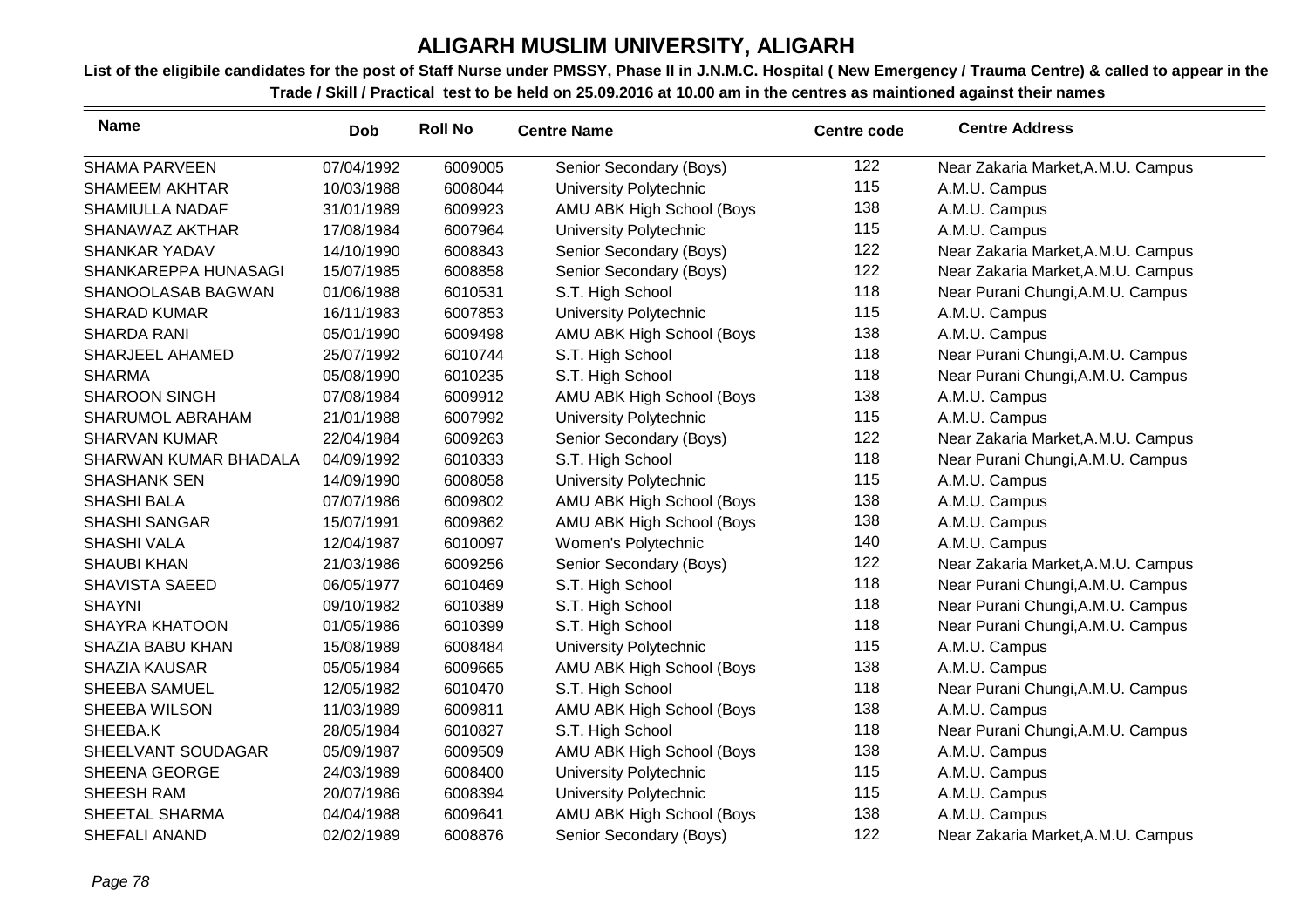| <b>Name</b>               | <b>Dob</b> | <b>Roll No</b> | <b>Centre Name</b>        | <b>Centre code</b> | <b>Centre Address</b>              |
|---------------------------|------------|----------------|---------------------------|--------------------|------------------------------------|
| SHEKHAPPA LAMANI          | 02/05/1990 | 6010534        | S.T. High School          | 118                | Near Purani Chungi, A.M.U. Campus  |
| <b>SHEKHAR MISHRA</b>     | 07/09/1988 | 6008107        | University Polytechnic    | 115                | A.M.U. Campus                      |
| <b>SHELIN THOMAS</b>      | 15/04/1992 | 6010802        | S.T. High School          | 118                | Near Purani Chungi, A.M.U. Campus  |
| SHEMEER O.A.              | 22/12/1986 | 6008575        | University Polytechnic    | 115                | A.M.U. Campus                      |
| <b>SHEMEER S</b>          | 18/05/1988 | 6008178        | University Polytechnic    | 115                | A.M.U. Campus                      |
| SHIBIN-K                  | 15/08/1988 | 6008040        | University Polytechnic    | 115                | A.M.U. Campus                      |
| <b>SHIJO TK</b>           | 24/08/1987 | 6009315        | Senior Secondary (Boys)   | 122                | Near Zakaria Market, A.M.U. Campus |
| <b>SHIKHA</b>             | 27/12/1990 | 6008265        | University Polytechnic    | 115                | A.M.U. Campus                      |
| <b>SHIKHA DEVI</b>        | 26/06/1990 | 6008326        | University Polytechnic    | 115                | A.M.U. Campus                      |
| <b>SHIKHA GLADIS</b>      | 15/11/1991 | 6008008        | University Polytechnic    | 115                | A.M.U. Campus                      |
| <b>SHIKHA MASIH</b>       | 12/05/1983 | 6010271        | S.T. High School          | 118                | Near Purani Chungi, A.M.U. Campus  |
| <b>SHIKHA RAJPUT</b>      | 05/03/1993 | 6008250        | University Polytechnic    | 115                | A.M.U. Campus                      |
| SHIKHA SINGH              | 17/12/1991 | 6008748        | Senior Secondary (Boys)   | 122                | Near Zakaria Market, A.M.U. Campus |
| <b>SHILGI ORAON</b>       | 01/02/1989 | 6009084        | Senior Secondary (Boys)   | 122                | Near Zakaria Market, A.M.U. Campus |
| <b>SHILPA BABU</b>        | 24/12/1989 | 6008068        | University Polytechnic    | 115                | A.M.U. Campus                      |
| <b>SHILPI</b>             | 25/06/1982 | 6009241        | Senior Secondary (Boys)   | 122                | Near Zakaria Market, A.M.U. Campus |
| <b>SHILPI SAHAI</b>       | 25/09/1990 | 6009585        | AMU ABK High School (Boys | 138                | A.M.U. Campus                      |
| SHILPI SENGAR             | 20/08/1990 | 6008013        | University Polytechnic    | 115                | A.M.U. Campus                      |
| SHIMI JOSEPH              | 23/01/1987 | 6009677        | AMU ABK High School (Boys | 138                | A.M.U. Campus                      |
| <b>SHIMLA SAINI</b>       | 30/04/1982 | 6010724        | S.T. High School          | 118                | Near Purani Chungi, A.M.U. Campus  |
| <b>SHIMNA M</b>           | 16/12/1989 | 6008682        | Senior Secondary (Boys)   | 122                | Near Zakaria Market, A.M.U. Campus |
| SHIREESH GAUTAM           | 13/03/1990 | 6008733        | Senior Secondary (Boys)   | 122                | Near Zakaria Market, A.M.U. Campus |
| <b>SHIV KUAMR</b>         | 15/07/1992 | 6008933        | Senior Secondary (Boys)   | 122                | Near Zakaria Market, A.M.U. Campus |
| <b>SHIV KUMAR</b>         | 14/11/1989 | 6009898        | AMU ABK High School (Boys | 138                | A.M.U. Campus                      |
| <b>SHIV KUMAR</b>         | 16/06/1993 | 6010774        | S.T. High School          | 118                | Near Purani Chungi, A.M.U. Campus  |
| <b>SHIV KUMAR GUPTA</b>   | 12/07/1990 | 6009497        | AMU ABK High School (Boys | 138                | A.M.U. Campus                      |
| <b>SHIV KUMAR PANDEY</b>  | 15/12/1987 | 6009338        | Senior Secondary (Boys)   | 122                | Near Zakaria Market, A.M.U. Campus |
| <b>SHIV KUMAR SHARMA</b>  | 15/05/1990 | 6009773        | AMU ABK High School (Boys | 138                | A.M.U. Campus                      |
| <b>SHIV KUMAR YADAV</b>   | 25/08/1985 | 6009147        | Senior Secondary (Boys)   | 122                | Near Zakaria Market, A.M.U. Campus |
| <b>SHIV LAHARI SHARMA</b> | 18/04/1989 | 6007977        | University Polytechnic    | 115                | A.M.U. Campus                      |
| <b>SHIV SHANKAR TYAGI</b> | 22/09/1989 | 6009061        | Senior Secondary (Boys)   | 122                | Near Zakaria Market, A.M.U. Campus |
| <b>SHIV SINGH MEENA</b>   | 05/07/1991 | 6008245        | University Polytechnic    | 115                | A.M.U. Campus                      |
| <b>SHIVA KUMAR</b>        | 21/07/1988 | 6010532        | S.T. High School          | 118                | Near Purani Chungi, A.M.U. Campus  |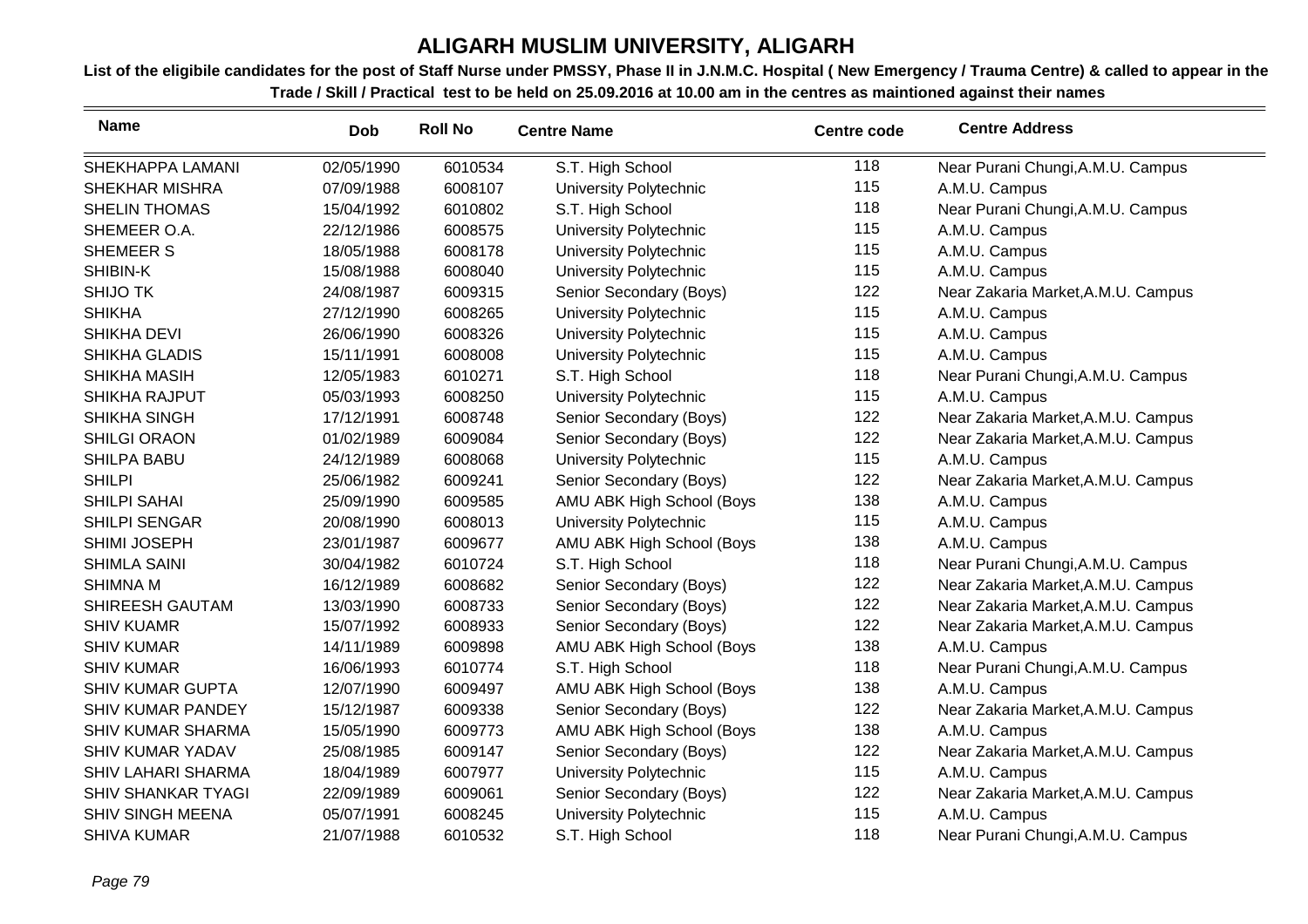| <b>Name</b>               | <b>Dob</b> | <b>Roll No</b> | <b>Centre Name</b>        | <b>Centre code</b> | <b>Centre Address</b>              |
|---------------------------|------------|----------------|---------------------------|--------------------|------------------------------------|
| <b>SHIVAM</b>             | 25/09/1992 | 6009355        | Senior Secondary (Boys)   | 122                | Near Zakaria Market, A.M.U. Campus |
| SHIVANAND RATHOD          | 10/07/1982 | 6008148        | University Polytechnic    | 115                | A.M.U. Campus                      |
| SHIVANI JACOB LAL         | 18/07/1986 | 6008497        | University Polytechnic    | 115                | A.M.U. Campus                      |
| <b>SHIVANI SINGH</b>      | 05/06/1989 | 6009972        | Women's Polytechnic       | 140                | A.M.U. Campus                      |
| <b>SHIVCHARAN MEENA</b>   | 02/05/1990 | 6010567        | S.T. High School          | 118                | Near Purani Chungi, A.M.U. Campus  |
| <b>SHIVKUMARA</b>         | 13/06/1988 | 6008081        | University Polytechnic    | 115                | A.M.U. Campus                      |
| <b>SHIVRAJ NAGAR</b>      | 15/05/1988 | 6010170        | Women's Polytechnic       | 140                | A.M.U. Campus                      |
| SHIVRAJ SINGH MEENA       | 23/10/1986 | 6009969        | Women's Polytechnic       | 140                | A.M.U. Campus                      |
| <b>SHOBHA MARRY</b>       | 21/09/1988 | 6008526        | University Polytechnic    | 115                | A.M.U. Campus                      |
| SHOBHIT DUBEY             | 06/11/1994 | 6010193        | Women's Polytechnic       | 140                | A.M.U. Campus                      |
| <b>SHOBHNA</b>            | 22/07/1988 | 6010874        | S.T. High School          | 118                | Near Purani Chungi, A.M.U. Campus  |
| <b>SHOBIN ANTONY</b>      | 28/12/1988 | 6008693        | Senior Secondary (Boys)   | 122                | Near Zakaria Market, A.M.U. Campus |
| <b>SHRAVAN KUMAR</b>      | 09/08/1987 | 6008083        | University Polytechnic    | 115                | A.M.U. Campus                      |
| <b>SHRAVAN KUMAR</b>      | 11/01/1990 | 6008438        | University Polytechnic    | 115                | A.M.U. Campus                      |
| <b>SHRAWAN KUMAR</b>      | 22/07/1987 | 6008820        | Senior Secondary (Boys)   | 122                | Near Zakaria Market, A.M.U. Campus |
| <b>SHREE RAM SAINI</b>    | 05/07/1990 | 6008796        | Senior Secondary (Boys)   | 122                | Near Zakaria Market, A.M.U. Campus |
| SHREEKANT SHARMA          | 10/07/1985 | 6009803        | AMU ABK High School (Boys | 138                | A.M.U. Campus                      |
| <b>SHRI ARCHANA</b>       | 01/06/1988 | 6008489        | University Polytechnic    | 115                | A.M.U. Campus                      |
| SHRI NIWAS UPADHYAY       | 02/04/1992 | 6009780        | AMU ABK High School (Boys | 138                | A.M.U. Campus                      |
| SHRIKANT BHAJANTRI        | 26/06/1986 | 6008182        | University Polytechnic    | 115                | A.M.U. Campus                      |
| <b>SHUBHAM DUBEY</b>      | 01/09/1989 | 6010040        | Women's Polytechnic       | 140                | A.M.U. Campus                      |
| SHUSHEEL KUMAR PATWA      | 08/01/1990 | 6008602        | University Polytechnic    | 115                | A.M.U. Campus                      |
| SHVETA SONAM SINGH        | 23/08/1989 | 6008532        | University Polytechnic    | 115                | A.M.U. Campus                      |
| <b>SHWETA</b>             | 07/12/1991 | 6009945        | AMU ABK High School (Boys | 138                | A.M.U. Campus                      |
| <b>SHWETA BUTLER</b>      | 04/08/1983 | 6009493        | AMU ABK High School (Boys | 138                | A.M.U. Campus                      |
| <b>SHWETA SINGH</b>       | 21/07/1993 | 6009477        | AMU ABK High School (Boys | 138                | A.M.U. Campus                      |
| <b>SHYAM BIHARI AHEER</b> | 02/03/1989 | 6009716        | AMU ABK High School (Boys | 138                | A.M.U. Campus                      |
| SHYAM KRISHNAN P.         | 12/07/1989 | 6008121        | University Polytechnic    | 115                | A.M.U. Campus                      |
| <b>SHYAM LAL</b>          | 10/11/1990 | 6009502        | AMU ABK High School (Boys | 138                | A.M.U. Campus                      |
| <b>SHYAM SINGH</b>        | 02/07/1991 | 6010147        | Women's Polytechnic       | 140                | A.M.U. Campus                      |
| <b>SHYAMILYM</b>          | 25/02/1992 | 6009191        | Senior Secondary (Boys)   | 122                | Near Zakaria Market, A.M.U. Campus |
| <b>SHYLA AHMED</b>        | 25/05/1981 | 6008622        | Senior Secondary (Boys)   | 122                | Near Zakaria Market, A.M.U. Campus |
| <b>SIJAUDDIN</b>          | 07/01/1989 | 6008593        | University Polytechnic    | 115                | A.M.U. Campus                      |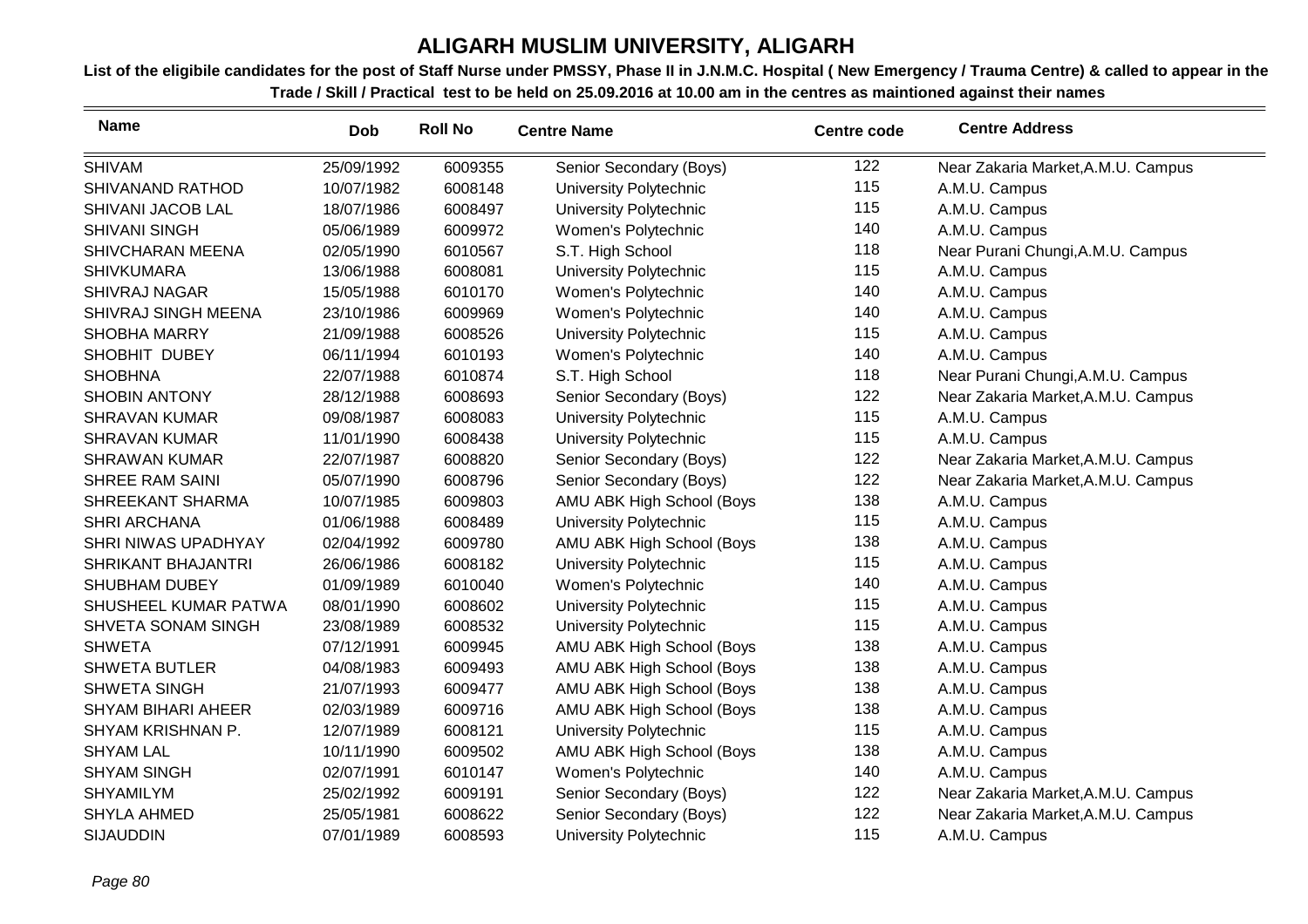| <b>Name</b>             | <b>Dob</b>    | <b>Roll No</b> | <b>Centre Name</b>        | <b>Centre code</b> | <b>Centre Address</b>              |
|-------------------------|---------------|----------------|---------------------------|--------------------|------------------------------------|
| <b>SIJO THOMAS</b>      | 13/12/1991    | 6009030        | Senior Secondary (Boys)   | 122                | Near Zakaria Market, A.M.U. Campus |
| <b>SIKANDAR KHAN</b>    | 02/07/1989    | 6009434        | AMU ABK High School (Boys | 138                | A.M.U. Campus                      |
| <b>SILTO PEETER</b>     | 28/10/1989    | 6010424        | S.T. High School          | 118                | Near Purani Chungi, A.M.U. Campus  |
| <b>SIMILS</b>           | 30/05/1982    | 6008903        | Senior Secondary (Boys)   | 122                | Near Zakaria Market, A.M.U. Campus |
| <b>SIMRAN DHAWAN</b>    | 28/04/1988    | 6010835        | S.T. High School          | 118                | Near Purani Chungi, A.M.U. Campus  |
| <b>SINANU TK</b>        | 10/05/1988    | 6008329        | University Polytechnic    | 115                | A.M.U. Campus                      |
| SINDHU G NAIR           | 01/01/1981    | 6010330        | S.T. High School          | 118                | Near Purani Chungi, A.M.U. Campus  |
| SINU VASAN.G            | 01/11/1990    | 6008230        | University Polytechnic    | 115                | A.M.U. Campus                      |
| <b>SIRAJ AHMAD</b>      | 01/08/1976    | 6008338        | University Polytechnic    | 115                | A.M.U. Campus                      |
| <b>SIRIL METHEWS</b>    | 10/05/1981    | 6008752        | Senior Secondary (Boys)   | 122                | Near Zakaria Market, A.M.U. Campus |
| SITARA JABEEN TARIQ     | 31/10/1976    | 6009854        | AMU ABK High School (Boys | 138                | A.M.U. Campus                      |
| <b>SITARAM</b>          | 19/12/1986    | 6008654        | Senior Secondary (Boys)   | 122                | Near Zakaria Market, A.M.U. Campus |
| SITARAM CHAUDHARY       | 31/12/1989    | 6008777        | Senior Secondary (Boys)   | 122                | Near Zakaria Market, A.M.U. Campus |
| SITARAM KUMAWAT         | 10/06/1988    | 6009760        | AMU ABK High School (Boys | 138                | A.M.U. Campus                      |
| SITHRA.S                | 04/04/1992    | 6009927        | AMU ABK High School (Boys | 138                | A.M.U. Campus                      |
| <b>SIVANANDA</b>        | $\frac{1}{2}$ | 6010248        | S.T. High School          | 118                | Near Purani Chungi, A.M.U. Campus  |
| <b>SIVASAN KARI</b>     | 23/06/1984    | 6009901        | AMU ABK High School (Boys | 138                | A.M.U. Campus                      |
| <b>SIYARAM MEENA</b>    | 06/07/1989    | 6009451        | AMU ABK High School (Boys | 138                | A.M.U. Campus                      |
| <b>SM JAHIR HUSSAIN</b> | 29/03/1988    | 6009514        | AMU ABK High School (Boys | 138                | A.M.U. Campus                      |
| <b>SMI SUMAN KUMARI</b> | 05/07/1985    | 6009526        | AMU ABK High School (Boys | 138                | A.M.U. Campus                      |
| SMIPIN.P.D.             | 15/03/1983    | 6008739        | Senior Secondary (Boys)   | 122                | Near Zakaria Market, A.M.U. Campus |
| <b>SMITA THOMPSON</b>   | 21/08/1986    | 6009137        | Senior Secondary (Boys)   | 122                | Near Zakaria Market, A.M.U. Campus |
| <b>SMT MANJU DEVI</b>   | 20/07/1979    | 6010634        | S.T. High School          | 118                | Near Purani Chungi, A.M.U. Campus  |
| <b>SNEHLATA TILMING</b> | 11/11/1983    | 6010153        | Women's Polytechnic       | 140                | A.M.U. Campus                      |
| SNTOSH KUMAR PANDAY     | 25/06/1984    | 6010111        | Women's Polytechnic       | 140                | A.M.U. Campus                      |
| SOJO VS                 | 07/06/1991    | 6009345        | Senior Secondary (Boys)   | 122                | Near Zakaria Market, A.M.U. Campus |
| SON PRAKASH GOUTTAM     | 28/08/1987    | 6009327        | Senior Secondary (Boys)   | 122                | Near Zakaria Market, A.M.U. Campus |
| SONALI LIVINGSTON       | 12/10/1988    | 6008623        | Senior Secondary (Boys)   | 122                | Near Zakaria Market, A.M.U. Campus |
| <b>SONAM</b>            | 27/05/1992    | 6010144        | Women's Polytechnic       | 140                | A.M.U. Campus                      |
| <b>SONAM ANGMO</b>      | 07/02/1980    | 6009651        | AMU ABK High School (Boys | 138                | A.M.U. Campus                      |
| <b>SONIA KUJUR</b>      | 05/04/1984    | 6009114        | Senior Secondary (Boys)   | 122                | Near Zakaria Market, A.M.U. Campus |
| <b>SONIA LAL</b>        | 31/10/1992    | 6010310        | S.T. High School          | 118                | Near Purani Chungi, A.M.U. Campus  |
| <b>SONIKA</b>           | 15/02/1987    | 6008104        | University Polytechnic    | 115                | A.M.U. Campus                      |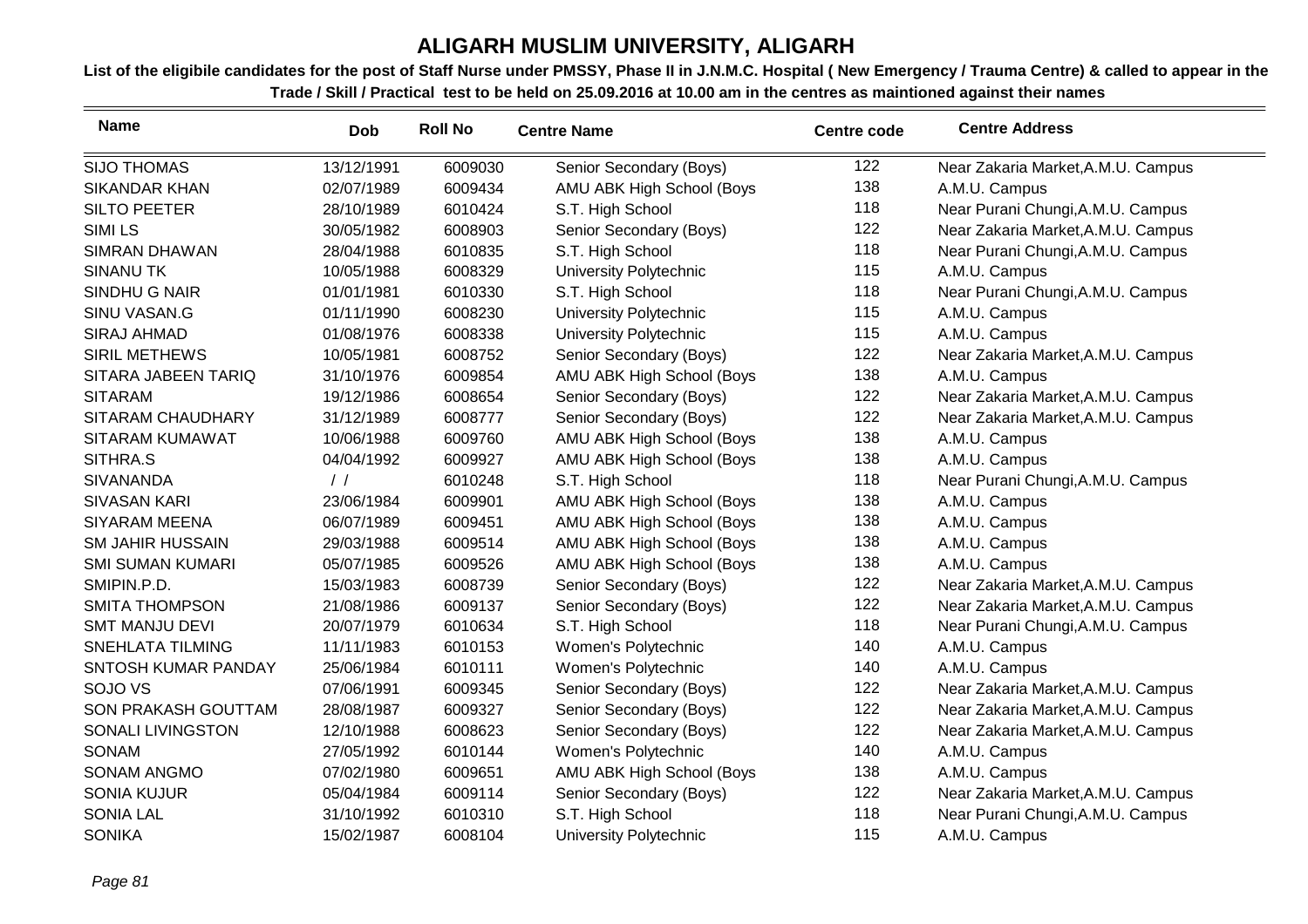| <b>Name</b>            | <b>Dob</b> | <b>Roll No</b> | <b>Centre Name</b>        | <b>Centre code</b> | <b>Centre Address</b>              |
|------------------------|------------|----------------|---------------------------|--------------------|------------------------------------|
| <b>SONIYA</b>          | 24/10/1991 | 6009370        | AMU ABK High School (Boys | 138                | A.M.U. Campus                      |
| SONIYA N HAFEEZ        | 02/10/1991 | 6010860        | S.T. High School          | 118                | Near Purani Chungi, A.M.U. Campus  |
| SONIYA SHARMA          | 10/03/1987 | 6009824        | AMU ABK High School (Boys | 138                | A.M.U. Campus                      |
| SONIYA.P.M             | 05/06/1990 | 6009953        | AMU ABK High School (Boys | 138                | A.M.U. Campus                      |
| SONU KUMAR OJHA        | 20/08/1989 | 6008192        | University Polytechnic    | 115                | A.M.U. Campus                      |
| SONU KUMAR SHARMA      | 05/01/1982 | 6009046        | Senior Secondary (Boys)   | 122                | Near Zakaria Market, A.M.U. Campus |
| <b>SONU SINGH</b>      | 23/03/1990 | 6010244        | S.T. High School          | 118                | Near Purani Chungi, A.M.U. Campus  |
| <b>SONVATI</b>         | 14/07/1997 | 6009022        | Senior Secondary (Boys)   | 122                | Near Zakaria Market, A.M.U. Campus |
| <b>SOUMYA JAICE</b>    | 20/08/1983 | 6009121        | Senior Secondary (Boys)   | 122                | Near Zakaria Market, A.M.U. Campus |
| <b>SOVRAN SINGH</b>    | 02/03/1991 | 6009720        | AMU ABK High School (Boys | 138                | A.M.U. Campus                      |
| <b>SOYAB KHAN</b>      | 07/06/1986 | 6010572        | S.T. High School          | 118                | Near Purani Chungi, A.M.U. Campus  |
| SREE LEEKSHMI PM       | 09/07/1989 | 6009349        | Senior Secondary (Boys)   | 122                | Near Zakaria Market, A.M.U. Campus |
| <b>SREEKANTH. M.V</b>  | 31/12/1986 | 6010838        | S.T. High School          | 118                | Near Purani Chungi, A.M.U. Campus  |
| SREELEKHA.V            | 04/08/1990 | 6010783        | S.T. High School          | 118                | Near Purani Chungi, A.M.U. Campus  |
| <b>SRI RAM GOPAL</b>   | 15/07/1983 | 6008334        | University Polytechnic    | 115                | A.M.U. Campus                      |
| <b>SRINU. DOWLURI</b>  | 10/06/1990 | 6010764        | S.T. High School          | 118                | Near Purani Chungi, A.M.U. Campus  |
| <b>STANLY GEORGE</b>   | 22/03/1988 | 6010583        | S.T. High School          | 118                | Near Purani Chungi, A.M.U. Campus  |
| STEPHEN K. CYRIAC      | 14/09/1988 | 6010029        | Women's Polytechnic       | 140                | A.M.U. Campus                      |
| STEPHY GREESHMA.P.     | 14/03/1991 | 6010587        | S.T. High School          | 118                | Near Purani Chungi, A.M.U. Campus  |
| <b>STEPHY JOHNSON</b>  | 23/06/1991 | 6009819        | AMU ABK High School (Boys | 138                | A.M.U. Campus                      |
| <b>SUALEHA MANSOOR</b> | 12/03/1973 | 6009480        | AMU ABK High School (Boys | 138                | A.M.U. Campus                      |
| <b>SUBASH</b>          | 01/02/1986 | 6010318        | S.T. High School          | 118                | Near Purani Chungi, A.M.U. Campus  |
| SUBHASH CHAND MEENA    | 06/07/1992 | 6007950        | University Polytechnic    | 115                | A.M.U. Campus                      |
| SUBHASH CHOUDHARY      | 03/08/1991 | 6008292        | University Polytechnic    | 115                | A.M.U. Campus                      |
| SUBHASH KHARWAL        | 23/05/1990 | 6010155        | Women's Polytechnic       | 140                | A.M.U. Campus                      |
| <b>SUBIYA KHANAM</b>   | 13/12/1988 | 6008814        | Senior Secondary (Boys)   | 122                | Near Zakaria Market, A.M.U. Campus |
| <b>SUDESH KUMARI</b>   | 11/04/1991 | 6008913        | Senior Secondary (Boys)   | 122                | Near Zakaria Market, A.M.U. Campus |
| <b>SUDHA</b>           | 02/01/1991 | 6008759        | Senior Secondary (Boys)   | 122                | Near Zakaria Market, A.M.U. Campus |
| SUDHEESH P             | 31/05/1985 | 6007993        | University Polytechnic    | 115                | A.M.U. Campus                      |
| SUDHIR KUMAR SINGH     | 20/03/1992 | 6009044        | Senior Secondary (Boys)   | 122                | Near Zakaria Market, A.M.U. Campus |
| <b>SUGANDHI GUPTA</b>  | 18/12/1989 | 6009207        | Senior Secondary (Boys)   | 122                | Near Zakaria Market, A.M.U. Campus |
| SUHEL AHMED QADRI      | 01/10/1978 | 6007978        | University Polytechnic    | 115                | A.M.U. Campus                      |
| <b>SUITH SM</b>        | 20/03/1993 | 6008707        | Senior Secondary (Boys)   | 122                | Near Zakaria Market, A.M.U. Campus |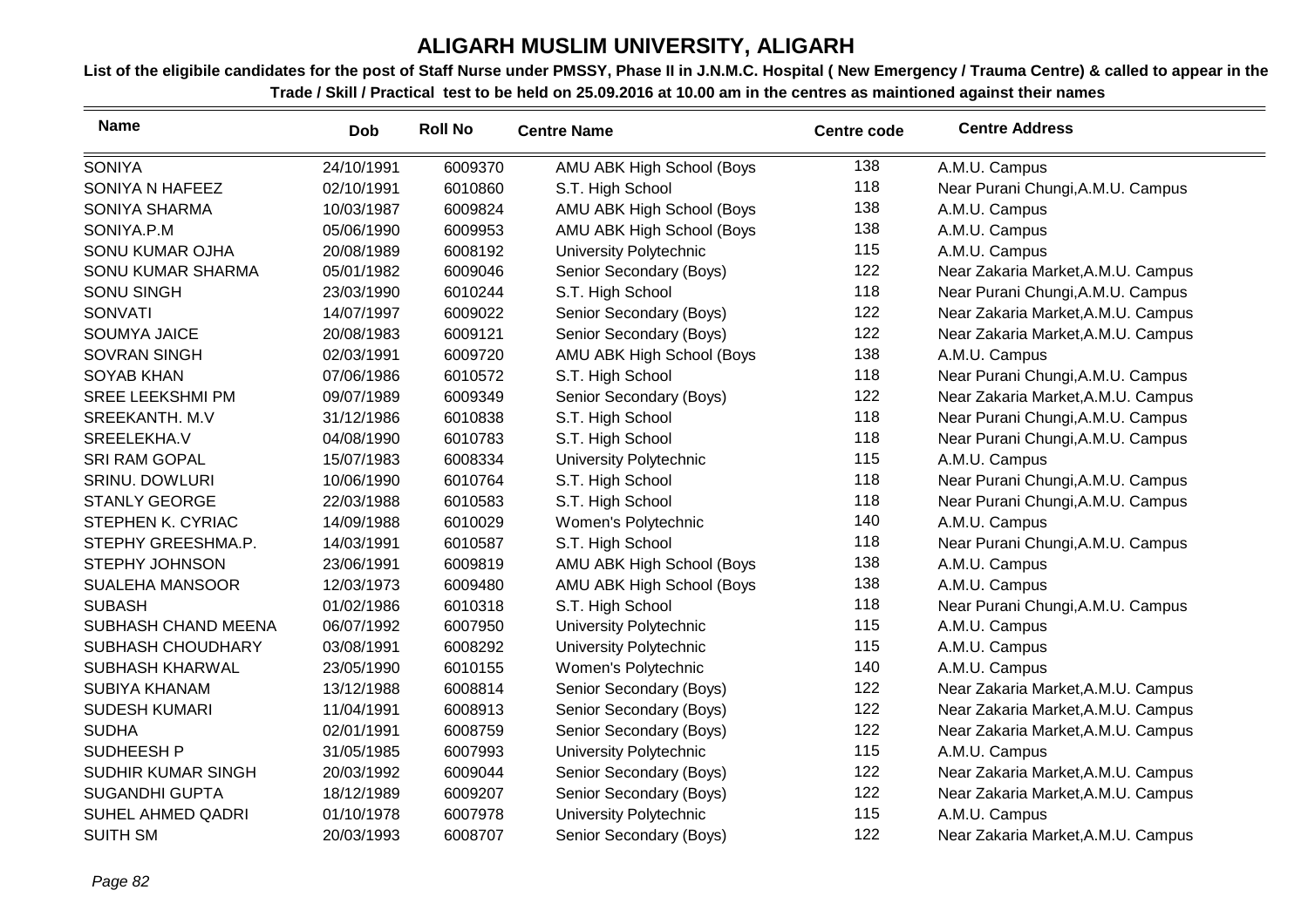| <b>Name</b>              | <b>Dob</b> | <b>Roll No</b> | <b>Centre Name</b>        | <b>Centre code</b> | <b>Centre Address</b>              |
|--------------------------|------------|----------------|---------------------------|--------------------|------------------------------------|
| <b>SUJATA</b>            | 26/03/1988 | 6008120        | University Polytechnic    | 115                | A.M.U. Campus                      |
| <b>SUJIT KUMAR</b>       | 21/11/1988 | 6008247        | University Polytechnic    | 115                | A.M.U. Campus                      |
| <b>SUKESH KUMAR</b>      | 12/08/1991 | 6009071        | Senior Secondary (Boys)   | 122                | Near Zakaria Market, A.M.U. Campus |
| <b>SUKHBIR</b>           | 15/08/1990 | 6009775        | AMU ABK High School (Boys | 138                | A.M.U. Campus                      |
| SULOCHANA MARANOOR       | 01/06/1991 | 6010515        | S.T. High School          | 118                | Near Purani Chungi, A.M.U. Campus  |
| <b>SULTAN KHAN</b>       | 15/01/1990 | 6008379        | University Polytechnic    | 115                | A.M.U. Campus                      |
| <b>SULTANA KHAN</b>      | 14/07/1982 | 6009522        | AMU ABK High School (Boys | 138                | A.M.U. Campus                      |
| <b>SUMAIT MISHRA</b>     | 05/01/1986 | 6008583        | University Polytechnic    | 115                | A.M.U. Campus                      |
| <b>SUMAN</b>             | 25/10/1990 | 6008260        | University Polytechnic    | 115                | A.M.U. Campus                      |
| <b>SUMAN</b>             | 10/02/1987 | 6009050        | Senior Secondary (Boys)   | 122                | Near Zakaria Market, A.M.U. Campus |
| <b>SUMAN</b>             | 02/04/1980 | 6010591        | S.T. High School          | 118                | Near Purani Chungi, A.M.U. Campus  |
| <b>SUMAN JAISWAL</b>     | 10/12/1986 | 6010025        | Women's Polytechnic       | 140                | A.M.U. Campus                      |
| <b>SUMAN KUMARI</b>      | 05/09/1981 | 6010559        | S.T. High School          | 118                | Near Purani Chungi, A.M.U. Campus  |
| <b>SUMAN KUMARI</b>      | 31/08/1989 | 6010760        | S.T. High School          | 118                | Near Purani Chungi, A.M.U. Campus  |
| <b>SUMAN LATA</b>        | 20/10/1983 | 6009798        | AMU ABK High School (Boys | 138                | A.M.U. Campus                      |
| <b>SUMAYYA PE</b>        | 22/05/1990 | 6009463        | AMU ABK High School (Boys | 138                | A.M.U. Campus                      |
| <b>SUMBUL SIDDIQUE</b>   | 10/03/1988 | 6010359        | S.T. High School          | 118                | Near Purani Chungi, A.M.U. Campus  |
| <b>SUMER SINGH MEENA</b> | 12/07/1990 | 6008915        | Senior Secondary (Boys)   | 122                | Near Zakaria Market, A.M.U. Campus |
| <b>SUMIT SINGH</b>       | 12/07/1990 | 6008266        | University Polytechnic    | 115                | A.M.U. Campus                      |
| <b>SUMIT JOSEPH</b>      | 15/07/1990 | 6010661        | S.T. High School          | 118                | Near Purani Chungi, A.M.U. Campus  |
| <b>SUMIT KUMAR</b>       | 03/04/1986 | 6008103        | University Polytechnic    | 115                | A.M.U. Campus                      |
| <b>SUMIT KUMAR</b>       | 24/06/1991 | 6010879        | S.T. High School          | 118                | Near Purani Chungi, A.M.U. Campus  |
| <b>SUMIT KUMAR SINGH</b> | 21/05/1987 | 6010356        | S.T. High School          | 118                | Near Purani Chungi, A.M.U. Campus  |
| <b>SUMIT SINGH</b>       | 10/09/1990 | 6009729        | AMU ABK High School (Boys | 138                | A.M.U. Campus                      |
| SUMITH.S                 | 05/01/1986 | 6008113        | University Polytechnic    | 115                | A.M.U. Campus                      |
| <b>SUMITRA DAS</b>       | 27/12/1989 | 6009024        | Senior Secondary (Boys)   | 122                | Near Zakaria Market, A.M.U. Campus |
| <b>SUNDAR SINGH</b>      | 25/10/1987 | 6009164        | Senior Secondary (Boys)   | 122                | Near Zakaria Market, A.M.U. Campus |
| SUNDER PALYADAV          | 19/06/1990 | 6009312        | Senior Secondary (Boys)   | 122                | Near Zakaria Market, A.M.U. Campus |
| SUNEEL KUMAR MEENA       | 25/07/1990 | 6009276        | Senior Secondary (Boys)   | 122                | Near Zakaria Market, A.M.U. Campus |
| <b>SUNIL KUAMR</b>       | 26/01/1989 | 6008110        | University Polytechnic    | 115                | A.M.U. Campus                      |
| <b>SUNIL KUMAR</b>       | 09/11/1988 | 6008024        | University Polytechnic    | 115                | A.M.U. Campus                      |
| <b>SUNIL KUMAR</b>       | 02/09/1991 | 6008366        | University Polytechnic    | 115                | A.M.U. Campus                      |
| <b>SUNIL KUMAR</b>       | 11/08/1987 | 6009672        | AMU ABK High School (Boys | 138                | A.M.U. Campus                      |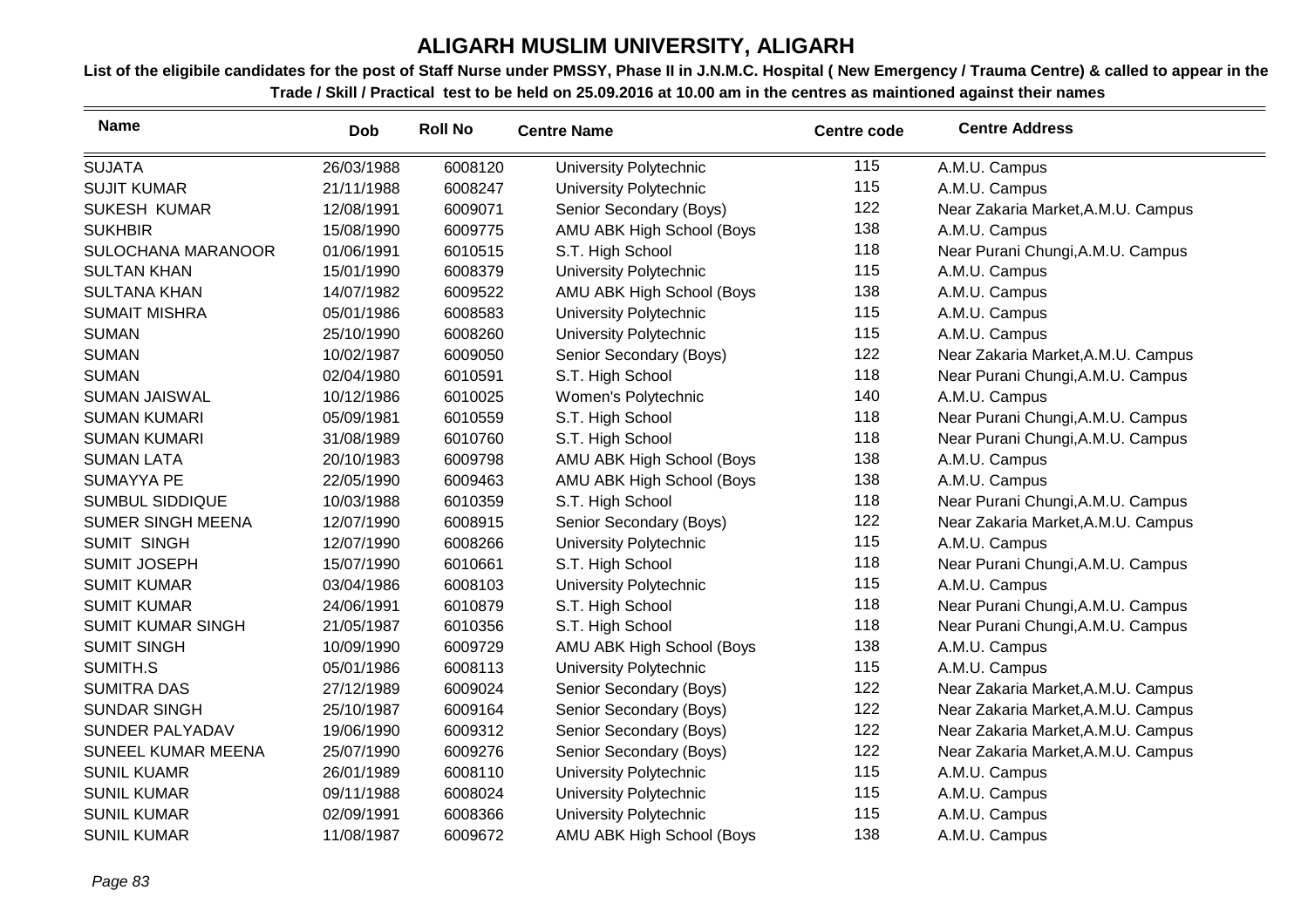| <b>Name</b>                | <b>Dob</b> | <b>Roll No</b> | <b>Centre Name</b>        | <b>Centre code</b> | <b>Centre Address</b>              |
|----------------------------|------------|----------------|---------------------------|--------------------|------------------------------------|
| <b>SUNIL KUMAR</b>         | 15/03/1983 | 6009757        | AMU ABK High School (Boys | 138                | A.M.U. Campus                      |
| <b>SUNIL KUMAR</b>         | 07/11/1992 | 6010201        | Women's Polytechnic       | 140                | A.M.U. Campus                      |
| <b>SUNIL KUMAR</b>         | 16/07/1990 | 6010203        | Women's Polytechnic       | 140                | A.M.U. Campus                      |
| SUNIL KUMAR DHAYAL         | 02/08/1988 | 6010081        | Women's Polytechnic       | 140                | A.M.U. Campus                      |
| <b>SUNIL KUMAR GARG</b>    | 15/06/1990 | 6009400        | AMU ABK High School (Boys | 138                | A.M.U. Campus                      |
| <b>SUNIL KUMAR GUPTA</b>   | 15/01/1988 | 6009388        | AMU ABK High School (Boys | 138                | A.M.U. Campus                      |
| <b>SUNIL KUMAR GUPTA</b>   | 26/05/1990 | 6009496        | AMU ABK High School (Boys | 138                | A.M.U. Campus                      |
| <b>SUNIL KUMAR SAINI</b>   | 10/04/1992 | 6008632        | Senior Secondary (Boys)   | 122                | Near Zakaria Market, A.M.U. Campus |
| <b>SUNIL KUMAR TYAGI</b>   | 12/10/1990 | 6010143        | Women's Polytechnic       | 140                | A.M.U. Campus                      |
| <b>SUNIL KUMAR.K.S</b>     | 14/04/1985 | 6008620        | Senior Secondary (Boys)   | 122                | Near Zakaria Market, A.M.U. Campus |
| <b>SUNIL MEENA</b>         | 07/08/1991 | 6008617        | Senior Secondary (Boys)   | 122                | Near Zakaria Market, A.M.U. Campus |
| <b>SUNIL RAIBARI</b>       | 20/08/1991 | 6008570        | University Polytechnic    | 115                | A.M.U. Campus                      |
| <b>SUNIL SINGH</b>         | 05/01/1992 | 6010043        | Women's Polytechnic       | 140                | A.M.U. Campus                      |
| <b>SUNIL TIPPARAPU</b>     | 10/10/1990 | 6008061        | University Polytechnic    | 115                | A.M.U. Campus                      |
| <b>SUNISH NS</b>           | 29/07/1986 | 6009210        | Senior Secondary (Boys)   | 122                | Near Zakaria Market, A.M.U. Campus |
| <b>SUNITA BELFOR</b>       | 08/05/1990 | 6008994        | Senior Secondary (Boys)   | 122                | Near Zakaria Market, A.M.U. Campus |
| SUNITA HIZKEAL             | 08/08/1973 | 6009675        | AMU ABK High School (Boys | 138                | A.M.U. Campus                      |
| <b>SUNITA K CHOUDHARY</b>  | 10/03/1992 | 6009113        | Senior Secondary (Boys)   | 122                | Near Zakaria Market, A.M.U. Campus |
| <b>SUNITA KUMARI</b>       | 10/11/1987 | 6008280        | University Polytechnic    | 115                | A.M.U. Campus                      |
| <b>SUNITA KUMARI</b>       | 05/07/1989 | 6009549        | AMU ABK High School (Boys | 138                | A.M.U. Campus                      |
| <b>SUNITA KUMARI</b>       | 05/08/1982 | 6010053        | Women's Polytechnic       | 140                | A.M.U. Campus                      |
| <b>SUNITA RANI</b>         | 05/05/1989 | 6010120        | Women's Polytechnic       | 140                | A.M.U. Campus                      |
| <b>SUNU KUMARI</b>         | 16/07/1985 | 6008011        | University Polytechnic    | 115                | A.M.U. Campus                      |
| <b>SUPRIYA SINGH</b>       | 17/09/1992 | 6010187        | Women's Polytechnic       | 140                | A.M.U. Campus                      |
| <b>SURAJ KUMAR KASHYAP</b> | 25/05/1990 | 6010609        | S.T. High School          | 118                | Near Purani Chungi, A.M.U. Campus  |
| <b>SURAJ SINGH</b>         | 23/05/1990 | 6007936        | University Polytechnic    | 115                | A.M.U. Campus                      |
| <b>SURBHI ARYA</b>         | 31/07/1993 | 6009299        | Senior Secondary (Boys)   | 122                | Near Zakaria Market, A.M.U. Campus |
| <b>SURBHI WATSON</b>       | 20/07/1987 | 6008518        | University Polytechnic    | 115                | A.M.U. Campus                      |
| SURENDR KUMAR KUMAWAT      | 10/10/1986 | 6010720        | S.T. High School          | 118                | Near Purani Chungi, A.M.U. Campus  |
| <b>SURENDRA DHAKA</b>      | 01/05/1993 | 6008882        | Senior Secondary (Boys)   | 122                | Near Zakaria Market, A.M.U. Campus |
| <b>SURENDRA KUMAR</b>      | 18/06/1989 | 6008763        | Senior Secondary (Boys)   | 122                | Near Zakaria Market, A.M.U. Campus |
| <b>SURENDRA KUMAR</b>      | 07/01/1980 | 6009765        | AMU ABK High School (Boys | 138                | A.M.U. Campus                      |
| <b>SURENDRA KUMAR</b>      | 29/06/1985 | 6010134        | Women's Polytechnic       | 140                | A.M.U. Campus                      |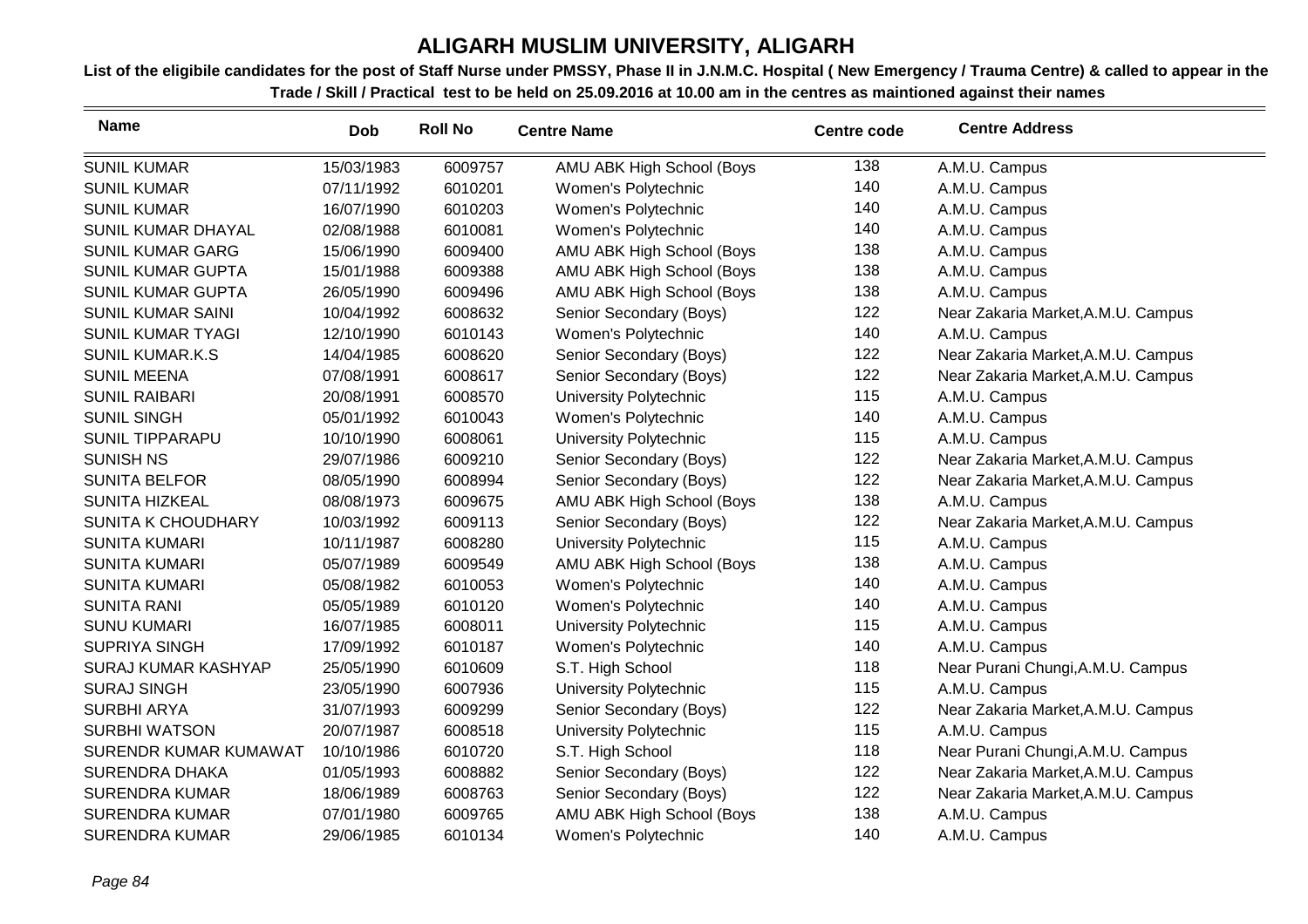| <b>Name</b>                | <b>Dob</b> | <b>Roll No</b> | <b>Centre Name</b>        | <b>Centre code</b> | <b>Centre Address</b>              |
|----------------------------|------------|----------------|---------------------------|--------------------|------------------------------------|
| <b>SURENDRA KUMAR</b>      | 20/02/1990 | 6008927        | Senior Secondary (Boys)   | 122                | Near Zakaria Market, A.M.U. Campus |
| SURENDRA KUMAR DEWAT       | 01/02/1991 | 6009032        | Senior Secondary (Boys)   | 122                | Near Zakaria Market, A.M.U. Campus |
| <b>SURENDRA KUMAR KURI</b> | 21/11/1988 | 6009396        | AMU ABK High School (Boys | 138                | A.M.U. Campus                      |
| SURENDRA KUMAR MEENA       | 12/05/1991 | 6008847        | Senior Secondary (Boys)   | 122                | Near Zakaria Market, A.M.U. Campus |
| SURENDRA KUMAR NAGAR       | 06/03/1987 | 6009818        | AMU ABK High School (Boys | 138                | A.M.U. Campus                      |
| SURENDRA KUMAR SHARMA      | 06/07/1992 | 6008356        | University Polytechnic    | 115                | A.M.U. Campus                      |
| <b>SURENDRA NAGAR</b>      | 10/07/1986 | 6009065        | Senior Secondary (Boys)   | 122                | Near Zakaria Market, A.M.U. Campus |
| <b>SURENDRA SINGH</b>      | 16/04/1990 | 6009035        | Senior Secondary (Boys)   | 122                | Near Zakaria Market, A.M.U. Campus |
| <b>SURENDRA SINGH</b>      | 20/04/1991 | 6009726        | AMU ABK High School (Boys | 138                | A.M.U. Campus                      |
| <b>SURENDRA YADAV</b>      | 15/09/1985 | 6008704        | Senior Secondary (Boys)   | 122                | Near Zakaria Market, A.M.U. Campus |
| SURESH BALABHEEMA P.       | 01/06/1986 | 6009711        | AMU ABK High School (Boys | 138                | A.M.U. Campus                      |
| <b>SURESH CHADUARY</b>     | 02/07/1990 | 6009262        | Senior Secondary (Boys)   | 122                | Near Zakaria Market, A.M.U. Campus |
| SURESH CHAND JAT           | 09/07/1989 | 6008020        | University Polytechnic    | 115                | A.M.U. Campus                      |
| SURESH CHAND SAINI         | 02/08/1980 | 6008275        | University Polytechnic    | 115                | A.M.U. Campus                      |
| SURESH CHAND SHARMA        | 28/12/1984 | 6008065        | University Polytechnic    | 115                | A.M.U. Campus                      |
| <b>SURESH CHOUDHARY</b>    | 13/07/1989 | 6008582        | University Polytechnic    | 115                | A.M.U. Campus                      |
| <b>SURESH KUMAR</b>        | 26/01/1991 | 6008033        | University Polytechnic    | 115                | A.M.U. Campus                      |
| <b>SURESH KUMAR</b>        | 04/07/1991 | 6008669        | Senior Secondary (Boys)   | 122                | Near Zakaria Market, A.M.U. Campus |
| <b>SURESH KUMAR YADAV</b>  | 09/09/1986 | 6009058        | Senior Secondary (Boys)   | 122                | Near Zakaria Market, A.M.U. Campus |
| <b>SURJEET SINGH</b>       | 20/01/1987 | 6010362        | S.T. High School          | 118                | Near Purani Chungi, A.M.U. Campus  |
| SURVAVEER SHAKYA           | 01/07/1992 | 6009445        | AMU ABK High School (Boys | 138                | A.M.U. Campus                      |
| <b>SUSHA NAIR</b>          | 02/01/1988 | 6008773        | Senior Secondary (Boys)   | 122                | Near Zakaria Market, A.M.U. Campus |
| SUSHEEL SARSWAT            | 15/08/1993 | 6008283        | University Polytechnic    | 115                | A.M.U. Campus                      |
| <b>SUSHEELA KUMARI</b>     | 10/07/1982 | 6008618        | Senior Secondary (Boys)   | 122                | Near Zakaria Market, A.M.U. Campus |
| SUSHEELA SESMA             | 20/04/1991 | 6010809        | S.T. High School          | 118                | Near Purani Chungi, A.M.U. Campus  |
| <b>SUSHIL KUMAR</b>        | 05/07/1990 | 6008631        | Senior Secondary (Boys)   | 122                | Near Zakaria Market, A.M.U. Campus |
| <b>SUSHIL KUMAR</b>        | 27/06/1983 | 6010317        | S.T. High School          | 118                | Near Purani Chungi, A.M.U. Campus  |
| <b>SUSHIL SINGHAL</b>      | 01/08/1986 | 6008420        | University Polytechnic    | 115                | A.M.U. Campus                      |
| <b>SUSHILA FREDIRCK</b>    | 26/01/1983 | 6010645        | S.T. High School          | 118                | Near Purani Chungi, A.M.U. Campus  |
| <b>SUSHILA KUMARI</b>      | 13/11/1991 | 6009339        | Senior Secondary (Boys)   | 122                | Near Zakaria Market, A.M.U. Campus |
| <b>SUSHMA DAYAL</b>        | 18/12/1978 | 6010614        | S.T. High School          | 118                | Near Purani Chungi, A.M.U. Campus  |
| <b>SUSHMA NATHANIAL</b>    | 03/05/1976 | 6010502        | S.T. High School          | 118                | Near Purani Chungi, A.M.U. Campus  |
| <b>SUSHMA RANI</b>         | 10/03/1989 | 6009992        | Women's Polytechnic       | 140                | A.M.U. Campus                      |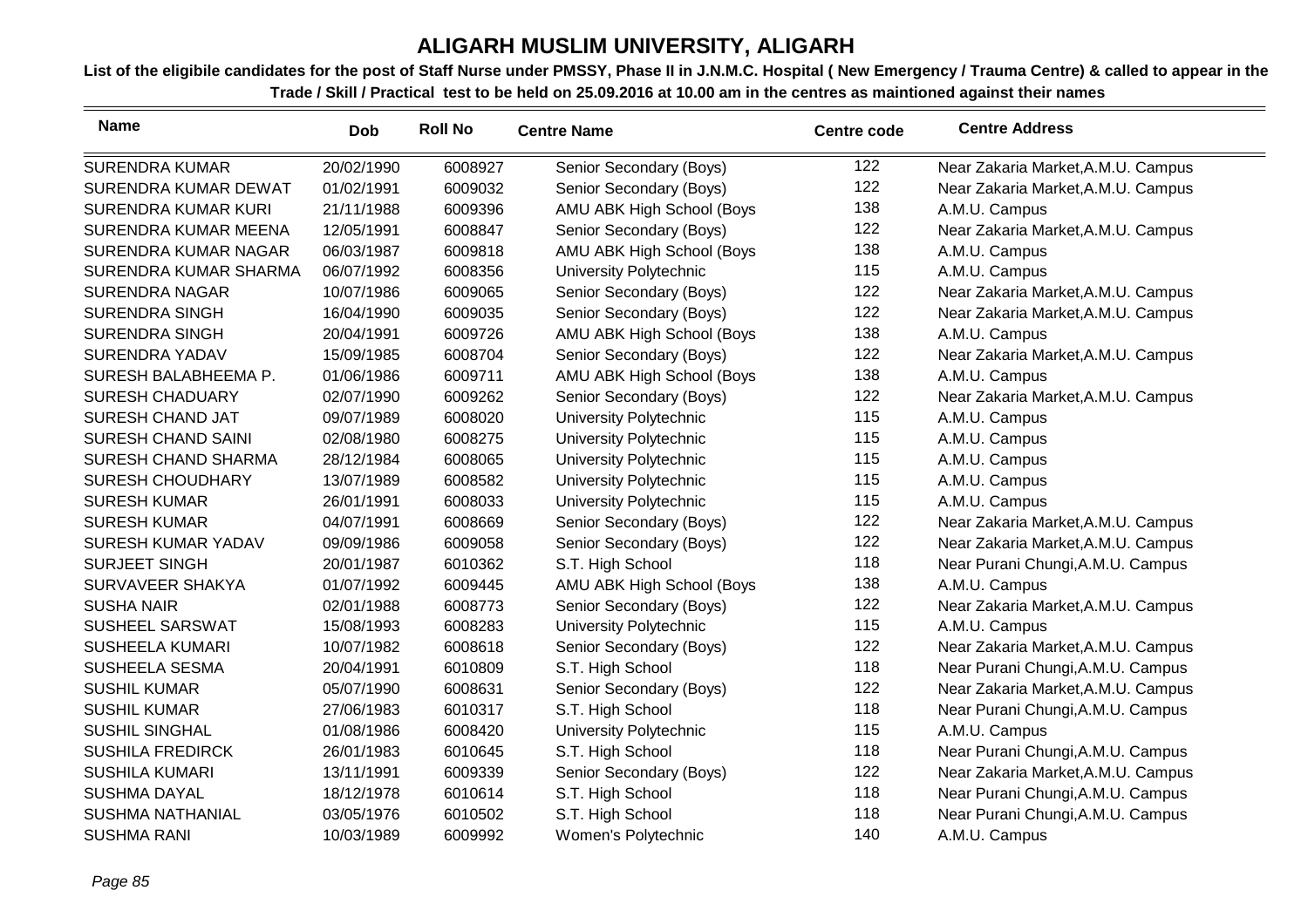| <b>Name</b>                | Dob        | <b>Roll No</b> | <b>Centre Name</b>        | <b>Centre code</b> | <b>Centre Address</b>              |
|----------------------------|------------|----------------|---------------------------|--------------------|------------------------------------|
| <b>SUSHMA RANI</b>         | 01/02/1990 | 6010551        | S.T. High School          | 118                | Near Purani Chungi, A.M.U. Campus  |
| <b>SUSHMA SONKAR</b>       | 18/03/1983 | 6010590        | S.T. High School          | 118                | Near Purani Chungi, A.M.U. Campus  |
| <b>SWALEHA IRSHAD</b>      | 08/05/1989 | 6009132        | Senior Secondary (Boys)   | 122                | Near Zakaria Market, A.M.U. Campus |
| <b>SWATI</b>               | 08/10/1992 | 6008096        | University Polytechnic    | 115                | A.M.U. Campus                      |
| <b>SWATI SHARMA</b>        | 24/08/1993 | 6009025        | Senior Secondary (Boys)   | 122                | Near Zakaria Market, A.M.U. Campus |
| <b>SWATI SINGH</b>         | 05/12/1990 | 6010092        | Women's Polytechnic       | 140                | A.M.U. Campus                      |
| <b>SWEETY BALDEV</b>       | 15/05/1991 | 6010846        | S.T. High School          | 118                | Near Purani Chungi, A.M.U. Campus  |
| <b>SWEETY DAYAL</b>        | 15/10/1989 | 6009888        | AMU ABK High School (Boys | 138                | A.M.U. Campus                      |
| <b>SWETA KUMARI</b>        | 01/07/1989 | 6010024        | Women's Polytechnic       | 140                | A.M.U. Campus                      |
| <b>SWETA UPADHYAY</b>      | 01/01/1984 | 6009873        | AMU ABK High School (Boys | 138                | A.M.U. Campus                      |
| <b>SYAMA VM</b>            | 16/05/1988 | 6008335        | University Polytechnic    | 115                | A.M.U. Campus                      |
| SYAMPRASAD V.V.            | 26/11/1991 | 6008164        | University Polytechnic    | 115                | A.M.U. Campus                      |
| <b>SYED FAIZAN HAIDER</b>  | 26/11/1989 | 6010320        | S.T. High School          | 118                | Near Purani Chungi, A.M.U. Campus  |
| <b>SYED IMRAN HUSAIN</b>   | 04/07/1986 | 6010229        | S.T. High School          | 118                | Near Purani Chungi, A.M.U. Campus  |
| SYED SUHAIL UR RAHMAN      | 25/12/1980 | 6008978        | Senior Secondary (Boys)   | 122                | Near Zakaria Market, A.M.U. Campus |
| SYED ZILLUR RAHMAN         | 04/07/1986 | 6010670        | S.T. High School          | 118                | Near Purani Chungi, A.M.U. Campus  |
| <b>SYFIYAN KHAN</b>        | 31/07/1993 | 6009482        | AMU ABK High School (Boys | 138                | A.M.U. Campus                      |
| SYYED NAUSHAD ALI          | 02/08/1992 | 6009676        | AMU ABK High School (Boys | 138                | A.M.U. Campus                      |
| <b>TABASSUM</b>            | 07/02/1979 | 6008627        | Senior Secondary (Boys)   | 122                | Near Zakaria Market, A.M.U. Campus |
| <b>TAHIRA</b>              | 07/07/1994 | 6009538        | AMU ABK High School (Boys | 138                | A.M.U. Campus                      |
| <b>TANU BISHT</b>          | 12/04/1990 | 6009796        | AMU ABK High School (Boys | 138                | A.M.U. Campus                      |
| <b>TANU SENGAR</b>         | 15/01/1992 | 6009476        | AMU ABK High School (Boys | 138                | A.M.U. Campus                      |
| <b>TANUJA KUMARI</b>       | 04/04/1994 | 6009883        | AMU ABK High School (Boys | 138                | A.M.U. Campus                      |
| <b>TANVEER ALAM</b>        | 25/03/1987 | 6007879        | University Polytechnic    | 115                | A.M.U. Campus                      |
| <b>TANVEERAHMED</b>        | 04/01/1987 | 6008069        | University Polytechnic    | 115                | A.M.U. Campus                      |
| <b>TAPOSHI MONDAL</b>      | 19/12/1986 | 6010007        | Women's Polytechnic       | 140                | A.M.U. Campus                      |
| TARA CHAND NIRMAL          | 19/12/1992 | 6009079        | Senior Secondary (Boys)   | 122                | Near Zakaria Market, A.M.U. Campus |
| <b>TARA CHAND VERMA</b>    | 10/07/1990 | 6008713        | Senior Secondary (Boys)   | 122                | Near Zakaria Market, A.M.U. Campus |
| <b>TARANNUM ARA</b>        | 10/03/1994 | 6010174        | Women's Polytechnic       | 140                | A.M.U. Campus                      |
| <b>TARUNA MARTIN HAWES</b> | 11/10/1985 | 6008863        | Senior Secondary (Boys)   | 122                | Near Zakaria Market, A.M.U. Campus |
| <b>TAUFEEQ KHAN</b>        | 04/06/1991 | 6008276        | University Polytechnic    | 115                | A.M.U. Campus                      |
| <b>TAUSIF AHMED ANSARI</b> | 01/06/1986 | 6007857        | University Polytechnic    | 115                | A.M.U. Campus                      |
| <b>TAZEEM AHMAD</b>        | 01/07/1992 | 6008969        | Senior Secondary (Boys)   | 122                | Near Zakaria Market, A.M.U. Campus |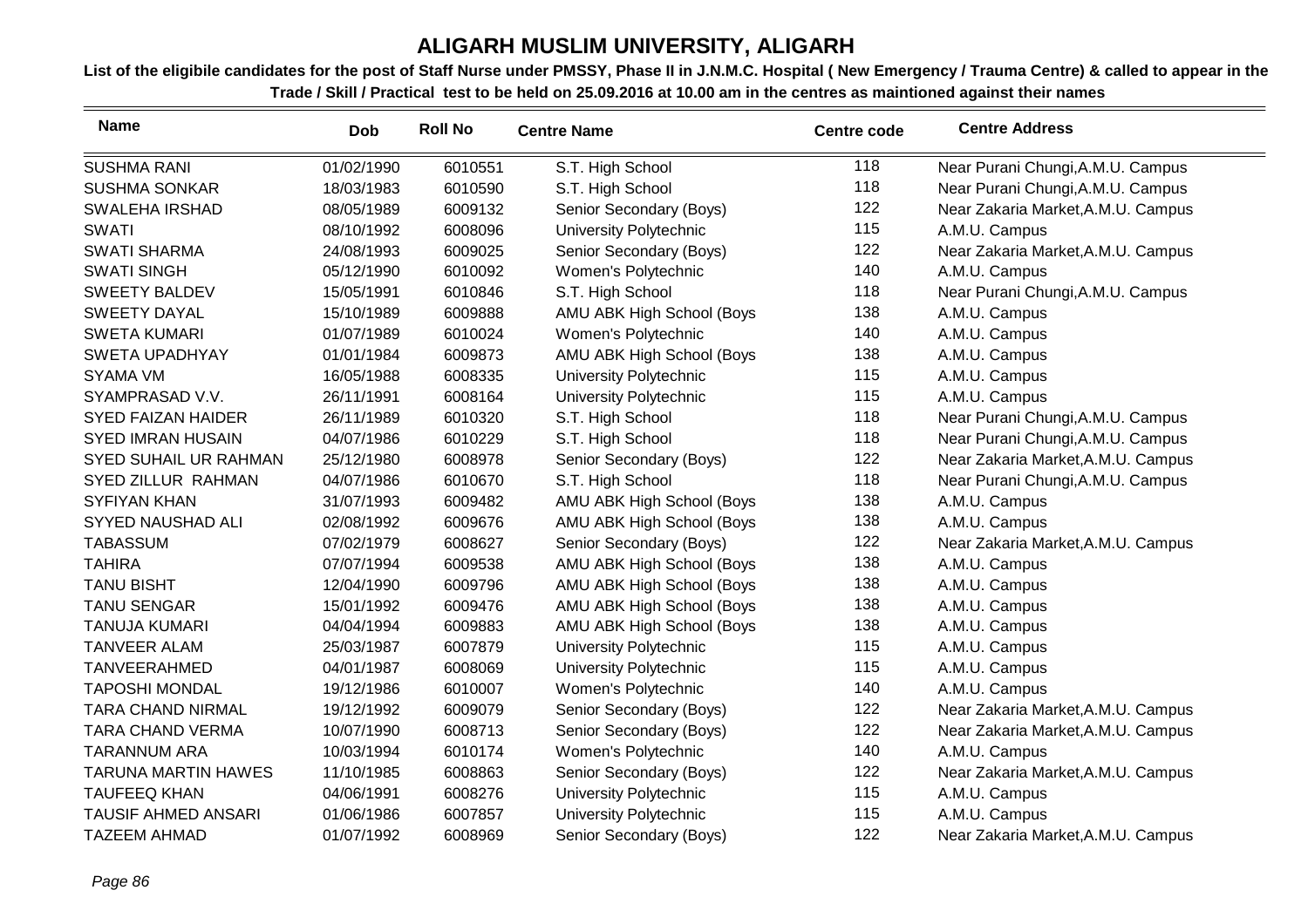| <b>Name</b>                  | <b>Dob</b> | <b>Roll No</b> | <b>Centre Name</b>        | <b>Centre code</b> | <b>Centre Address</b>              |
|------------------------------|------------|----------------|---------------------------|--------------------|------------------------------------|
| <b>TEEKAM CHAND GARG</b>     | 21/08/1990 | 6009413        | AMU ABK High School (Boys | 138                | A.M.U. Campus                      |
| <b>TEENA TOMY</b>            | 03/03/1985 | 6008911        | Senior Secondary (Boys)   | 122                | Near Zakaria Market, A.M.U. Campus |
| <b>TEENA VINCENT</b>         | 08/05/1986 | 6008174        | University Polytechnic    | 115                | A.M.U. Campus                      |
| TEJ BAHADUR YADAV            | 28/05/1987 | 6010709        | S.T. High School          | 118                | Near Purani Chungi, A.M.U. Campus  |
| <b>TEJENDRI</b>              | 10/05/1993 | 6010903        | S.T. High School          | 118                | Near Purani Chungi, A.M.U. Campus  |
| <b>TEJPAL BIHSNOI</b>        | 16/09/1986 | 6009247        | Senior Secondary (Boys)   | 122                | Near Zakaria Market, A.M.U. Campus |
| <b>TEJPAL SHARMA</b>         | 05/07/1990 | 6009075        | Senior Secondary (Boys)   | 122                | Near Zakaria Market, A.M.U. Campus |
| <b>TEJVIR SINGH</b>          | 15/08/1990 | 6007904        | University Polytechnic    | 115                | A.M.U. Campus                      |
| <b>TEKMA RAM CHAUDHARY</b>   | 20/06/1990 | 6009395        | AMU ABK High School (Boys | 138                | A.M.U. Campus                      |
| <b>TERENCE SEBASTIAN</b>     | 07/12/1980 | 6010021        | Women's Polytechnic       | 140                | A.M.U. Campus                      |
| <b>TESSNIE THOMAS</b>        | 16/05/1988 | 6009694        | AMU ABK High School (Boys | 138                | A.M.U. Campus                      |
| <b>THAKUR SINGH</b>          | 15/11/1990 | 6010383        | S.T. High School          | 118                | Near Purani Chungi, A.M.U. Campus  |
| <b>THARUN J</b>              | 24/11/1986 | 6008185        | University Polytechnic    | 115                | A.M.U. Campus                      |
| <b>TIMAN SINGH</b>           | 24/11/1990 | 6010788        | S.T. High School          | 118                | Near Purani Chungi, A.M.U. Campus  |
| <b>TINCY KHAN</b>            | 30/05/1986 | 6010267        | S.T. High School          | 118                | Near Purani Chungi, A.M.U. Campus  |
| <b>TINGNEIKIM HANGSHING</b>  | 21/03/1989 | 6008131        | University Polytechnic    | 115                | A.M.U. Campus                      |
| TINKU ANNA GEORGE            | 06/09/1989 | 6007941        | University Polytechnic    | 115                | A.M.U. Campus                      |
| <b>TINS MATHEW</b>           | 24/09/1985 | 6010800        | S.T. High School          | 118                | Near Purani Chungi, A.M.U. Campus  |
| <b>TINTOMON EMMANUAL</b>     | 19/06/1984 | 6010212        | Women's Polytechnic       | 140                | A.M.U. Campus                      |
| <b>TINU ANTONY</b>           | 21/03/1987 | 6009540        | AMU ABK High School (Boys | 138                | A.M.U. Campus                      |
| TIPU SULTAN CHOUHAN          | 26/08/1990 | 6010763        | S.T. High School          | 118                | Near Purani Chungi, A.M.U. Campus  |
| <b>TISSA VARGHESE</b>        | 16/11/1984 | 6009988        | Women's Polytechnic       | 140                | A.M.U. Campus                      |
| <b>TOM THOMAS</b>            | 23/06/1986 | 6009620        | AMU ABK High School (Boys | 138                | A.M.U. Campus                      |
| <b>TONY THOMAS</b>           | 14/07/1984 | 6007892        | University Polytechnic    | 115                | A.M.U. Campus                      |
| <b>TRILOK SINGH SANKHALA</b> | 10/12/1988 | 6010204        | Women's Polytechnic       | 140                | A.M.U. Campus                      |
| <b>TRIPTI CHAUHAN</b>        | 25/03/1990 | 6009578        | AMU ABK High School (Boys | 138                | A.M.U. Campus                      |
| <b>TUHIRAM PRAJAPATI</b>     | 01/12/1985 | 6009853        | AMU ABK High School (Boys | 138                | A.M.U. Campus                      |
| <b>TULIKA GUPTA</b>          | 04/05/1984 | 6010512        | S.T. High School          | 118                | Near Purani Chungi, A.M.U. Campus  |
| <b>TULJARAM</b>              | 01/06/1989 | 6010414        | S.T. High School          | 118                | Near Purani Chungi, A.M.U. Campus  |
| <b>UDAY P SINGH KUSHWAHA</b> | 01/06/1990 | 6009728        | AMU ABK High School (Boys | 138                | A.M.U. Campus                      |
| <b>UDAY SINGH MEENA</b>      | 01/09/1988 | 6010742        | S.T. High School          | 118                | Near Purani Chungi, A.M.U. Campus  |
| <b>UDAYVEER SINGH</b>        | 14/07/1989 | 6009848        | AMU ABK High School (Boys | 138                | A.M.U. Campus                      |
| <b>UDDAY SINGH</b>           | 06/09/1989 | 6009550        | AMU ABK High School (Boys | 138                | A.M.U. Campus                      |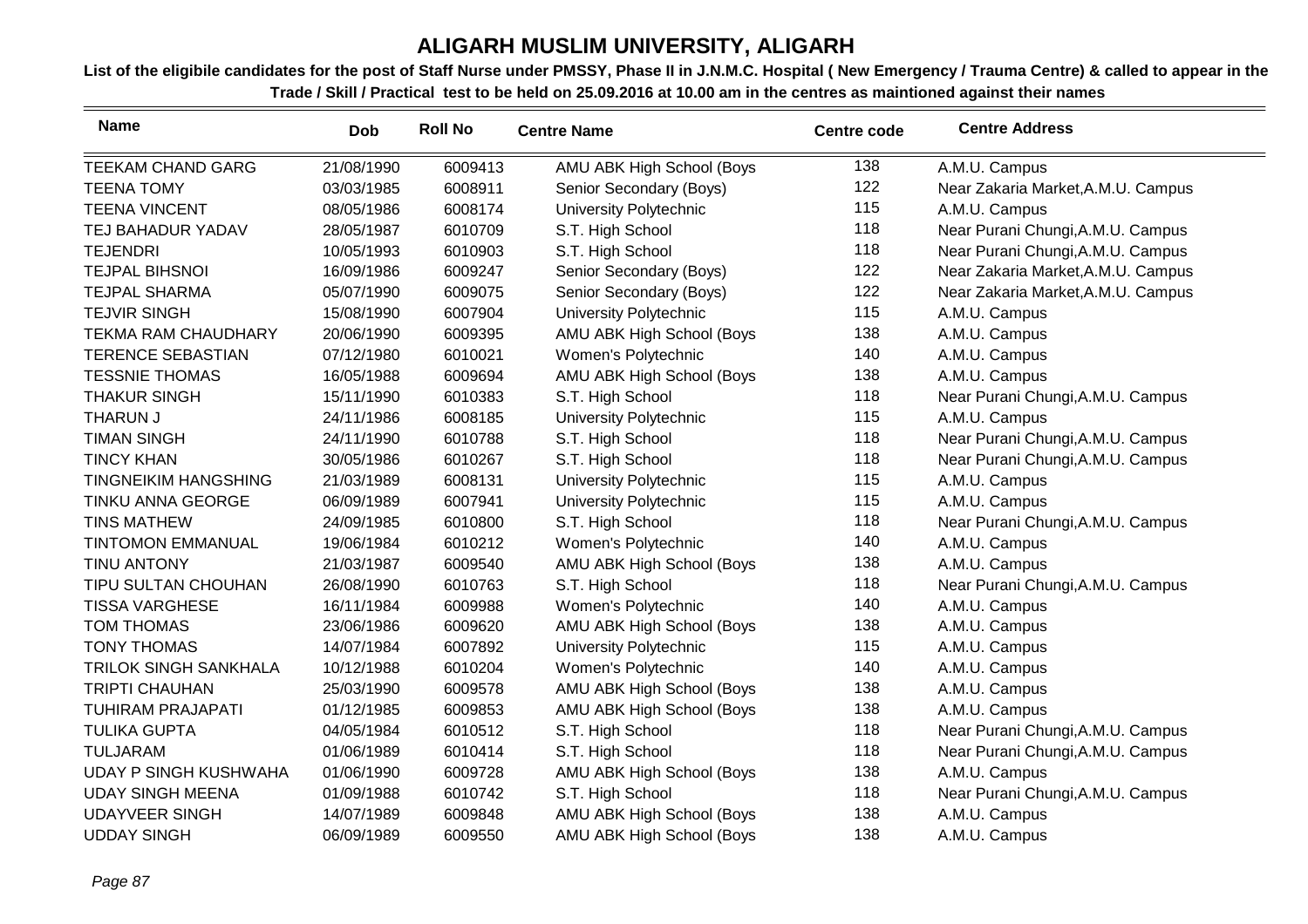| <b>Name</b>               | <b>Dob</b> | <b>Roll No</b> | <b>Centre Name</b>        | Centre code | <b>Centre Address</b>              |
|---------------------------|------------|----------------|---------------------------|-------------|------------------------------------|
| <b>UMA SURYAWANSHI</b>    | 12/08/1991 | 6008325        | University Polytechnic    | 115         | A.M.U. Campus                      |
| <b>UMAR FAROOQ</b>        | 03/03/1989 | 6008259        | University Polytechnic    | 115         | A.M.U. Campus                      |
| <b>UMAR FARUKH</b>        | 01/04/1986 | 6009708        | AMU ABK High School (Boys | 138         | A.M.U. Campus                      |
| <b>UMESH CHAND MEENA</b>  | 13/11/1988 | 6008343        | University Polytechnic    | 115         | A.M.U. Campus                      |
| <b>UMESH KUMAR</b>        | 01/07/1989 | 6008205        | University Polytechnic    | 115         | A.M.U. Campus                      |
| <b>UMESH KUMAR SEDWAL</b> | 15/10/1985 | 6009082        | Senior Secondary (Boys)   | 122         | Near Zakaria Market, A.M.U. Campus |
| <b>UMESH KUMAR SENGAR</b> | 03/12/1979 | 6010503        | S.T. High School          | 118         | Near Purani Chungi, A.M.U. Campus  |
| <b>UMESH SAMADHIYA</b>    | 20/06/1993 | 6009419        | AMU ABK High School (Boys | 138         | A.M.U. Campus                      |
| <b>UMMED KHAN</b>         | 15/07/1984 | 6010159        | Women's Polytechnic       | 140         | A.M.U. Campus                      |
| <b>UMMED SINGH YADAV</b>  | 30/06/1990 | 6009130        | Senior Secondary (Boys)   | 122         | Near Zakaria Market, A.M.U. Campus |
| <b>UNAINA LAL</b>         | 06/07/1981 | 6010845        | S.T. High School          | 118         | Near Purani Chungi, A.M.U. Campus  |
| <b>UNMKHAIBAM G DEVI</b>  | 24/03/1985 | 6010439        | S.T. High School          | 118         | Near Purani Chungi, A.M.U. Campus  |
| <b>UNNAS</b>              | 25/07/1990 | 6009125        | Senior Secondary (Boys)   | 122         | Near Zakaria Market, A.M.U. Campus |
| <b>UNSA REHMANI</b>       | 01/10/1988 | 6009856        | AMU ABK High School (Boys | 138         | A.M.U. Campus                      |
| <b>UPENDRA SINGH</b>      | 02/12/1986 | 6007980        | University Polytechnic    | 115         | A.M.U. Campus                      |
| <b>URMESH KUMARI</b>      | 05/07/1983 | 6010380        | S.T. High School          | 118         | Near Purani Chungi, A.M.U. Campus  |
| <b>URMILA DEVI</b>        | 01/06/1979 | 6008725        | Senior Secondary (Boys)   | 122         | Near Zakaria Market, A.M.U. Campus |
| <b>URMILA DEVI</b>        | 01/07/1975 | 6008993        | Senior Secondary (Boys)   | 122         | Near Zakaria Market, A.M.U. Campus |
| <b>USHA</b>               | 13/12/1992 | 6009917        | AMU ABK High School (Boys | 138         | A.M.U. Campus                      |
| <b>USHA DEVI</b>          | 25/03/1983 | 6010363        | S.T. High School          | 118         | Near Purani Chungi, A.M.U. Campus  |
| USHA K SHEKHAWAT          | 04/02/1990 | 6008122        | University Polytechnic    | 115         | A.M.U. Campus                      |
| <b>USHA KUMARI</b>        | 01/07/1990 | 6010295        | S.T. High School          | 118         | Near Purani Chungi, A.M.U. Campus  |
| <b>USHA RANI</b>          | 08/07/1986 | 6009784        | AMU ABK High School (Boys | 138         | A.M.U. Campus                      |
| <b>USHA VINOD KUMAR</b>   | 12/02/1990 | 6009128        | Senior Secondary (Boys)   | 122         | Near Zakaria Market, A.M.U. Campus |
| <b>UZMA FIRDOUS</b>       | 18/04/1989 | 6009877        | AMU ABK High School (Boys | 138         | A.M.U. Campus                      |
| <b>UZMA IFTIKHAR</b>      | 05/12/1987 | 6009564        | AMU ABK High School (Boys | 138         | A.M.U. Campus                      |
| <b>UZMA KHAN PATHAN</b>   | 25/11/1992 | 6010386        | S.T. High School          | 118         | Near Purani Chungi, A.M.U. Campus  |
| <b>UZMA KHANAM</b>        | 03/08/1985 | 6010345        | S.T. High School          | 118         | Near Purani Chungi, A.M.U. Campus  |
| <b>UZMA PARVEEN</b>       | 06/06/1986 | 6009916        | AMU ABK High School (Boys | 138         | A.M.U. Campus                      |
| <b>UZMA SHARIF</b>        | 04/07/1989 | 6010378        | S.T. High School          | 118         | Near Purani Chungi, A.M.U. Campus  |
| <b>UZMA WAJIH</b>         | 10/07/1984 | 6008963        | Senior Secondary (Boys)   | 122         | Near Zakaria Market, A.M.U. Campus |
| VAIBHAV BHARDWAJ          | 04/06/1985 | 6009049        | Senior Secondary (Boys)   | 122         | Near Zakaria Market, A.M.U. Campus |
| <b>VAISHALI CHAND</b>     | 08/09/1986 | 6010485        | S.T. High School          | 118         | Near Purani Chungi, A.M.U. Campus  |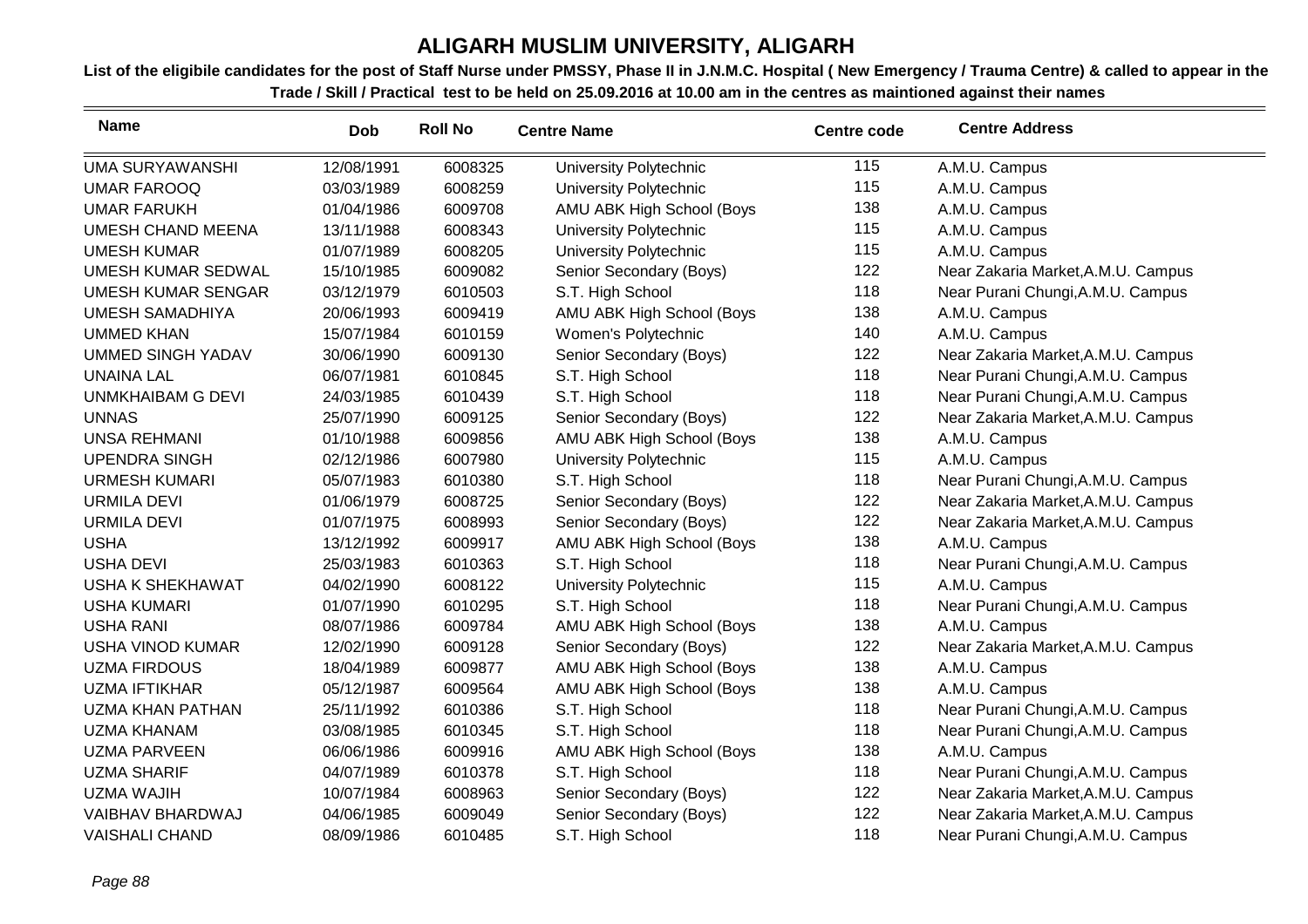| <b>Name</b>                  | <b>Dob</b> | <b>Roll No</b> | <b>Centre Name</b>        | <b>Centre code</b> | <b>Centre Address</b>              |
|------------------------------|------------|----------------|---------------------------|--------------------|------------------------------------|
| <b>VAISHALI SINGH</b>        | 09/07/1991 | 6009520        | AMU ABK High School (Boys | 138                | A.M.U. Campus                      |
| <b>VAJEED ILLAHI</b>         | 01/06/1984 | 6009043        | Senior Secondary (Boys)   | 122                | Near Zakaria Market, A.M.U. Campus |
| <b>VANAPALLI VASU</b>        | 29/07/1991 | 6009139        | Senior Secondary (Boys)   | 122                | Near Zakaria Market, A.M.U. Campus |
| VANDANA                      | 05/07/1994 | 6010084        | Women's Polytechnic       | 140                | A.M.U. Campus                      |
| <b>VANDANA CHARLES</b>       | 20/04/1988 | 6010052        | Women's Polytechnic       | 140                | A.M.U. Campus                      |
| <b>VANDANA MATHUR</b>        | 26/02/1977 | 6008536        | University Polytechnic    | 115                | A.M.U. Campus                      |
| <b>VANDANA PAL</b>           | 31/12/1980 | 6009669        | AMU ABK High School (Boys | 138                | A.M.U. Campus                      |
| <b>VANDANA R VISHWASI</b>    | 10/05/1990 | 6009565        | AMU ABK High School (Boys | 138                | A.M.U. Campus                      |
| VANDANARUTH ANUMODAK         | 24/04/1986 | 6010557        | S.T. High School          | 118                | Near Purani Chungi, A.M.U. Campus  |
| <b>VANITA</b>                | 08/09/1983 | 6009861        | AMU ABK High School (Boys | 138                | A.M.U. Campus                      |
| <b>VARSHA MASIH</b>          | 06/09/1980 | 6009761        | AMU ABK High School (Boys | 138                | A.M.U. Campus                      |
| <b>VARSHA YADAV</b>          | 22/10/1989 | 6008819        | Senior Secondary (Boys)   | 122                | Near Zakaria Market, A.M.U. Campus |
| <b>VARTIKA RAJPOOT</b>       | 01/01/1993 | 6009629        | AMU ABK High School (Boys | 138                | A.M.U. Campus                      |
| <b>VARUN BHANU</b>           | 21/09/1990 | 6008075        | University Polytechnic    | 115                | A.M.U. Campus                      |
| <b>VARUN SINGH</b>           | 21/04/1989 | 6008197        | University Polytechnic    | 115                | A.M.U. Campus                      |
| <b>VARUNSHIKHA</b>           | 17/06/1989 | 6008867        | Senior Secondary (Boys)   | 122                | Near Zakaria Market, A.M.U. Campus |
| VASANT KUMAR SHARMA          | 24/02/1989 | 6010076        | Women's Polytechnic       | 140                | A.M.U. Campus                      |
| VASANTH.C                    | 06/08/1981 | 6008624        | Senior Secondary (Boys)   | 122                | Near Zakaria Market, A.M.U. Campus |
| <b>VAVITA</b>                | 01/07/1993 | 6009606        | AMU ABK High School (Boys | 138                | A.M.U. Campus                      |
| <b>VED PARKASH</b>           | 09/09/1987 | 6007969        | University Polytechnic    | 115                | A.M.U. Campus                      |
| <b>VED PRAKASH BALODIA</b>   | 12/08/1986 | 6008706        | Senior Secondary (Boys)   | 122                | Near Zakaria Market, A.M.U. Campus |
| <b>VEERENDRA SINGH YADAV</b> | 20/09/1989 | 6010900        | S.T. High School          | 118                | Near Purani Chungi, A.M.U. Campus  |
| <b>VEETU</b>                 | 10/07/1988 | 6010509        | S.T. High School          | 118                | Near Purani Chungi, A.M.U. Campus  |
| <b>VELMA</b>                 | 03/09/1980 | 6010731        | S.T. High School          | 118                | Near Purani Chungi, A.M.U. Campus  |
| <b>VENKATA R SEKHAR PYLA</b> | 26/06/1988 | 6010222        | Women's Polytechnic       | 140                | A.M.U. Campus                      |
| <b>VENUS LYALL</b>           | 13/06/1980 | 6009874        | AMU ABK High School (Boys | 138                | A.M.U. Campus                      |
| <b>VIABHAV KUMAR SHARMA</b>  | 08/10/1989 | 6010165        | Women's Polytechnic       | 140                | A.M.U. Campus                      |
| <b>VIDHYA SAGAR MANGAL</b>   | 20/02/1983 | 6008257        | University Polytechnic    | 115                | A.M.U. Campus                      |
| <b>VIHSNU PRASAD G</b>       | 13/10/1989 | 6010237        | S.T. High School          | 118                | Near Purani Chungi, A.M.U. Campus  |
| <b>VIJAI JOHNSON</b>         | 04/09/1984 | 6010638        | S.T. High School          | 118                | Near Purani Chungi, A.M.U. Campus  |
| <b>VIJAY K NADAVINKERI</b>   | 01/04/1986 | 6008169        | University Polytechnic    | 115                | A.M.U. Campus                      |
| <b>VIJAY KANAUJIYA</b>       | 12/09/1991 | 6009732        | AMU ABK High School (Boys | 138                | A.M.U. Campus                      |
| <b>VIJAY KUMAR</b>           | 14/06/1989 | 6008726        | Senior Secondary (Boys)   | 122                | Near Zakaria Market, A.M.U. Campus |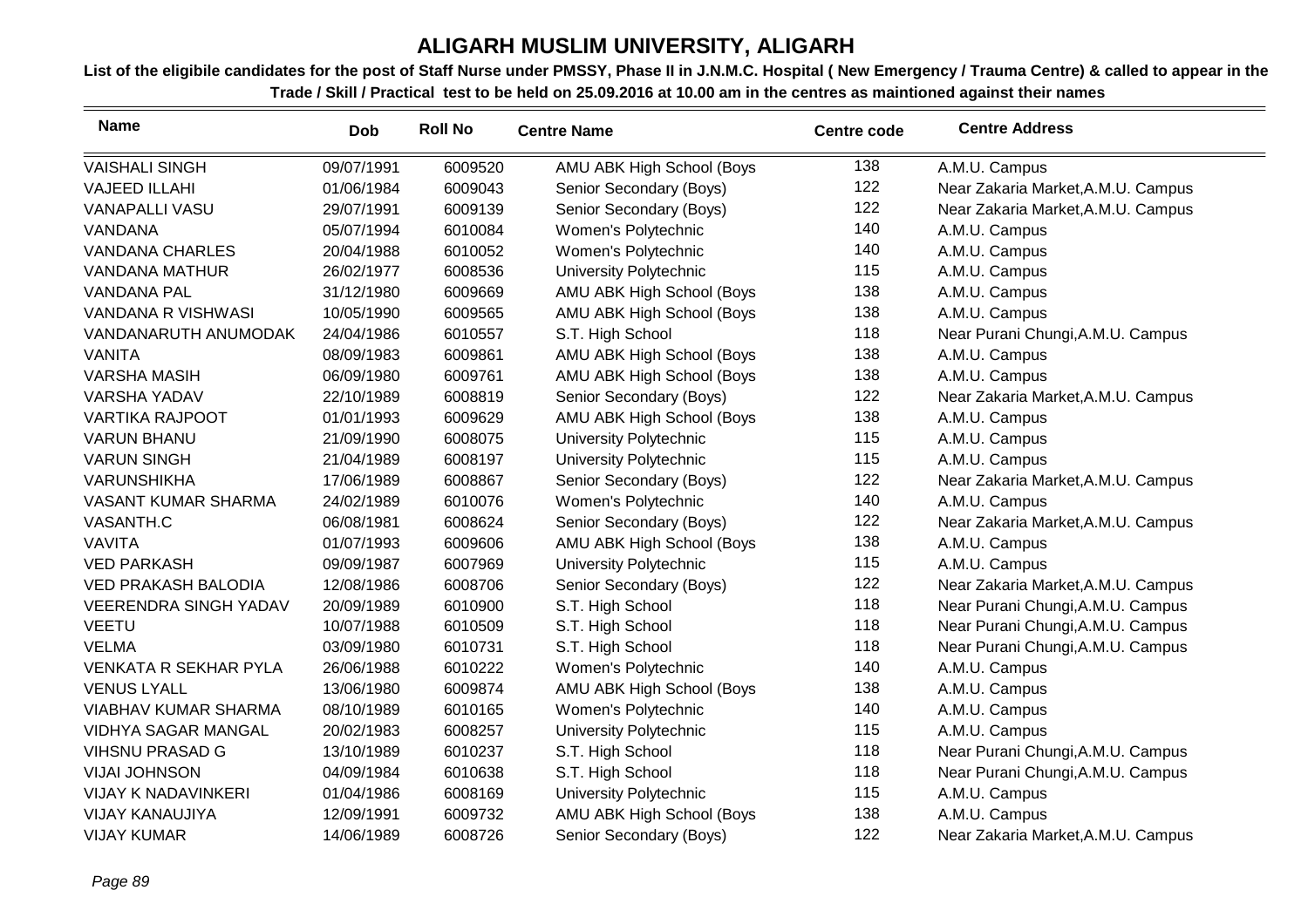| <b>Name</b>                  | <b>Dob</b> | <b>Roll No</b> | <b>Centre Name</b>        | <b>Centre code</b> | <b>Centre Address</b>              |
|------------------------------|------------|----------------|---------------------------|--------------------|------------------------------------|
| <b>VIJAY KUMAR</b>           | 20/08/1990 | 6010725        | S.T. High School          | 118                | Near Purani Chungi, A.M.U. Campus  |
| <b>VIJAY KUMAR BHARGAV</b>   | 26/01/1988 | 6007943        | University Polytechnic    | 115                | A.M.U. Campus                      |
| <b>VIJAY KUMAR JATAV</b>     | 20/04/1988 | 6010160        | Women's Polytechnic       | 140                | A.M.U. Campus                      |
| <b>VIJAY KUMAR SAINI</b>     | 15/11/1989 | 6010707        | S.T. High School          | 118                | Near Purani Chungi, A.M.U. Campus  |
| <b>VIJAY KUMAR SUMAN</b>     | 29/09/1991 | 6008088        | University Polytechnic    | 115                | A.M.U. Campus                      |
| <b>VIJAY KUMAR TYAGI</b>     | 06/06/1991 | 6010163        | Women's Polytechnic       | 140                | A.M.U. Campus                      |
| VIJAY KUMAR YADAV            | 13/01/1974 | 6009040        | Senior Secondary (Boys)   | 122                | Near Zakaria Market, A.M.U. Campus |
| <b>VIJAY LAKSHMI</b>         | 01/07/1992 | 6008066        | University Polytechnic    | 115                | A.M.U. Campus                      |
| <b>VIJAY SINGH KHUSHWAH</b>  | 09/07/1992 | 6010233        | S.T. High School          | 118                | Near Purani Chungi, A.M.U. Campus  |
| <b>VIJAY SINGH MEENA</b>     | 10/12/1991 | 6010938        | S.T. High School          | 118                | Near Purani Chungi, A.M.U. Campus  |
| <b>VIJAY YADAV</b>           | 15/07/1992 | 6008213        | University Polytechnic    | 115                | A.M.U. Campus                      |
| <b>VIJAYA KUMAR</b>          | 02/03/1979 | 6008493        | University Polytechnic    | 115                | A.M.U. Campus                      |
| VIJAYPAL S. SHEKHAWAT        | 22/10/1987 | 6008606        | Senior Secondary (Boys)   | 122                | Near Zakaria Market, A.M.U. Campus |
| <b>VIJENDRA</b>              | 21/08/1990 | 6008569        | University Polytechnic    | 115                | A.M.U. Campus                      |
| <b>VIJENDRA PRATAP SINGH</b> | 15/02/1991 | 6008702        | Senior Secondary (Boys)   | 122                | Near Zakaria Market, A.M.U. Campus |
| <b>VIJENDRA SINGH</b>        | 22/07/1987 | 6009120        | Senior Secondary (Boys)   | 122                | Near Zakaria Market, A.M.U. Campus |
| <b>VIJESH KV</b>             | 18/04/1988 | 6010544        | S.T. High School          | 118                | Near Purani Chungi, A.M.U. Campus  |
| <b>VIJETA THOMAS</b>         | 10/06/1983 | 6010796        | S.T. High School          | 118                | Near Purani Chungi, A.M.U. Campus  |
| <b>VIJLESH KUMARI</b>        | 01/09/1983 | 6009294        | Senior Secondary (Boys)   | 122                | Near Zakaria Market, A.M.U. Campus |
| <b>VIKAS JADON</b>           | 01/06/1990 | 6010795        | S.T. High School          | 118                | Near Purani Chungi, A.M.U. Campus  |
| <b>VIKAS KUMAR</b>           | 15/11/1991 | 6010350        | S.T. High School          | 118                | Near Purani Chungi, A.M.U. Campus  |
| <b>VIKAS KUMAR GUPTA</b>     | 20/07/1988 | 6008439        | University Polytechnic    | 115                | A.M.U. Campus                      |
| <b>VIKAS KUMAR PANDEY</b>    | 04/04/1992 | 6008698        | Senior Secondary (Boys)   | 122                | Near Zakaria Market, A.M.U. Campus |
| <b>VIKAS KUMAR SUNDA</b>     | 20/03/1989 | 6009884        | AMU ABK High School (Boys | 138                | A.M.U. Campus                      |
| <b>VIKAS YADAV</b>           | 23/05/1990 | 6007863        | University Polytechnic    | 115                | A.M.U. Campus                      |
| <b>VIKASH K SHRIVASTAV</b>   | 03/01/1985 | 6008853        | Senior Secondary (Boys)   | 122                | Near Zakaria Market, A.M.U. Campus |
| <b>VIKASH KUMAR</b>          | 04/10/1991 | 6008798        | Senior Secondary (Boys)   | 122                | Near Zakaria Market, A.M.U. Campus |
| <b>VIKASH SHARMA</b>         | 08/08/1991 | 6010407        | S.T. High School          | 118                | Near Purani Chungi, A.M.U. Campus  |
| <b>VIKRAM</b>                | 28/10/1989 | 6007869        | University Polytechnic    | 115                | A.M.U. Campus                      |
| <b>VIKRAM CHAUDHARY</b>      | 15/06/1993 | 6008500        | University Polytechnic    | 115                | A.M.U. Campus                      |
| <b>VIKRAM SINGH</b>          | 20/04/1988 | 6008256        | University Polytechnic    | 115                | A.M.U. Campus                      |
| <b>VIKRAM SINGH</b>          | 01/12/1988 | 6008309        | University Polytechnic    | 115                | A.M.U. Campus                      |
| <b>VIKRAM SINGH</b>          | 01/09/1991 | 6010817        | S.T. High School          | 118                | Near Purani Chungi, A.M.U. Campus  |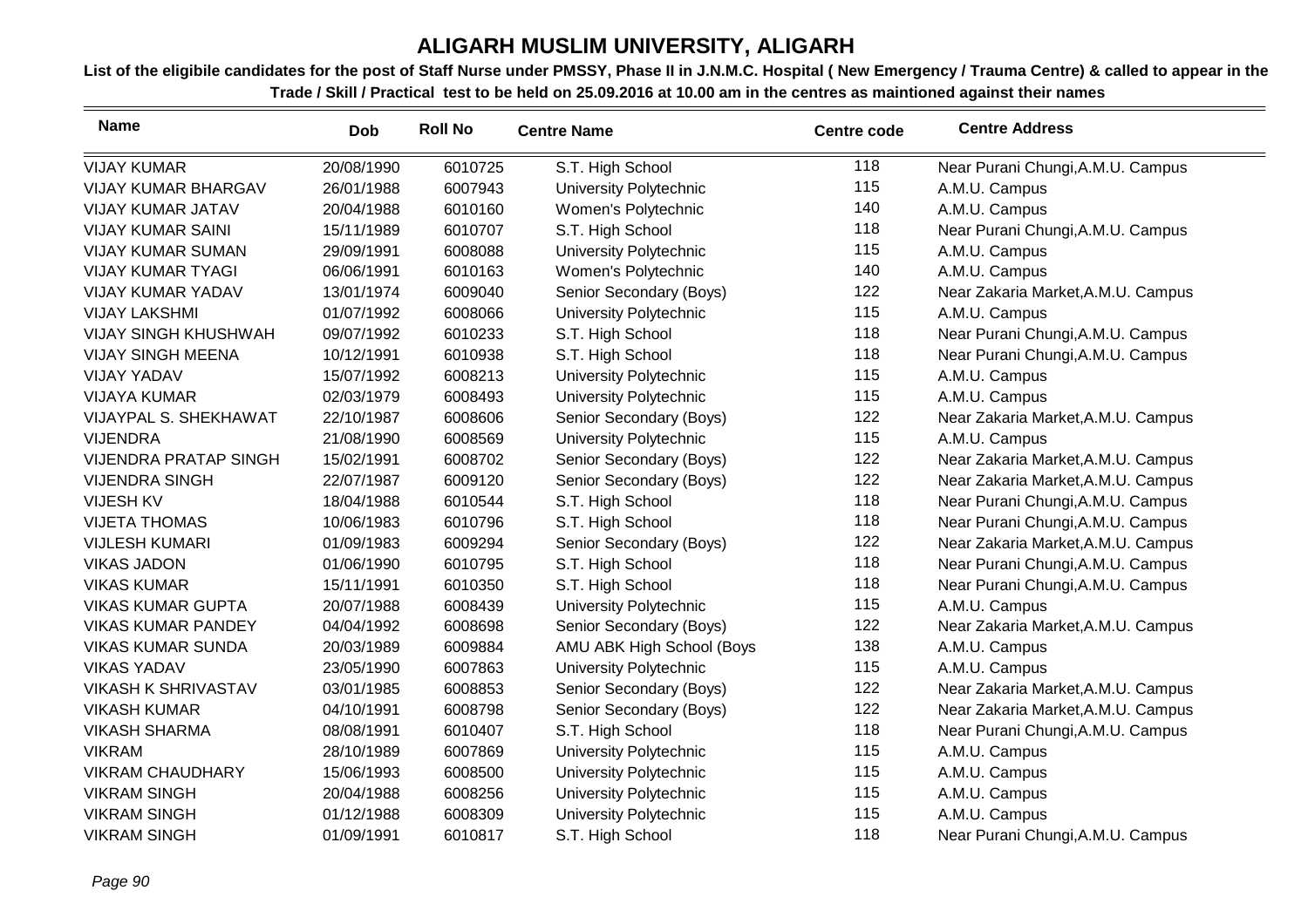| <b>Name</b>                 | <b>Dob</b> | <b>Roll No</b> | <b>Centre Name</b>        | <b>Centre code</b> | <b>Centre Address</b>              |
|-----------------------------|------------|----------------|---------------------------|--------------------|------------------------------------|
| <b>VIMAL CHAUDHARY</b>      | 26/10/1991 | 6010875        | S.T. High School          | 118                | Near Purani Chungi, A.M.U. Campus  |
| <b>VIMAL KUMAR</b>          | 25/07/1987 | 6008452        | University Polytechnic    | 115                | A.M.U. Campus                      |
| <b>VIMAL KUMAR SONI</b>     | 04/08/1983 | 6010704        | S.T. High School          | 118                | Near Purani Chungi, A.M.U. Campus  |
| <b>VIMLA DEVI</b>           | 16/01/1990 | 6010517        | S.T. High School          | 118                | Near Purani Chungi, A.M.U. Campus  |
| <b>VIMLESH SHARMA</b>       | 12/07/1988 | 6009636        | AMU ABK High School (Boys | 138                | A.M.U. Campus                      |
| <b>VINAY CHARLS JOHN</b>    | 01/06/1984 | 6009993        | Women's Polytechnic       | 140                | A.M.U. Campus                      |
| <b>VINAY KUMAR</b>          | 16/03/1987 | 6010443        | S.T. High School          | 118                | Near Purani Chungi, A.M.U. Campus  |
| <b>VINAY LAL</b>            | 25/11/1984 | 6010673        | S.T. High School          | 118                | Near Purani Chungi, A.M.U. Campus  |
| <b>VINAYAK R KURENNAVAR</b> | 14/04/1990 | 6010533        | S.T. High School          | 118                | Near Purani Chungi, A.M.U. Campus  |
| <b>VINDVASINI SINGH</b>     | 08/05/1980 | 6009136        | Senior Secondary (Boys)   | 122                | Near Zakaria Market, A.M.U. Campus |
| <b>VINEESH DEVASSY</b>      | 23/09/1991 | 6009052        | Senior Secondary (Boys)   | 122                | Near Zakaria Market, A.M.U. Campus |
| <b>VINEESH PM</b>           | 30/08/1988 | 6008886        | Senior Secondary (Boys)   | 122                | Near Zakaria Market, A.M.U. Campus |
| <b>VINEETA</b>              | 31/12/1980 | 6010733        | S.T. High School          | 118                | Near Purani Chungi, A.M.U. Campus  |
| VINEETH KRISHNAN.E.M.       | 19/03/1988 | 6010804        | S.T. High School          | 118                | Near Purani Chungi, A.M.U. Campus  |
| VINEETH N.P.                | 20/11/1989 | 6010253        | S.T. High School          | 118                | Near Purani Chungi, A.M.U. Campus  |
| <b>VINEETHA MANOHAR</b>     | 05/11/1991 | 6008826        | Senior Secondary (Boys)   | 122                | Near Zakaria Market, A.M.U. Campus |
| <b>VINEETHA S</b>           | 13/10/1991 | 6009122        | Senior Secondary (Boys)   | 122                | Near Zakaria Market, A.M.U. Campus |
| <b>VINIL KUMAR</b>          | 01/12/1987 | 6008034        | University Polytechnic    | 115                | A.M.U. Campus                      |
| <b>VINIT TOMAR</b>          | 01/09/1989 | 6008386        | University Polytechnic    | 115                | A.M.U. Campus                      |
| <b>VINOD BIHARI SHARMA</b>  | 16/01/1981 | 6008719        | Senior Secondary (Boys)   | 122                | Near Zakaria Market, A.M.U. Campus |
| <b>VINOD KUMAR</b>          | 08/07/1985 | 6008049        | University Polytechnic    | 115                | A.M.U. Campus                      |
| <b>VINOD KUMAR</b>          | 25/04/1989 | 6008414        | University Polytechnic    | 115                | A.M.U. Campus                      |
| <b>VINOD KUMAR</b>          | 15/03/1988 | 6008554        | University Polytechnic    | 115                | A.M.U. Campus                      |
| <b>VINOD KUMAR</b>          | 01/03/1984 | 6008804        | Senior Secondary (Boys)   | 122                | Near Zakaria Market, A.M.U. Campus |
| <b>VINOD KUMAR</b>          | 01/01/1991 | 6009649        | AMU ABK High School (Boys | 138                | A.M.U. Campus                      |
| <b>VINOD KUMAR KUSHWAHA</b> | 07/08/1984 | 6008723        | Senior Secondary (Boys)   | 122                | Near Zakaria Market, A.M.U. Campus |
| <b>VINOD KUMAR MALI</b>     | 03/04/1989 | 6009184        | Senior Secondary (Boys)   | 122                | Near Zakaria Market, A.M.U. Campus |
| <b>VINOD KUMAR MEENA</b>    | 14/08/1990 | 6008655        | Senior Secondary (Boys)   | 122                | Near Zakaria Market, A.M.U. Campus |
| <b>VINOD KUMAR PATEL</b>    | 02/06/1986 | 6009340        | Senior Secondary (Boys)   | 122                | Near Zakaria Market, A.M.U. Campus |
| <b>VINOD KUMAR SAINI</b>    | 24/11/1992 | 6009070        | Senior Secondary (Boys)   | 122                | Near Zakaria Market, A.M.U. Campus |
| <b>VINOD KUMAR SAINI</b>    | 02/03/1990 | 6010599        | S.T. High School          | 118                | Near Purani Chungi, A.M.U. Campus  |
| <b>VINOD KUMAR SHARMA</b>   | 25/11/1990 | 6009206        | Senior Secondary (Boys)   | 122                | Near Zakaria Market, A.M.U. Campus |
| <b>VINOD KUMAR TYAGI</b>    | 19/09/1990 | 6010768        | S.T. High School          | 118                | Near Purani Chungi, A.M.U. Campus  |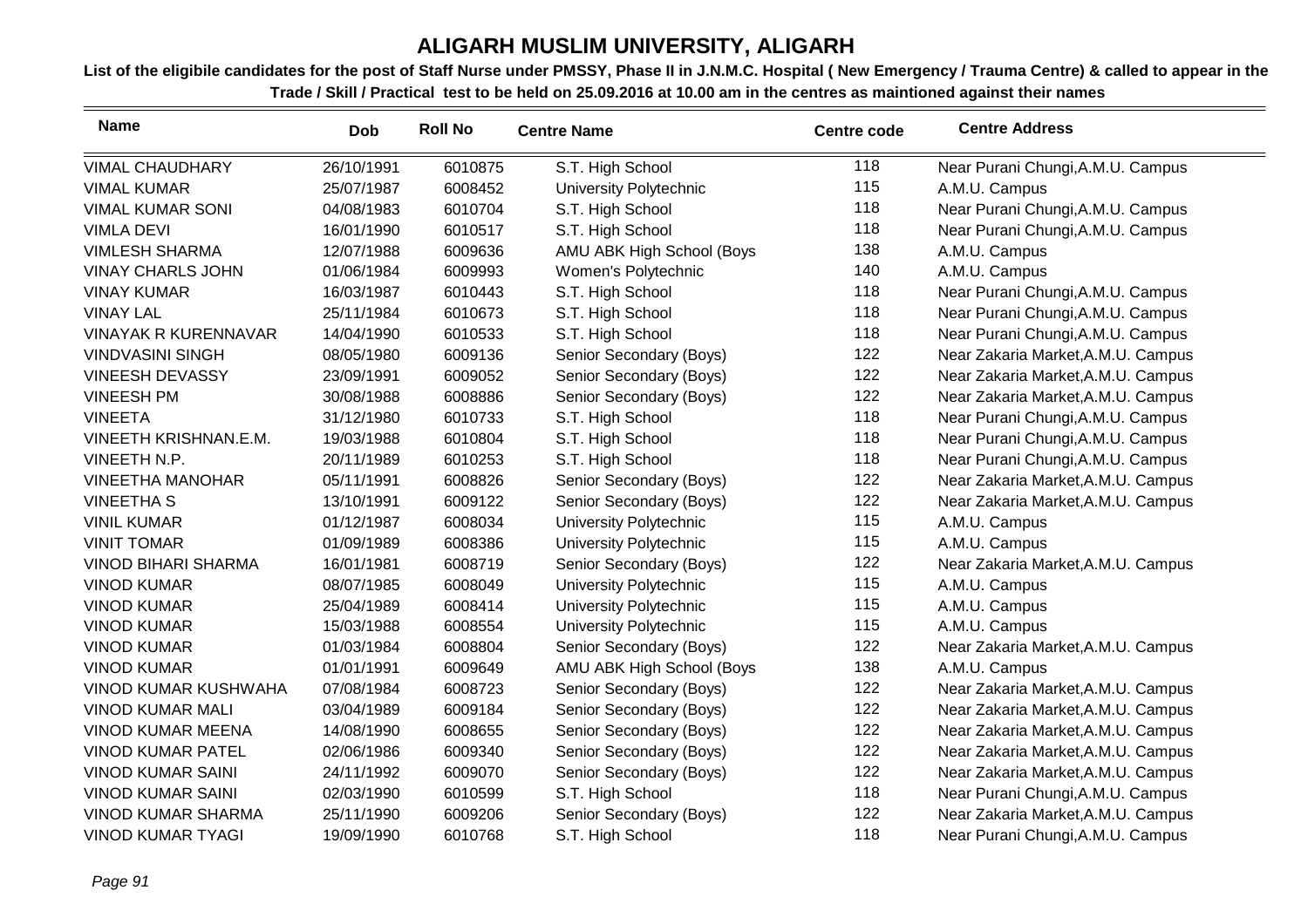| <b>Name</b>                  | <b>Dob</b> | <b>Roll No</b> | <b>Centre Name</b>        | <b>Centre code</b> | <b>Centre Address</b>              |
|------------------------------|------------|----------------|---------------------------|--------------------|------------------------------------|
| <b>VINOD M</b>               | 19/02/1988 | 6008692        | Senior Secondary (Boys)   | 122                | Near Zakaria Market, A.M.U. Campus |
| <b>VINOD PUSHPAK</b>         | 10/07/1989 | 6009860        | AMU ABK High School (Boys | 138                | A.M.U. Campus                      |
| <b>VIPIN CHARLES WESLEY</b>  | 04/02/1986 | 6008045        | University Polytechnic    | 115                | A.M.U. Campus                      |
| <b>VIPIN P</b>               | 12/05/1990 | 6010748        | S.T. High School          | 118                | Near Purani Chungi, A.M.U. Campus  |
| <b>VIPUL KUMAR SHARMA</b>    | 28/12/1990 | 6008237        | University Polytechnic    | 115                | A.M.U. Campus                      |
| VIR V SAHDEV SINGH           | 01/05/1982 | 6009752        | AMU ABK High School (Boys | 138                | A.M.U. Campus                      |
| <b>VIRENDRA M BAIRISTER</b>  | 15/07/1990 | 6010292        | S.T. High School          | 118                | Near Purani Chungi, A.M.U. Campus  |
| <b>VIRENDRA SINGH</b>        | 12/03/1992 | 6007913        | University Polytechnic    | 115                | A.M.U. Campus                      |
| <b>VIRENDRA SINGH</b>        | 21/07/1990 | 6008408        | University Polytechnic    | 115                | A.M.U. Campus                      |
| <b>VIRESH KUMAR</b>          | 15/03/1990 | 6010176        | Women's Polytechnic       | 140                | A.M.U. Campus                      |
| <b>VISHAKHA</b>              | 01/12/1990 | 6010873        | S.T. High School          | 118                | Near Purani Chungi, A.M.U. Campus  |
| <b>VISHAMBHAR SHARMA</b>     | 16/08/1988 | 6008675        | Senior Secondary (Boys)   | 122                | Near Zakaria Market, A.M.U. Campus |
| <b>VISHNU GURJAR</b>         | 15/01/1992 | 6008825        | Senior Secondary (Boys)   | 122                | Near Zakaria Market, A.M.U. Campus |
| VISHNU K.B.                  | 12/01/1987 | 6008035        | University Polytechnic    | 115                | A.M.U. Campus                      |
| <b>VISHNU KUMAR</b>          | 07/09/1987 | 6010095        | Women's Polytechnic       | 140                | A.M.U. Campus                      |
| <b>VISHNU KUMAR SHARMA</b>   | 06/07/1990 | 6008747        | Senior Secondary (Boys)   | 122                | Near Zakaria Market, A.M.U. Campus |
| VISHNU KUMAR SHARMA          | 15/10/1990 | 6009014        | Senior Secondary (Boys)   | 122                | Near Zakaria Market, A.M.U. Campus |
| VISHNU LAL V                 | 26/07/1986 | 6008900        | Senior Secondary (Boys)   | 122                | Near Zakaria Market, A.M.U. Campus |
| <b>VISHNU PRABHAKAR SING</b> | 04/08/1987 | 6008267        | University Polytechnic    | 115                | A.M.U. Campus                      |
| <b>VISHNU PRAKASH</b>        | 20/09/1989 | 6009253        | Senior Secondary (Boys)   | 122                | Near Zakaria Market, A.M.U. Campus |
| VISHNU PRASAD CHHIPA         | 07/01/1991 | 6009054        | Senior Secondary (Boys)   | 122                | Near Zakaria Market, A.M.U. Campus |
| <b>VISHNU PRIYA K SATHE</b>  | 25/01/1985 | 6009266        | Senior Secondary (Boys)   | 122                | Near Zakaria Market, A.M.U. Campus |
| <b>VISHNU TYAGI</b>          | 01/06/1992 | 6009363        | AMU ABK High School (Boys | 138                | A.M.U. Campus                      |
| <b>VISHVAJEET RAI</b>        | 05/08/1984 | 6008909        | Senior Secondary (Boys)   | 122                | Near Zakaria Market, A.M.U. Campus |
| <b>VISHWA NATH PRATAP</b>    | 15/02/1988 | 6010688        | S.T. High School          | 118                | Near Purani Chungi, A.M.U. Campus  |
| <b>VISHWANTH KAMBIMATH</b>   | 01/06/1987 | 6009507        | AMU ABK High School (Boys | 138                | A.M.U. Campus                      |
| <b>VIVEK</b>                 | 21/06/1991 | 6008647        | Senior Secondary (Boys)   | 122                | Near Zakaria Market, A.M.U. Campus |
| <b>VIVEK JOSHI</b>           | 12/01/1991 | 6009401        | AMU ABK High School (Boys | 138                | A.M.U. Campus                      |
| <b>VIVEK KUMAR</b>           | 09/09/1986 | 6009087        | Senior Secondary (Boys)   | 122                | Near Zakaria Market, A.M.U. Campus |
| <b>VIVEK KUMAR.V.M</b>       | 31/05/1992 | 6010570        | S.T. High School          | 118                | Near Purani Chungi, A.M.U. Campus  |
| <b>VIVEK SHARMA</b>          | 15/06/1983 | 6009736        | AMU ABK High School (Boys | 138                | A.M.U. Campus                      |
| <b>VIVIAN BALDEV</b>         | 15/09/1987 | 6010847        | S.T. High School          | 118                | Near Purani Chungi, A.M.U. Campus  |
| <b>VNEET CLANCY</b>          | 26/11/1991 | 6010354        | S.T. High School          | 118                | Near Purani Chungi, A.M.U. Campus  |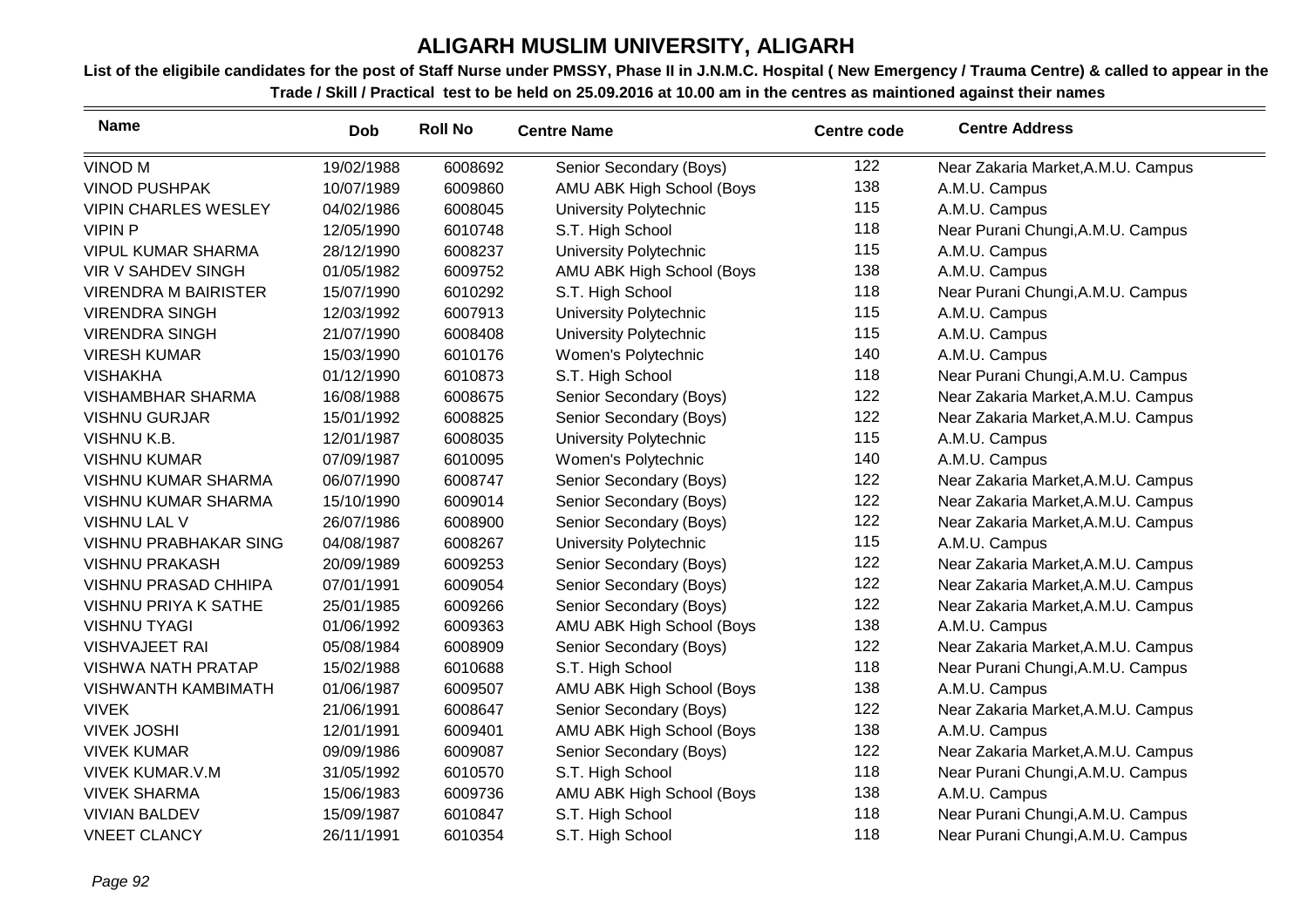| <b>Name</b>            | Dob        | <b>Roll No</b> | <b>Centre Name</b>        | <b>Centre code</b> | <b>Centre Address</b>              |
|------------------------|------------|----------------|---------------------------|--------------------|------------------------------------|
| <b>VORAM ANUSHA</b>    | 08/09/1987 | 6008189        | University Polytechnic    | 115                | A.M.U. Campus                      |
| <b>WASI ULLAH KHAN</b> | 26/06/1985 | 6008768        | Senior Secondary (Boys)   | 122                | Near Zakaria Market, A.M.U. Campus |
| <b>WASIM AHMAD</b>     | 07/08/1988 | 6010157        | Women's Polytechnic       | 140                | A.M.U. Campus                      |
| <b>WILSON JOHN</b>     | 29/08/1987 | 6009613        | AMU ABK High School (Boys | 138                | A.M.U. Campus                      |
| YASHPAL                | 20/04/1990 | 6009786        | AMU ABK High School (Boys | 138                | A.M.U. Campus                      |
| YASMEEN KHAN           | 07/06/1992 | 6010622        | S.T. High School          | 118                | Near Purani Chungi, A.M.U. Campus  |
| YASMEEN MANSUREE       | 15/07/1988 | 6009714        | AMU ABK High School (Boys | 138                | A.M.U. Campus                      |
| YASODA SHARMA          | 16/03/1993 | 6009475        | AMU ABK High School (Boys | 138                | A.M.U. Campus                      |
| YATEENDRA KUMAR GURJR  | 05/04/1991 | 6009176        | Senior Secondary (Boys)   | 122                | Near Zakaria Market, A.M.U. Campus |
| YATENDRA KUMAR         | 30/01/1982 | 6010854        | S.T. High School          | 118                | Near Purani Chungi, A.M.U. Campus  |
| YETENDRA SINGH         | 27/04/1987 | 6009622        | AMU ABK High School (Boys | 138                | A.M.U. Campus                      |
| YOGENDRA NAGAR         | 14/06/1986 | 6010823        | S.T. High School          | 118                | Near Purani Chungi, A.M.U. Campus  |
| YOGENDRA SINGH         | 24/10/1991 | 6009695        | AMU ABK High School (Boys | 138                | A.M.U. Campus                      |
| YOGENDRA SINGH         | 01/05/1989 | 6009791        | AMU ABK High School (Boys | 138                | A.M.U. Campus                      |
| YOGENDRA SINGH         | 04/06/1990 | 6009951        | AMU ABK High School (Boys | 138                | A.M.U. Campus                      |
| YOGESH BHATI           | 10/07/1990 | 6010791        | S.T. High School          | 118                | Near Purani Chungi, A.M.U. Campus  |
| YOGESH KULDEEP         | 27/11/1990 | 6008451        | University Polytechnic    | 115                | A.M.U. Campus                      |
| YOGESH KUMAR           | 15/06/1989 | 6008989        | Senior Secondary (Boys)   | 122                | Near Zakaria Market, A.M.U. Campus |
| YOGESH KUMAR           | 05/11/1988 | 6009642        | AMU ABK High School (Boys | 138                | A.M.U. Campus                      |
| YOGESH KUMAR           | 05/05/1983 | 6010603        | S.T. High School          | 118                | Near Purani Chungi, A.M.U. Campus  |
| YOGESH KUMAR MEENA     | 26/12/1990 | 6008057        | University Polytechnic    | 115                | A.M.U. Campus                      |
| YOGESH KUMAR PATHAK    | 06/12/1982 | 6008378        | University Polytechnic    | 115                | A.M.U. Campus                      |
| YOGESH KUMAR SAINI     | 15/09/1990 | 6010446        | S.T. High School          | 118                | Near Purani Chungi, A.M.U. Campus  |
| YOGESH KUMAR SHARMA    | 15/08/1991 | 6010601        | S.T. High School          | 118                | Near Purani Chungi, A.M.U. Campus  |
| YOGESH KUMAR SHARMA    | 03/11/1994 | 6010843        | S.T. High School          | 118                | Near Purani Chungi, A.M.U. Campus  |
| YOGESH KUMAR SINGHAL   | 01/05/1987 | 6010882        | S.T. High School          | 118                | Near Purani Chungi, A.M.U. Campus  |
| YOGESH PANSHAL         | 06/08/1984 | 6008630        | Senior Secondary (Boys)   | 122                | Near Zakaria Market, A.M.U. Campus |
| YOGESH PHAGERIA        | 22/04/1992 | 6009333        | Senior Secondary (Boys)   | 122                | Near Zakaria Market, A.M.U. Campus |
| YOGESH SHARMA          | 01/07/1990 | 6008313        | University Polytechnic    | 115                | A.M.U. Campus                      |
| YOGESH SHARMA          | 18/07/1991 | 6010422        | S.T. High School          | 118                | Near Purani Chungi, A.M.U. Campus  |
| YOGESH VISHWAKARMA     | 01/09/1992 | 6007958        | University Polytechnic    | 115                | A.M.U. Campus                      |
| YOGESHWAR K BATROLYIA  | 22/11/1988 | 6009265        | Senior Secondary (Boys)   | 122                | Near Zakaria Market, A.M.U. Campus |
| YOGITA PENULI          | 28/10/1991 | 6008072        | University Polytechnic    | 115                | A.M.U. Campus                      |